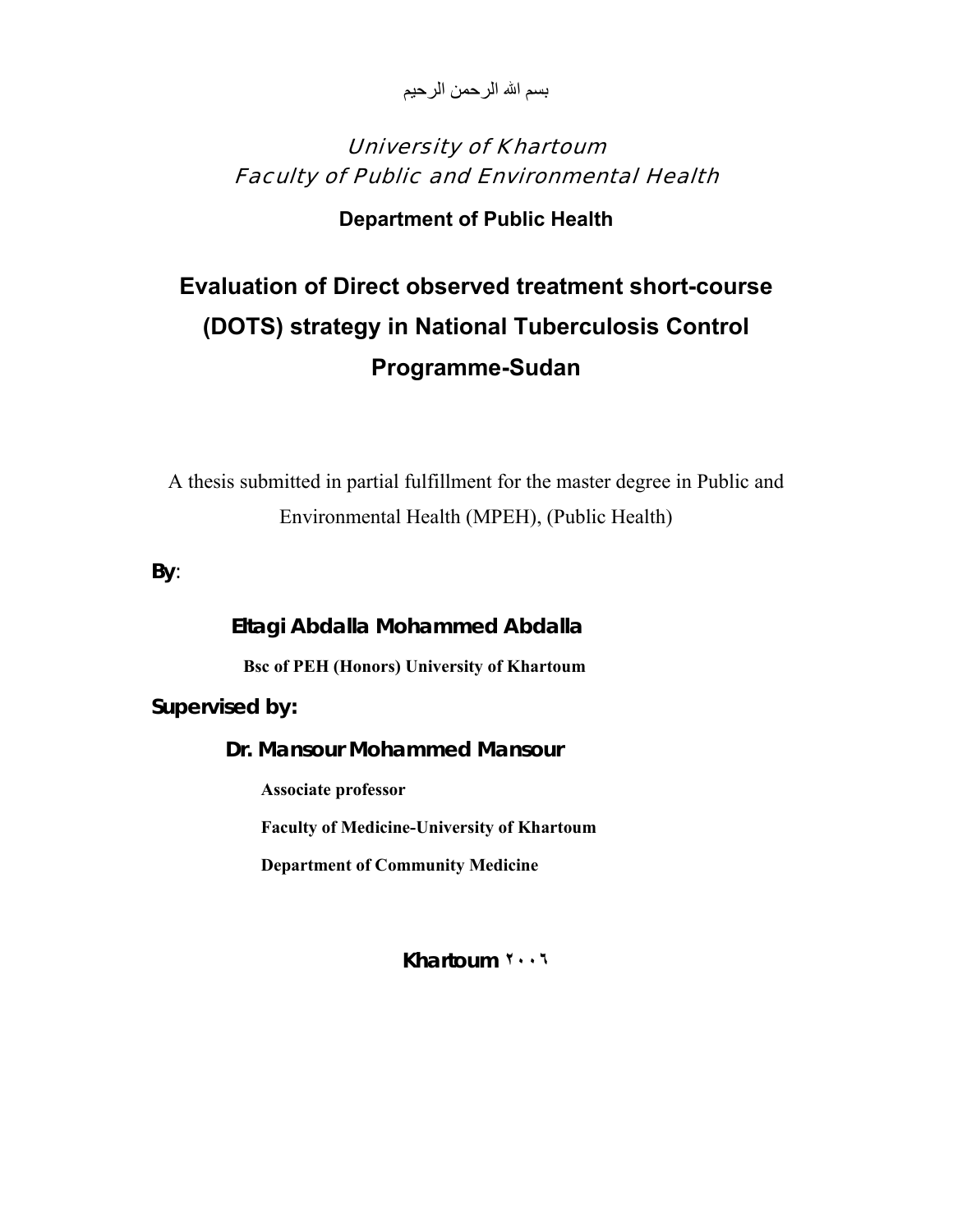# **Contents**

|             | Page |
|-------------|------|
|             |      |
|             |      |
|             |      |
|             |      |
|             |      |
|             |      |
| Chapter one |      |
|             |      |
|             |      |
|             |      |
| Chapter two |      |
|             |      |
|             |      |
|             |      |
|             |      |
|             |      |
|             |      |
|             |      |
|             |      |
|             |      |
|             |      |
|             |      |
|             |      |
|             |      |
|             |      |
|             |      |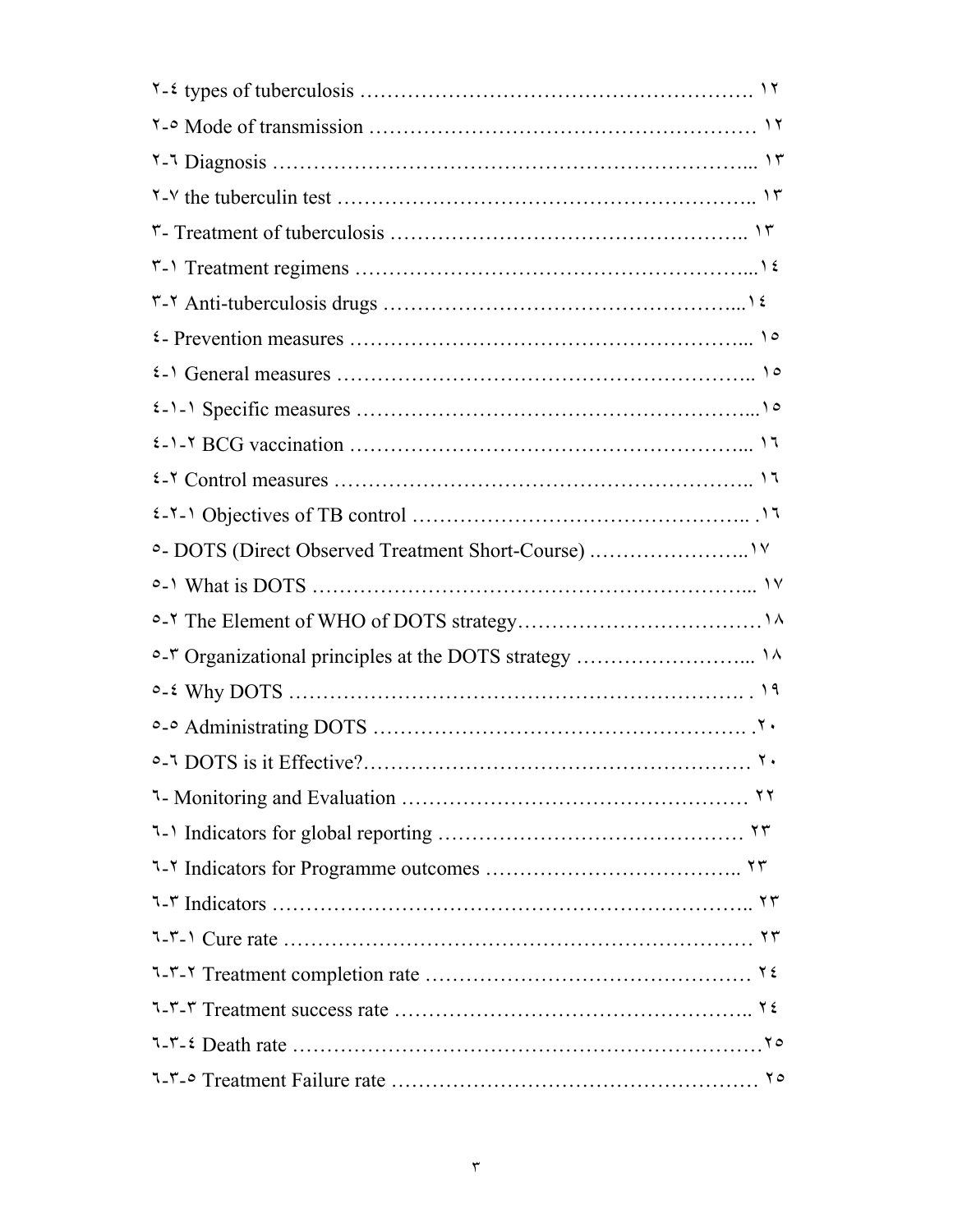| Chapter three                                                                                                                                               |
|-------------------------------------------------------------------------------------------------------------------------------------------------------------|
|                                                                                                                                                             |
|                                                                                                                                                             |
|                                                                                                                                                             |
|                                                                                                                                                             |
|                                                                                                                                                             |
|                                                                                                                                                             |
|                                                                                                                                                             |
|                                                                                                                                                             |
|                                                                                                                                                             |
| Chapter four                                                                                                                                                |
|                                                                                                                                                             |
|                                                                                                                                                             |
|                                                                                                                                                             |
|                                                                                                                                                             |
|                                                                                                                                                             |
| Table ( $\hat{\imath}$ ) shows the treatment results-new cases by States ( $1997$ - $\check{\imath} \cdot \check{\imath}$ ) $\check{\imath} \check{\imath}$ |
| Table ( $\circ$ ) shows the case finding-detection rate during-1997 $\circ$ $\circ$                                                                         |
|                                                                                                                                                             |
|                                                                                                                                                             |
|                                                                                                                                                             |
| Table (9) shows the case finding-detection rate from (1997 to $\mathbf{Y} \cdot \mathbf{Y}$ ) $\mathbf{Y} \cdot \mathbf{Y}$                                 |
|                                                                                                                                                             |
| Figure (1) shows the (success, death, failure, defaulter and transfer out) rates-                                                                           |
|                                                                                                                                                             |
| Figure $(1)$ illustrates the (success, death, failure, defaulter and transfer out)                                                                          |
|                                                                                                                                                             |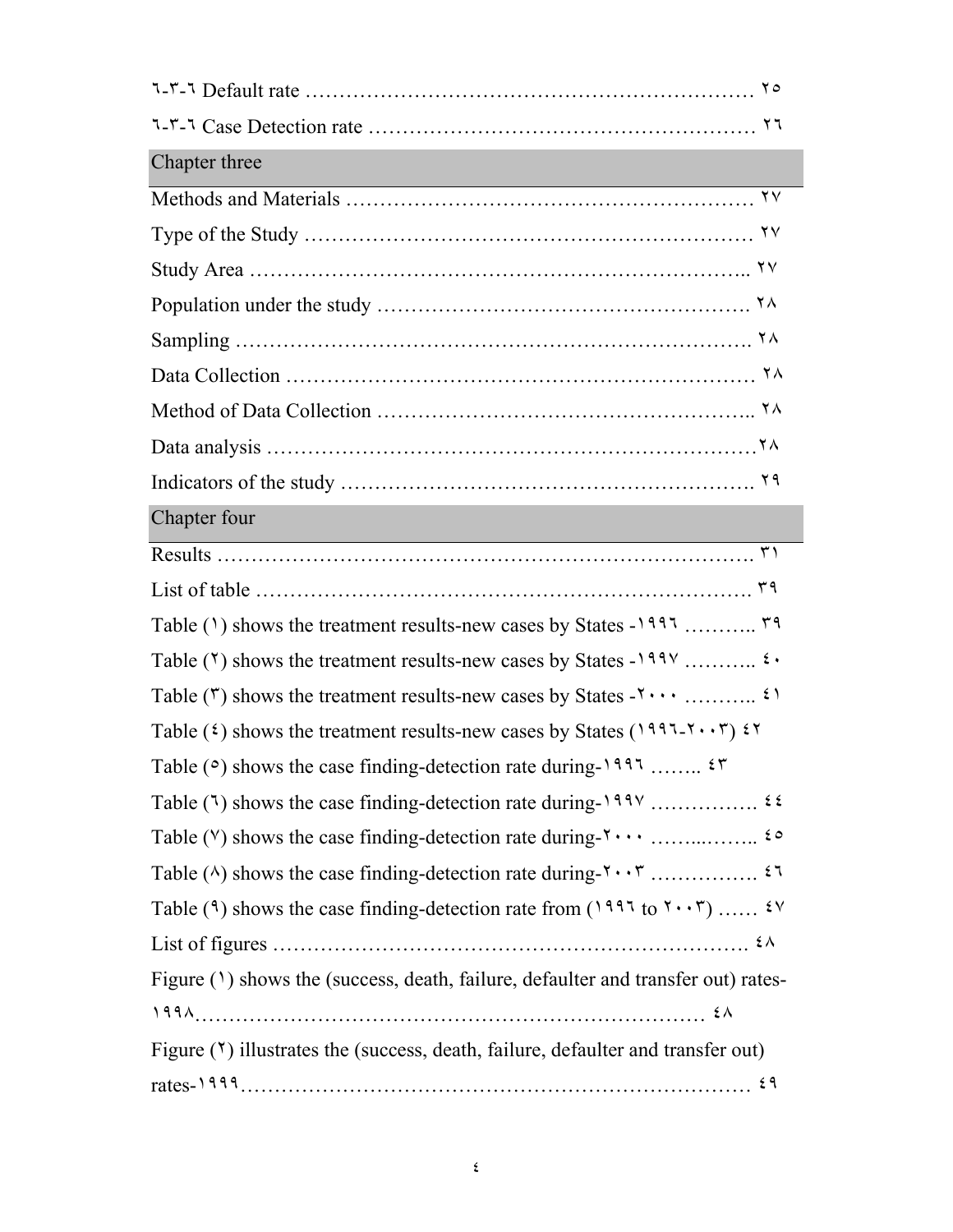| Figure ( $\zeta$ ) demonstrates the success rate against the defaulter rate-1999 $\circ \cdot$                             |
|----------------------------------------------------------------------------------------------------------------------------|
| Figure ( $\epsilon$ ) shows the (success, death, failure and defaulter) rates- $\{\cdot\cdot\cdot\}$                       |
| Figure ( $\circ$ ) shows the (success, death, failure and defaulter) rates- $\mathbf{y} \cdot \mathbf{y} \cdot \mathbf{y}$ |
|                                                                                                                            |
| Figure (V) demonstrates the (success, death, failure, defaulter and transfer out)                                          |
|                                                                                                                            |
|                                                                                                                            |
|                                                                                                                            |
|                                                                                                                            |
|                                                                                                                            |
| Figure (17) compares the success rate with detection rate from (1997 to $\tau \cdot \tau$ )                                |
|                                                                                                                            |
|                                                                                                                            |
| Chapter five                                                                                                               |
|                                                                                                                            |
| Chapter six                                                                                                                |
|                                                                                                                            |
|                                                                                                                            |
|                                                                                                                            |
| Chapter seven                                                                                                              |
|                                                                                                                            |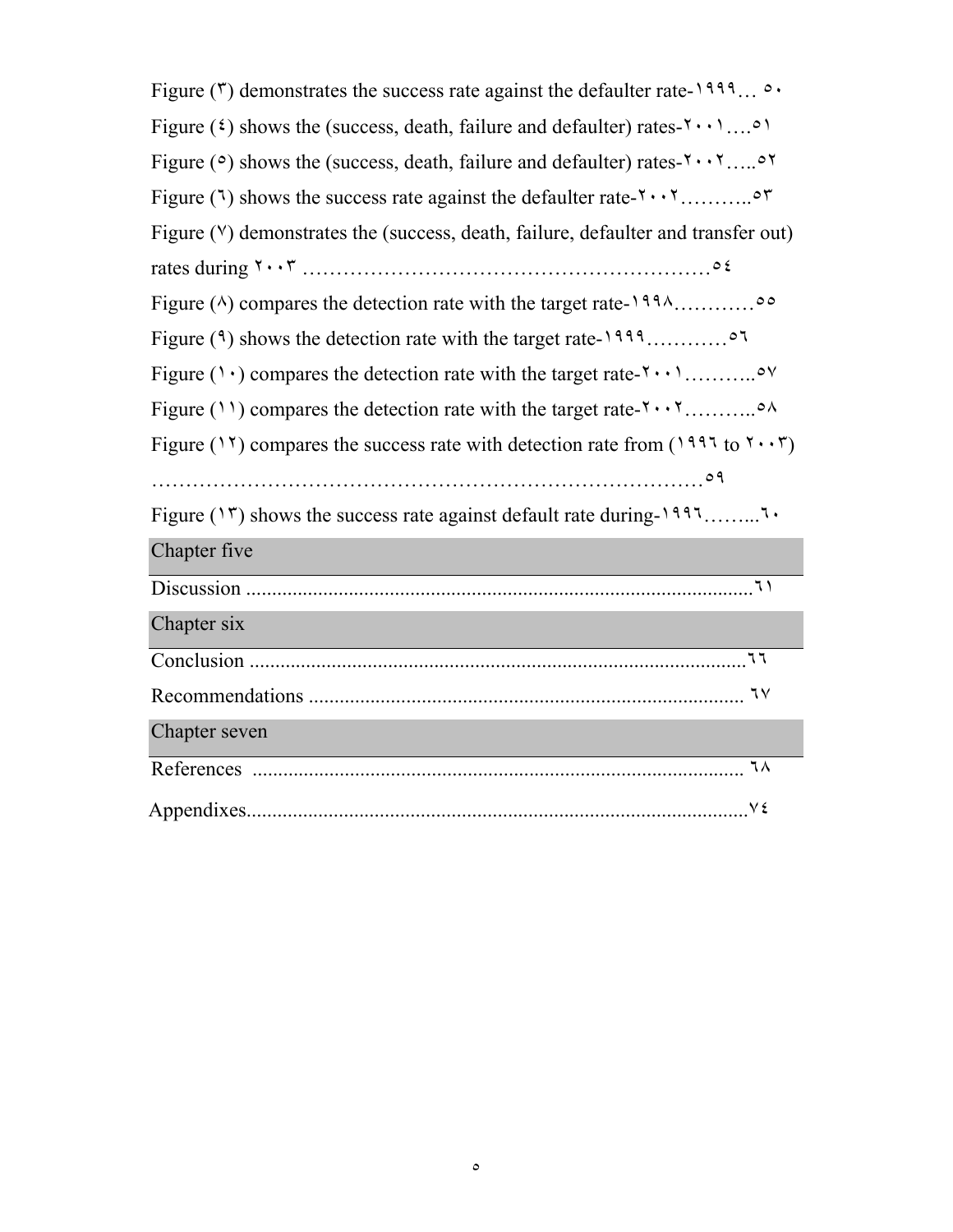# **Dedication**

**To my:-** 

Family

Teachers

And friends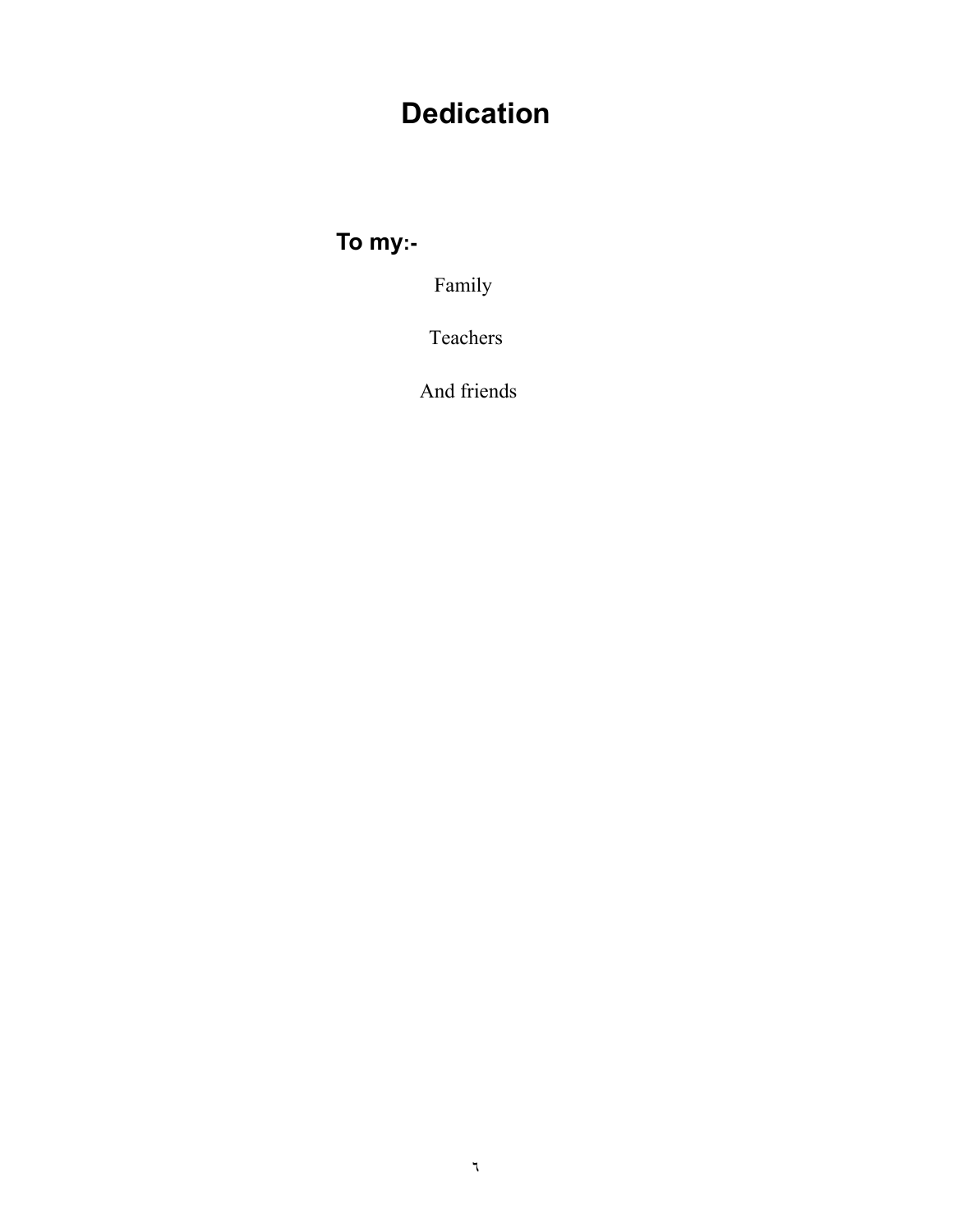# **Acknowledgement**

I am grateful to my supervisor Dr Mansour Mohammed Mansour for his great help and advice. In addition, I am very grateful to Dr Mohammed Said Ahmad in NTP-Sudan.

My thanks extend to:-

MY brother Dr. Faisal Abdalla Mohammed

Ustaz. Elsheibli Abdelnabi

I would like to thank all staff in my college for their help.

In addition, I am indebted to every one who helped and supported me to produce this study.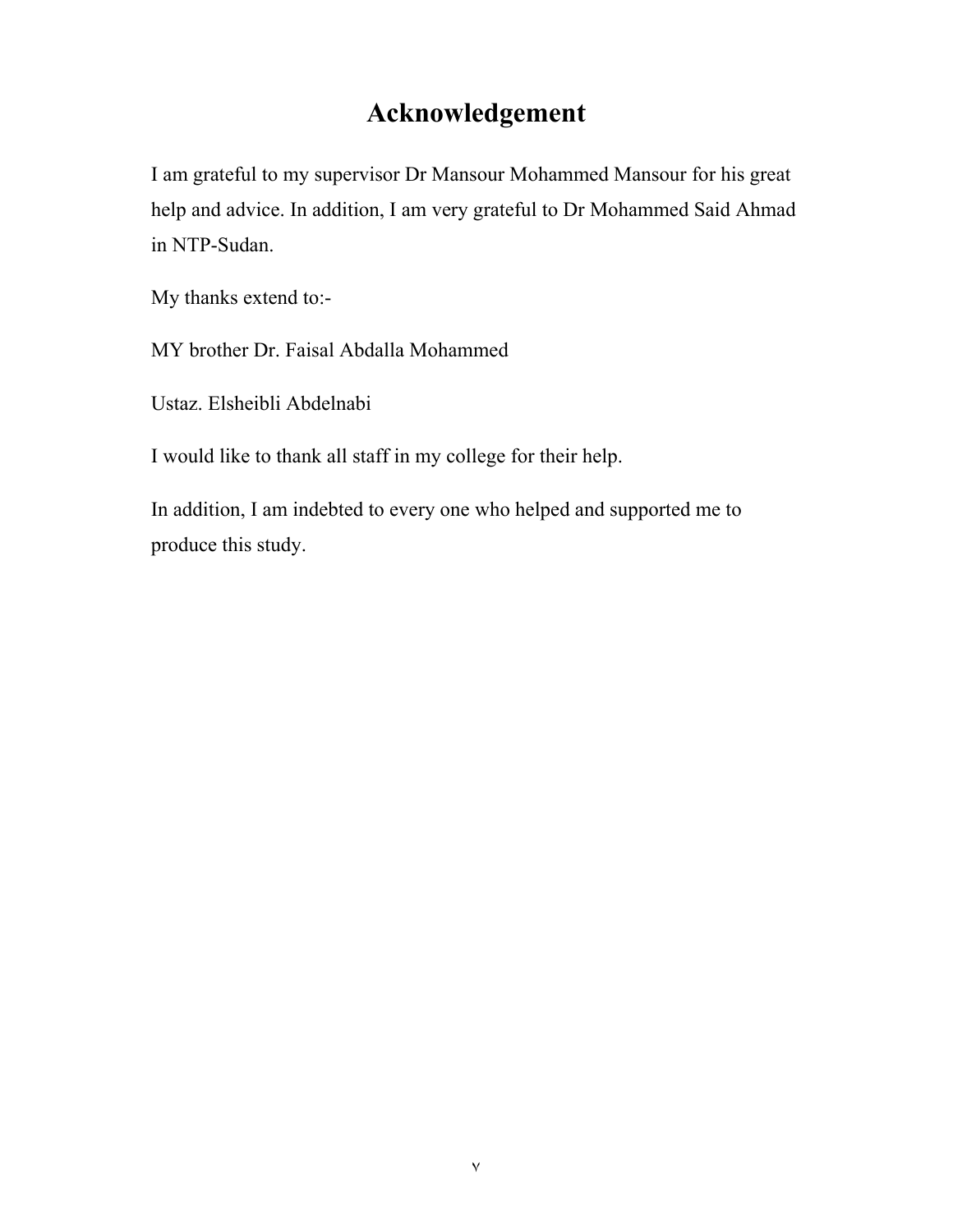#### **Abstract**

This study was conducted during the period February  $\cdots$  -february  $\cdots$ In the National Tuberculosis Control Programme in Sudan. The objectives was study the effectiveness of DOTS strategy (outcome) in Sudan ( $1997-\gamma \cdot \gamma$ ), to evaluate the follow up system in these strategy treatment results, to detect the case finding-detection rate and to identify problems facing the DOTS to achieve their objectives. In addition, the study was designed to compare between the different states in Sudan.

The sample was Detected from all tuberculosis patients new smear-positive cases reported to the DOTS units in all states covered by DOTS strategy (٢٢ states out of ٢٦ states) from (١٩٩٦-٢٠٠٣). It was selected by cohort analysis of reports and records from case finding and treatment results.

Various data analysis demonstrated those eight years after introduction of DOTS strategy in Sudan. It has been possible to achieve treatment success rate of  $\lambda \cdot \lambda$  for new smear-positive TB patients, except in year  $\lambda \cdot \lambda (\lambda \cdot \lambda)$ . These results are below the WHO recommended  $\lambda \circ \lambda'$ , the case detection rate in the range ( $0.1$ <sup>7</sup>). This result is also below the WHO recommended ٧٠٪ also.

The study reflected that there are some adverse factors such as social stigma, poverty, co-infection with HIV that may affect TB control. Also, there were few problems that faced the achievement of the DOTS strategy objectives such as low expansion of TB services, insufficient political commitment, turn over of staff, instability of population in some areas, illiteracy, unfavorable socioeconomic factors and wars.

The comparison between ٢٢ states out of ٢٦ states reflected that there were factors interfering with TB control such as the centralization of DOTS services in some states, absence of political support, difficulties in transportation in most states of the study.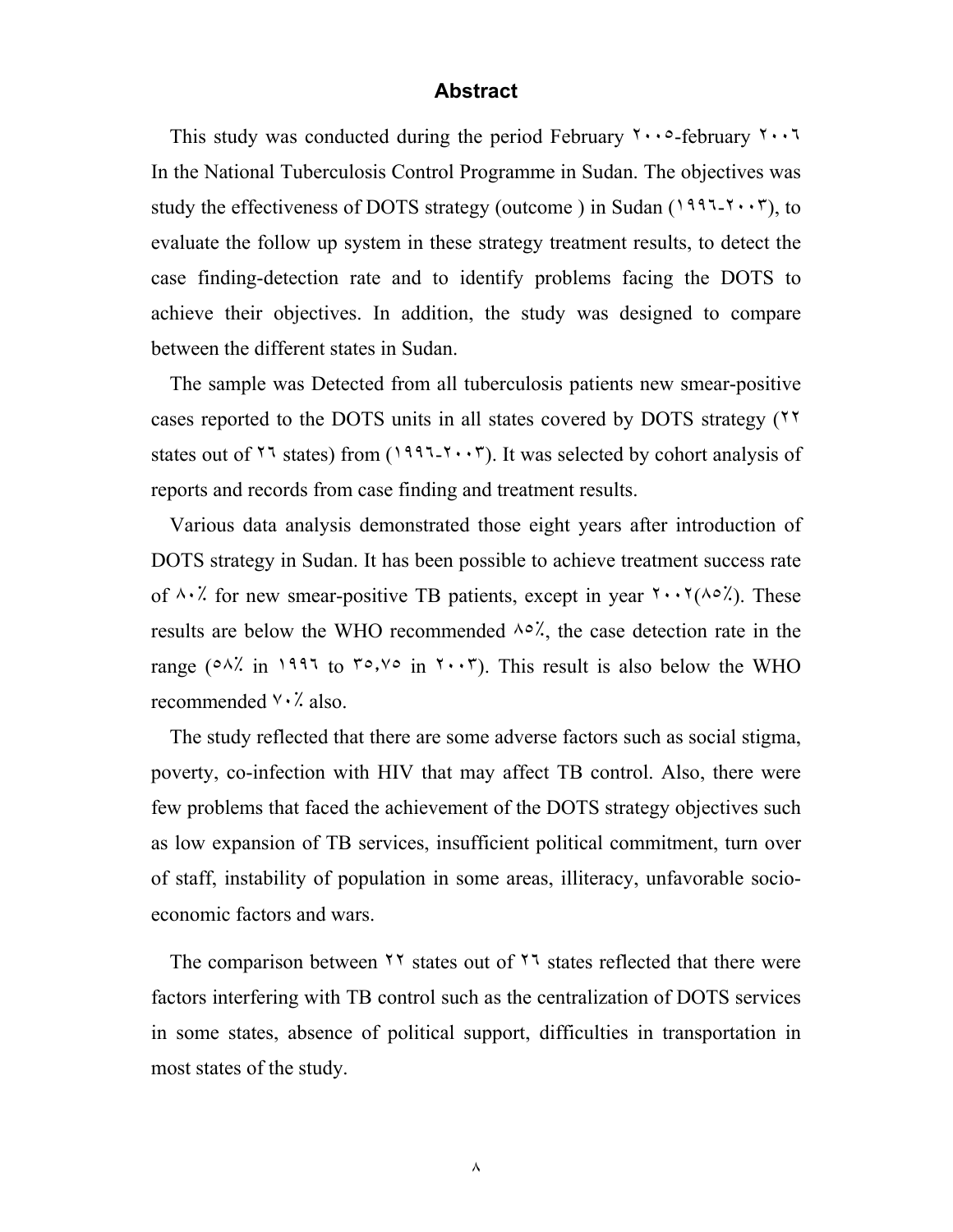The recommendations are concentrated on the need for more political commitment, reduction of defaulter rates to raise treatment success rate. In addition, expansion of the DOTS centers to cover all population, promotion of monitoring system and need for regular international evaluation and supervision of the programme.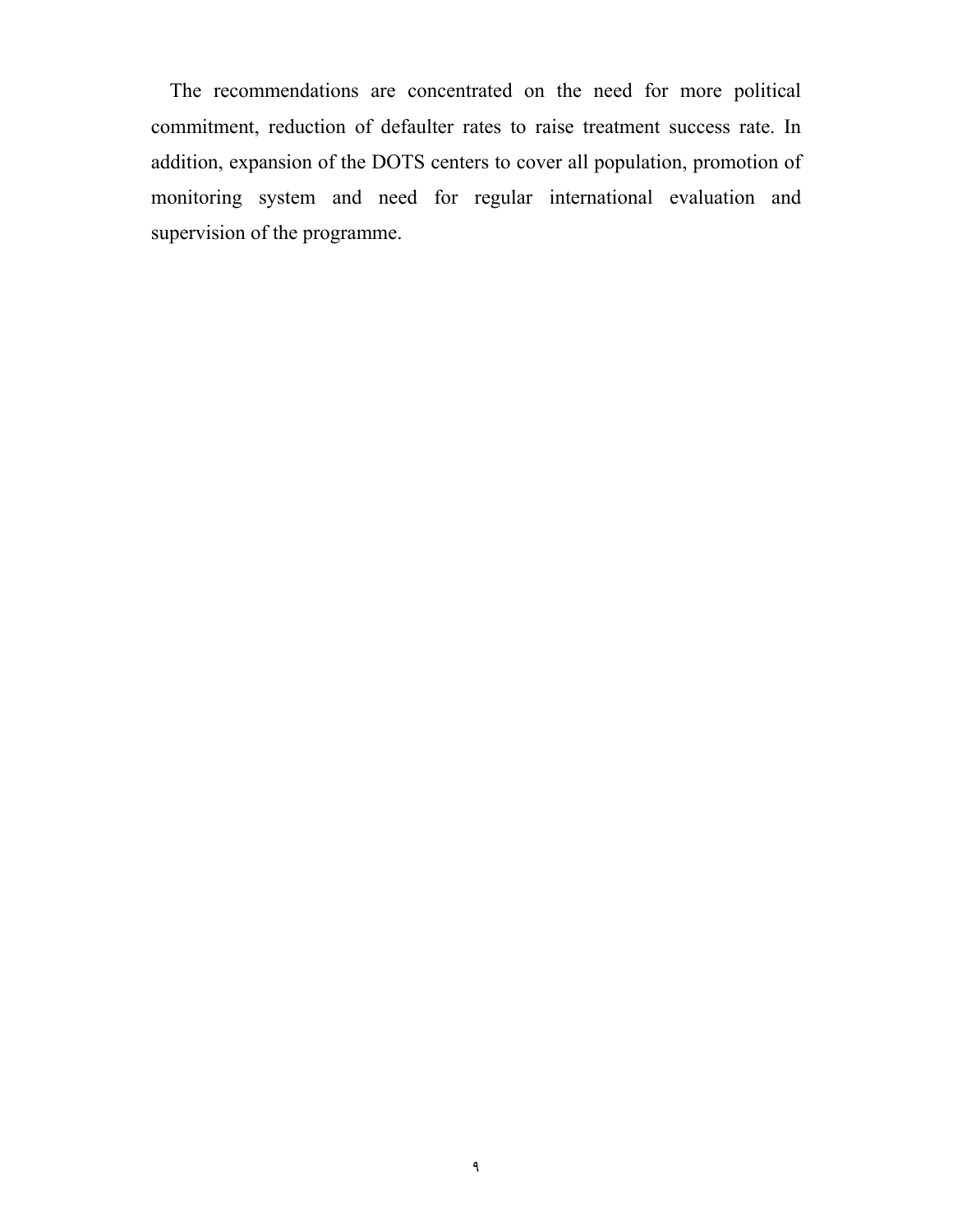#### **ملخص الدراسة**

أُجريت هذه الدراسة في الفترة مابين فبراير ٢٠٠٥ – فبراير ٢٠٠٦م في البرنـامج القومى لمكافحة الدرن في السودان لدر اسة فعالية استر اتيجية المعالجة القصير ة الأمد تحت الإشراف المباشر . في الفتر ة من ١٩٩٦ حتى ٢٠٠٣ بغر ض تقييم أداء بر نـامج مكافحـة الدرن في باكورة نتائج العلاج والبحث عن الحالات والمشاكل التي تحد من تحقيق أهداف الإستراتيجية وأيضاً مقارنة بين الولايات التي طبقت فيها الإستراتيجية.

تم أخذ العينة من كل حالات مرضى الدرن الإيجابية اللطاخة الذين تم تسجيلهم في وةحدات معالجة الدرن بالولايات. وتم تحليل العينـة بالتحليل الأترابـي ( الجموعي) لنتائج العلاج والبحث عن الحالات

التحليلات المختلفة للمعلومات أو ضحت بعد ثمانيـة سنوات من دخول اسنر اتيجية المعالجة القصيرة الأمد تحت الإشراف المباشر في السودان . لم تستطيع تحقيق معدل نتائج العلاج لأكثر من ٨٠% وهذه النتائج أقل من توصيات منظمة الصحة العالمية ٨٥% . أيضاً معدل البحث عن الحالات في المدى مابين (%٥٧ في ١٩٩٦م الي 7٥٫٧% في ٢٠٠٣م ) وهى أقل من توصيات منظمة الصحة العالمية %٧٠ .

عكست الدراسة أن بعض العوامل مثل الفقر والإصابة بالإيدز قد تؤثر على مكافحة الدرن، إضافة الى قلة التوسع في خدمات الدرن،ضعف الدعم الحكومي ، عدم ثبات الكادر الـصحي ، عدم إستقرار الـسكان في بعض المنـاطق إضـافة الـي الأميـة وعوامـل إجتماعية وإقتصادية وظروف الحرب.

للمقارنة بين الولايات التي طبقت فيها الإستراتيجية أوضحت الدراسة أن بعض العوامل التي تؤثر في مكافحة الدرن متمثلة في مركزية خدمات استراتيجية المعالجة قصيرة الامد تحت الإشراف المباشر وضعف الدعم الحكومي وصعوبة المواصلات في معظم الولايات

وركزت التوصيات على الدعم الحكومي للإستراتيجية وتقليل معدل السواقط والتوسع في الإستراتيجية لتشمل كافة السكان وترقيـة وتحسين نظـام المتابعـة والتقييم والإشراف العالمي المنتظم للإستراتيجية.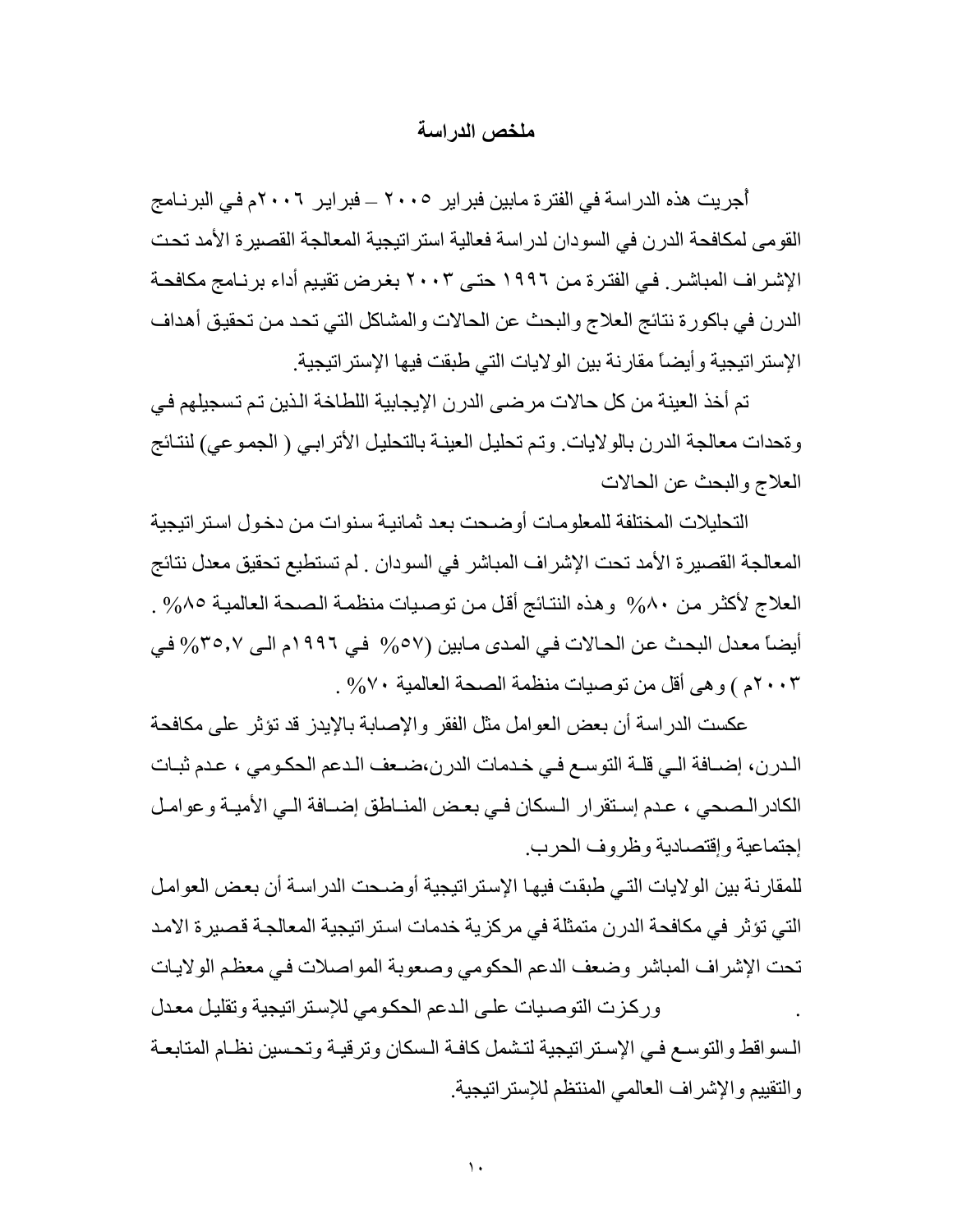# **List of abbreviation**

| Annual Risk of Infection<br>ARI |  |
|---------------------------------|--|
|---------------------------------|--|

- AIDS Acquired Immunodeficiency Syndrome
- BCG Bacille Calmette Guerin (Tuberculosis Vaccine)
- CHW Community Health Workers
- Cu-rate Cure rate
- Co-rate Complete rate
- DOTS Direct Observed Treatment Short-course
- DOT Direct Observed Treatment
- Def-rate defaulter rate
- Det-rate Detection rate
- Fai -rate failure rate
- FMOH Federal Ministry of Health
- HIV Human Immunodeficiency Virus
- NTP National Tuberculosis Control Programme
- NGO Non-governmental Organization
- PTB Patient of Tuberculosis
- SCC Short Course chemotherapy
- TBMU Tuberculosis Management Unit
- WHO World Health Organization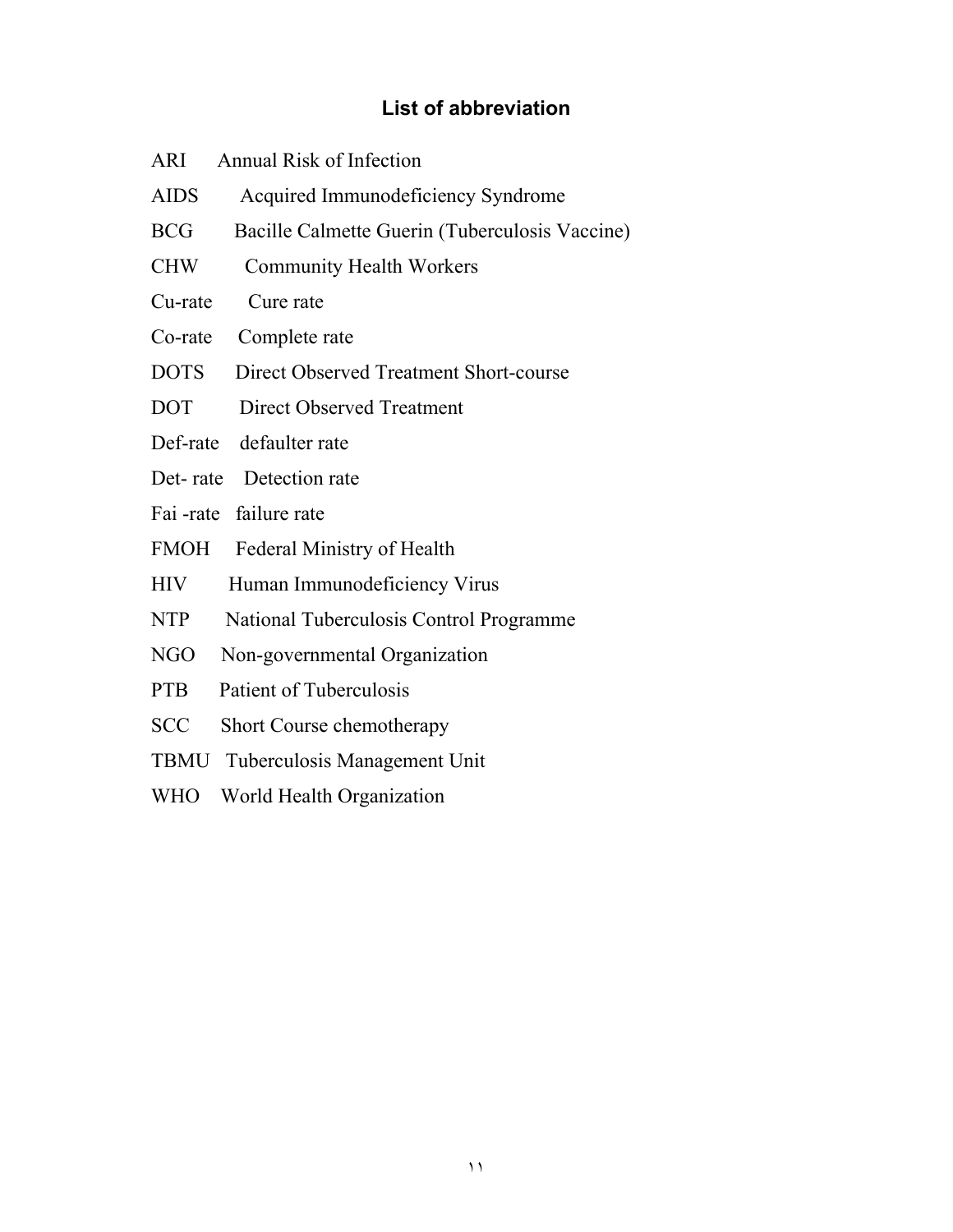# Chapter one

Introduction Justifications **Objectives**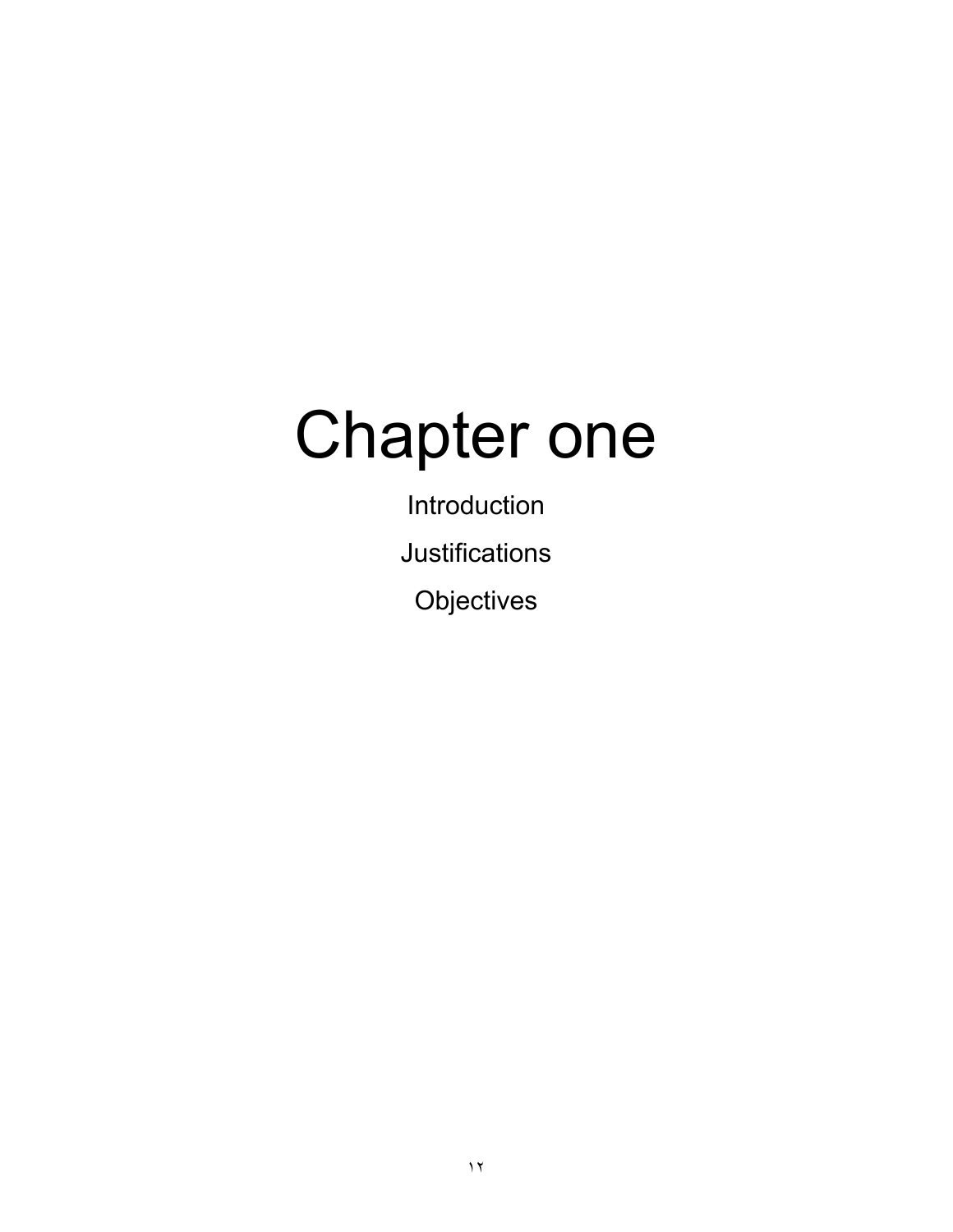#### **Introduction**

 Tuberculosis is a communicable systemic disease caused by Mycobacterium tuberculosis. Most infections are caused by inhalation of droplet nuclei containing virulent human strains of tuberculi bacillus, occasionally Mycobacterium bovine and Mycobacterium African through ingestion of unpastuerized cows' milk is less common. **(Asma EL Sony, et al, ٢٠٠٠)** 

 Tuberculosis is world wide but it is particularly common in Africa and Asia, The prevalence of tuberculosis increase with poor socio-economic condition, inadequate nutrition and over crowding if left untreated. A person with smear-positive pulmonary tuberculosis will infect on average between (١٠-١٥) people annually. **(Asma EL Sony, et al, ٢٠٠٠)** 

There were about  $(\wedge)$  million new cases of tuberculosis in the world with three million deaths, the global outbreak is growing and becoming more dangerous. Someone in the world is newly infected with TB every second each year, more people are dying with TB, and nearly ١٪ of the world population is infected with TB each year**. (WHO, ٢٠٠٠)** 

TB occurs in at least one third of HIV-positive individuals of  $\frac{1}{2}$  million HIV-positive individuals globally,  $90\%$  in the developing world up to (A) million infected with the TB and HIV globally. **(Harries, ١٩٩٨)**

The problem of TB in Sudan was experienced for many years ago but the pool of infection at that time was restricted in few states such as, Eastern, Blue Nile, Upper Nile and few parts of Gazira and Khartoum.

TB is the major health problem in Sudan, estimated number of positive pulmonary tuberculosis patients were  $\gamma \gamma \sim \gamma$  in  $\gamma \sim \gamma$  with incidence of  $\gamma \gamma$  per ١٠٠٠٠ population **(WHO, ٢٠٠٢).** One of the main problems, in the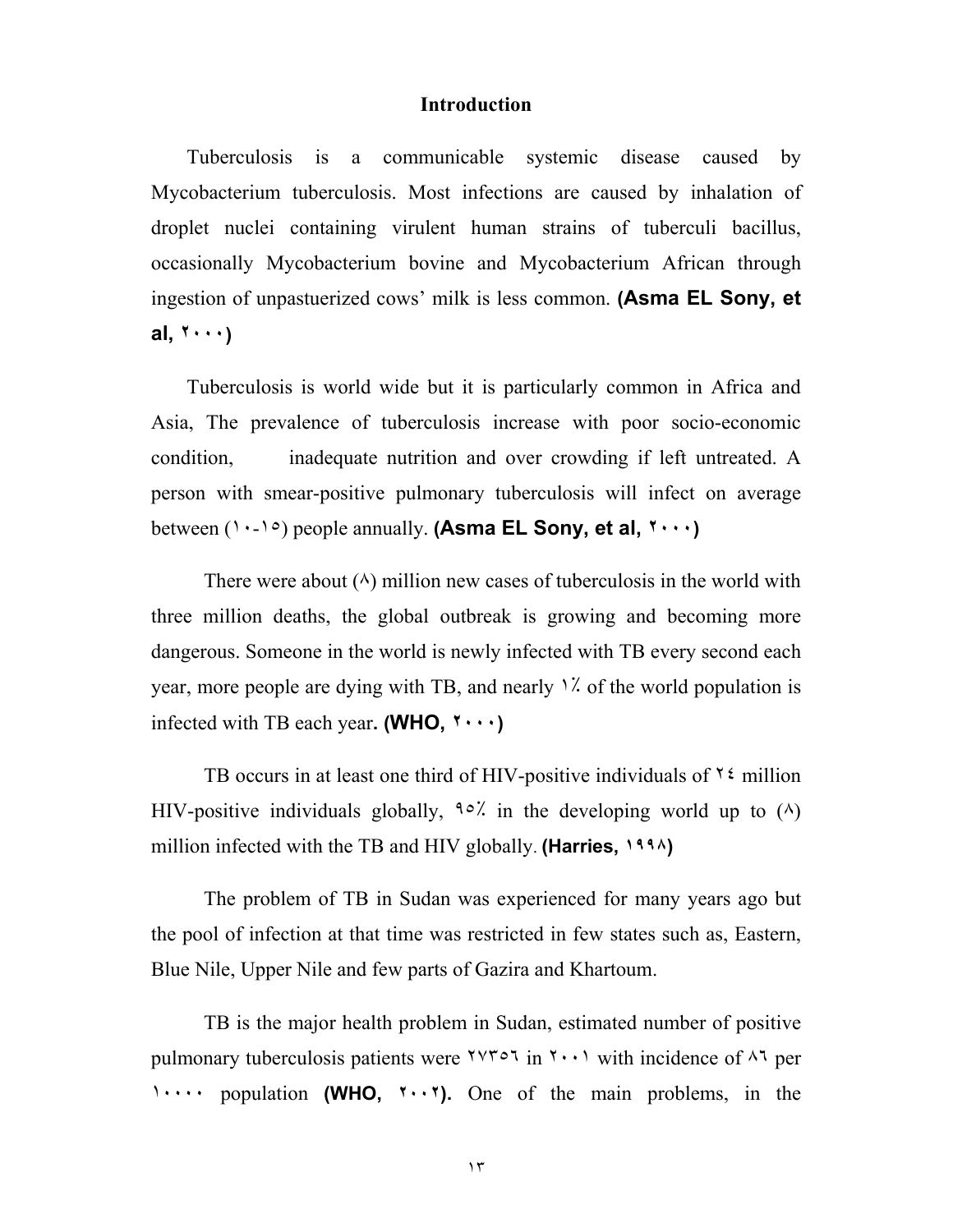management of TB patient is non compliance with treatment and high rate of defaulting where high TB prevalence is coupled with limited resources (**WHO, ٢٠٠٢)** 

Wide spread misuse of antibiotics combined with poor health care system in parts of Africa , Russia and East Europe has led to emergence of drug resistant TB **(Asma EL Sony, et al, ٢٠٠٠)**

In ١٩٩٣ WHO declared a new strategy for treatment of TB called DOTS (Direct Observed Treatment Short -Course) to prevent TB resistant treatment and to care for relapsing cases for treatment of TB.

In Sudan DOTS was introduced in ١٩٩٦ and sputum conversion achieved ٨٥٪ to ٤٥٪ in different states. The programme has achieved ٦٢٪ of population coverage by DOTS strategy by December ١٩٩٨. There were ١٣٠ centers in ٣٧ provinces of ٢٢ states **(Asma EL Sony, et al, ٢٠٠٠)**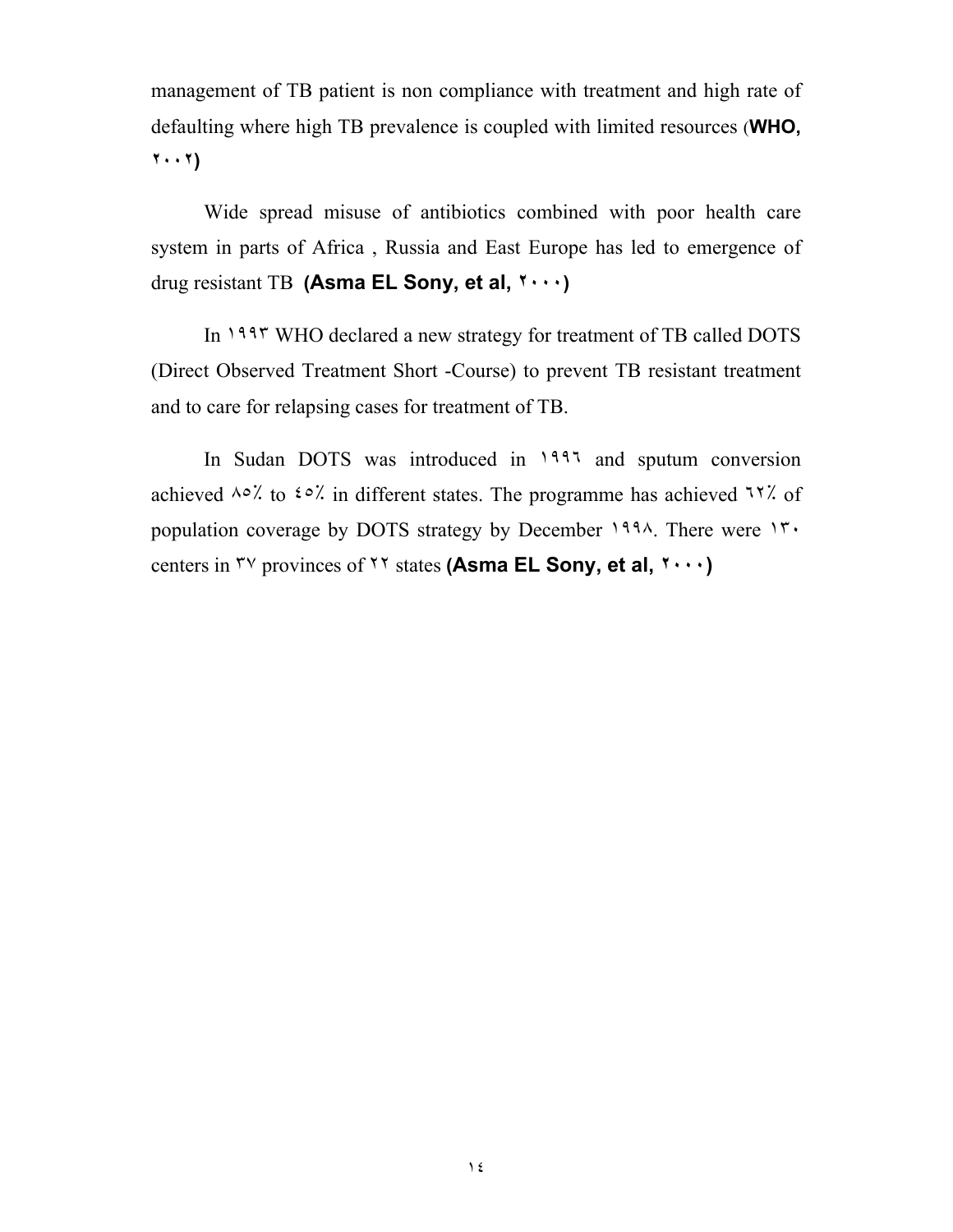#### **Justifications**

 The best indication of the extent of TB problem in Sudan is the average Annual Risk of Infection (ARI), which is the proportion of population likely to be newly infected over a period of one year. The (ARI) is derived from studies of prevalence of TB positively. In many parts of the world TB was still out of control. TB control programmers failed as they were unable to cure sufficient numbers of TB patients the important reasons for this failure are:

- ١. Reliance and special TB cases facilities with poor access for many TB patients in these facilities was frequently not supervised and directly observed.
- ٢. Uses of inadequate and non-standardized anti-TB treatment regimes

٣. Absence of comprehensive management information system resulting in the inability to carryout rigorous evaluation of treatment outcome of TB patients who were put on treatment **(AsmaELSony, et al, ٢٠٠٠).**  In response to the above problem WHO has adopted a new strategy and frame work of effective TB control namely, (DOTS) Direct Observed Treatment Short-course.

The countries facing a significant burden of TB have implemented DOTS and want to evaluate progress in controlling TB. Those countries would benefit from the evaluation of the program **(WHO, ١٩٩٨).**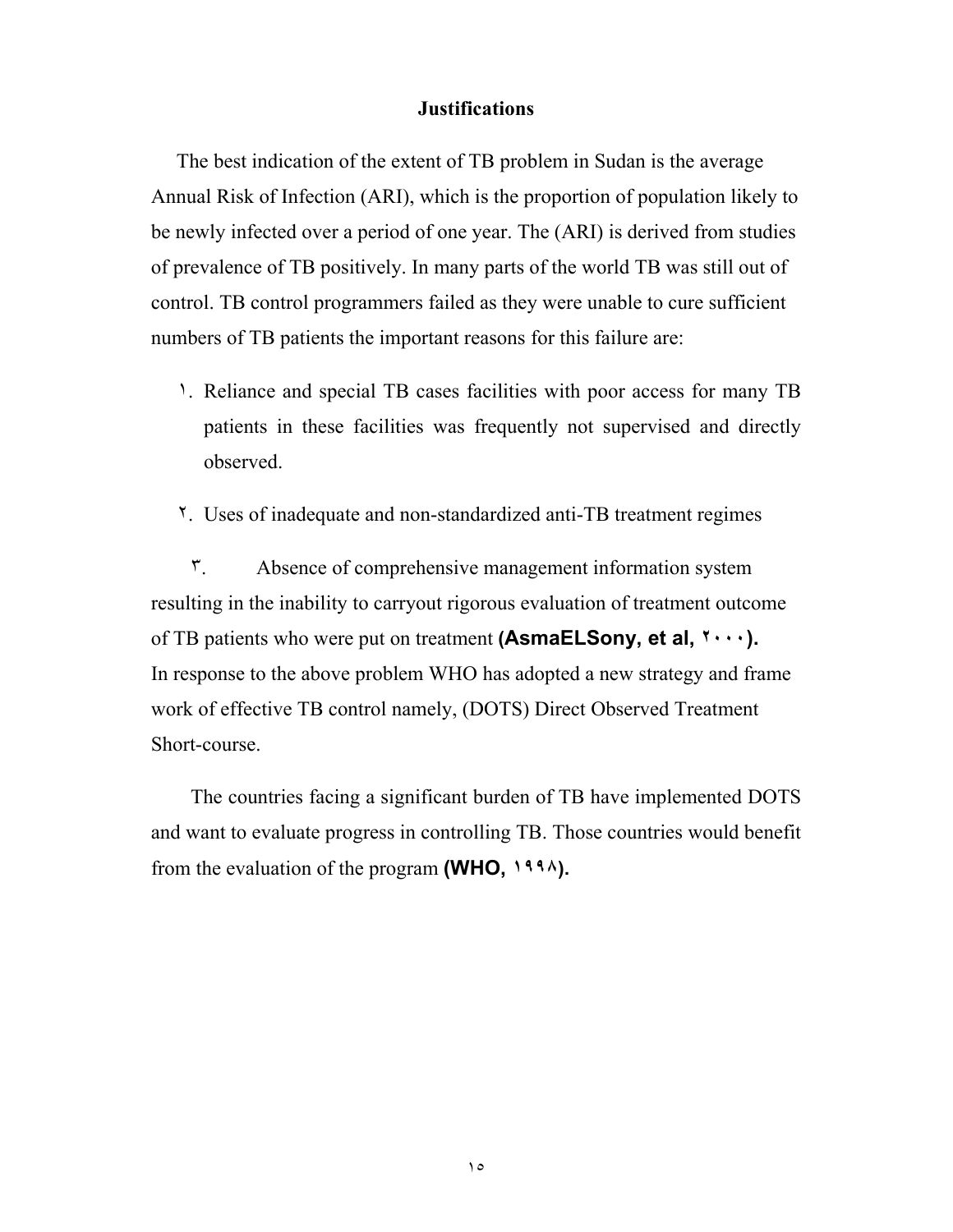# **Objectives**

# **General objective:-**

To Evaluate Direct Observed Treatment Short-course (DOTS) strategy (outcome) in (National Tuberculosis control Program- Sudan (١٩٩٦ - ٢٠٠٣

# **Specific objectives:-**

١. To evaluate the follow up system in this strategy:

- A. Treatment success rate
- B. Death rate
- C. Default rate
- ٢. To assess case finding- detection rate
- ٣. To identify the problems facing DOTS to achieve their

objectives

٤. To compare between the different states in Sudan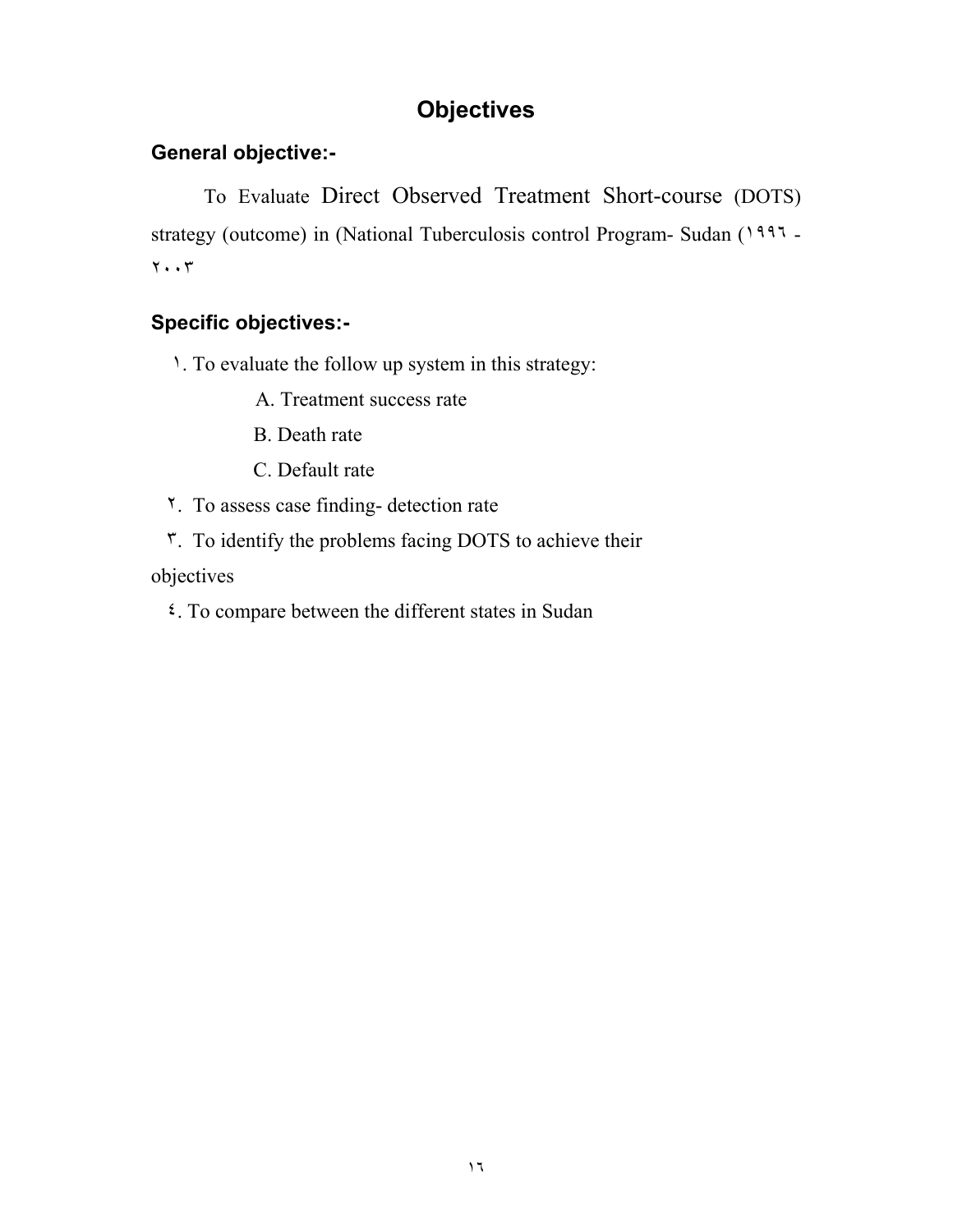# Chapter two

Literature review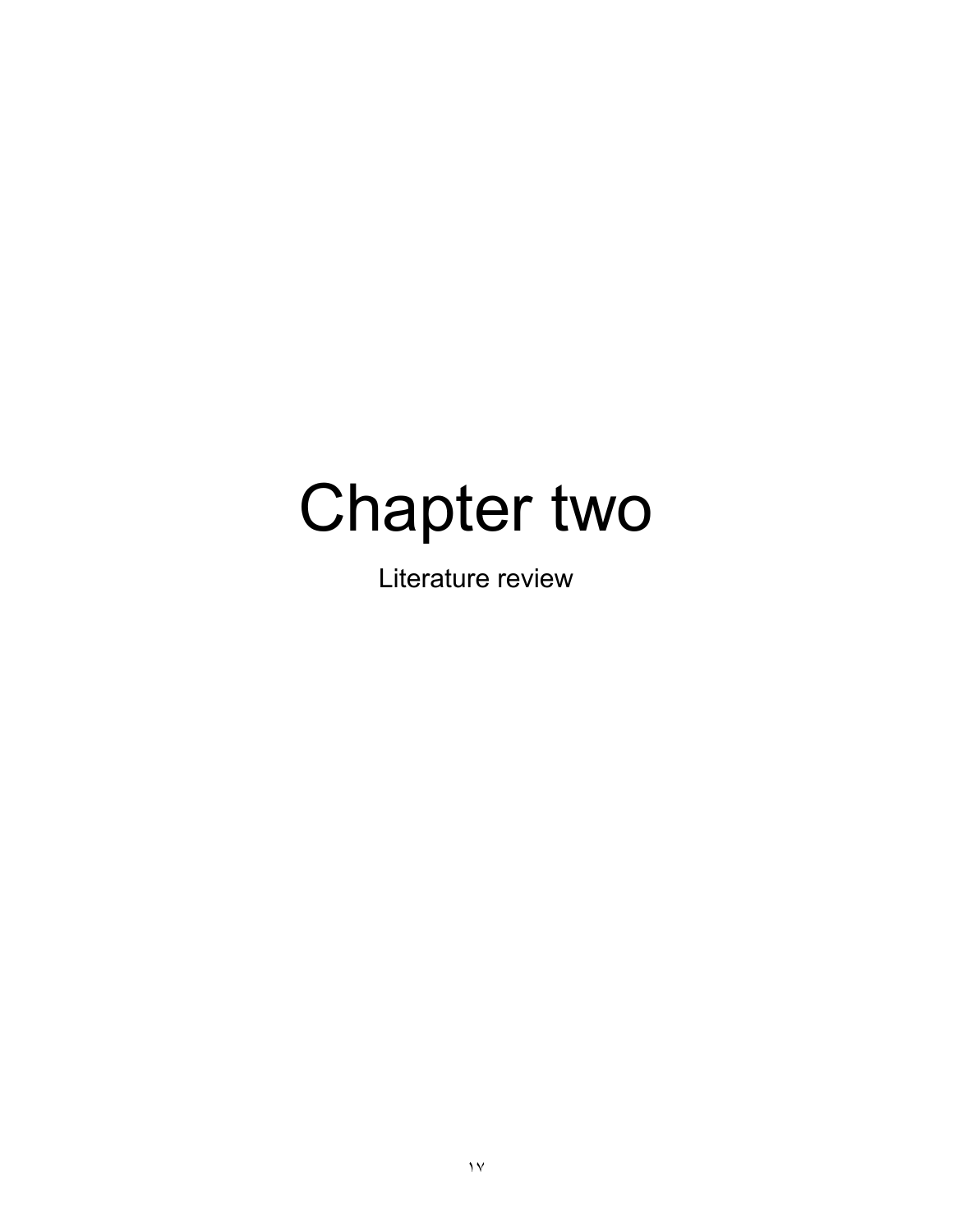#### *Definition:-*

 Tuberculosis is the disease caused by microorganism called Mycobacterium tuberculosis. The microorganism usually enters the body by the inhalation through the lungs. The Microorganisms spread from the initial location in the lungs to other parts of the body via blood stream. (**WHO, ٢٠٠٣**)

 Tuberculosis is asocial disease with medical aspects .It has been described as a parameter of a social welfare. The social factor such as poor quality of life, housing overcrowding, population explosion, under nutrition, lack of education and lack of awareness, are causes of illness. All these factors are interrelated and contribute to the occurrence and spread of the disease, (**Park, ٢٠٠٢**).

Nevertheless, tuberculosis is not considered an important predisposing factor, it is important to understand that there is a difference between infections with TB bacilli and having TB diseases. Someone who is infected with TB bacilli has the TB bacteria in his/her body, but the immune system protects him/her from spreading the disease to other people .Someone with TB disease is sick and at risk of death. If not properly treated, he/she can spread the disease to other people and die within months or few years **(WHO, ٢٠٠٥).**

#### **Case definition:-**

Tuberculosis cases could be classified into  $\circ$  groups:

١. New case: Patient who had never been treated for TB and who had taken anti-tuberculosis drugs for less than four weeks.

٢. Relapse: Patient who had been declared of any form of TB in the past by a physician, after one full course of chemotherapy and has become sputum smear -positive.

٣. Treatment failure: A patient who had treatment and remained or became, smear-positive for months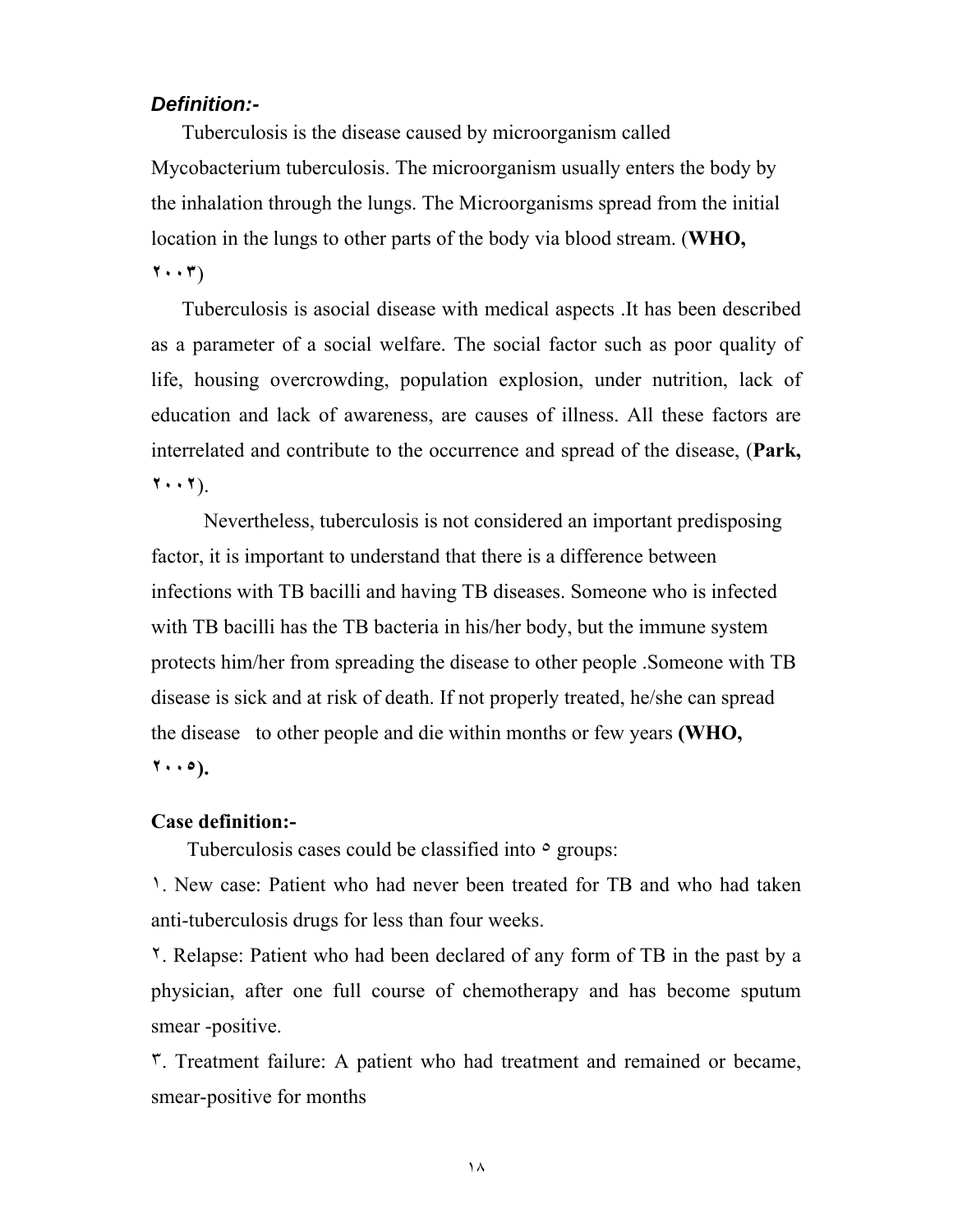٤. Treatment after defaulting: A patient who interrupts treatment for ٢ months or more and return to the health services with smear-positive sputum.

٥. Chronic case: A patient who remained or became again smear-positive after completing fully supervised treatment regimens.

٦. Case detection: activity of identifying infected case mainly among adults attending the health facility for any reason with cough for  $\gamma$  or  $\gamma$  weeks or more through sputum smear examination.

٧. Annual Risk of Infection (ARI): defined as the probability of acquiring new tuberculosis infection over a period of one year **(NTP-٢٠٠٠/WHO-٢٠٠٢/WHO/٢٠٠٣/WHO-report-٢٠٠٥).** 

#### **History of Tuberculosis:-**

 $15 \cdot BC$  was the first (official) recognition of the existence of the pathological signs of tubercular decay found in fragments of the spinal column from Egyptian mummies of that period. ٢٦٠BC Hippocrates identified phthisis (Greek word meaning consumption) as the most widespread disease of the times and is almost always fatal.

١٩٤٣: Discovery of streptomycin.

١٩٤٤ :Start of the chemotherapy following streptomycin pamino salicylic acid( $1959$ ) ionized.( $1907$ ) pyrazniamide ( $1905$ )cycloserine ( $1900$ ) ethambutol (١٩٦٢) and rifampician (١٩٦٣)are Introduces as anti TB agents combined chemotherapy progressively becomes a key component of therapeutic process as a means to avoid bacterial drug resistance in the industrialization countries .

١٩٩٨: WHO declared tuberculosis a global emergency?

١٩٩٥: WHO launched the Dots strategy **(WHO/ int, ٢٠٠٥?)**

#### **Global Situation of TB:-**

 Tuberculosis is the most frequent cause of death from any infectious agent ,About one third of the world population is infected, with about  $(\wedge)$ million new cases Tuberculosis is a leading case of death in the age ( $\vee$ - $\mathfrak{e}(i)$  especially in women ,where it is responsible for  $(1 \cdot \lambda)$  of deaths.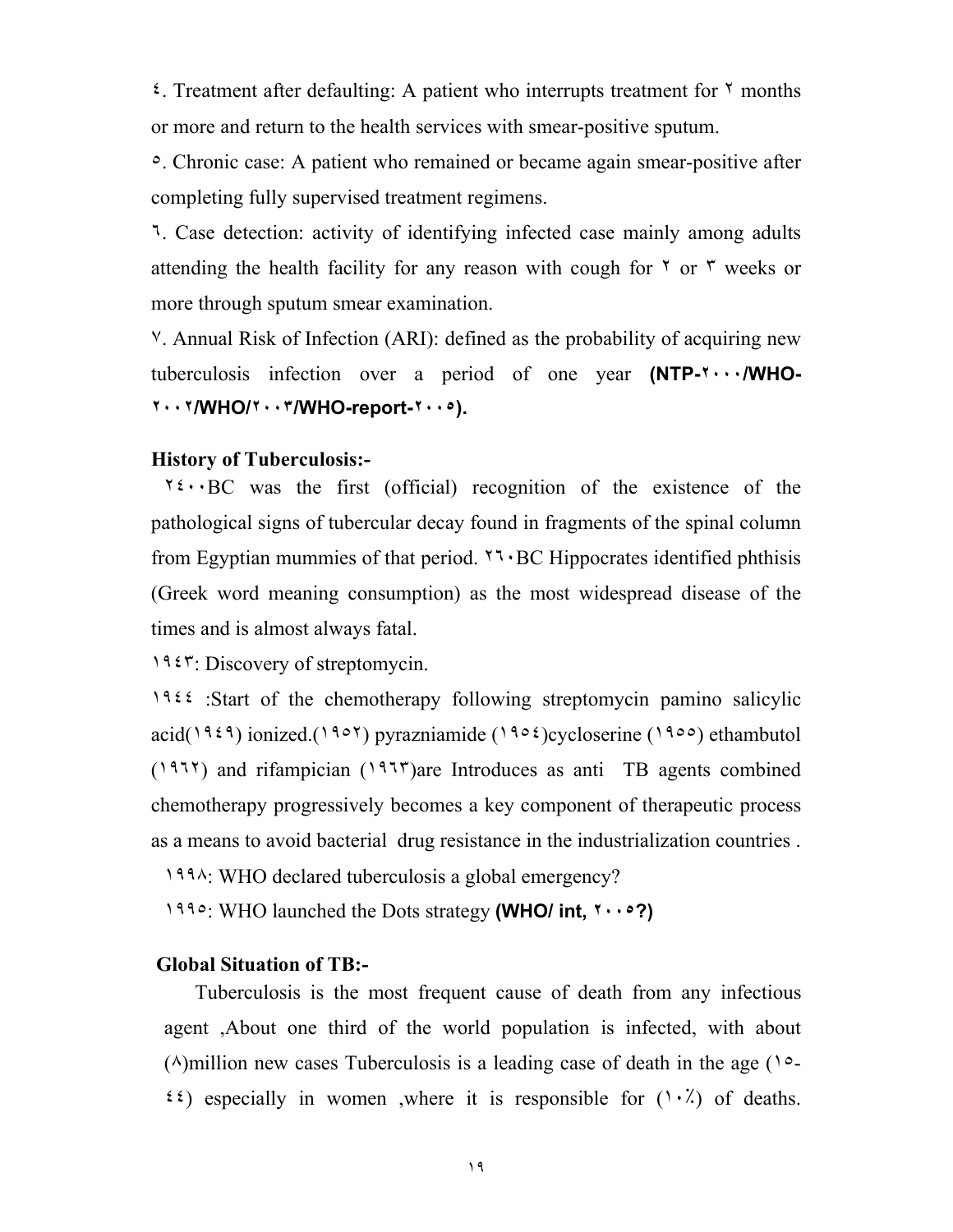Tuberculosis cause about one- third of all AIDS related deaths in Africa In 1997 WHO declared tuberculosis to be global emergency (Roger $\gamma \cdot \gamma$ ). WHO estimated that one-third of world population is was infected by Mycobacterium tuberculosis world wide. In 1990 there were about  $(\land \cdots \cdots)$  new cases of TB with  $(\uparrow)$  million deaths. These deaths comprise  $(10^{\circ}$ ) of all available adults deaths in the developing countries. ( $\sqrt{0}$ ) of these TB cases were in the economically productive age  $(1 \circ - \varepsilon \cdot)$  years **(NTP**, **٢٠٠٣).**

 Tuberculosis remains world–wide public health problem despite the fact that the causative organism was discovered more than  $\cdots$  years ago every year. There was about  $(\wedge)$  millions people developed TB world wide during the year  $\mathbf{Y} \cdot \cdot \cdot$ . About  $\cdot \cdot \cdot$ , million people died of this disease and the global burden of tuberculosis is lost was about  $(1, 0)$  million. The problem of TB is acute in developing countries which accounts for about  $(90\text{ N})$  TB cases in south- east region, western specific and Africa (Park  $-1 \cdot \cdot \cdot$ ). WHO in  $\{\cdot\cdot\cdot\}$  estimated that every year TB kills ( $\{\cdot\}$ ) million (WHO- $\{\cdot\cdot\cdot\cdot\}$ ). The national institute of Allergy and Infectious Disease estimated that there were (٢) million people infected with TB world-wide yearly **(NIH, ٢٠٠٣).** 

 Tuberculosis is an increasing a major world –wide problem especially in Africa , where the spread associated with (AIDS) it is estimated that about one pillion people will become newly infected and over  $(1^{\circ} \cdot)$  million will become sick , and (٣٦) million will die world –wide between now and  $(7.7.)$  if control is not further strengthened. Each year there are more than  $(\wedge$ - $\vee)$  million cases and close to  $(\vee)$  millions cases deaths attributed to TB١٠٠, ٠٠٠ of these deaths occur among children **(ALA,٢٠٠٣).** 

It is estimated that  $(5)$  millions people world wide are HIV infected, one third of them are duly infected with Mycobacterium tuberculosis and HIV.  $(1)$  of TB /HIV daily infected people live in sub-Saharan Africa and  $(1)$  $\%$ in Asia (NTP- $\$  \cdot \cdot \cdot).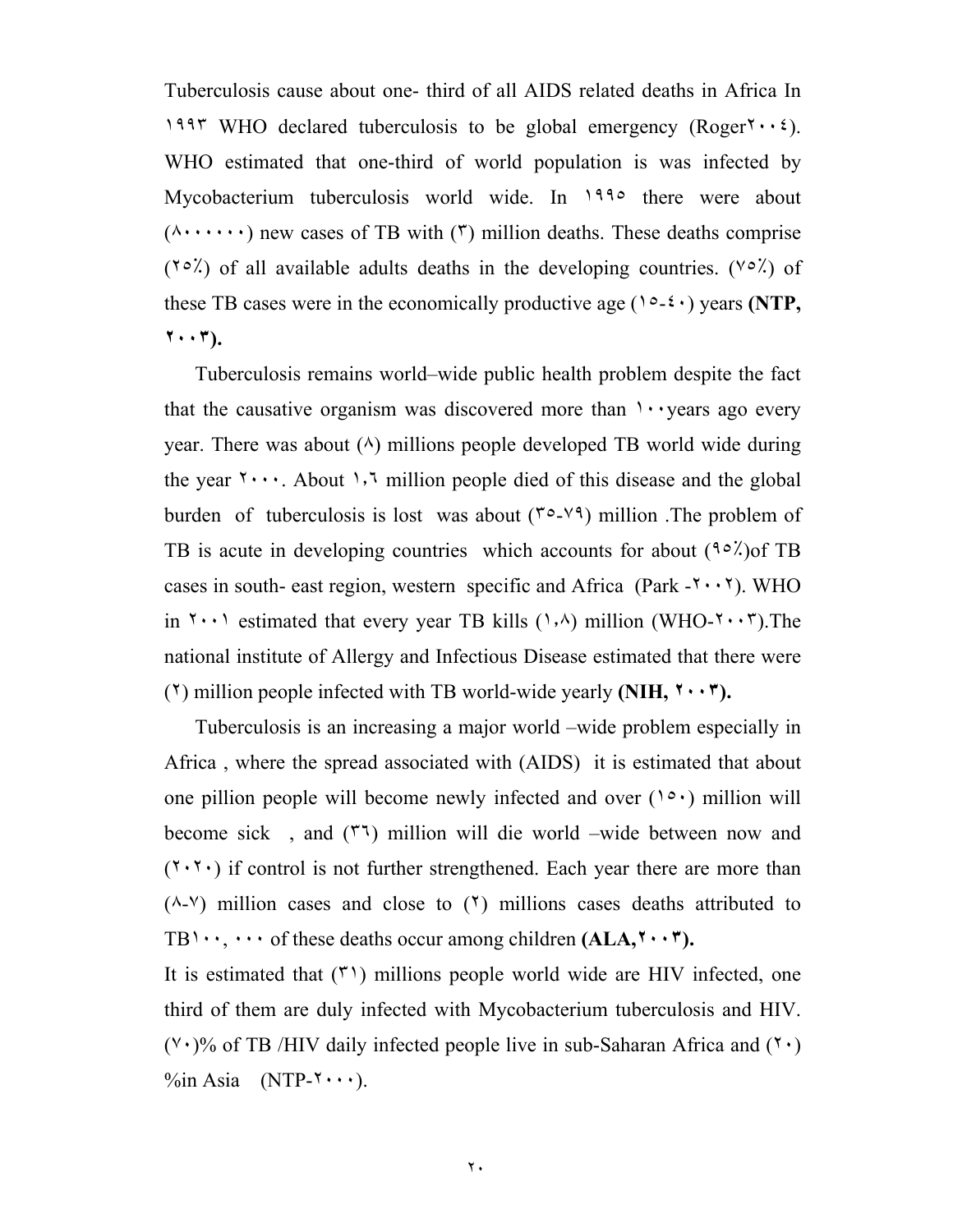The largest number of cases occurs in the South-East Asia region which accounts for (٣٣)% of incident cases globally .However the estimated incidence per Capita in the sub-Saharan Africa is nearly twice that of the South- East Asia ,at  $(1, 0)$  cases per  $(1, \ldots)$  population. Its estimated that two million deaths resulted from TB in  $\cdots$ . The highest number of estimated deaths is in the South-East Asia Region but the highest mortality per capita is in the African region, where HIV has led to rapid .Increases in the incidence of TB and increase in the likelihood of dying from TB (**WHO, ٢٠٠٥).**

#### **Situation of Tuberculosis in Sudan:-**

 The World Bank categorizes put Sudan among countries of estimated annual risk of Infection (ARI)  $(1 \cdot \land)$  % which give an incidence of ٩٠/١٠٠،٠٠٠ smear positive cases. That put the Sudan among the highest prevalence rate countries of TB in the East Mediterranean region. All cases in Sudan are estimated to be about ٤٥٠٠٠ **(NTP, ٢٠٠٣)**. The estimated average incidence of all forms of TB is twice the incidence of pulmonary smear positive cases on  $1 \wedge \cdot / 1 \cdot \cdot \cdot \cdot$  in a population of  $\forall y, \wedge \neg \neg \neg \cdot \neg \cdot$  In 1994 the total new cases detected, the detection rate average  $(27, 77)$ . This finding represents. the country average and was influenced by the very low reporting from war zones in Southern Sudan.

The case finding in the regions. summary reported by NTP during the years 1998 up to  $1.198$  is as follows, in the year  $199\%$  there were  $(1.088)$  new cases ( $(174)$  relapses and  $(1034)$  extra pulmonary TB. In 1994, There were  $(1 \cdot \lambda^{\gamma})$  pulmonary TB new cases,  $(1700)$  relapses and  $(7227)$  extra pulmonary TB. In the year  $1999$  there were  $(12.1)$  pulmonary TB new cases,  $(109)$  relapses and  $(5.97)$  extra pulmonary TB. In the year  $5.7$ there were  $(\lambda^{99} \circ)$  pulmonary TB new cases,  $(120 \land)$  relapses and  $(2177)$ extra pulmonary TB *(NTP,* **٢٠٠٣***).*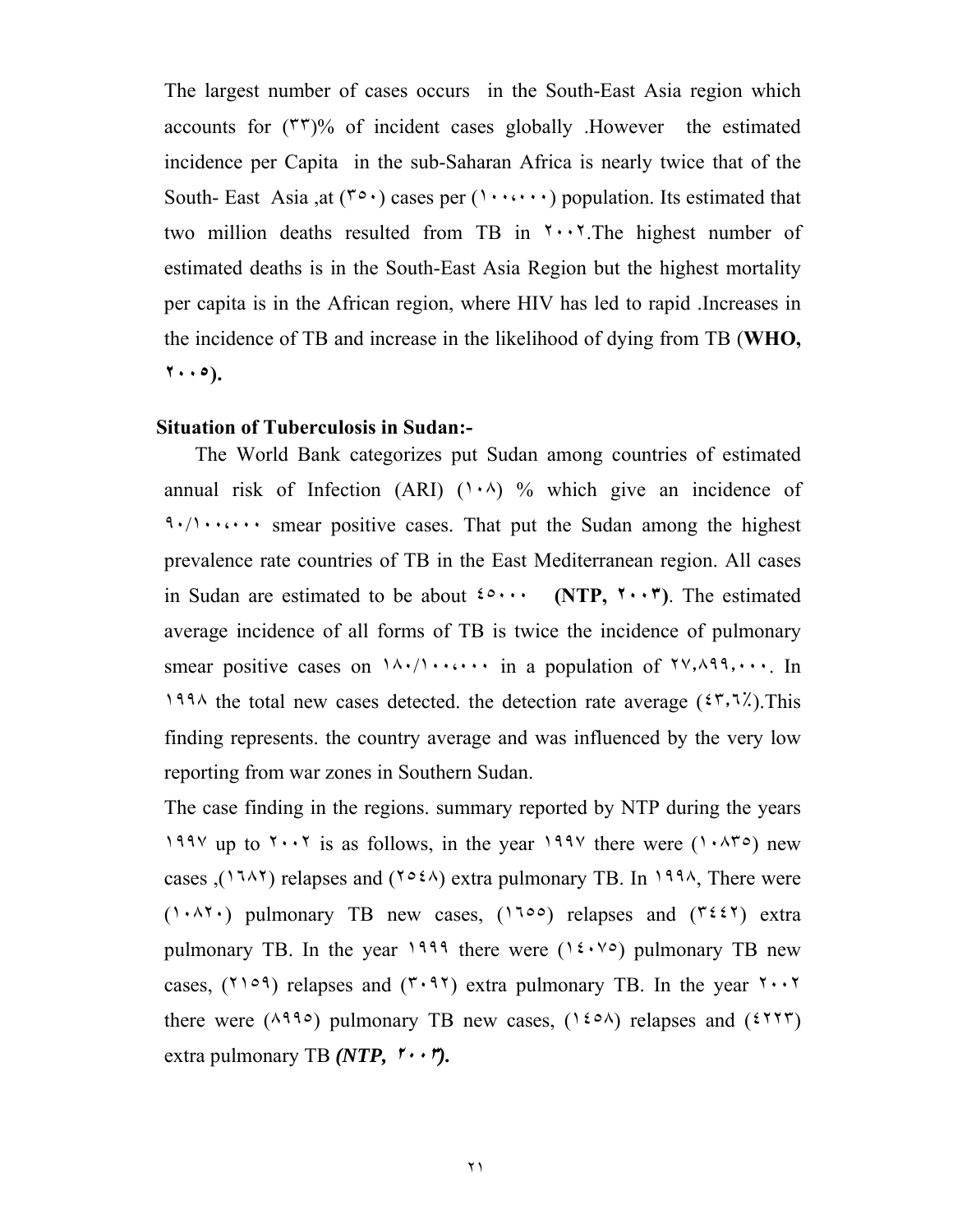# **Epidemiology of Tuberculosis:-**

 The principles epidemiology variables used to describe the magnitude trend and impact of tuberculosis are:

- Incidence (including incidence of smear positive cases).
- Prevalence (Including prevalence of smear positive in all cases)
- Notification.
- Mortality (Including case fatality in smear positive and other cases **(Roger Detel,٢٠٠٤/Kumar,١٩٩٨)**

# **TB among refugees and migrants:**

According to UNHCR there were an estimated  $(1)$  million refugees and needy people in  $\mathbf{r} \cdot \mathbf{r}$ . Many refugees originate from countries with high TB incidence rates. Poor nutrition and health means that refugees are particularly at high risk of developing TB. Untreated TB spreads quickly in crowded refugee camps and shelters. It is difficult to treat mobile population, as treatment takes at least six months and should ideally be supervised.

In many Western European countries and in the United State (USA) over  $(0 \cdot)$  % TB cases notified in  $\gamma \cdot \cdot$  were among people who were not born in the country or were not citizens of the country **(WHO, ٢٠٠٥).** 

#### **Co-infection (HIV/AIDS and TB): -**

 World wide, the number of people infected with both HIV and tuberculosis is rising. The estimated  $(1 \cdot \lambda)$  activation of dormant TB infection over the life span of a inflected person has increased to  $(1 \cdot \lambda)$  in one year. if HIV infection is super imposed. the opportunistic infection most frequently kill HIV-positive people.  $(1^{\circ}$ - $\cdot)$  times more likely to develop TB than people infected only with **(Park, ٢٠٠٢).**

In<sup>1999</sup> (1.)% of all cases of TB were HIV related, rising to  $(7.9\%$ in Africa, and to  $(7 \cdot)$  % in some regions of Southern Africa . In the same year, around (٣) millions died of AIDS and TB. The risk of developing TB after infection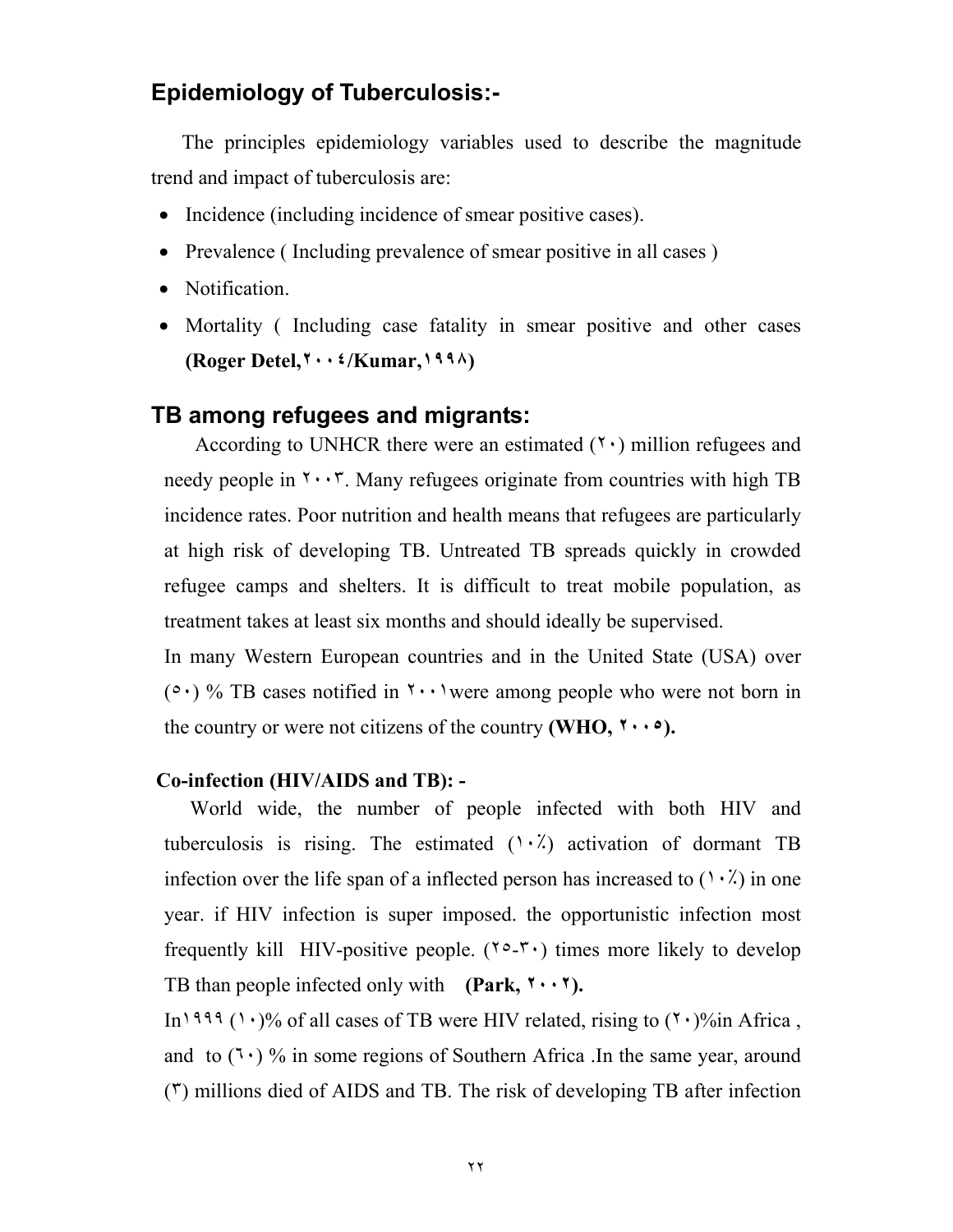or re-infection is much higher approaching  $(1 \cdot \cdot)$  %in patient with AIDS. **(Green Wood etal, ٢٠٠٢).**

WHO and its international partners have formed the TB/HIV working group, which develops global policy on the control of HIV-related TB, advises on how those fighting against TB and HIV can work together **(WHO, ٢٠٠٥).**

## **Pathogenesis of TB: -**

 Human tuberculosis is divided into primary and post primary forms with quite different pathological features.

### **Primary tuberculosis:-**

 The site of the initial infection is usually the lungs following the inhalation of the bacilli. These bacilli are engulfed by alveolar macrophages. in which they replicate to form the initial lesion or Cohn Focus .Some bacilli are carried in phagocytes cells to the Hilo lymph nodes where additional foci of infection develop to Cohn Focus together with enlarged haler lymph nodes from the primary complex. In addition, bacilli are seeded by further lymphatic haemategenous dissemination in many organs and tissues, including other parts of the lungs **( Green Wood et al, ٢٠٠٢).**

#### **Post primary tuberculosis:**

 In many individuals, the primary complex resolves and the only evidence of infection is a conversion to tuberculosis reactivity after an interval of months. Years or reactivation of dormant foci of tuberculosis bacilli or exogenous .Re infection may lead to post primary tuberculosis which differs in several aspects from primary disease (**David, et al, ٢٠٠٢).**

## **Infectious agent:-**

#### **Causative agent:**

 Mycobacterium tuberculosis organism described by kack in the year ١٨٨٢ (Robison ١٩٨٥) .The term tubercle –bacillus designed to species of the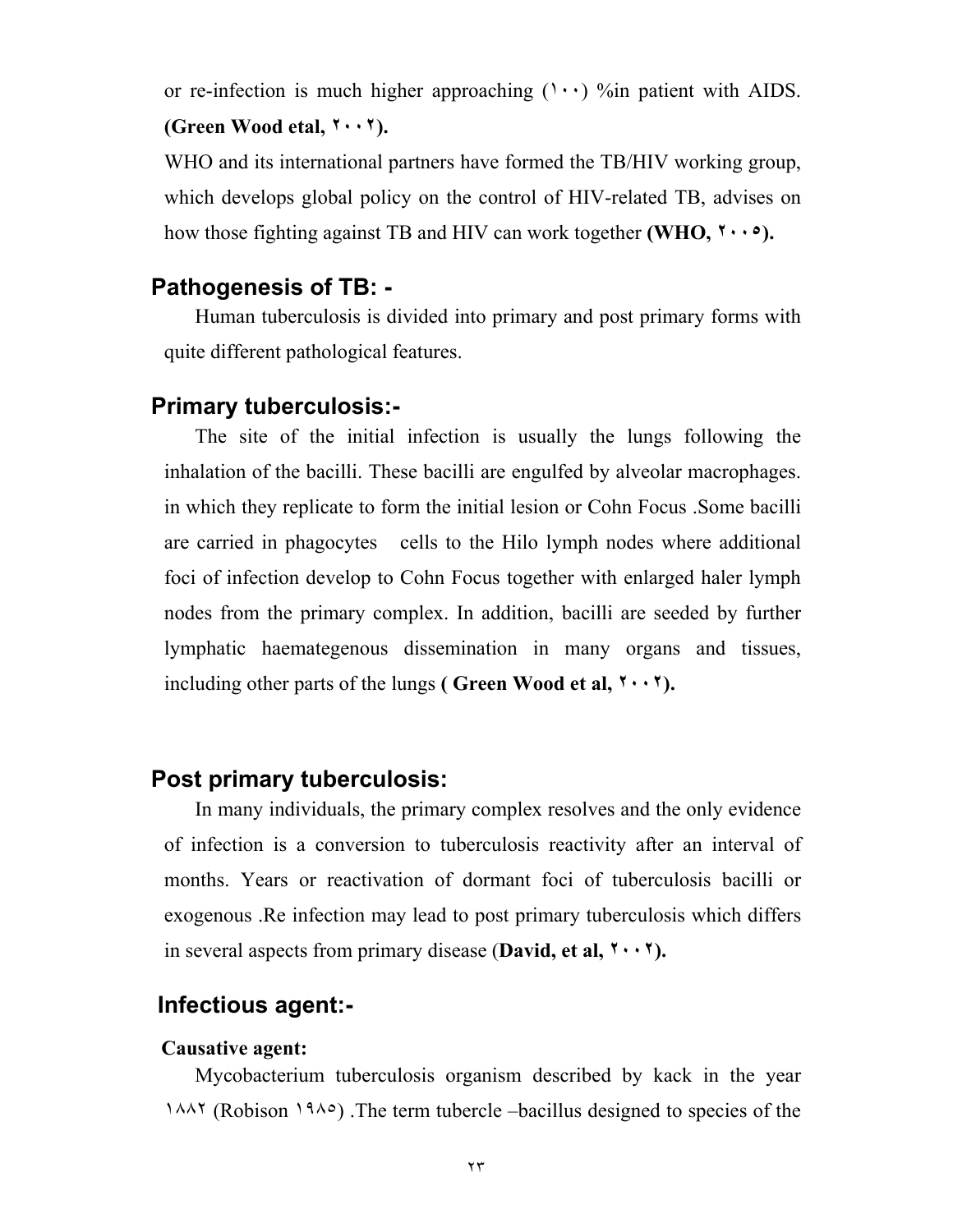family Mycobacterium order actionmycetalles. M. tuberculosis and M. obvious. Three other species, M.microti pathogen for rodents and M. Africana **(Man Deland etal, ١٩٩٥).**

The bacilli are gram positive though they do not stain readily .These organism resist deodorization by ٢٥٪ sulphoric acid and absorbent alcohol for ten minutes and hence, these are called acid alcohol fast **(Rajesh Rattan, ٢٠٠٤).**Available culture methods are either solid or liquid media; a sample of sputum or tissue requires initial liquefaction, recontamination most commonly using N- acetyl. Lysine as

A mucolytic in (١٪) sodium hydroxide solution (**Mandle et al, ١٩٩٥).** 

#### **Source of infection: -**

 There are two sources of infection, human and bovine. The most common source of infection is human whose sputum is positive for tubercle bacilli and who has never received treatment or not been treated fully. Bovine source of infections is usually infected milk **(Park, ٢٠٠٢).** 

#### **Types of Tuberculosis: -**

Tuberculosis is divided into two categories, the first pulmonary tuberculosis which affects the lungs .The second is extra pulmonary tuberculosis which can be divided into three groups based on pathogenesis:-.

The first comprised superficial mucosal foci that are due to spread infection in pulmonary secretions via the respiratory and gastrointestinal tracts .The second comprise foci established contagious spread (such as sub-pleural focal) into the pleural space (**Man dell& et al, ١٩٩٥).** 

The most common extra pulmonary tuberculosis includes tuberculosis of lymph nodes, pleura, pericardium, kidneys, bones, joints, larynx, skin, intestines, peritoneum and eyes **(Abram, ١٩٩٥).**

#### **Mode of transmission**:-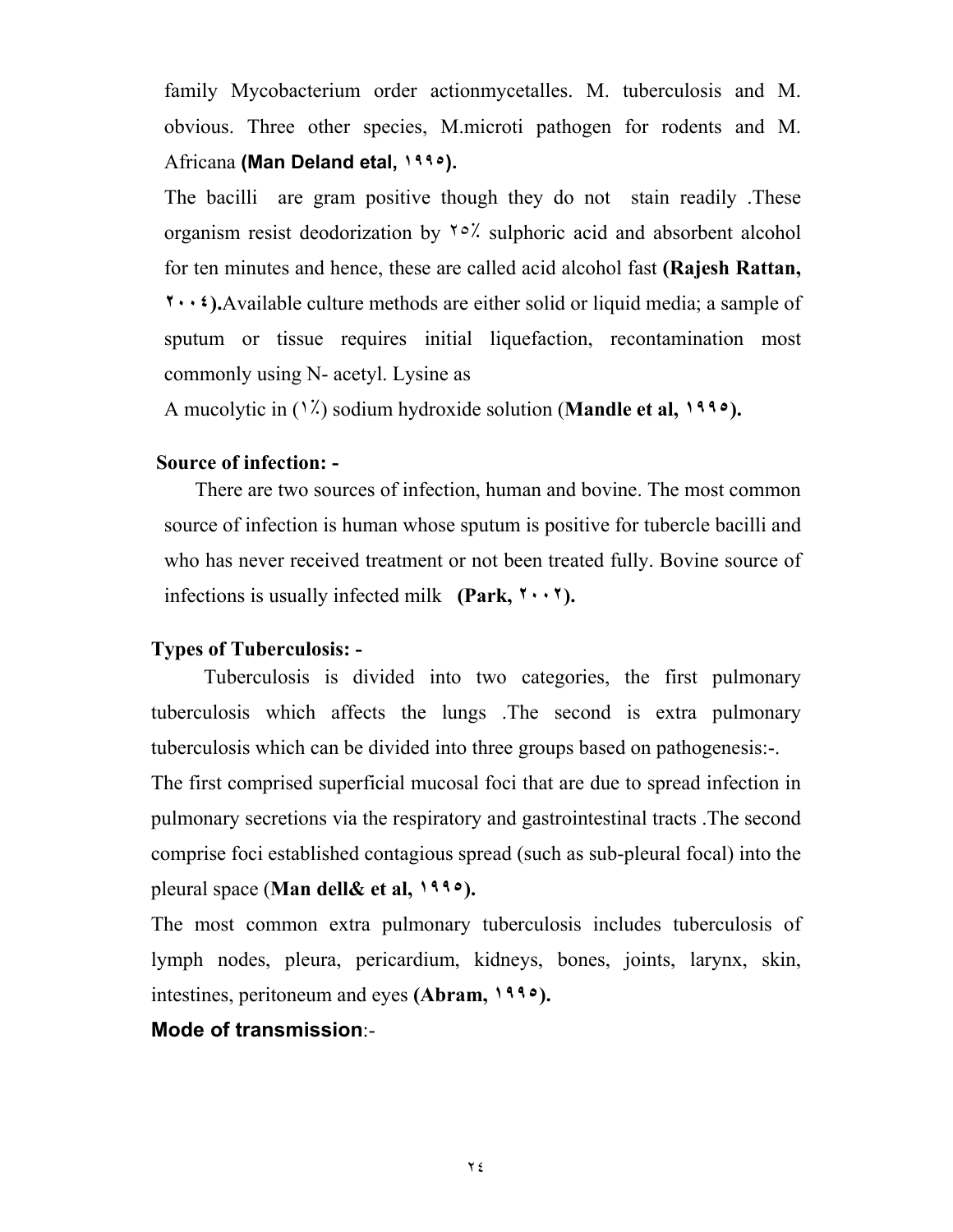M. tuberculosis is transmitted between an infected patient and susceptible contacts via droplet nuclei that are expelled by coughing, sneezing and other forceful respiratory activities **(Small, etal, ١٩٩١).** 

Environmental factors also affect the concentration of droplet nuclei in the air. The volume of air common to the source and the contact is one such factor. The smaller the room, the more concentrated the droplet nuclei are the amount of outside air ventilated into a room is another factor, since fresh air conditioning systems increase the concentration of droplet nuclei **(Robert et al, ١٩٩٨)**.

#### **Diagnosis: -**

 Diagnosis of tuberculosis rests mainly on the identification of tubercle bacilli either by sputum smear microscopy or by culture. Direct sputum smear examination should be done for all tuberculosis suspects, especially in patients having cough lasting for more than three weeks or for all patients treated for tuberculosis, even extra-pulmonary cases (**NTP, Sudan ٢٠٠٠/Kumar, ١٩٩٨).** 

#### **The tuberculosis test: -**

 Tuberculosis test was discovered by von Disquiet in ١٩٠٧ .There are three main tests currently in use. The Manton intradermal test, the beef, and the time multiple puncture test.

There are two major antigens-The old tuberculosis (OT) and the purified protein derivate (PPD) .The dose of PPD is Tuberculosis unit (ITU) or (٥) TU or  $(1^{\circ} \cdot)$  TU. In most countries used  $(1, \cdot)$  tu . The test is carried out by injecting intra-dermal on the flex surface. The TU of PPD in o. Iml. The result of the test is read often after ٧٢ hours **(Park, ٢٠٠٢).**

#### **Treatment of Tuberculosis: -**

Standard Treatment Regimens

Aims of Treatment:-

The aims of treatment of TB are the following:

To cure the patient of TB.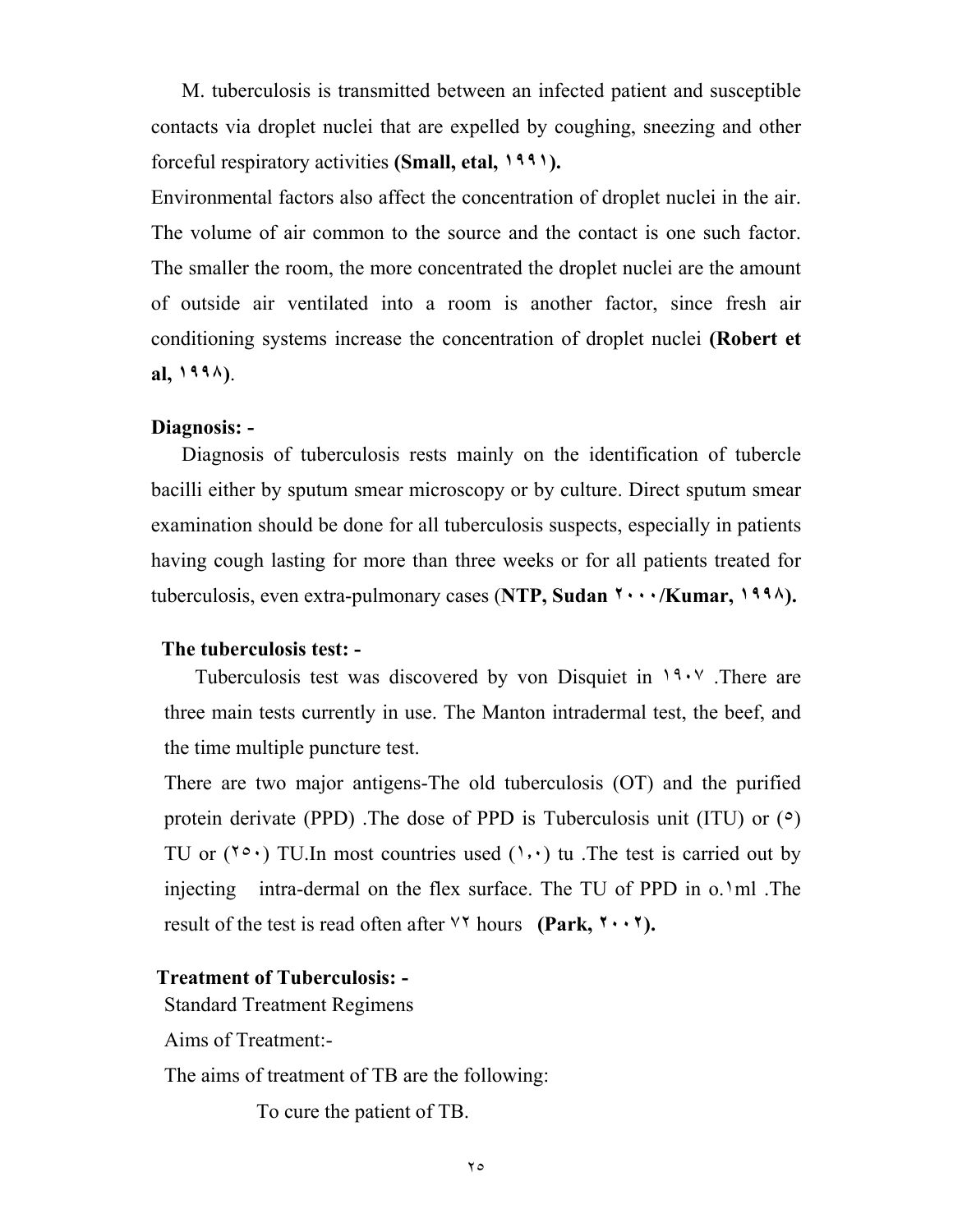To prevent death from active TB or its complications.

To prevent relapse of TB

To render TB no longer a primary health care problem.

#### **Treatment Regimens:-**

 At the moment, Sudan NTP is using three types of standard regimens these are:

- The *N* month regimen for new smear-positive pulmonary TB and new extra pulmonary TB who are not severely ill ,or for new smear positive –patients who are unable to come daily for direct observed treatment .
- The  $\land$  month short–course chemotherapy for new cases of smear positive pulmonary tuberculosis and severely ill smear negative and extra pulmonary patients, who come daily for directly observed treatment in the first two months of their treatment.
- The  $\land$  month short–chemotherapy for treatment of smear positive relapses failure cases and treatment after default.

The chemotherapeutic regimens are based on standardized combination of (٦) essential anti TB drugs:

- Rifampicin (R)
- Isoniazid (H)
- Pyrzinamide (P)
- Ethambutol  $(E)$
- Streptomycine (S)
- Thiacentazone (T)

#### **Anti-tuberculosis drugs: -**

 There are new twelve or thirteen drugs active against M. tuberculosis of which six are considered to be essential. Anti-tuberculosis drugs should satisfy the flowing criteria: highly effective , free from side effects, easy to administer and responsibly cheap.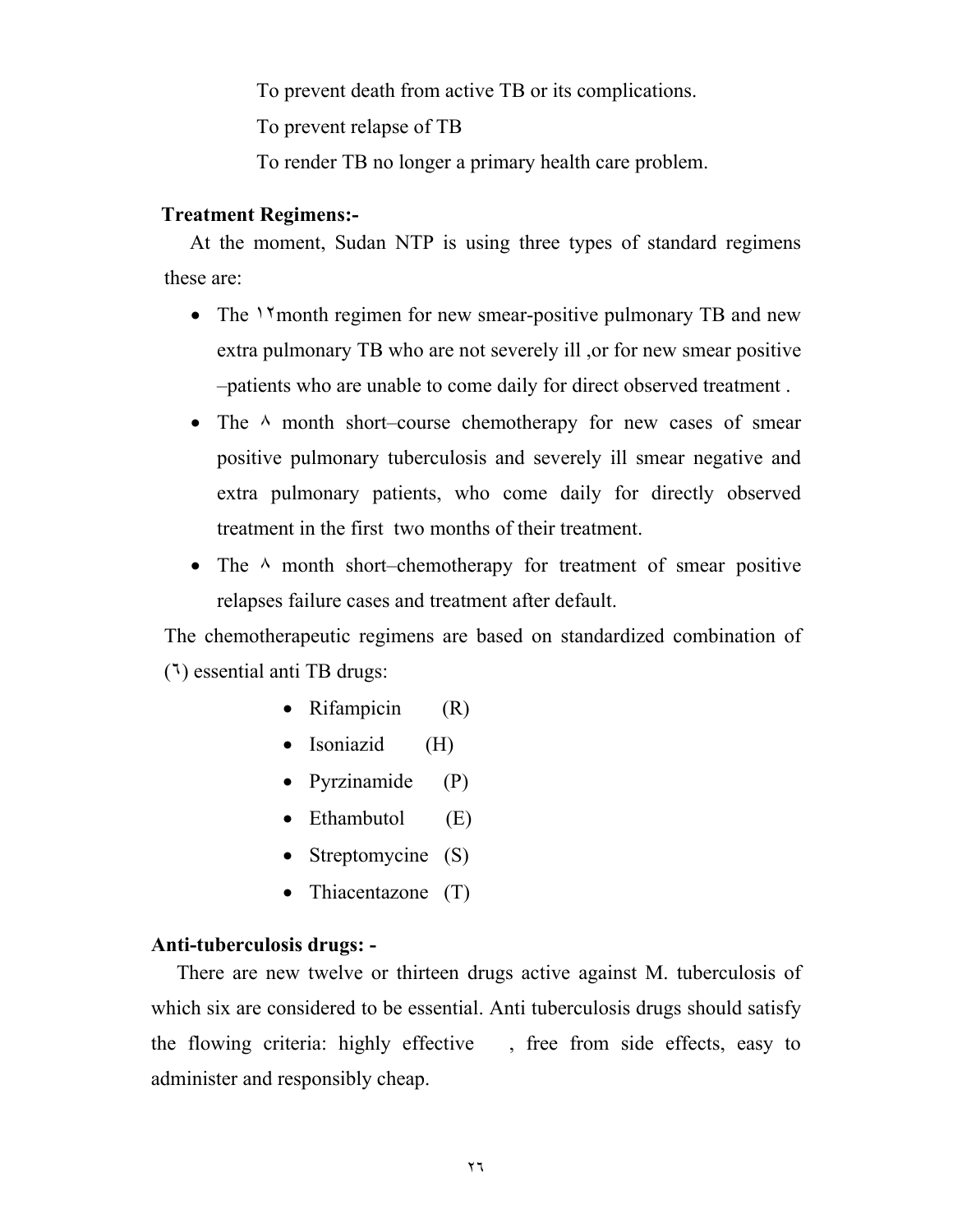#### **Prevention Measures: -**

#### **General Measures:**

 The best way to prevent TB is to ensure that all sputum–positive TB cases will be cured . The most important measures are:-

- \* Legislation (e.g. free contact examination)
- \* Health education.
- \* Good ventilation in health clinics.
- \* Ensuring hospitalized patients are kept in a separate ward for the first two weeks of treatment.
- \* Particular care must be made to separate infectious TB patients from HIV –positive individuals.
- \* Good nutrition.
- \* Pasteurization or sterilization of milk.

#### **Specific Measures:-**

 A number of specific measures can be taken to help prevent the occurrence of disease .The most important of these measures are described in the following two paragraphs:

(١)INH chemoprophylaxis :

- A six months course of preventive treatment with INH in daily dosage of  $\circ$ mg /kg body weight is usually effective to prevent progressive form. Chemoprophylaxis for HIV should be given to certain high risk groups e.g.:
	- \* Infants of mothers with TB
	- \* Child contact under ٥years who have symptoms suggestive of TB.
	- \* Immune-comprised patients.

#### **(٢)BCG VACCINATION:**

 BCG is alive attenuated strain of bovine tubercle bacilli first produced by Calmette and Guine. It is given by intra- dermal injection to a population that is considered to be essentially non-infected (children ) to protect them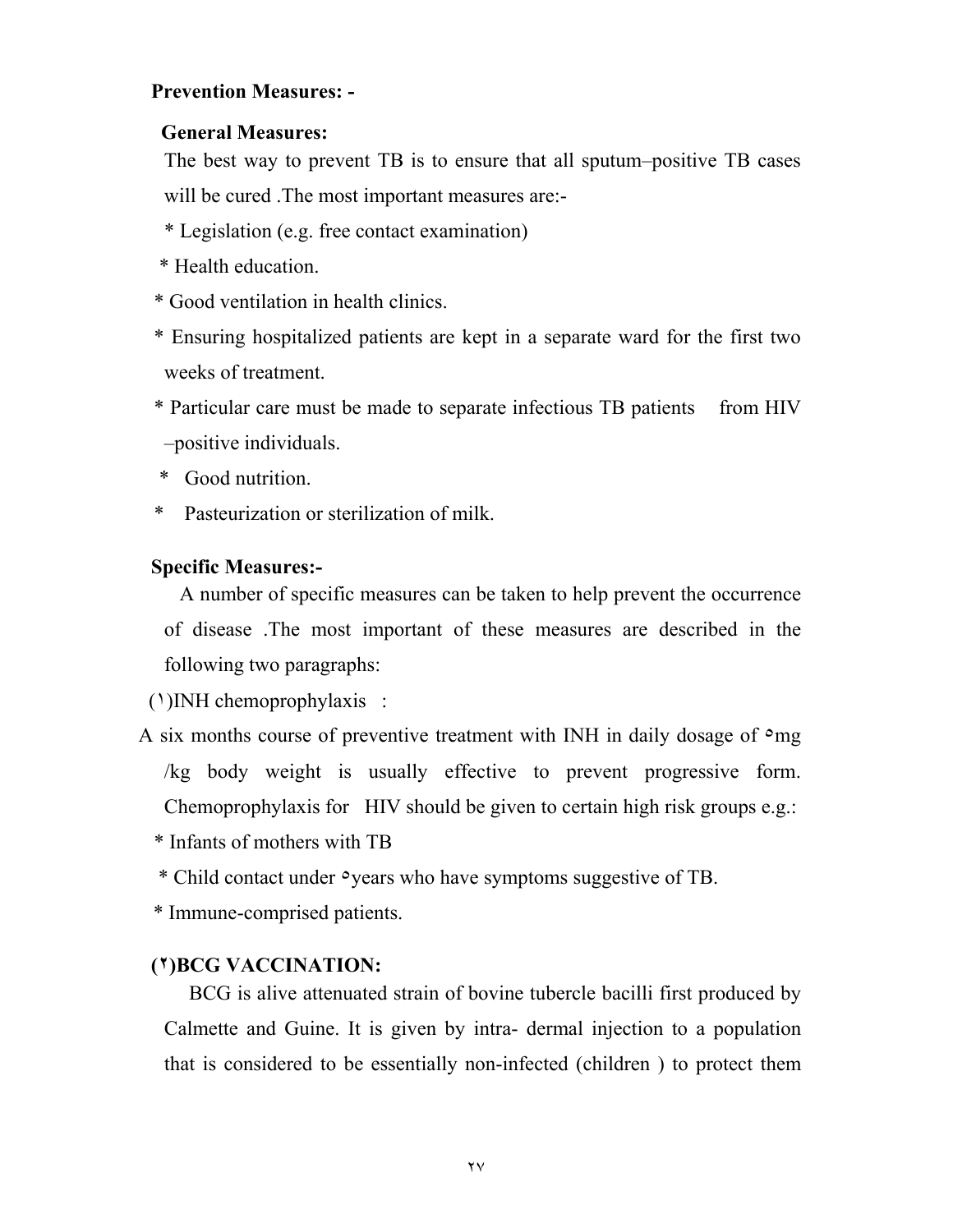from developing tuberculosis ,especially severe forms of the disease e.g. TB meningitis and military tuberculosis (NTP-Sudan  $-\mathbf{y} \cdot \mathbf{y}$ ).

The duration of protection by BCG vaccine from  $(10 - 1)$  years. The first prospective control trait of BCG showed to be  $(\wedge \cdot \wedge)$  effective over an observation period of ٢٠ years in different parts of the world **(Park, ٢٠٠٢).** 

#### **Control of Tuberculosis:-**

#### **Objective of TB control:**

\* To reduce mortality, morbidity and disease transmission.

\* Reducing the incidence of the disease.

 \* To prevent the development of the drug resistance or other complications by the disease.

\* To treat patients.

 Tuberculosis control means reduction in the prevalence and incidence of disease in the community .The WHO defines that tuberculosis control is said to be achieved when the prevalence of natural infection in the age group (٠- 1<sup>2</sup>) years is of the order of  $\frac{1}{2}$ , since tuberculosis is an infectious disease. The basic principles of prevention and control are the same as for any other infectious disease. The control measures consist of accurate component – namely case finding and treatment and preventive component, namely BCG vaccination, these are the two fundamental components of a national tuberculosis program.

 The first step in the tuberculosis control program is early detection of sputum positive cases .This should be an intensive ongoing program for the purpose of tuberculosis control program. A cases is defined by WHO as a patient whose sputum is positive for tuberculosis bacilli and such cases are the target of case finding .All other sufferers from tuberculosis whose sputum is positive for tuberculosis bacilli are the target of case finding .All other sufferers from tuberculosis whose sputum is negative but who show suggestive shadows in chest X-rays are reckoned as suspects **(Park, ٢٠٠٢).**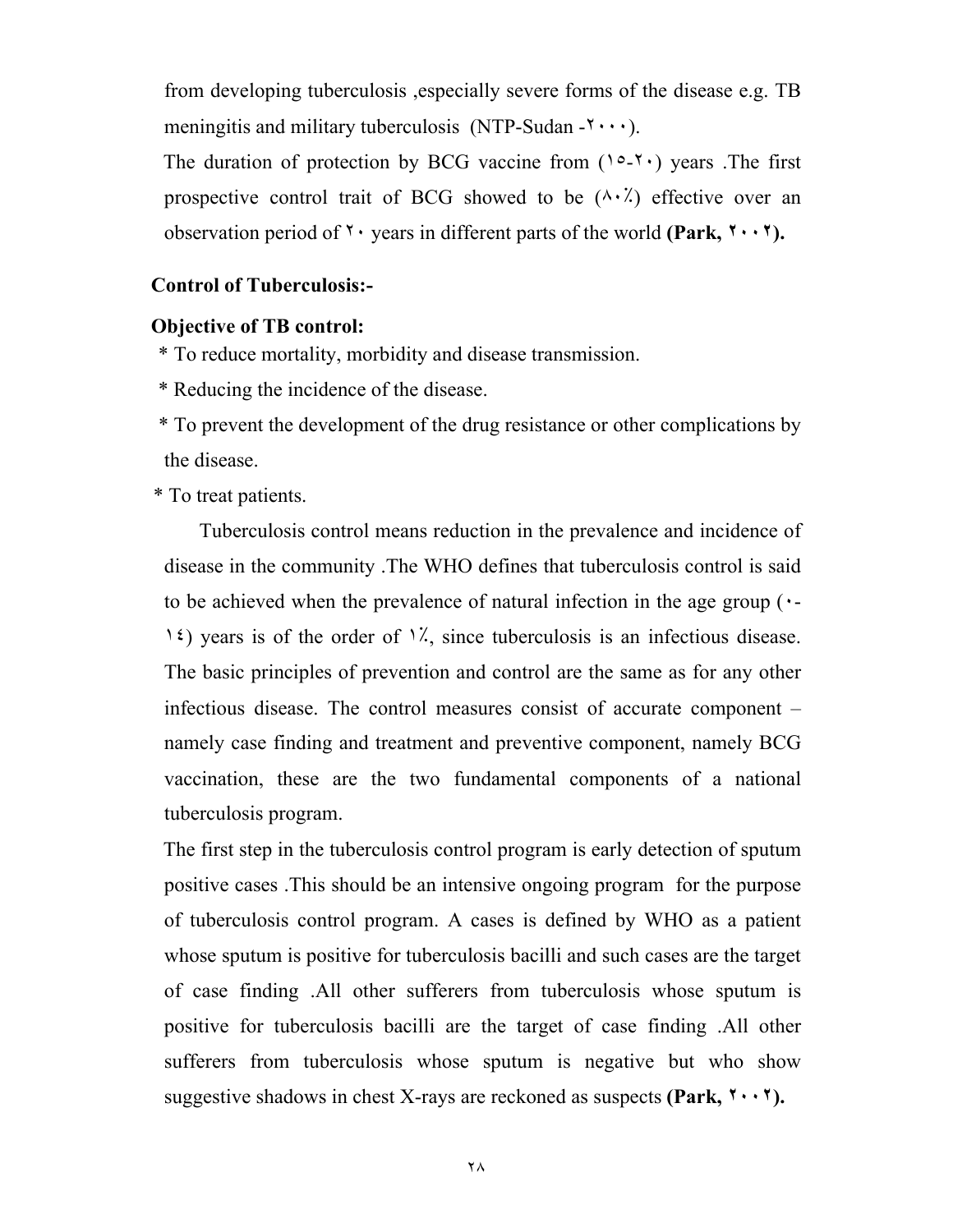# **(DOTS) Direct Observed treatment Short-Course:--**

 In ١٩٩٣ WHO declared TB a global emergency. In many parts of the world TB was and is still out of control. TB control program failed as many countries were unable to cure sufficient number of TB cases. The reasons for this failure are many but the most important are the following:--

 \* Reliance on special TB care facilities with poor accesses for many TB patients, and the treatment in these facilities was frequently not supervised or directly observed.

\* Use of an adequate and non-standardized anti-TB treatment regimen.

 \* Absence of comprehensive management information system, resulting in the ability to carry out a rigorous evaluation of treatment out come of the TB patients who were put on treatment.

 In response to these problems WHO has adopted anew strategy and frame work for effective TB control.

#### **What is DOTS:-**

 DOTS (directly observed treatment short course) means that all TB patients who are eligible for short course treatment have to be given their drugs under the direct supervision of health workers when ever taking a combination of medication which includes rifampicin.

# **The elements of WHO direct observed Therapy short-course (DOTS) are:**-

- \* Government commitment to tuberculosis control
- \* Case detection focusing on patient with symptoms who self report to health services.
- \* Use of sputum smears microscopy
- \* Standardize administration of the course treatment.
- \* Direct observation of the chemotherapy for at least two months.
- \* Adequate supplies of treatment.
- \* Good record and information system **(Roger et al, ٢٠٠٢/WHO/int, ٢٠٠٥).**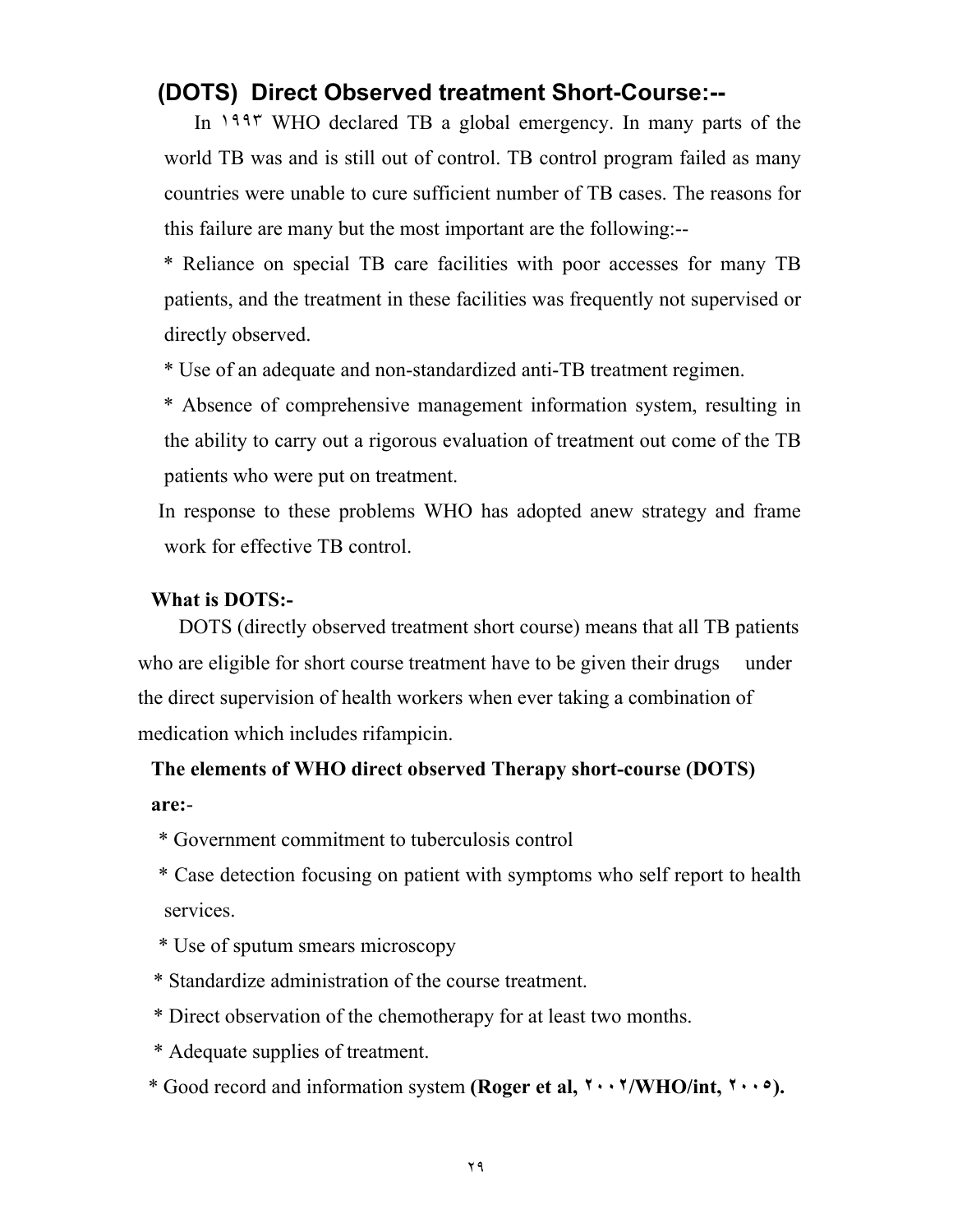#### **Organizational principles at the DOTS strategy :--**

The organizational principles at the dots strategy are the following:

- \* Availability of diagnosis and treatment network that is based on existing health facilities and integrated with primary health care.
- \* Good program management based on accountability and supervision of health care workers.
- \* An inbuilt monitoring system for case detection of new TB cases and relapsed cases, followed by a full short analysis of treatment outcome of these cases .In ١٩٩١,WHO proposed an effective tuberculosis control strategy with two goals to be achieved by the year  $\cdots$ . Successful treatment of  $\frac{\lambda}{\alpha}$  of cases and detection of ٧٠٪.

 That effective health intervention. Is recommended as effective TB treatment. It

 Should be part of essential package of clinical services that are available in PHC **(NTP, ٢٠٠٠).** 

#### **WHY DOTS:--**

 Essential elements of anti-TB and anti-leprosy treatment, like all other anti-biotic treatment, should contain the right combination of drugs and the correct dose for the full course of the treatment without interruption. The treatment has to be taken for a number of months if patients are to be permanently cured, Failure to comply with any of the above requirements results in the development and spread of drugs resistant strains. With well organized DOTS service, successful treatment (cure and treatment completion) rate of above  $\lambda \circ \lambda'$  has been achieved in many countries. With DOTS is not only possible to cure particularly all TB patients, but also to prevent the emergence of drugs resistant strains. In Ethiopia there has been a study conducted in a population covered by DOTS that reached  $\sqrt{0}$  in  $\sqrt{1} \cdot \sqrt{1}$ . and the population of patients treated with short course chemotherapy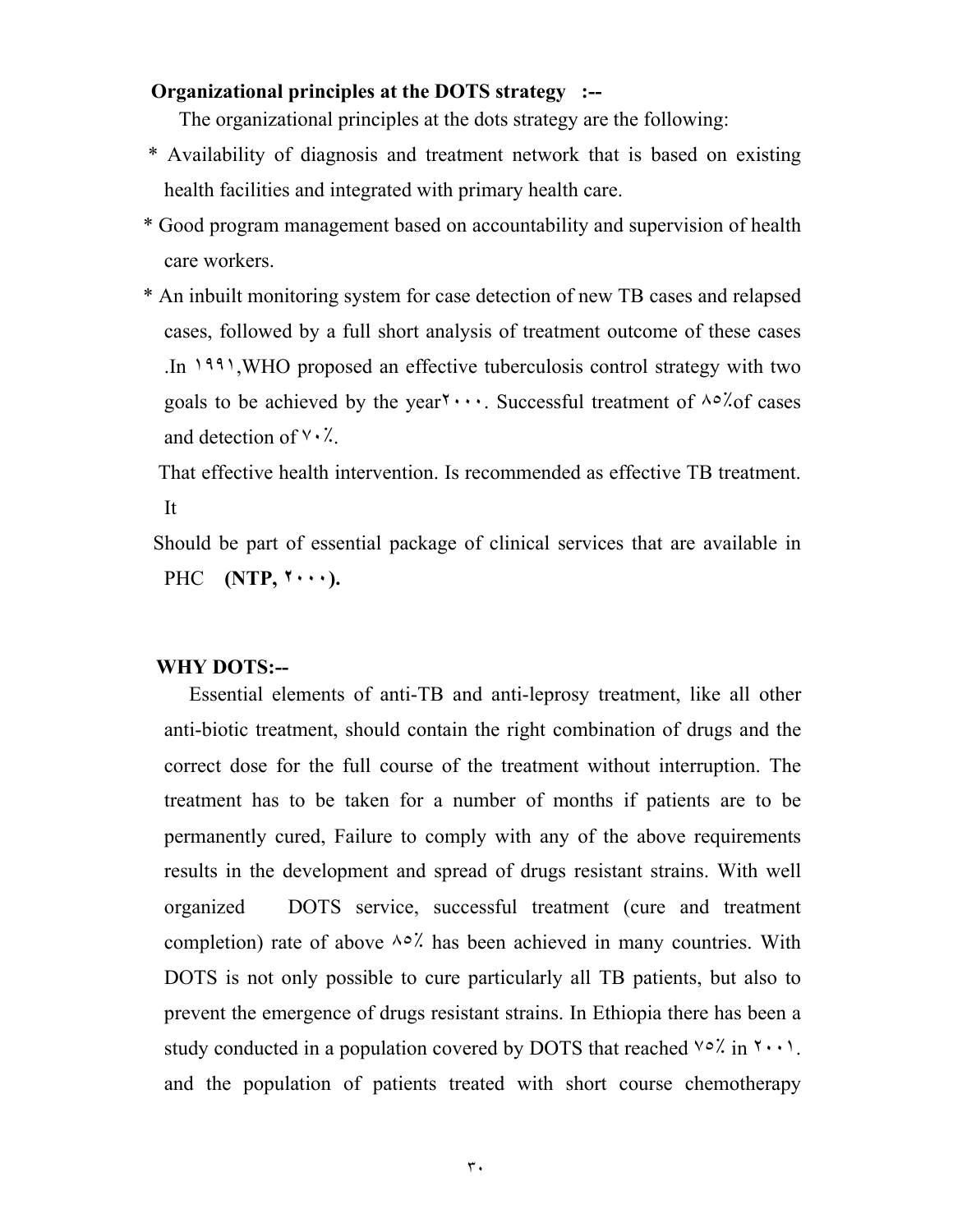increased from  $\forall$ . in 1995 to  $\forall$ °. in  $\forall$   $\cdots$ . Treatment success for smearpositive TB rose from  $\frac{r}{\lambda}$  to  $\frac{r}{\lambda}$  in  $\frac{r}{\lambda}$ , defaulter rate declined from  $\frac{r}{\lambda}$ . to  $\lambda$ % and treatment failure declined from  $\delta$ % to  $\lambda$ %. Four years after introduction of DOTS in the zone, it has been possible to achieve treatment success rate of  $\forall$ 7'. in  $\forall \cdots$ , for new PTB-positive, fairly well towards the WHO/ IUATLD recommended  $\lambda \circ \lambda'$ . This is confirmed in the findings of other studies. That the DOTS strategy works well. In recourses constrained setting with low over all health coverage increased coverage by SCC improved access to care through the most likely played a significant role in improving the treatment outcome **(Estifanos B Shargie, ٢٠٠٥)**. DOTS services are given in accredited institution including hospital, heath centre ,health station and designated NGOs clinics For the delivery of DOTS service, responsible officer must follow certain and test feasibility in a few centers before expanding the service to all of the unit selection criteria include :-

- \* Distance from the nearest hospital or health center.
- \* Size of population served by the center.
- \* Heath services personnel available (nurse is preferable).
- \* Satisfactory performance in other health program.

#### **ADMINSTRATING DOTS:--**

 The following arrangements are suggested for the delivery of DOTS in a given health unit:

- A. separate, spacious, and well –ventilated room equipped with drawers.
- B. Create a pigeon hole drugs shelf per patient.
- C. Water and drinking cups should be readily available.
- D. Give health education before starting drug administration and encourage question and discussion.
- E. Call each patient in turn and give him / her tablets to be swallowed in front of you.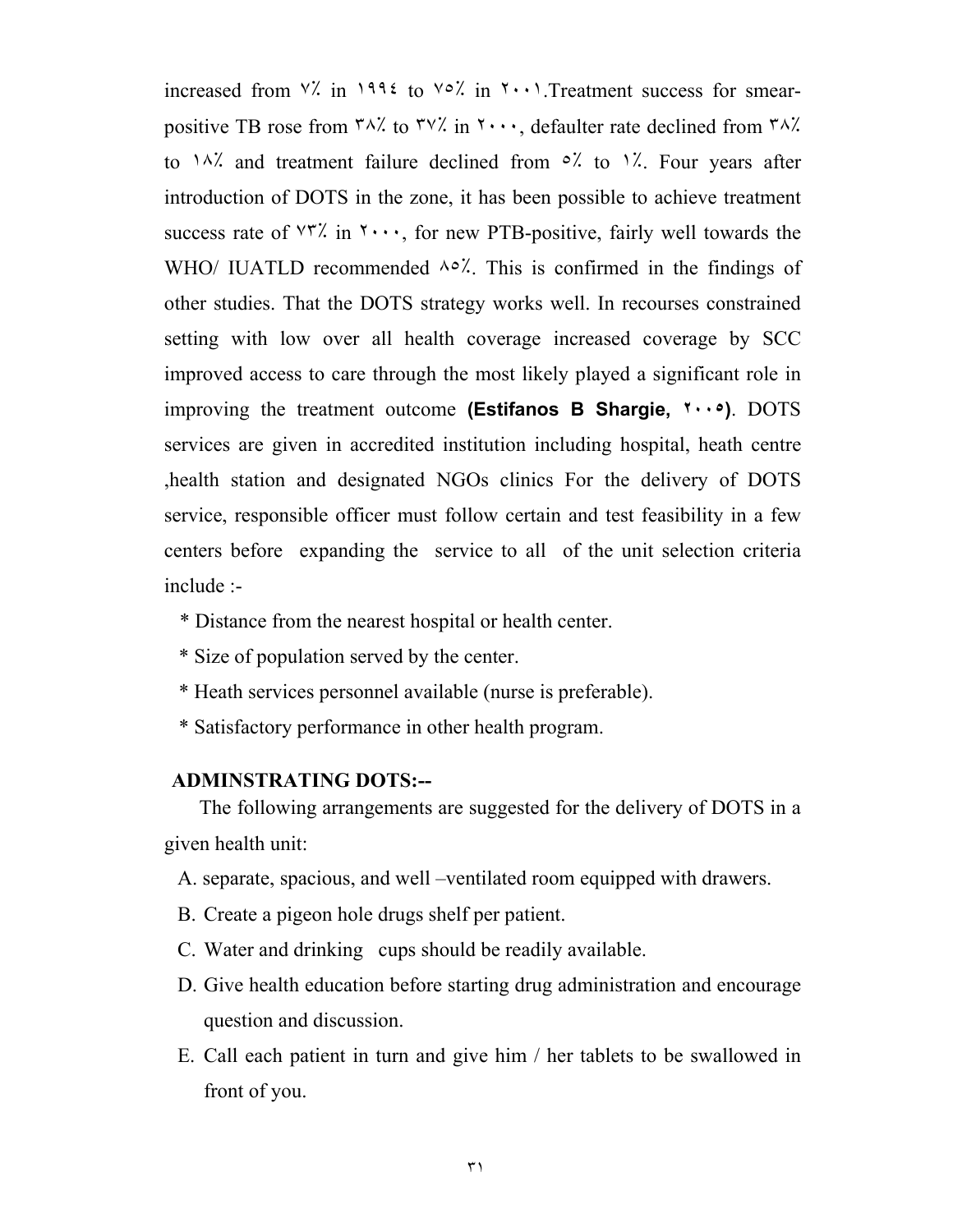F. M ark the x in the treatment card when the patient swallows the tablets. In order to ensure that treatment is not interrupted during the intensive phase, agreement has to be made for supervised treatment during weekends and holidays **(NTP, ٢٠٠٠).** 

#### **DOTS: is it Effective:--**

 DOTS Is the internationally recommended TB control. It is inexpensive strategy that could prevent millions of TB cases and deaths, over the coming decade. Since its introduction in ١٩٩١, more than ١٣ million patients have received treatment under the DOTS strategy.

By the end of  $\cdots$  all of the countries with the highest number of TB cases, which together have  $\lambda \cdot \lambda$  of the world estimated incident cases, had adopted the DOTS strategy, and ٦٩٪ of the global population is living in parts of the country where the strategy had been implemented by August  $\mathbf{X} \cdot \mathbf{Y}$ . In  $\mathbf{X} \cdot \mathbf{Y}$ , the global DOTS expansion plan was published . The two pillars of the plan are the development of medium -term (at last  $\circ$  year) plan for TB control in all countries (NICCs). All the ٢٢countries with the highest number of cases had formulated plans by the end of  $\mathbf{Y} \cdot \mathbf{Y}$ , and all but two had NICC that met regularly **(WHO, ٢٠٠٥)**. The DOTS strategy can be successfully implemented in phases in large countries with high TB burden; this success is to be through decentralization. In Bangladesh there was a study conducted to assess the success of the DOTS. The study showed that high cure rate can be maintained despite rapid expansion of coverage, with proper implementation of the strategy and regular monitoring of reports on case finding, sputum smear conversion and treatment outcome. Case detection need to be further increased by informing and involving the community in TB control efforts through social mobilization (**Kumaresan, JA, et al, ١٩٩٨**).

As DOTS is found effective in enhancing patients. There have been a number of studies conducted to assess the effectiveness of DOTS. In a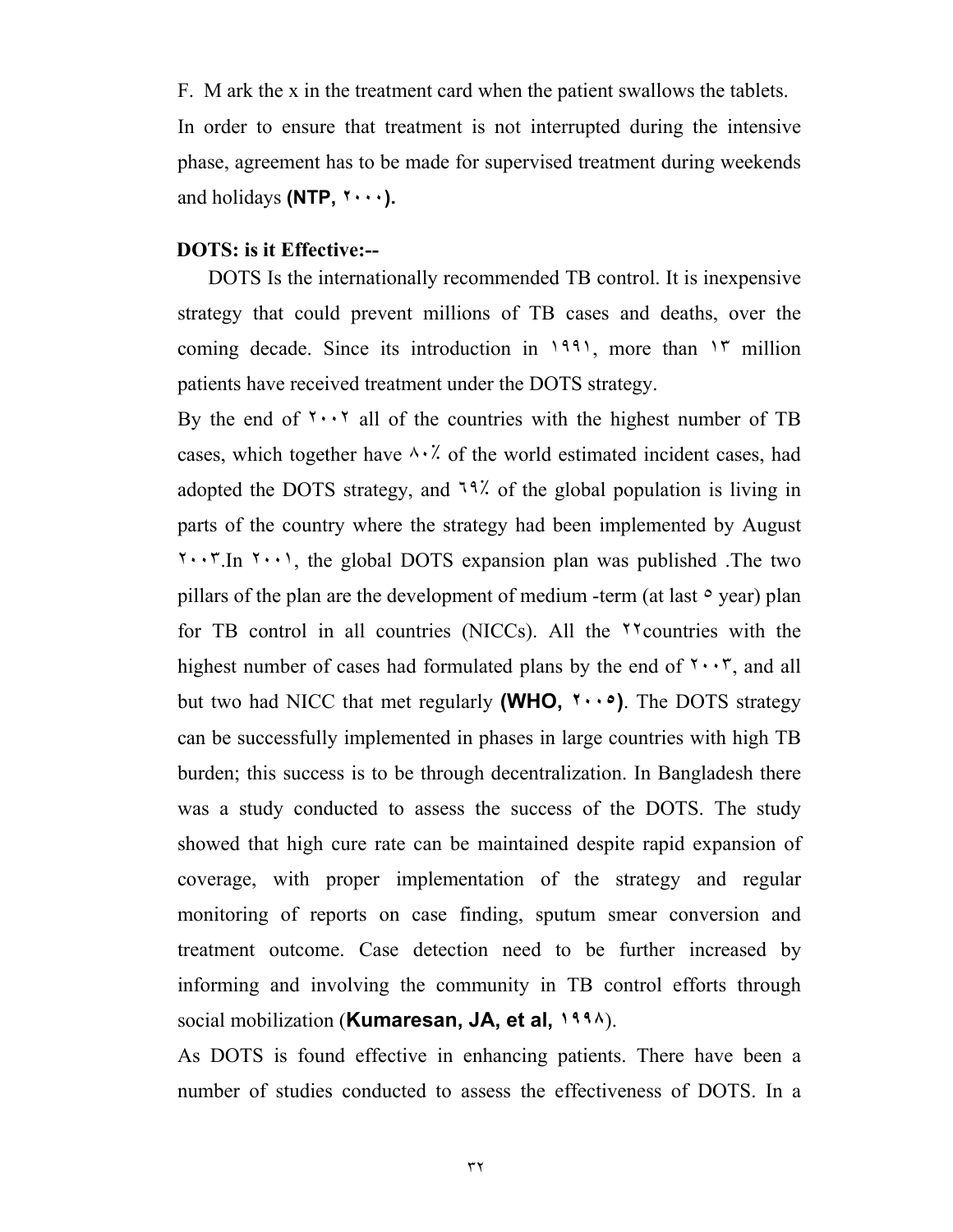study in South Africa (١٩٩٨), patients were assigned into either DOT or self supervised. DOTS patients were asked to attended the clinic to take medication under supervision of clinic nurse in  $\circ$  days a week schedule during the first  $\gamma$  months of treatment. Supervised patients were required to visit the clinic once aweek or send a family member to collect drugs. Treatment success rate among new patient was  $\circ$ <sup>9</sup>. in DOT and  $\circ$ <sup>7</sup>. In self supervision. In a study in Pakistan  $(7 \cdot \cdot)$ , patients were assigned to either DOT by CHW or DOT by family members, or self administration. Treatment success rates were ٦٧٪ in DOT by CHW, ٦٢٪ in DOT by family members, and <sup>10</sup>% in self administration. They conducted that direct observation of treatment did not give any additional improvement in cure rates. The above studies in (South Africa &Pakistan) have serious problems, their treatment success rate were too low in all, (<sup> $\circ$ 7</sup>- $\circ$ <sup>9</sup><sup>7</sup> in South Africa and ٦٢-٦٧٪ in Pakistan). The low rates indicate poor conduct, in both studies, and essential components of TB control were not implemented appropriately. **(Aseita, ٢٠٠٣/٤)** 

#### **Monitoring and Evaluation (M&E):-**

 M&E is the collective use of the social sciences and epidemiological research methods to assess and eventually improve the implementation of programs or components of programs .The overall purpose of M&E is to measure program effectiveness, identify problem areas ,gather lessons learned and improve overall performance .M&E activities are used to asses progress design .Number of different methods or approaches are available for trackling changes and measuring program performance of M&E (process , outcome ,and impact ) **(WHO/ HTM/ TB/ ٢٠٠٤. ٣٤٤ ).**  Monitoring is the routine tracking of program using input, process and outcome data that are collected on, regular ongoing basis. Monitoring is used to assess whether or not planned activities are carried out according to schedule or not.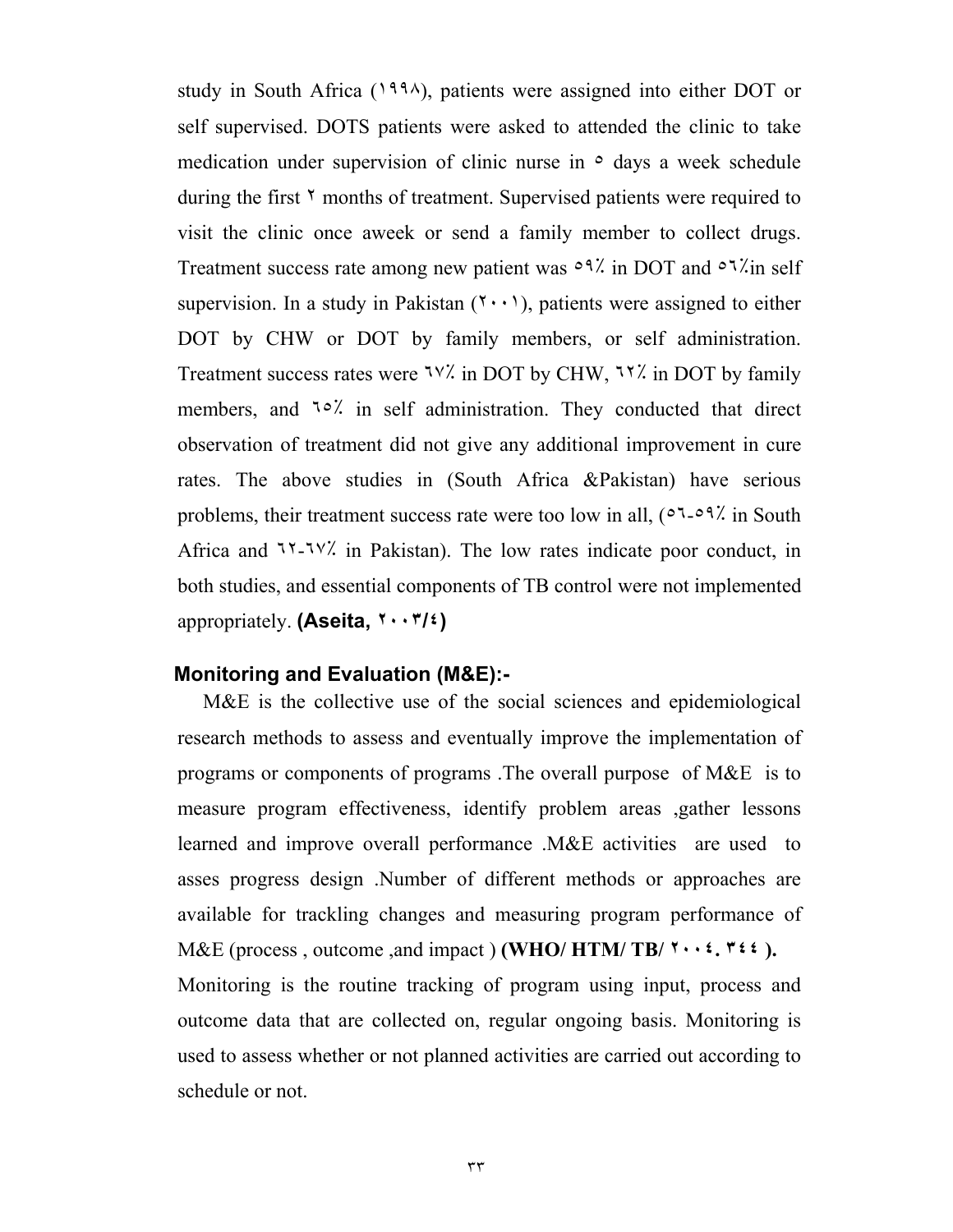Process evaluation: is used to measure the quality and integrity of program information and to assess coverage.

Outcome and impact evaluations: Measure program results and the effect on the target population. Outcome evaluation measures the extent to which started objectives are achieved or unachieved with respect to the programs goals **(WHO/ HTM/TB /٢٠٠٤).** 

#### **Indicators for Global Reporting:-**

 The indicators described in this section are based on data reported by NTPs. Data are used to monitor progress in DOTS expansion and achievement at national and Global levels of the WHO target for TB control treatment success of at least  $\lambda \circ \lambda$ . National data reported to WHO allow comparison between countries, monitoring trends in TB cases reporting and age/sex distribution of pulmonary smear -positive cases and comparisons of the results of DOTS with other strategies in routine conditions. WHO request results on these indicators as a means to encourage their adoption and for intercountry comparisons **(WHO/CDS/TB/.٢٠٠٫٣١٦, WHO/HTM/TB.٢٠٠٤٫٣٣١).** 

#### **Indicators for program outcomes:--**

 The indicators in this section are routinely calculated by TB control programs at districts, regional and national levels. They are based on data from the TB register and quarterly reports on TB case registration, smear conversion, detection and treatment outcomes. They are used to monitor progress towards achievement of the national targets for case detection and treatment outcome and monitor program quality and effectiveness.

Treatment outcome indicators are calculated with cohort analysis Cohort analysis is the key management tool for evaluating the effectiveness of the TB control program. Cohort analysis is conducted on a regular basis as apart of routine reporting (**Enarson, ٢٠٠٠/WHO/CDS /TB/ ٩٨٫٢٥٣).**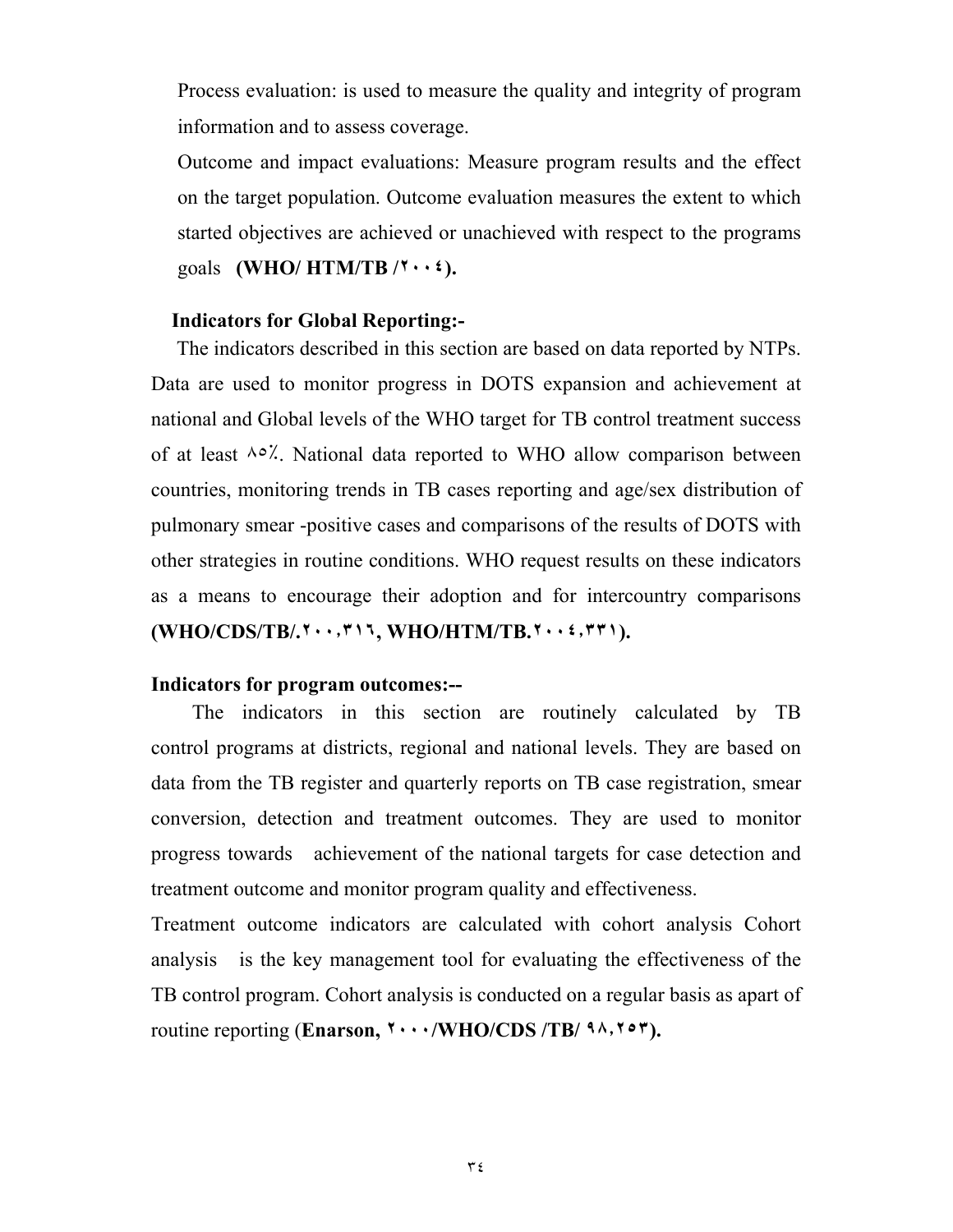#### **Indicators:--**

\* **Cure rate:** It is the percentage of TB cases that were registered in specified period and were cured. **(WHO/HTM/TB/٢٠٠٤)**High cure rate can be quickly achieved. In China project a high cure rate was aid to be achieved and maintained during rapid DOTS expansion. As programme rapidly increases, both geographical coverage and the number of patients, it can be difficult to maintain high quality treatment and case management that result in high cure. Low cure rate and increasing drug resistant can develop unless the program maintains the essential training, supervision and quality control activities. The political and financial commitment permitted every one with infectious TB also the use of DOT was important to ensure a high cure rate. Other elements of DOTS were equally important. **(… Chen, X, et al, ٢٠٠٢)**

\* **Treatment completion rate: It is** the percentage of TB cases registered in a specified period that completed treatment. This indicator measures the success of the NTP in ensuring that TB patients who cannot be classified as cured actually complete their course of treatment.

\* **Treatment success rate:** The percentage of a cohort of TB cases registered in a specified period that successfully completed treatment, whether with bacteriologic evidence of success ("cured") or without ("treatment completed"). The cohort of new smear-positive cases successfully treated is calculated using the following numerator and denominator: For new smearpositive cases, there is a target of  $\lambda \circ \lambda'$  treatment success, based on the assumption of what can be reasonably achieved assuming the baseline proportion of unfavorable outcomes (death and failure and default) to be about ١٥٪. The ٨٥٪ level formally became a global target via the World Health Assembly Resolution of 1991 (originally  $\lambda \circ \lambda$  cure, later  $\lambda \circ \lambda$  success). It is arguable that populations with high HIV prevalence or with a preponderance of older adults may have difficulty reaching the  $\lambda \circ \lambda'$  target because of higher percentages of death outcomes. This indicator relies on accuracy and effort in the determination of treatment outcomes at the facility level. In a program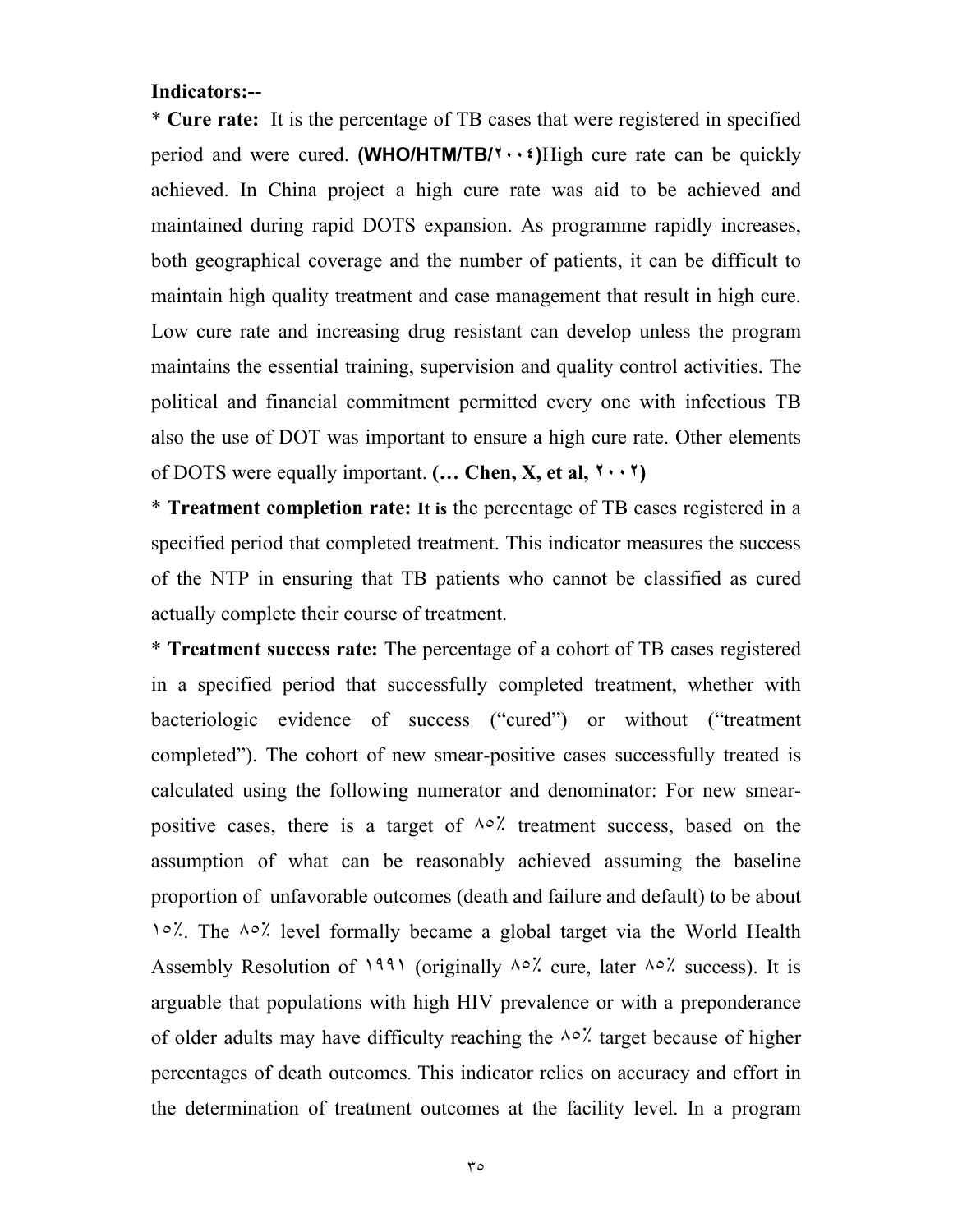where there is no mechanism for treatment facilities to communicate with each other, for instance, the success rate may be low because of a preponderance of unknown outcomes related to transferring patients.

 **Death rate:** the percentage of TB cases registered in specified period that died during treatment, irrespective of causes. This indicator should be considered in the context of HIV prevalence, since a high proportion of HIVassociated TB will result in greater number of deaths. In the event of the excess TB mortality (more than  $\circ$ %) in areas of low HIV prevalence, death of patient should be reviewed to determine whether this deaths could have been prevented /or whether programmatic interventions are warranted. More death among patients of TB on SCC was an indication of policy that severely sick patients and that co infected with HIV be priority for treatment by SCC since that group is more likely than others to die **(Estifanos B Shargie &Bernt, ٢٠٠٥).** In Malawi there has been a study conducted in ٢٠٠١ the study showed that there was high death rate during treatment possibly related to co infection with HIV. TB patients were a highly mobile population **(Paul M. Kelly, ٢٠٠١).**

**\*Treatment failure rate:** the percentage of TB registered in specified periods that were treated failures. This indicator measures one of the possible outcome indicators for patients. No NTP can achieve a  $\cdot$ . treatment failure, but the goal is to attain the lowest failure rate possible. When treatment failure rate exceeds ٣٪, case management should be reviewed to determine whether these failure could have been prevented /or whether program intervention are warranted. A study conducted in Ethiopia  $(1 \cdot \cdot \cdot)$  showed high proportion of failure among high proportion of family patients. It suggested the emergence of multi drugs resistant TB (MDR-TB). Earlier studies have shown that MDR has so far beenbelow١٪ **(StifanosBShargie&Bernt-٢٠٠٥).** 

**\* Default rate**: the percentage of TB cases registered in a specified period that interrupted treatment for more than  $\gamma$  consecutive months this indicator is one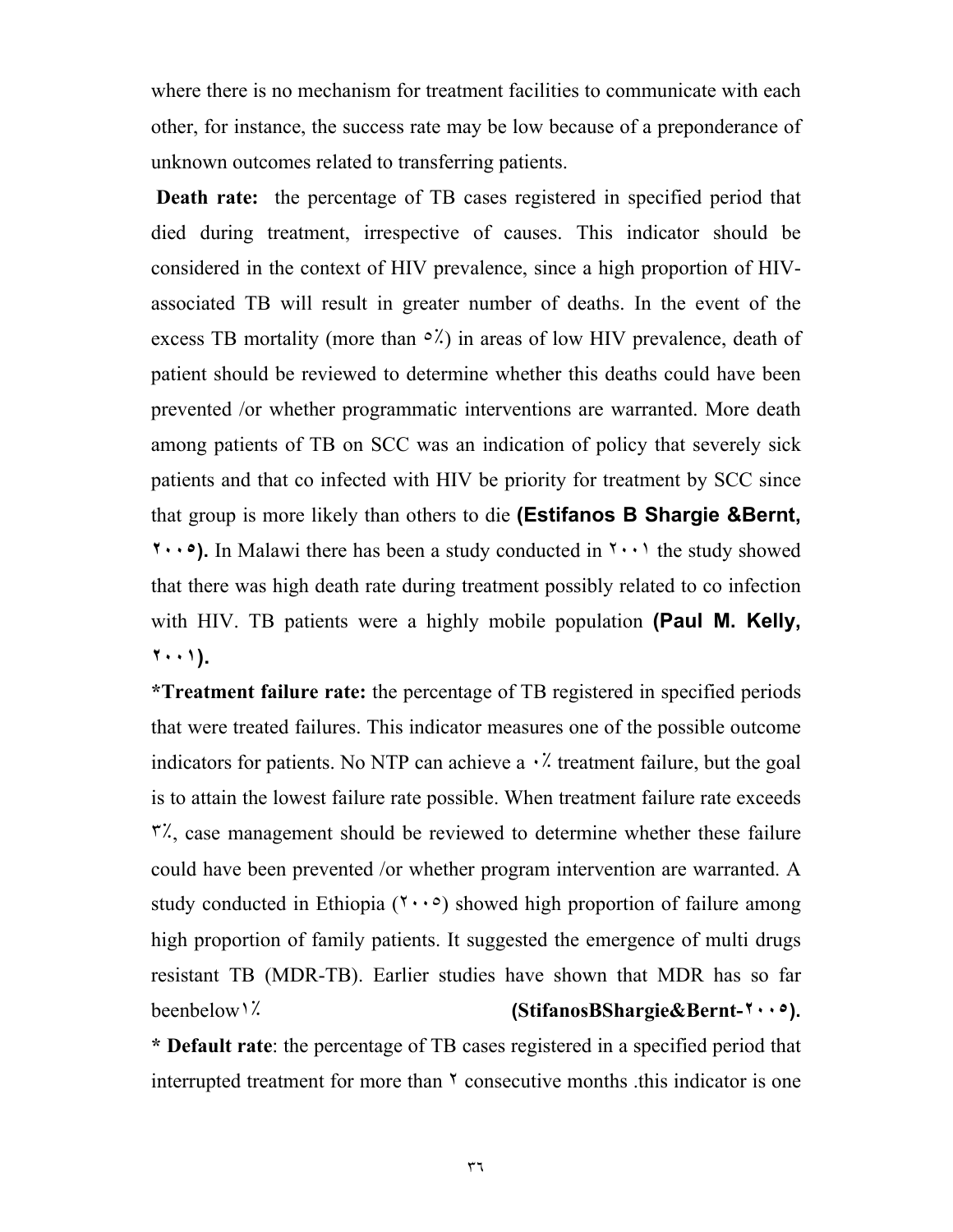of the possible outcome indicators for patients. It is very difficult to achieve a default rate less than  $\gamma$  or  $\gamma'$ . If the default rate is high (more than  $\gamma \circ \gamma'$ ) the success target of  $\lambda \circ \lambda'$  is not achievable, and the cause of this defaulting need to be determined in order to take remedial action **(WHO/THM/TB, ٢٠٠٤).** A study conducted in Ethiopia  $(7 \cdot \cdot \circ)$  showed that the group of defaulters seems refractory to conventional approach of treatment supervision. Social and cultural factors might play role, and need to be explored **(StifanosBShargie&Bernt٢٠٠٥).** 

**\*Case detection rate:** the percentage of TB cases detected (diagnosed and reported to the national health authority) among the total number of TB cases estimated to occur country wide each year. Reasons for low TB cases detection rate country wide included limited access or utilization of health facilities, insufficient clinic supervision. Incomplete disease reporting with a given information system and incomplete implementation of DOTS **(WHO, ٢٠٠٤).**  With proper implementation of DOTS strategy and regular monitoring of reports on case finding, sputum conversion and treatment outcome, case detection needs to be further increased by informing and involving the community in TB control efforts through social mobilization **(… Kurmaresan, JA, etal, ١٩٩٨).**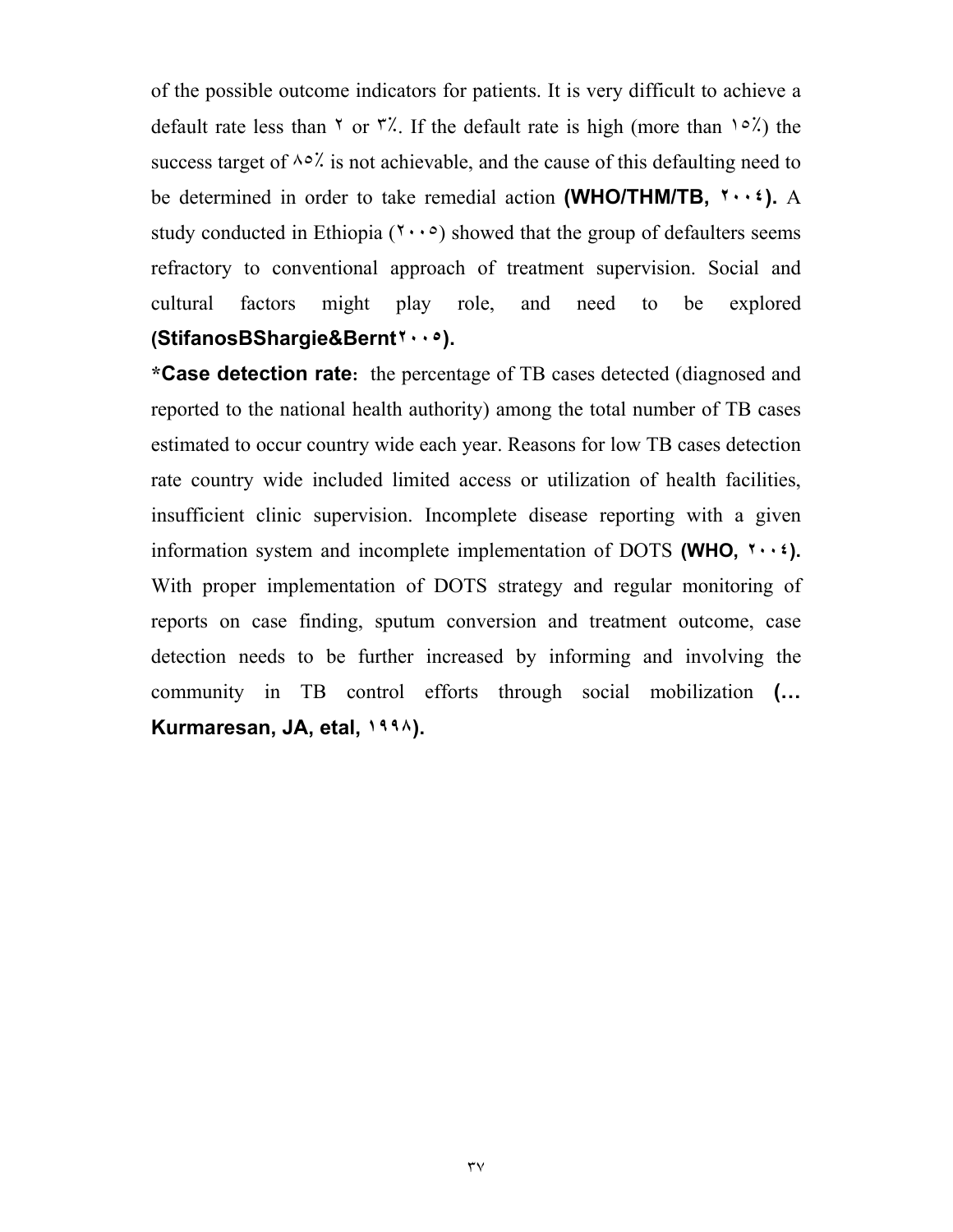# Chapter three

Methods and Materials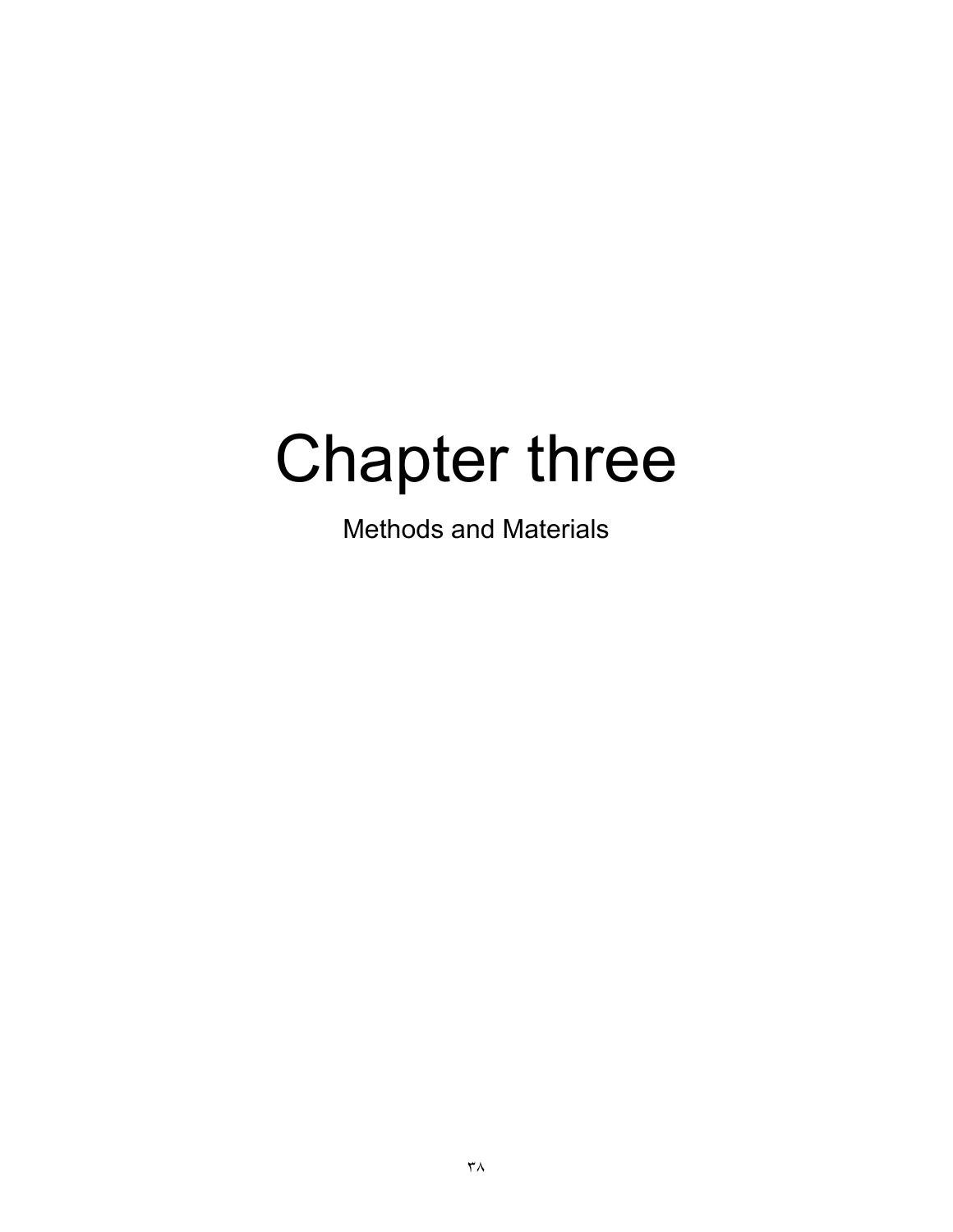### **METHODOLOGY**

**Type of the study:** -- the study is a retrospective descriptive analytical study

 **Study area: -** National Tuberculosis Control Program (NTP) - Sudan.

 Sudan is the largest country in Africa and the Middle East. It has an area of about  $\gamma$ , million square kilometers. The country is composed of  $\gamma$  states, ١١٢ provinces and ٦١٤ localities constituting the federal republic. Sudan extents from great oriented desert in the north into forest in the south. It is classified from north to south into poor savannah to equation desert ( $\mathfrak{r}(\mathfrak{t})\%$ , semi desert shrubs  $(7 \cdot)$ %, wood land / forest  $(7 \circ)$ %, agricultural land  $(9)$ %, and swamp and wet land  $(1)\%$ .

 Climatic conditions in Sudan favors the spread of infectious diseases .it is hot and dry in the North with short rain season while it is tropical in the South with long rain season. The average temperature for hottest months is about  $\mu^0c$  and for coldest months is  $\mu^0c$ . However the biological environment comprises the fauna and flora of the country which varies from area to another depending on many factors such as, the existence of animals, population density and socio – economic demographical factors. The characteristic of the biological environment does affect the human health.

 The environmental sanitation effort (garbage& waste collection, vector control, food safety… etc) are insufficient particularly in slums and rural areas. This is aggravated by lack of awareness of the population and the overwhelming poverty.

 The public heath facilities in Sudan range from high specialized centers, university teaching hospitals to rural hospitals, heath centers and dispensaries. In addition public health private sectors and non governmental organizations (NGOs) play an important role in the health system (for peripheral health units see appendix).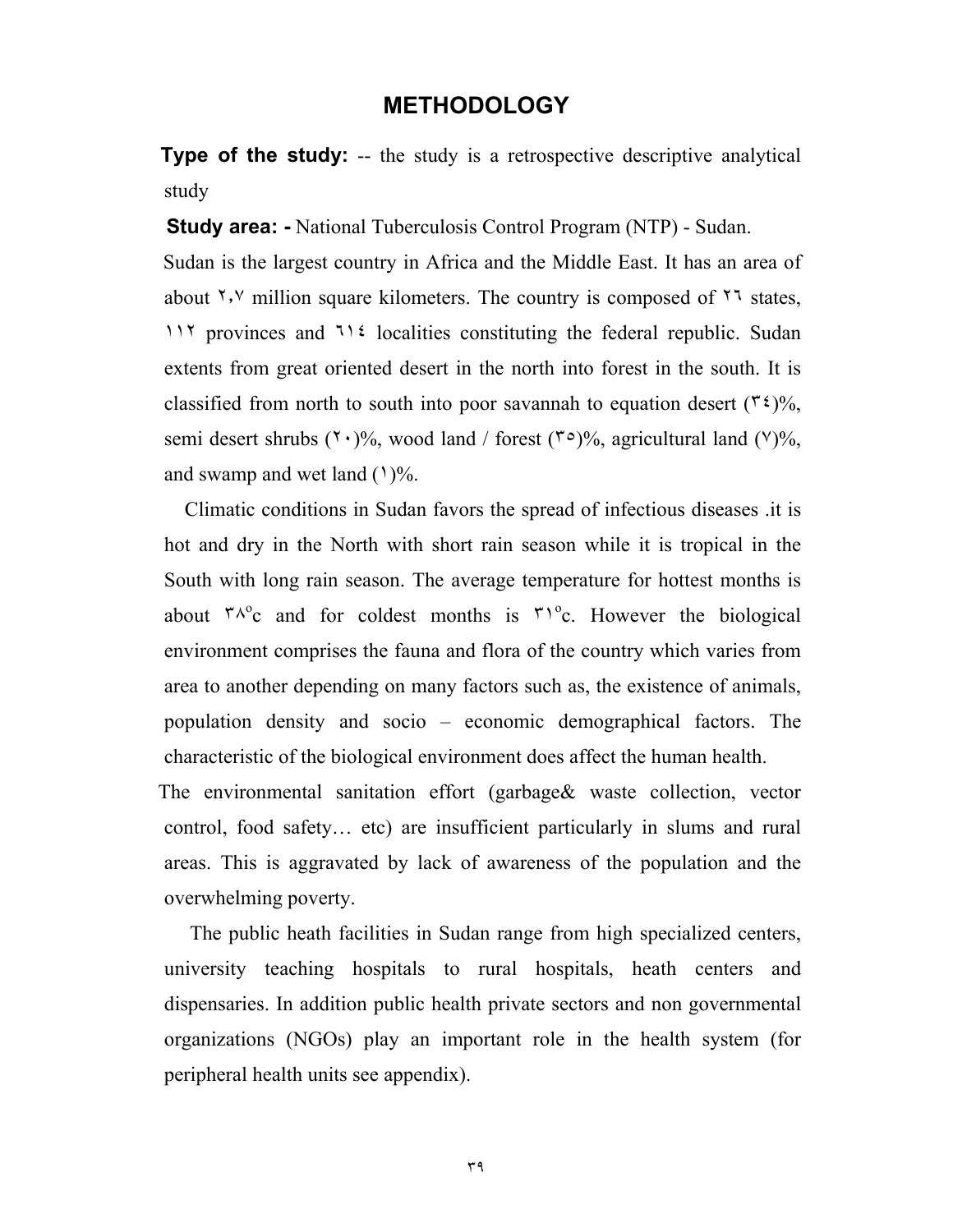### **Population under the study: -**

 The population under this study includes the records and reports of the (NTP) on (DOTS strategy). Total coverage of records between (١٩٩٦ to ٢٠٠٣) were collected from annual reports in additional quarterly reports of case finding &treatment results for all TB patients and New positive cases .

### **Sampling: -**

 Covers all TB patients, new positive cases reporting to the DOTS units in all states covered by DOTS strategy (٢٢ states out of ٢٦ states) from (١٩٩٦ to  $\mathbf{r} \cdot \mathbf{r}$ ).

### **Data collection:--**

Data will be collected from records and reports such as: -

- ١. Case detection depends on the quarterly reports of case finding which is classified the detection of (New smear-positive cases, relapse cases, New smear-negative cases and extra pulmonary cases )
- ٢. Cohort analysis depends on classifying the treatment outcome into (cured, completed treatment, death, failure, defaulter and transferred out).
- ٣. The data came to the NTP centre through reports issued by states on quarterly bases according to the flow of reports which depend on define report calendar. The data been registered in standardized district register books found in Tuberculosis management units (TBMU)

### **Methods of data collection:-**

The data of this study was collected directly by:

- 1. from records & reports of NTP point view ( $1997 \text{ to } 7 \cdot \cdot \cdot \cdot$ )
- ٢. In depth interview for NTP staff.

### **Data analysis:-**

Data analyzed by computer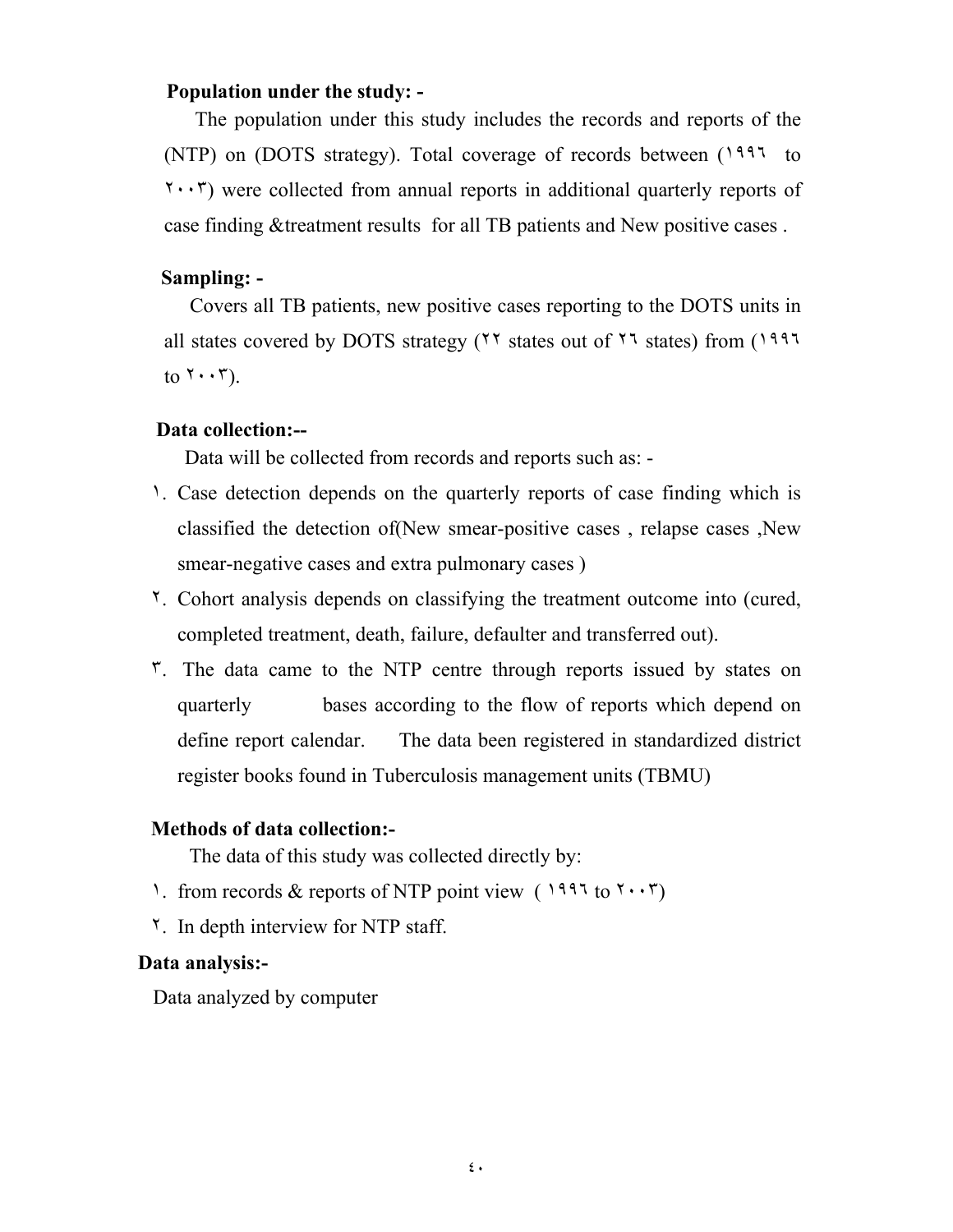## **Indicators of the study: -**

The indicators handled by this study were:

| 1. Case Detection Rate = Number of new TB cases detected $x \rightarrow x$                                                                                                                                                                                                                                                                        |                       |
|---------------------------------------------------------------------------------------------------------------------------------------------------------------------------------------------------------------------------------------------------------------------------------------------------------------------------------------------------|-----------------------|
| Estimated number of news TB cases country wide                                                                                                                                                                                                                                                                                                    |                       |
| Case Detection Rate = Actual detection $x \rightarrow \cdots$                                                                                                                                                                                                                                                                                     |                       |
| <b>Estimated number</b>                                                                                                                                                                                                                                                                                                                           |                       |
| Estimated number $= ARI X Population$                                                                                                                                                                                                                                                                                                             |                       |
| Estimated number = $\mathcal{F}$ $\mathcal{F}$ $\mathcal{F}$ $\mathcal{F}$ $\mathcal{F}$ $\mathcal{F}$ $\mathcal{F}$ $\mathcal{F}$ $\mathcal{F}$ $\mathcal{F}$ $\mathcal{F}$ $\mathcal{F}$ $\mathcal{F}$ $\mathcal{F}$ $\mathcal{F}$ $\mathcal{F}$ $\mathcal{F}$ $\mathcal{F}$ $\mathcal{F}$ $\mathcal{F}$ $\mathcal{F}$ $\mathcal{F}$ $\mathcal$ |                       |
| 1.1.1.1.1                                                                                                                                                                                                                                                                                                                                         |                       |
| Were $ARI = Annual Risk of Infection. (See abbreviation)$                                                                                                                                                                                                                                                                                         |                       |
| $\lambda$ . Evaluation Rate = Number of evaluated $\lambda$<br>$\lambda$                                                                                                                                                                                                                                                                          |                       |
| Number of registered                                                                                                                                                                                                                                                                                                                              |                       |
| $\mathbf{r}$ . Cure Rate =                                                                                                                                                                                                                                                                                                                        |                       |
| Number of new smears – positive pulmonary TB cases                                                                                                                                                                                                                                                                                                |                       |
| Registered in specific period that was cured                                                                                                                                                                                                                                                                                                      | $X \rightarrow \cdot$ |
| Total number of smears – positive pulmonary TB                                                                                                                                                                                                                                                                                                    |                       |
| Cases registered in the same period.                                                                                                                                                                                                                                                                                                              |                       |
| $\frac{1}{2}$ . Treatment completion Rate =                                                                                                                                                                                                                                                                                                       |                       |
| Number of new smears – positive pulmonary TB cases                                                                                                                                                                                                                                                                                                |                       |
| Registered in specific period that completed treatment $\&$                                                                                                                                                                                                                                                                                       |                       |
| Did not meet the criteria for cure or failure<br>$X \rightarrow \cdot$                                                                                                                                                                                                                                                                            |                       |
| Total number of smears - positive pulmonary TB                                                                                                                                                                                                                                                                                                    |                       |
| Cases registered in the same period.                                                                                                                                                                                                                                                                                                              |                       |
| $\circ$ . Death Rate =                                                                                                                                                                                                                                                                                                                            |                       |
| Number of new smears – positive pulmonary TB cases                                                                                                                                                                                                                                                                                                |                       |
| Registered in specific period that died during treatment,                                                                                                                                                                                                                                                                                         |                       |
| Irrespective of causes                                                                                                                                                                                                                                                                                                                            | $X \rightarrow \cdot$ |
| Total number of smears – positive pulmonary TB                                                                                                                                                                                                                                                                                                    |                       |
| Cases registered in the same period.                                                                                                                                                                                                                                                                                                              |                       |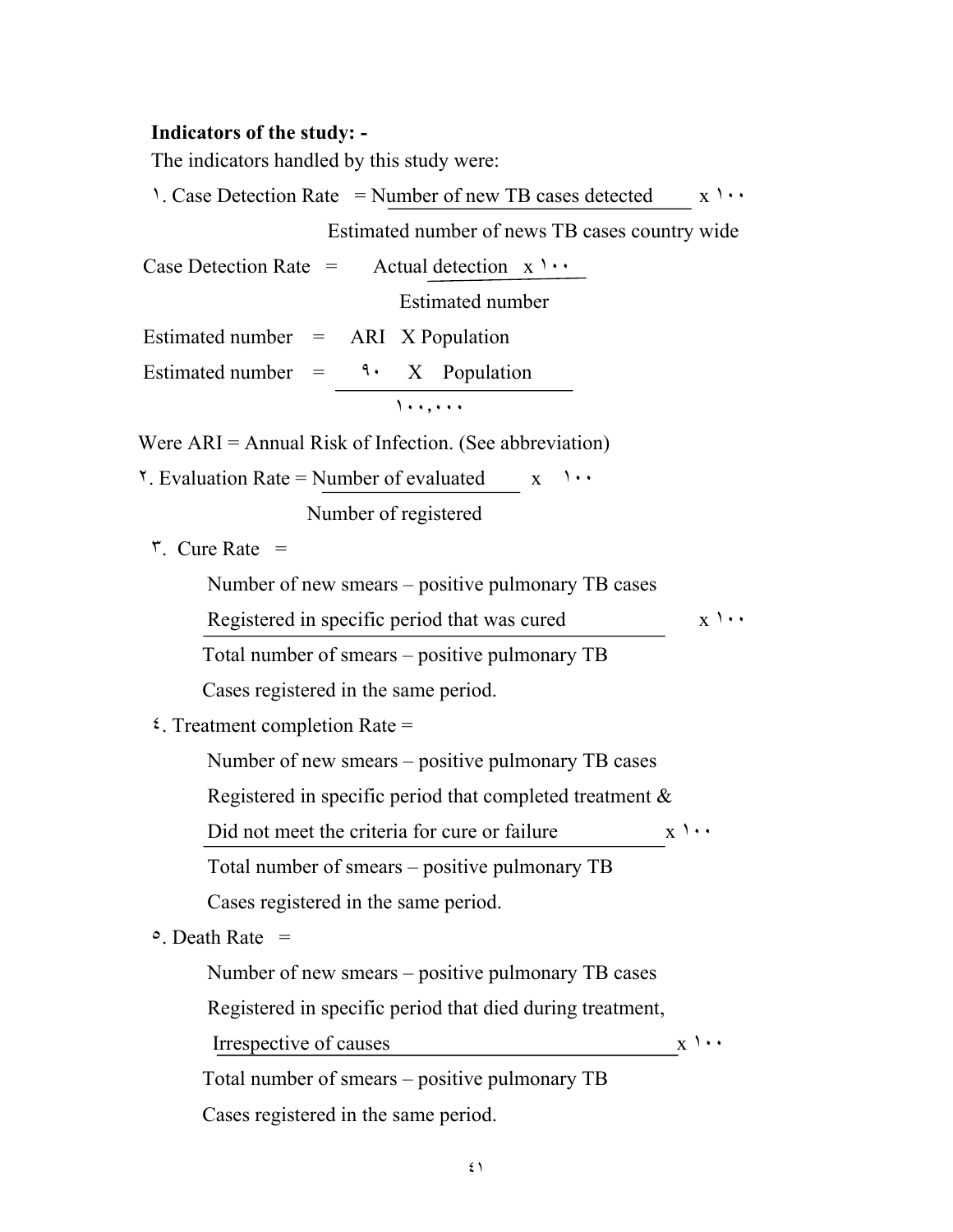٦. Failure Rate =

 Number of new smears – positive pulmonary TB cases Registered in specific period that are smear-positive  $\circ$  months or Later after initiating treatment  $x \rightarrow x$  Total number of smears – positive pulmonary TB Cases registered in the same period.  $V$ . Default Rate  $=$  Number of new smears – positive pulmonary TB cases Registered in specific period that interrupted treatment for more Than  $\gamma$  (tow) consecutive months  $x \gamma \cdots$  Total number of smears – positive pulmonary TB Cases registered in the same period.  $\lambda$ . Treatment success rate = Cured rate + Treatment Completion rate

٩. DOTS Coverage = population living in the area of management Units implementing the DOTS strategy  $x \rightarrow y$ Total population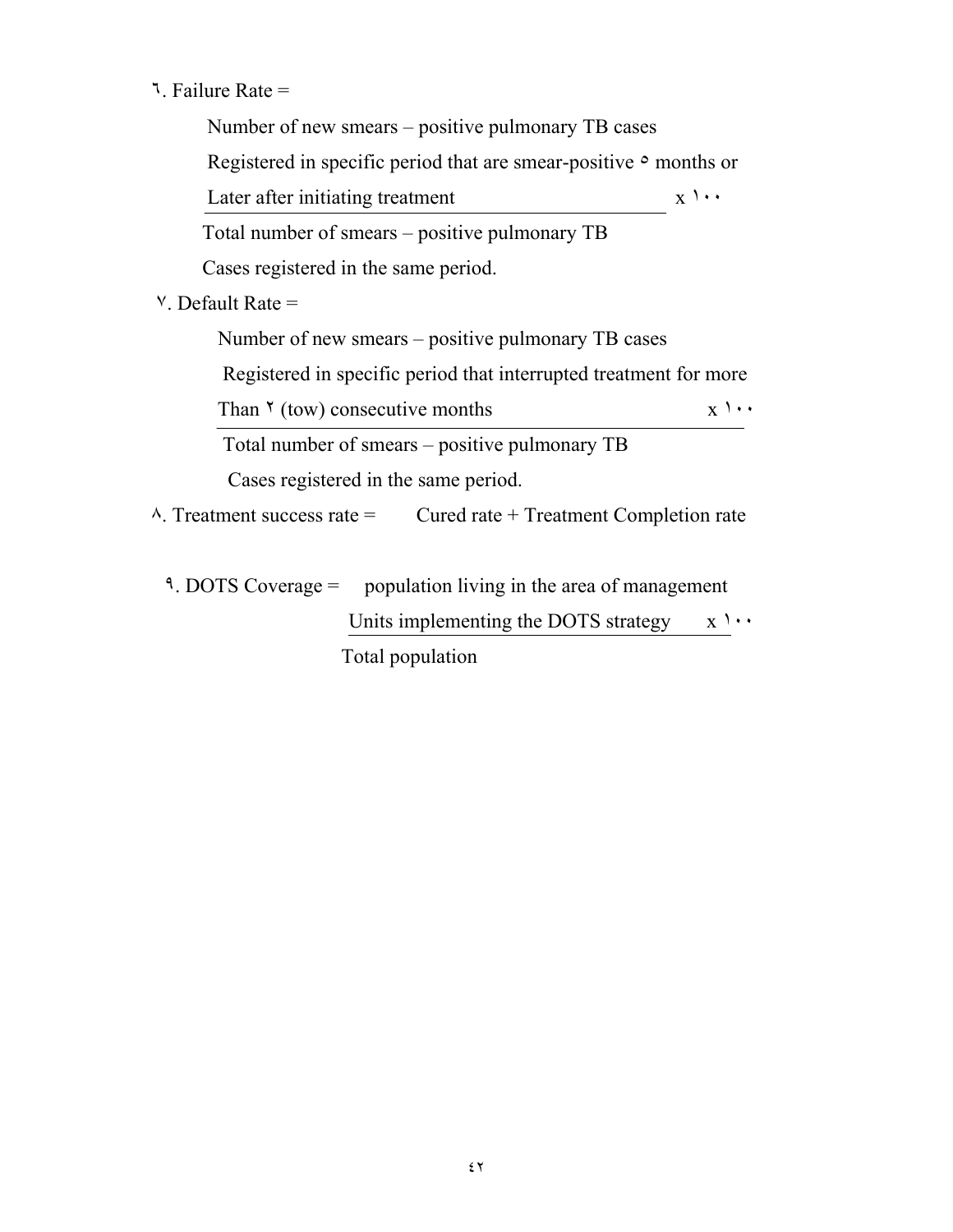# Chapter four

Results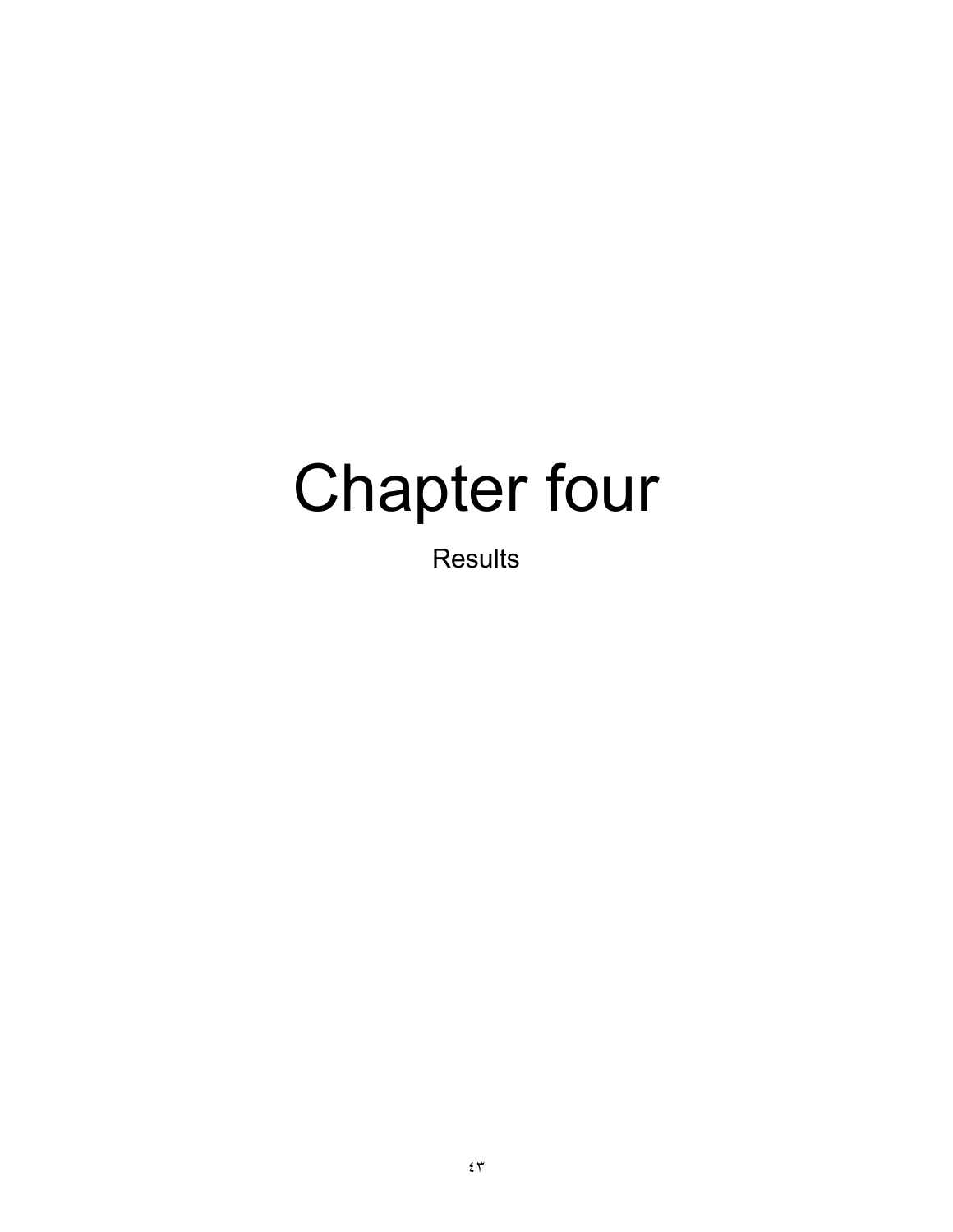#### **Results**

 The information which was collected from the NTP- Sudan records and reports ( $1997$  to  $7 \cdot \cdot 7$ ) overview point gives the following:-

Table  $(1)$  shows the treatment results-New cases by state in the year  $1997$ . The table shows that the success rate was above the expected rate in Blue Nile ٨٦٫٤٪, Gazira ٨٥٫٢٪, and Khartoum SCC ٨٣٪. In Gadarif, Khartoum, Red sea and W. Kordofan the success rate was in the range of  $(0.4 \times 10^{-10})$  % and did not pass  $\mathfrak{c} \cdot \mathfrak{c}'$  in the rest of the states. The table also shows the death rate is high ( $\mathfrak{r}$ -٨) % in Bahr Gazal, Upper Nile and S. Kordofan State. The death rate doesn't pass the  $\frac{2}{\lambda}$  in the rest of the states.

The table shows the failure rate is more than  $\frac{v}{x}$  in Upper Nile, Sinnar and Gazira states but the failure rate did not pass  $\frac{2}{\lambda}$  in the rest of the states. The table shows the defaulter rate to be more than  $9\%$  in state where the success rate is less than target rate  $\lambda \circ \lambda$  in Bahrgazal, Upper Nile, Sinnar, Red sea and W.kordofan in Khartoum & Khartoum SCC the defaulter rate is higher ٦٦٫٦&٧٧٫٤٪ where the success rate decreased to ٣٣٫٣ and ١٣٫٦٪.

Table  $(1)$ :- shows the treatment results-- New cases by state for the year ١٩٩٧. The table illustrates the success rate to be above the expected rate in White Nile rate ٨٨٫٣٪ but in Bahrgazal ,Upper Nile ,Blue Nile ,Gazira ,Khartoum SCC , Gadarif , Kassala , Red sea , Nahr AL Nile , and N. kordofan. The success rate in range  $(7.47)$  % and did not pass  $7.7$  in Northern State.

The table shows the death rate in Bahralgazal, White Nile .Kassala Red sea and Northern State is more than ٥٪. The failure rate in Bahrgazal, Khartoum and N. Kordofan in the range of  $(2-i)$  %. The defaulter rate is high in states where success rate is low (W. Bahrgabal  $\mathbb{r}^q$ ,  $\mathbb{r}^q$ ), Khartoum federal ٣٦٫٣٪, Red sea ٢٧٫٣٪ and Northern ٥٠٪). in N .Bahrgazal, Gadarif and N .Kordofan the defaulter in the range  $(1 \cdot -1)$ °) %. In White Nile the defaulter is less than  $\frac{1}{2}$  where success rate is  $\frac{1}{2}$ . The transferred out rate is less than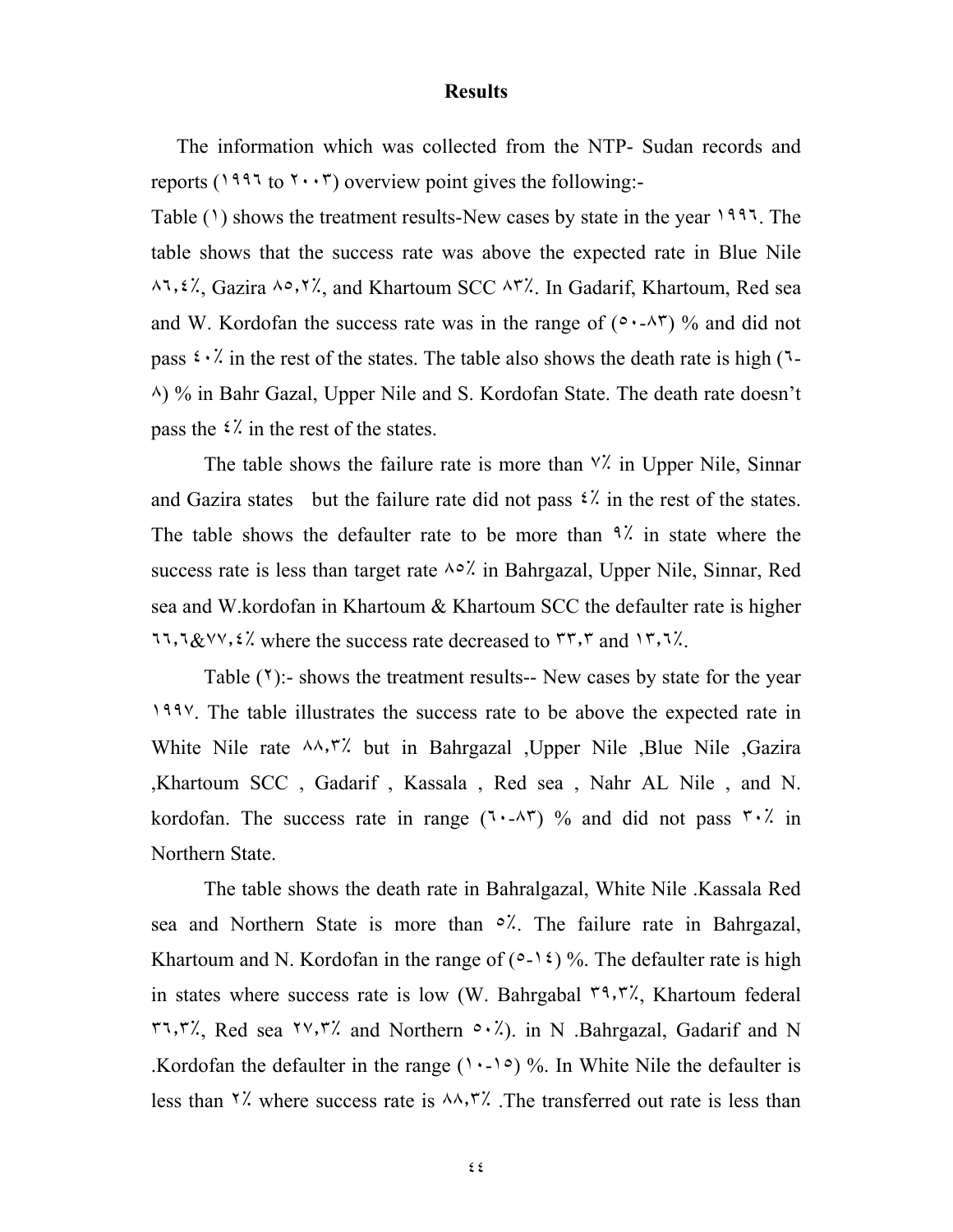٤٪ except in Khartoum SCC. Gadarif, Kassala, Red sea and in the Northern state is more than ٤٪.

Figure  $(1)$ : shows the (treatment success, death, failure, defaulter and transferred-out) rates during the year ١٩٩٨. The Figure shows that the success rate has decreased when the defaulter and failure rate increased. The success rate is above the target rate ( $\wedge \circ$ ) % in Kassala ( $\circ \circ$ ) % and N. Kordofan ( $\wedge \circ$ ) % but the success rate did not pass ( $\zeta \circ$ ) % in Sinnar, Khartoum Federal and S .Kordofan State where defaulter rate is more than  $(\mathbf{r}^T)$  %. The failure rate is high in Bahrgazal, Upper Nile and S. Korodfan the Figure shows the total success rate not to pass than  $(7\vee, \circ)$  % but the defaulter rate about  $7 \cdot 7$ , death rate about  $\circ \frac{y}{x}$ , and failure rate is less than death rate. Figure ( $\circ$ ) illustrates the (treatment success, death, failure, defaulter and transferred-out) rates during-١٩٩٩. The figure illustrates the relationship between the success rate and death, failure and defaulter rates. The success rate has decreased when the other rates increased. Success rate is above ٨٥٪ in Gazira , Khartoum-Federal, Kassala and N.kordofan, but the success rate is in the range of  $(7 \cdot - 1)$ % in N.Bahrgazal , Blue Nile , White Nile and W. Kordofan , the death was found to be in the range of  $(\cdot$ - $\circ$ , $\circ$  $)\%$  and defaulter in the range of  $(\cdot^{\prime} \cdot \cdot)^{\prime\prime}$ .

Figure  $(\mathbf{r})$ : demonstrates success rate against defaulter rate in 1999. The figure demonstrates negative relationship between the success and defaulter rates. The defaulter rate increased. The success rate decreased with the same percentage if we put a line in  $(0 \cdot)$  the success rate curve is typically the defaulter rate (mirror image).

Table (٣): shows that there are high success rates achieved in different states in ( $\mathbf{y} \cdot \mathbf{y}$ ). The success rate is above  $\lambda \circ \lambda'$  in Alwihda, White Nile  $\mathbf{y} \cdot \lambda'$ , Khartoum-SCC ٩٠?% , Nahr Anile ٨٨٪, N.Kordofan ٨٩٪ and W .Kordofn ٩٥٪. In Bahrgazal, N&W.Bahrgazal, Upper Nile, Gongly, Gazira, Khartoum, Khartoum-Federal, Kassala, Northern and S. Kordofan the range is  $(4.42)$  %. but in the Blue Nile the rate is  $1.7$ , Red sea  $1.9$ % and  $2.7$ % in Sinner.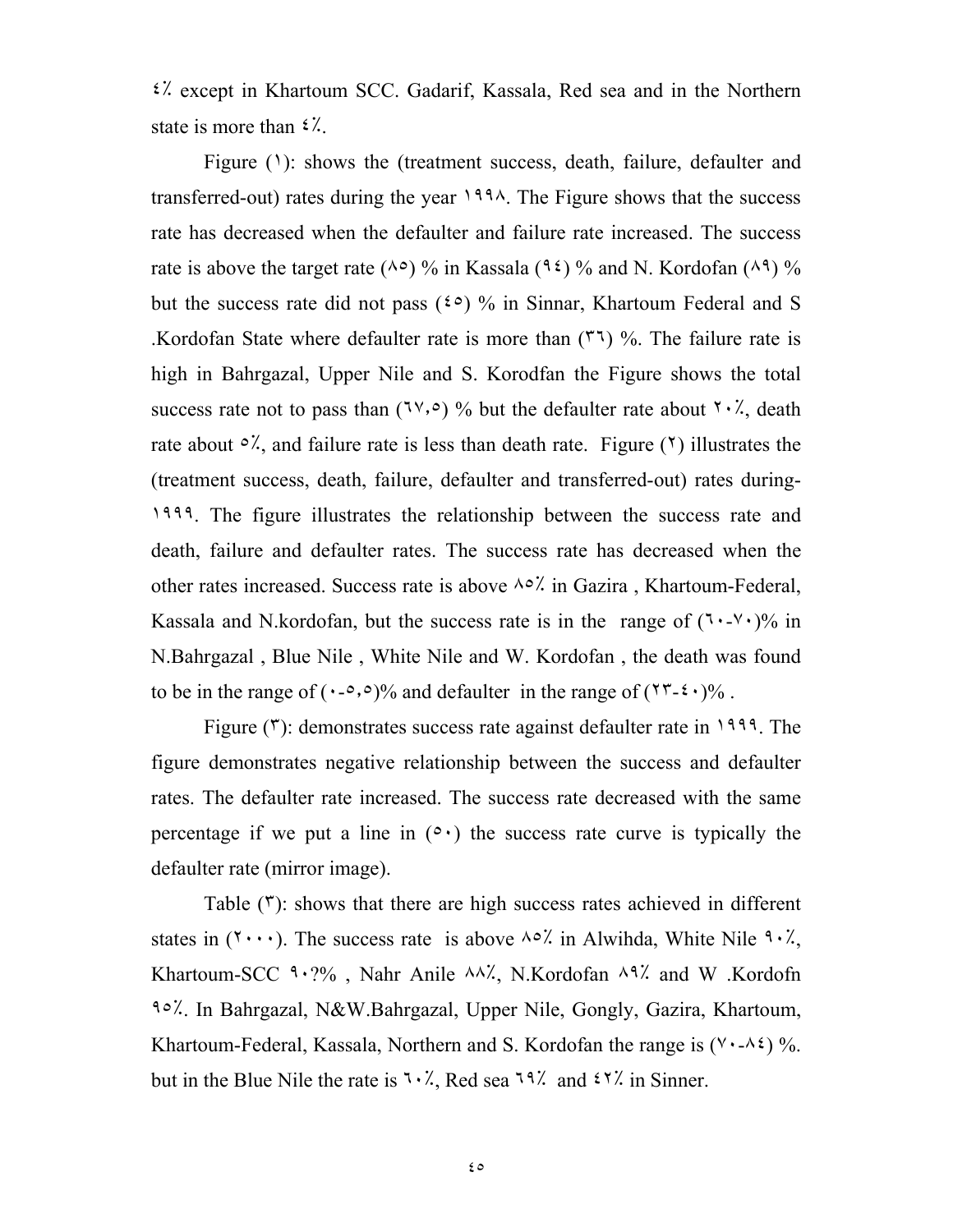The death rate in N&W. Bhargazal, Upper Nile, Gongly, Blue Nile, Gazira, Sinnar, Red sea and S.Kordofan is in the range of  $(2-\cdot)$  % but did not pass  $\frac{2}{\cdot}$ . in the rest of the states. Failure rates in Alwihda are  $\forall$ ,  $\ni\%$ , Bahrgazal  $\circ\%$ , and S. Kordofan  $\circ$ ! but in other states it did not pass  $\circ$ !. The defaulter rate is above ١٠٪ in states where the success rate does not reach ٨٠٪ (W.Bahrgazal, Gongly, Blue Nile, Sinnar, Khartoum, Kassala and Red Sea).

The total success rates during  $\cdots$  were  $\wedge \cdots \vee \vee$ , defaulter was  $\wedge \cdots \vee \wedge$ , failure rate did not pass  $\frac{8}{7}$  while death rate is less than  $\frac{2}{7}$ .

Figure  $(2)$ : Shows the treatment success, death, failure and defaulter rates during  $-\mathbf{y} \cdot \mathbf{y}$ . The success rate reached  $\mathbf{y} \cdot \mathbf{y}'$  in N.Bhargazal State and above the ٨٥٪ in Khartoum-SCC, White Nile, Gongly, Khartoum Federal, Nahr Anile, N. Kordofan and N. Darfur). In Bahrgazal, W.BahrGazal, Upper Nile, Blue Nile, Gazira, Khartoum, Gadarif, Kassala, Red Sea, S&W. Kordofan the range was  $(V \cdot \lambda i)$ %. In Sinnar the success rate was  $7\lambda$ %.

The death rate is low. Except in N.Darfur  $\cdot \cdot \cdot$ . The failure rate did not pass ٢٪ but the defaulter rate increased in states where the success rate decreased. Figure shows that the success rate is affected by defaulter more than death rate. In Sinnar, the success was  $\lambda \circ \lambda$ , defaulter  $\lambda \vee \lambda$  and death was  $\lambda$ %. In N .Darfour the success was  $\lambda \circ \lambda$ , death  $\lambda \cdot \lambda$ , and defaulter was  $\lambda \lambda$ .

Figure ( $\circ$ ): illustrates the success, death, failure and defaulter rates during-٢٠٠٢. In the figure, most of states reached the target treatment success rate (  $\lambda \circ \lambda$ ) except the states where the defaulter rate is more than  $\lambda \cdot \lambda$ . This is clear in W.Bahrgazal, Blue Nile, Red Sea and S .Kordofan where the defaulter rates were  $(11, 11, 11 \& 10)$ .

Figure (٦): Shows the success rate against defaulter rate during-  $\mathbf{1} \cdot \mathbf{1}$ . The figure confirmed the existence of strong relationship between the success rate and defaulter rate in different states.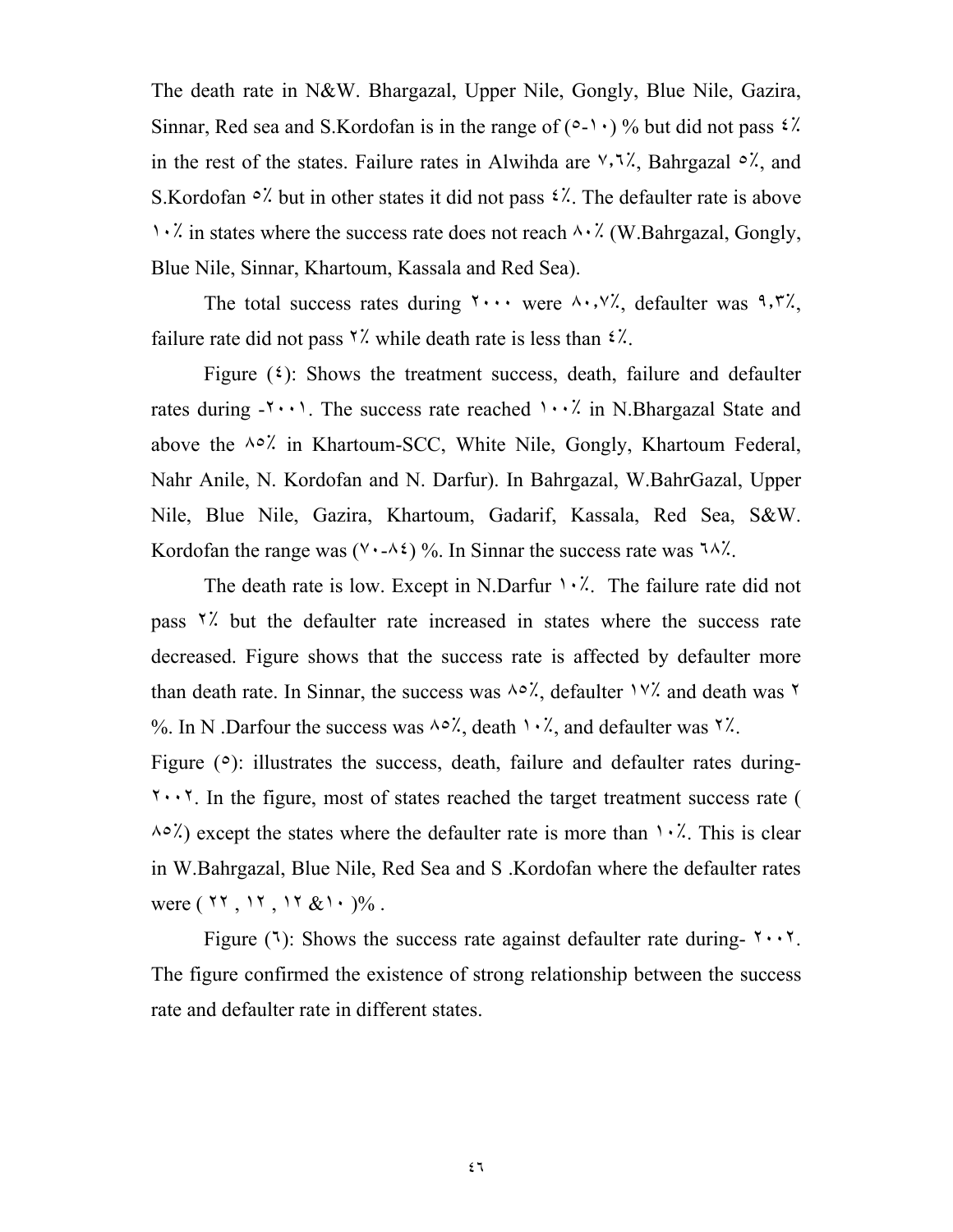Very remarkable In Sinnar State, there is decrease of defaulter rate from ١٧٪ in  $\gamma \cdot \gamma$  to  $\gamma \cdot \gamma$  in  $\gamma \cdot \gamma$ . At the same time, there is an increase in the success rate from  $7\lambda$ ,  $\lambda$  in  $5\cdots$  to  $\lambda$ ,  $\lambda$  in  $5\cdots$ .

Figure ( $V$ ): demonstrates the success, death, failure, and defaulter and transferred-out rates during- $\mathbf{r} \cdot \mathbf{r}$ . The figure demonstrates that in states where a defaulter rate is low or less than  $\circ$ %, the success rate is above  $\land \land$ %. In W.Bahrgazal, the success rate was  $\lambda \circ \lambda$ , Khartoum-SCC  $\lambda \cdot \lambda'$ , ALwihda  $\lambda \circ \lambda'$ . but the success rate is less than  $1 \cdot \frac{1}{2}$  in Sinnar, Red Sea State while defaulter in Sinnar is  $15$ . And the Red Sea is  $10$ %. The figure shows the defaulter rate increasing in states where death rates are zero. In (S.Kordofan ٣٢٪ and W.Kordofan  $\frac{1}{2}$ . The figure also still confirmed strong relationship between success and defaulter rates in different states very remarkable that in  $\mathbf{Y} \cdot \mathbf{Y}$ . The decrease of defaulter rate from  $1 \cdot 7$  in  $5 \cdot 15$  to  $57$ . In  $5 \cdot 15$  decreased the success rate from ٨٢٫٨٪ in ٢٠٠٢ to ٥٩٫٥٪ in ٢٠٠٣. In S.Kordofan state, in  $\cdots$  the increased of defaulter rate from  $\cdots$  in  $\cdots$  to  $\cdots$  in  $\cdots$  and the success rate decreased from  $\lambda$ 1% in  $\gamma$  and  $\lambda$  in  $\gamma$  in  $\gamma$  and  $\gamma$ .

Table  $(\xi)$ : illustrates the treatment results of new cases by states from 1997 to  $1 \cdot 7$ . The success rate is above than the target rate of ( $\wedge \circ$ ) % in the year  $1 \cdot 7$  $(\lambda \circ, \mathcal{F})$  %. In years 1999,  $\mathcal{F} \cdots$ ,  $\mathcal{F} \cdots$  and  $\mathcal{F} \cdots \mathcal{F}$  the success rates were  $\lambda \cdot \cdot \circ$ , ٨٠٫٧, ٨٤٫٣ and ٨١٫٥٪. In year ١٩٩٩ was ٧١٫٧٪, in ١٩٩٧ was ٧٠٪ and passed ٧٠٪ in year ١٩٩٨. The death rate reached above ٥٪ in ١٩٩٨ ٥٫٨٪ and ٥٪ in<sup>1999</sup>. The death rate did not pass  $\circ$ . in the following years. The failure  $\circ$ ,  $\circ$ . in 1997,  $\frac{\epsilon}{\gamma}$  in 1998, and  $\frac{\epsilon}{\gamma}$  in 1998. It did not pass  $\frac{\epsilon}{\gamma}$  in the following years. The defaulter rate was increased when success rate decreased. The defaulter rate was above  $\frac{1}{2}$  in  $199\%$ . The success rate was  $\frac{1}{2}$ ,  $\frac{1}{2}$  while the defaulter rate was ١٧٪ in ١٩٩٦ and ١٦٫٩٪ in ١٩٩٧. The success rate was  $V\rightarrow V\rightarrow V$  and  $V\rightarrow V$  but was not pass  $V\rightarrow V$  in years when success rate was above ٨٠٪.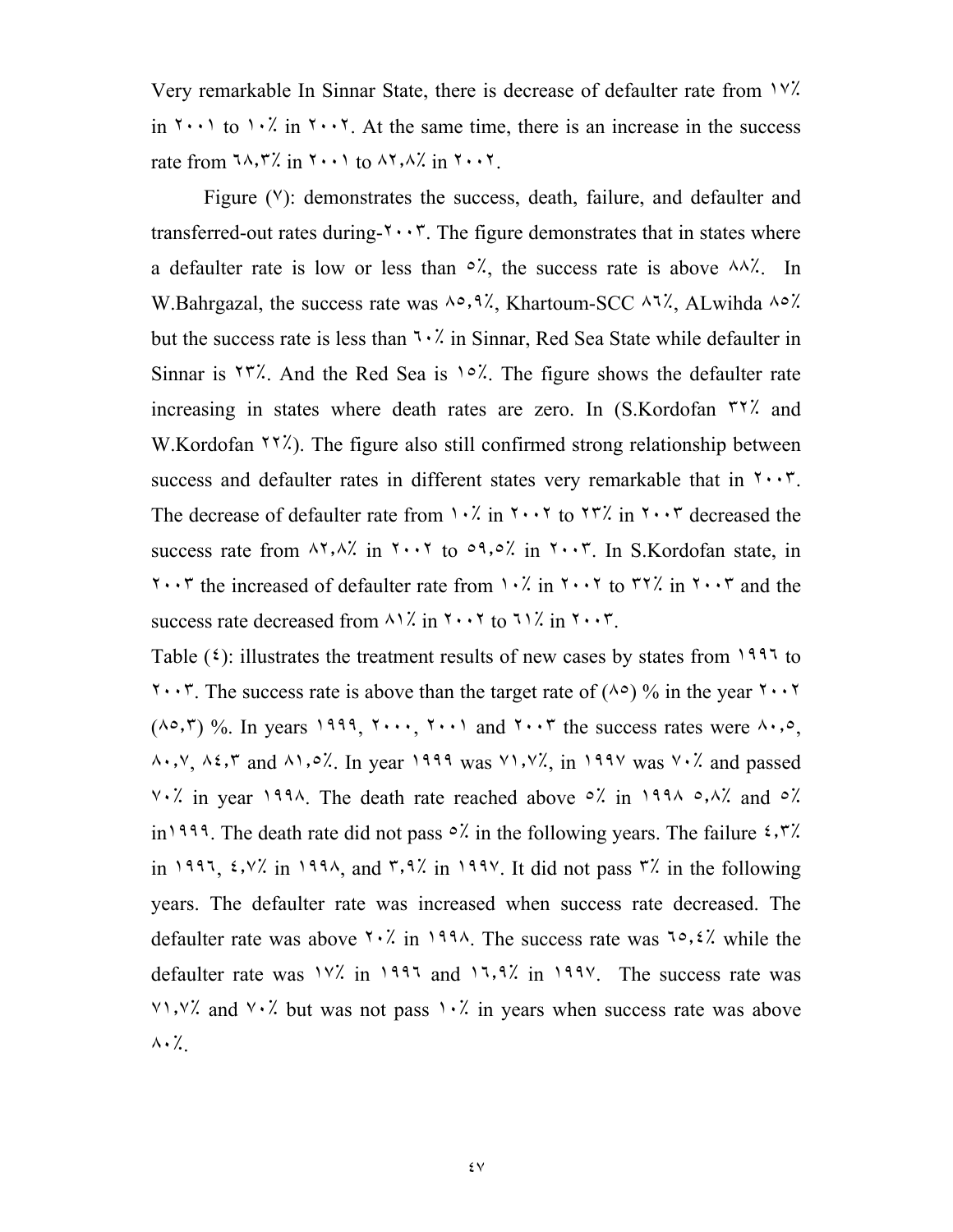Table  $(°)$ : demonstrates the case finding-detection rate during 1997. the detection rate passed the target rate in BahrALgazal ١٩٢٫٨٪ White Nile ٩٥٪ , Gazira 1٤٣٪, Gadarif 1٢٧٪ and Nahr Anile  $42\%$ , but in Khartoum it was  $7\%$ , Red Sea ٦١٪, Kassala  $0.2$ ,  $2.3$  in Blue Nile and Sinnar, ٣١٪ in N.Kordofan. It did not pass the  $\forall$   $\cdot$ . in the rest of the states. The total Detection rate in general during  $1997$  was  $0.9$ ,  $9$ . (less than the target rate).

Table (٦): Shows the case finding-detection rate during١٩٩٧. The detection rate was above  $\cdots$ . in Bahr ALgabl  $\frac{r}{r}$ . and Gadarif  $\cdots$ ?. but the detection rate reached the target rate in Khartoum  $9.7$  and Red Sea  $9.7\%$ , in Blue Nile, White Nile and Kassala in the range of  $(1, 0, \cdot)$ %. The detection rate did not pass  $\mathbf{r} \cdot \mathbf{k}$  in the rest of states. The table shows that during 1999 the detection rate increased in Bahr ALgabl, Khartoum, and Red Sea than in the previous year of ١٩٩٦.

Figure  $(\wedge)$ : Compares the detection rate with the target rate during 1998. The curve is above the target rate of  $(V \cdot)$  % line in Bahr ALgabl, Khartoum, Red Sea and Nahr Anile states, in Kassala, Gazira, and White Nile the detection rate is in the range of  $(\mathbf{r} \cdot \mathbf{0} \cdot \mathbf{0})$  % and did not pass  $\mathbf{r} \cdot \mathbf{r}$  in the rest of the states.

Figure (٩): Compares the detection rate with the target rate during-١٩٩٩. The detection rate as well, passed the estimated number (expected) in Bah ALgabl ١٦٦٪, White Nile ١٧٧٪, Khartoum ١٠٩٪ and Red Sea ١٣٦٪. The detection rate in these states passed the detection rate during ١٩٩٨, while in Gazira, Blue Nile, Northern & Kassala where it is still far beyond the expected  $(\mathbf{r} \cdot \mathbf{1} \cdot \mathbf{r})$  and did not pass  $\mathbf{r} \cdot \mathbf{r}$  in the rest of the states.

Table ( $V$ ): Shows the case finding-detection rate during-  $\forall \cdots$ . In the table the detection rate is above the target rate  $\forall \cdot \hat{\cdot}$ . In Bahr ALgabl  $\land \neg \forall \hat{\cdot}$ , White Nile  $1.9\%$ , Khartoum  $99\%$ , Red Sea  $1.2\%$  and Nahr Anile  $4.4\%$ . In the Gazira, Sinnar, Gadarif, Northern and N.Kordofan, the detection rate is in the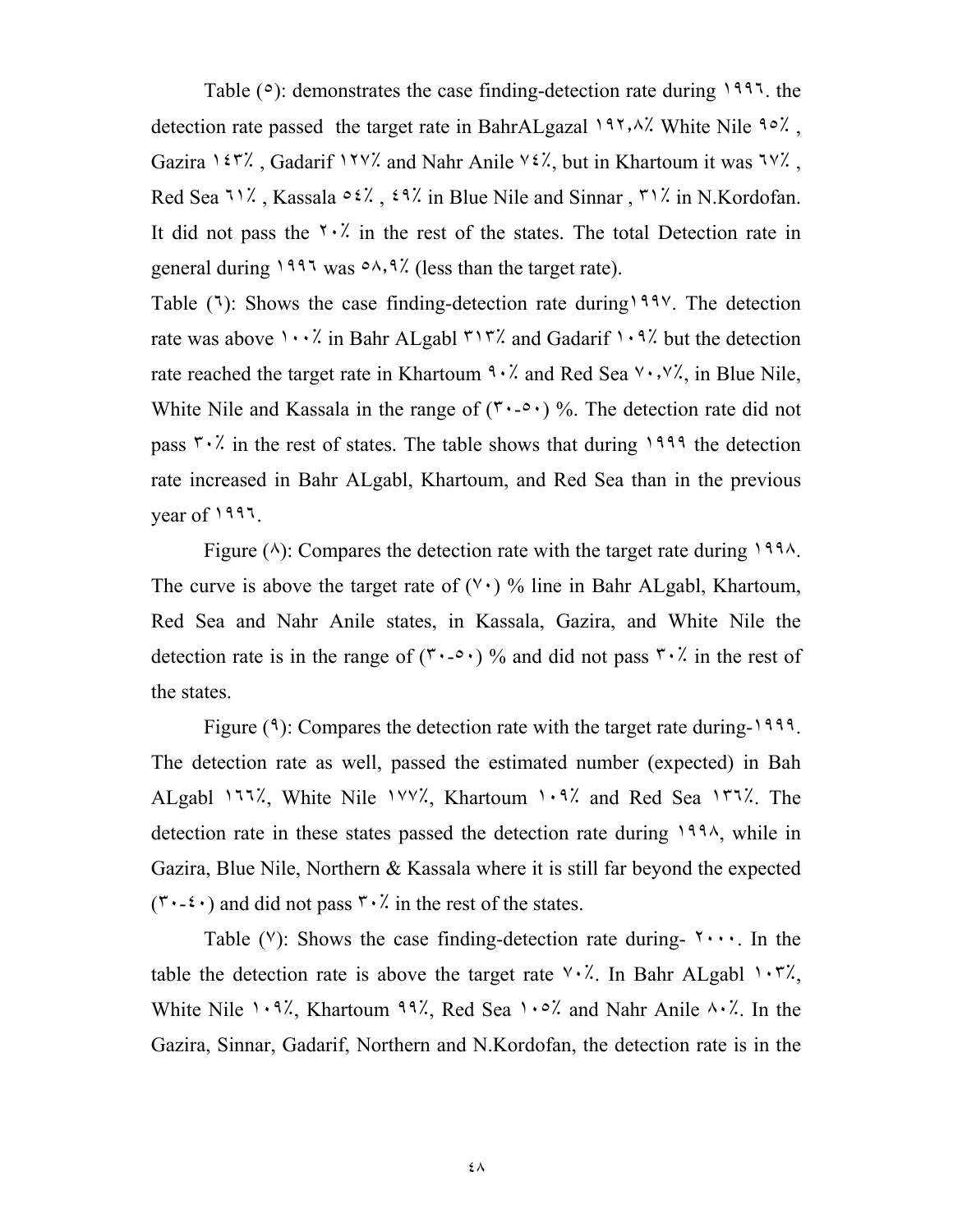range of  $(1, 1)$  %, and did not pass  $1, 2$  in the rest of the states. The total detection rate during  $\cdots$  was  $\circ \cdot \dot{\cdot}$  which is less than the target rate.

Figure ( $\cdot$ ) compares the detection rate with the target rate during- $\cdot$ . Figure shows that only four states achieved the target rate. Bahrgabl  $\lambda$ 1%, White Nile ١٠٩٪, Khartoum ٨٥٪ and Red Sea ٨٣٪. In Nahr Anile ٦٠٪, Blue Nile  $\mu$ <sup>17</sup>. And N.Kordofan about  $\mu$ <sup>2</sup>. The detection rate in the rest of States was less than  $\mathbf{r} \cdot \mathbf{X}$ .

Figure (11) compares the detection rate with the target rate during- $\mathbf{y} \cdot \mathbf{y}$ . In the Figure the detection rate did not pass the target rate, except in Khartoum ٧٨٪ and Red Sea ٨٧%. How ever, the detection rate in the White Nile, Blue Nile, Gazira, Nahr Nile and N.Kordofan is in the range of  $(1.15)$  % and passed  $\overline{r} \cdot \overline{r}$  in the rest of the states. The figure shows that during  $\overline{r} \cdot \overline{r}$  the detection rate came down in Bahr ALgabl and White Nile compared with the previous year  $\mathbf{Y} \cdot \mathbf{Y}$ .

Table  $(\wedge)$ : Shows the case finding-detection rate in  $\wedge \wedge \wedge \wedge$ . The table shows that the detection rate became less than in the previous year  $\mathbf{Y} \cdot \mathbf{Y}$ . In Khartoum it is from  $\forall \forall x$  to  $\forall \forall y$ , White Nile from  $\forall x$  to  $\forall x$  and Red sea from ٨٦٪ to٧٥٪. The detection rate in Gazira, Sinnar, Kassala, Nahr Nile, N.Kordofan range between  $(\mathbf{r} \cdot \mathbf{0} \cdot \mathbf{0})$  % and dose not pass  $\mathbf{r} \cdot \mathbf{r}$  in the rest of the states. The total detection rate during  $\mathbf{r} \cdot \mathbf{r}$  was  $\mathbf{r} \cdot \mathbf{y}$ .

Table  $(9)$ : Shows the case finding-detection rate from 1997 to  $\mathbf{y} \cdot \mathbf{y}$ . The table shows that the detection rate did not pass the target rate. It was ٥٨٫٩٪ , ٤٩٪ , ٤٣٪ , ٥٤٫٥٪ , ٥٠٫٥٪) in the years ١٩٩٦،١٩٩٧،١٩٩٨،١٩٩٩ and  $\cdots$  consecutively. In  $\cdots$ ,  $\cdots$   $\& \cdots$  it ranges between ( $\cdots$ ,  $\cdots$ ) %.

Figure (11): Compares treatment success rate with detection rate from ١٩٩٦ to ٢٠٠٣. The figure shows that the success rate was ٧٠٪ in ١٩٩٦, ٦٩٪ in ١٩٩٧ and about ٦٥٪ in ١٩٩٨. The success rates increased in ١٩٩٩ ٨٠٪. In ٢٠٠٠ it was ٨٠٫٧٪, in ٢٠٠١ was ٨٤٫٢٤٪ and reached the target rate in ٢٠٠٢ ٨٥٫٣٪. The success rate in ٢٠٠٣ was ٨١٫٥٪. The detection rate was not stable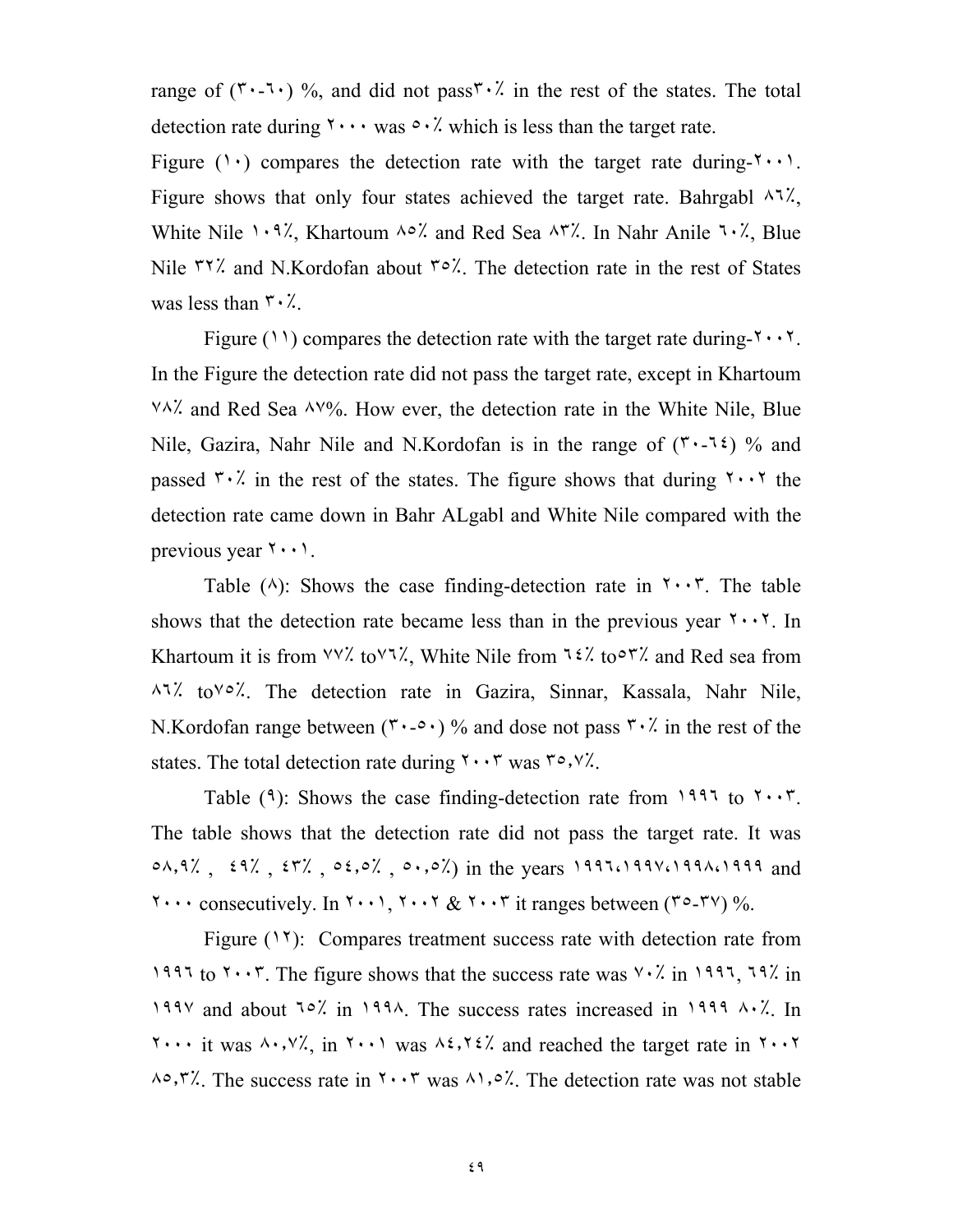in ١٩٩٦ ٥٧٪. In ١٩٩٧ it was ٤٩٪ in ١٩٩٩, ٥٤٪, ٢٠٠٠ and ٤٩٪, in ٢٠٠١, ٢٠٠٢  $& \mathcal{X} \cdots \mathcal{Y}$  was less than  $\mathcal{Y} \cdot \mathcal{Y}$ . Figure (17): Shows the treatment success rate against default rate during-١٩٩٦. The figure shows the negative relationship between the success rate and defaulter rate. The defaulter rate increased where the success rate decreased. In Bahr ALgazal the success rate was ٧٢٪ and the defaulter was  $\cdot \cdot \cdot$ , In Upper Nile the success was  $\cdot \cdot \cdot$  the defaulter rate was ١٦٪ in Blue Nile the success was ٨٦٫٥٪ the defaulter was ٣٫٩٪. If we draw a line in  $\circ \cdot \cdot$ , the success rate curve is typically the defaulter rate "mirror" image". This indicates a strong relationship between success rate and defaulter rate.

**Interview-results:** - the information collected by interview-sheet from the NTP staff in Sudan gave the following:-

There are <sup>11</sup> state out of <sup>11</sup> state covered by the DOTS strategy according to WHO recommendation in ١٩٩٦. The staff in TBMU where DOTS was applied, included, physician, medical officer, medical assistant, lab-technician, nursing staff, register and CHW. The staff was trained on diagnosis, recording & reporting system, health education, training of personnel & supervision. Any TBMU had sufficient laboratory facilities, there are constraints facing recording & reporting system like turn over of the staff, the strategy of incentives not full filled.

There are many surveys conducted with patients to know the reasons behind interrupted treatment (defaulters) the surveys showed that there are many reasons for that: the culture and occupations of the patients , long term of treatment , mobile population in conflict areas , socio-economic factors ……. etc .

The reasons for high deaths among TB cases especially in Southern and Western states are HIV, poverty, wars, nutrition.......etc. The detection rate is less than the target rate in many states. The intervention to increase the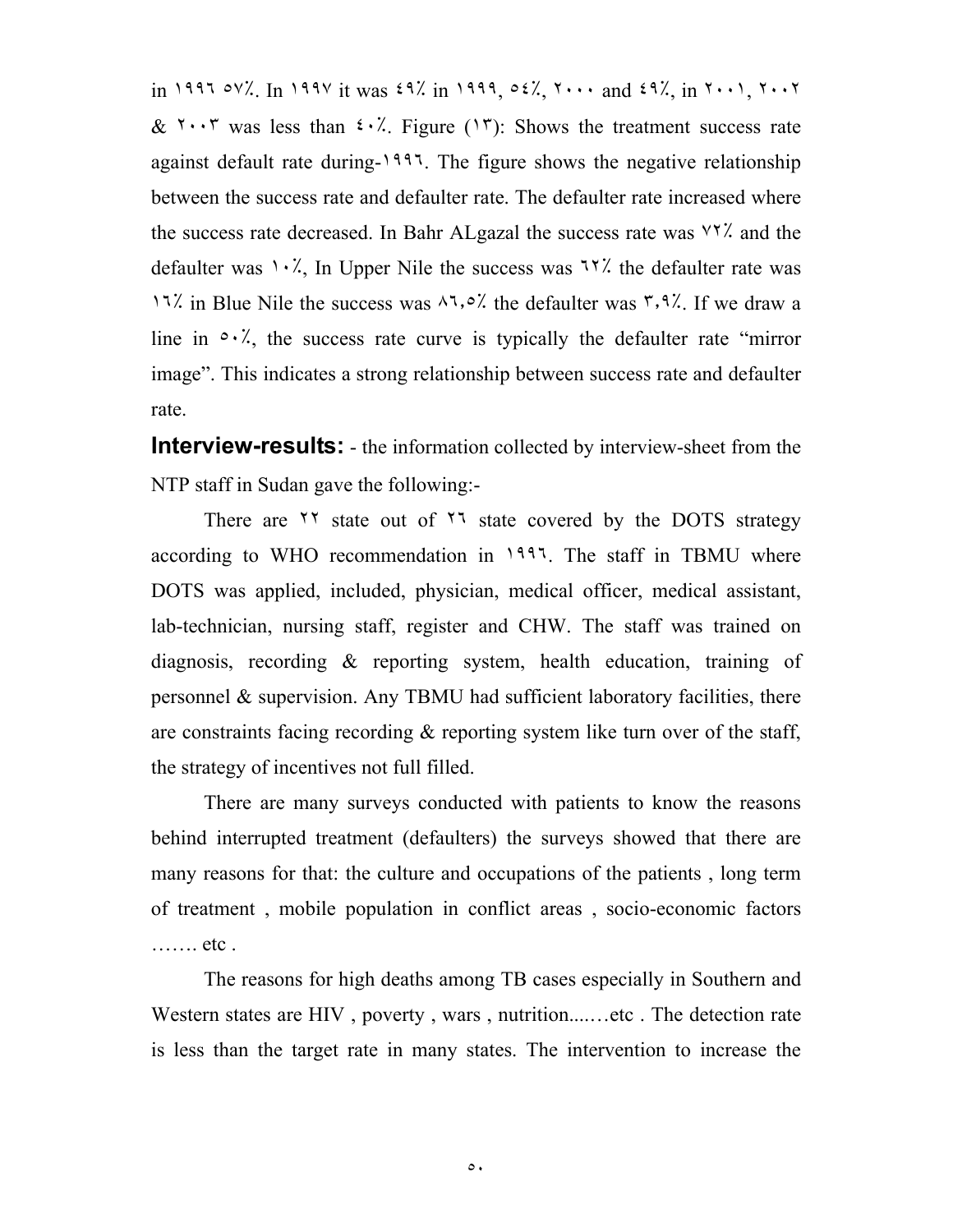detection rate like to reactivate the centers, training of personnel and motivation for the health personnel.

There are many constraints facing DOTS strategy to achieve their objectives like political commitment which is very weak in many states, turn over of the staff, lack of incentives for motivation, instability in some areas of the West, East and South regions.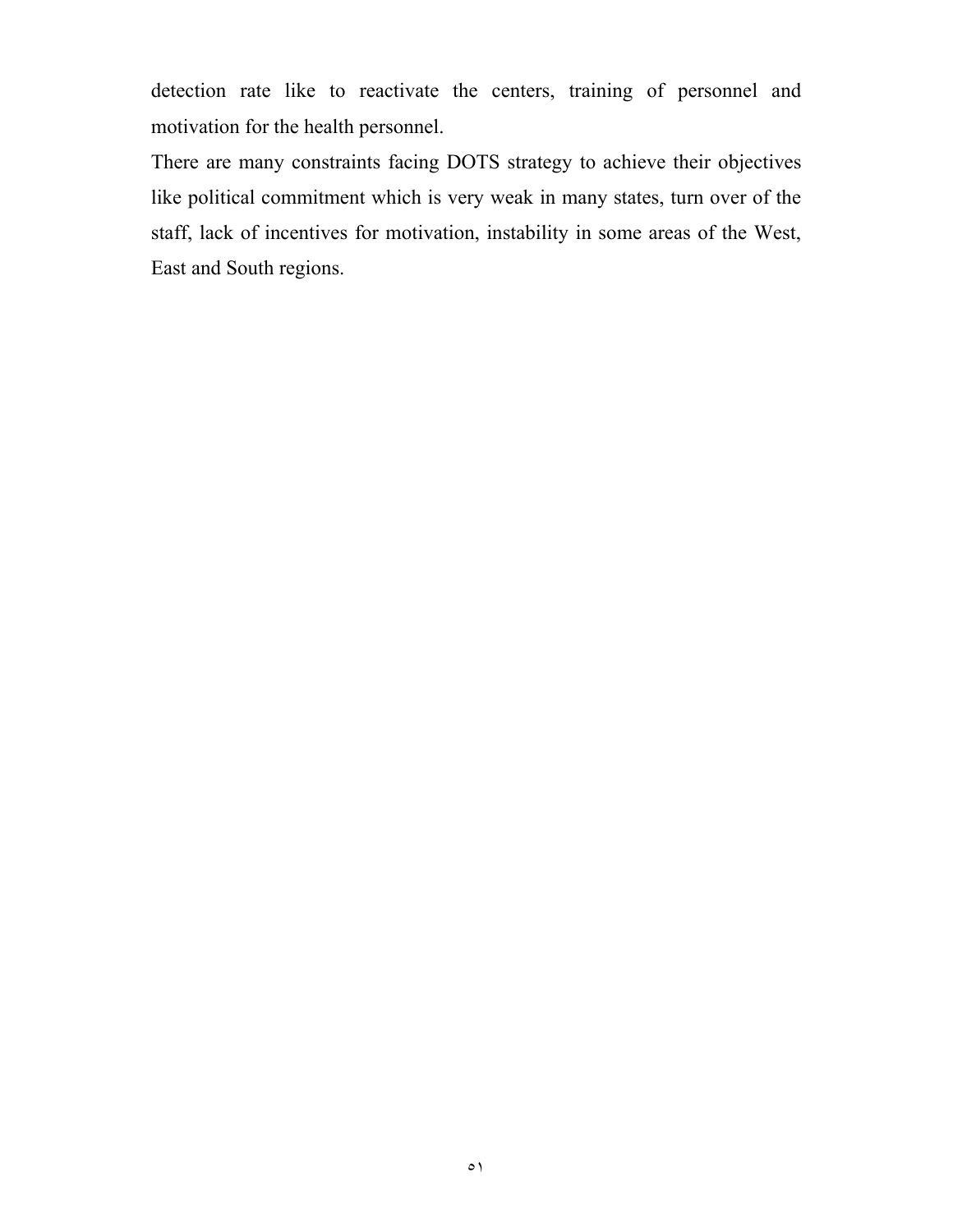| state              | cured                  | completed      | died          | failure                | defaulted    | Transferred          | total                  | cu rate                                           | com rate              | success<br>rate                                                | death<br>rate                       | fai rate                       | def rate                        | trans rate                   |
|--------------------|------------------------|----------------|---------------|------------------------|--------------|----------------------|------------------------|---------------------------------------------------|-----------------------|----------------------------------------------------------------|-------------------------------------|--------------------------------|---------------------------------|------------------------------|
| <b>BAHRALGABAL</b> | ۳۱٤                    | ٣٤٨            | ٥٨            | ٦٤                     | ۹۹           | ٣٩                   | 9.1                    | $T_{2,0}$ $\wedge$                                | <b>TA.TYJ</b>         | VT,9.52649                                                     | 1. TAVIV                            | $V, \lambda \in \Lambda$ o     | 1.9.5                           | $£,$ $Y$ $9$ $0$ $1$ $0$ $2$ |
| <b>UPPER NILE</b>  | ۲۱.                    | ٥٦             | ١.            | ۱٦                     | ۲۱           | $\cdot$              | $\gamma \gamma$        | 17.9902A                                          | 20.1711               | 77.097VVf                                                      | $\Lambda. .7607$                    | 11.9.5                         | 17,970                          | $\ddot{\phantom{1}}$         |
| <b>BLUE NILE</b>   | ۱۱۹                    | ۹۸             |               | $\vee$                 | $\lambda$    | $\gamma$             | ۲٥۱                    | $EV, EV \cdot \mathbb{7}7$                        | 59.557                | $\lambda$ 1, $\epsilon$ o $\epsilon$ $\lambda$ $\tau$ $\tau$   | ۱,۰۹۳۶۳                             | <b>Y.VAAA</b>                  | 5.9151                          | 0,111111                     |
| <b>GAZIRA</b>      | $\epsilon \cdot \cdot$ | $\circ \vee$ . | $\mathcal{L}$ | ۸٦                     | $\epsilon$ . | ٣.                   | 1179                   | T0.11A0T                                          |                       | A0.1715177                                                     | 1.15170                             | $V, \circ \circ \cdot \circ$   | ۲.٥١١٩                          | 7.155119                     |
| <b>SINNAR</b>      | ۲۰                     | ٩              |               | ٥                      | $\vee$       | $\circ$              | ٤V                     | 51,00119                                          | 19.15A9               | 11. Y . Y 1 Y Y Y                                              | Y, YYYZ                             | 1.75                           | 15.195                          | 1.757                        |
| <b>KHARTOUM</b>    | ۲                      | $\bullet$      |               | $\ddot{\phantom{1}}$   | ٤            | $\ddot{\phantom{1}}$ | ٦                      | rr,rrrrrr                                         | $\ddot{\phantom{1}}$  | rr.rrrrrrrr                                                    | $\ddot{\phantom{1}}$                | $\ddot{\phantom{1}}$           | 11.11V                          | ٠                            |
| KHARTOUM FED       | ٦٩                     | ۲Λ             | ٣.            | $\mathsf{Y}\mathsf{V}$ | 001          | $\vee$               | YY                     | 9,791.11                                          | T.9770A               | 17.1170900                                                     | $E, Y \setminus Y \in A$            | T, V11                         | VV, YAA                         | $.9$ $\times$ $5$            |
| KHARTOUM SCC       | ۱۲٦                    | ۹۱             | $\checkmark$  | ٩                      | $\lambda$    | $\gamma$             | ۲٦.                    | $\epsilon \wedge, \epsilon \wedge \circ \epsilon$ | ro                    | AT.51107A0                                                     | 5.79551                             | $T, \xi$ $\uparrow$ $\uparrow$ | 0.7151                          | $\circ$                      |
| <b>GADARIF</b>     | ۹٥٣                    | T'             | ٤١            | $\gamma$               | ٧٤           | ٦٤                   | ۱٤٦٢                   | 70.11271                                          | Y1.7AY7               | $\lambda$ 1, $\lambda$ 1 $\forall$ ۳,٥۱                        | $Y, \Lambda$ . $\epsilon Y \Lambda$ | 1.177                          | 0.111                           | E.7VV070                     |
| <b>KASSALA</b>     | $\lambda$ $\lambda$    | ۳٤.            | $\gamma$      | ۲                      | ٢.           | ۲                    | ۲٤١                    | $V \cdot 0.90557$                                 | 15.1.49               | $\Lambda$ o $\tau$ YY $\epsilon$ . $\vee$                      | 2.91970                             | .1199                          | $\lambda$ , $\lambda$ $\lambda$ | AY 9 AV 7                    |
| <b>RED SEA</b>     | ۱۲۹                    | $\lambda$ + 2  | ٩             | ۸                      | ۱۱٦          | $\gamma$             | 515                    | <b>TI.TTEAV</b>                                   | Y0.111                | 07, 2172729                                                    | <b>Y.1V91A</b>                      | 1.95V                          | <b>YA.</b> . AV                 | 2.117777                     |
| <b>NORTHERN</b>    | $\bullet$              | ٤              |               | $\cdot$                | ۲            | ۲                    | Α                      | $\bullet$                                         | $\circ$ .             | $\circ$ .                                                      | $\bullet$                           | $\ddot{\phantom{1}}$           | ه ۲                             | ۲٥                           |
| S.KORDOFAN         | $\lambda$              | $\lambda$      | ۲             |                        | ٣            | $\bullet$            | $\mathsf{r} \setminus$ | $E(\Lambda, \Upsilon \wedge \Upsilon)$            | TT, Y0A1              | $\Lambda$ $\mathfrak{t}$ 201715                                | 7.50171                             | T.770A                         | 9.JVVE                          | $\ddot{\phantom{1}}$         |
| W.KORDOFAN         | ٣٦                     | ٣٦             |               | ٤                      | $\lambda$    | $\cdot$              | $\lambda$ ٦            | 21.41.2V                                          | 51.11.0               | $\Lambda$ ۳. $\Upsilon$ + $\Upsilon$ + $\Upsilon$ + $\Upsilon$ | $\ddot{\phantom{1}}$                | 2.7011                         | 11.78A                          | ٠                            |
| <b>TOTAL</b>       | <b>TTVO</b>            | 11.0           | 1 AV          | ٢٤٦                    | 9V1          | ۱۹۲                  | $07\lambda\lambda$     | 51.7050V                                          | $Y$ 9,9 $V$ $\circ$ ٤ | V1. V1990VA                                                    | <b>T. YAVIY</b>                     | 2.7729                         | 11, 11                          | T. TVOOTY                    |

## Table (1) shows the treatment results-new cases by states-1997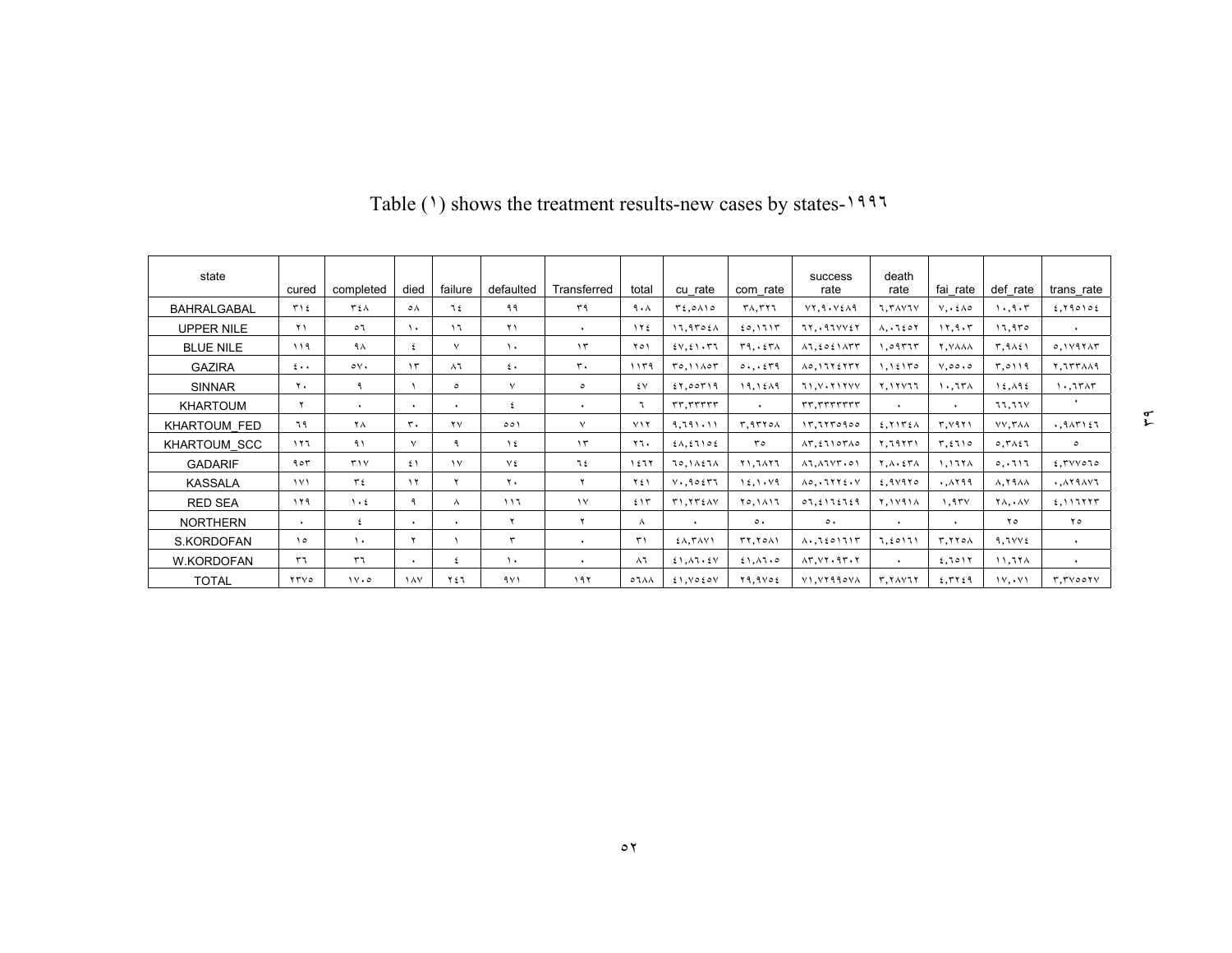| state              | cured      | completed       | died                          | failure              | defaulted      | transferred | total                | cu rate                  | com rate        | success<br>rate                                          | death<br>rate                                    | fai rate                            | def rate                   | trans rate                                   |
|--------------------|------------|-----------------|-------------------------------|----------------------|----------------|-------------|----------------------|--------------------------|-----------------|----------------------------------------------------------|--------------------------------------------------|-------------------------------------|----------------------------|----------------------------------------------|
| <b>BAHRALGABAL</b> | ٦٢٥        | ٦٢٩             | 1.7                           | $\lambda$            | $\lambda \tau$ | $\circ$     | 1747                 | $TV, \cdot \xi \wedge$   | <b>TV. TAO</b>  | $V_{\epsilon}$ . $TTT1T1$                                | 7.257777                                         | 7.07.0                              | 1.164                      | $r_{\cdot}$ , $r_{r}$                        |
| W.BAHRALGAZAL      | $\circ$    | ۲۲              | ٣                             | ۲                    | $\circ$ ٣      |             | ۱۳٥                  | $\epsilon$ .             | ۱٦.۲٩٦          | 07.797797                                                | <b>Y. YYYYYY</b>                                 | ۱.٤٨١٥                              | 59.709                     | $\cdot$ , $V\epsilon$ $\cdot$ $V\epsilon$    |
| <b>UPPER NILE</b>  | ٣.         | ٤V              | ٣                             | ٣                    | $\vee$         | $\cdot$     | $\cdots$             | ٣٠                       | ٤V              | ٧V                                                       | $\mathbf{r}$                                     | ٣                                   | $\mathcal{N}$              | $\ddot{\phantom{1}}$                         |
| <b>BLUE NILE</b>   | <b>YIY</b> | $\gamma \gamma$ | ۲.                            | ۱٦                   | ۳۸             | ٤           | えてき                  | 07.5700                  | Y7. VYE         | AT.119700                                                | 2.51.720                                         | T, 22AT                             | $\lambda \cdot \lambda$ 97 | $\cdot$ , $\wedge$ $\wedge$ $\wedge$ $\vee$  |
| <b>WHITE NILE</b>  | 1.5        | ٤١              | ٩                             | $\circ$              | ٣              | ۲           | 175                  | 77.19.7                  | 10.107          | $\Lambda\Lambda$ . $\Upsilon$ ( $\Upsilon$ 00 $\Lambda$  | $0.011$ $EVT$                                    | T.7V0                               | 1.46.0                     | 1.77799                                      |
| <b>GAZIRA</b>      | ع ہ ع      | <b>YVA</b>      | ۲۳                            | ٣١                   | ۸٥             | ۲۹          | $\lambda$ 99         | 0.0.0.7                  | r.915           | $\Lambda$ 1.27٣ $\Lambda$ ,2                             | $Y.00$ $\Lambda$ $T9\Lambda$                     | T, 221                              | 9.5059                     | <b>٣.٢٢٥٨١</b>                               |
| <b>KHARTOUM</b>    | 69         | $\mathbf{r}$    | ٤                             | 19                   | $\circ$        | ٣           | 152                  | 57.01Y                   | <b>Y. TTAA</b>  | $T\Lambda, \Lambda, o 9V$                                | Y.9A0. V0                                        | 15.119                              | 51.191                     | <b>7.777.11</b>                              |
| KHARTOUM FED       | ۳۸۹        | $\circ$ .       | ٤٣                            | rr                   | ۳۸۰            | ۱۹۲         | 1.77                 | 57.779                   | E.V.A.          | 51.551                                                   | 2.221                                            | $r \cdot \vee r$                    | 57.707                     | 11.041                                       |
| KHARTOUM SCC       | rrr        | 11 <sup>V</sup> | ۱٦                            | $\lambda$            | $r_{V}$        | $\lambda$   | 551                  | 01.7.1V                  | 17.051          | V9.1TATYY                                                | <b>T. 17A11A</b>                                 | E.VI19                              | $\Lambda$ , $\Gamma$ 9     | 2.0177                                       |
| <b>GADARIF</b>     | ٤٨٦        | $Y \circ Y$     | ۲٤                            | ١.                   | ۹۸             | $\circ$     | ۹۲۳                  | 07.7022                  | <b>TV.AEE</b>   | $\Lambda$ , $\epsilon$ 9 $\Lambda$ ۳۷٥                   | Y.7Y. Y                                          | $\ldots$ $\wedge$ $\tau$ $\epsilon$ | ۱۰.۱۱۸                     | 0,01051                                      |
| <b>KASSALA</b>     | 197        | $\lambda$       | ه ۱                           | $\circ$              | $\mathbf{r}$   | $\lambda$   | ۲٦.                  | VT.AE1Y                  | $E. YF \cdot A$ | $V\Lambda$ $V$ 1977                                      | 0.119111                                         | 1.9551                              | $\lambda$ .                | E.77.VV                                      |
| <b>RED SEA</b>     | ۲۷۹        | ٧٤              | ۲.                            | $\lambda$            | ۱۰۸            | ٣٦          | $\circ$ $\vee$ 9     | $\{ \lambda, \lambda \}$ | 11.441          | 7.111110                                                 | $T, \epsilon$ o $\epsilon$ $\Upsilon$ $\Upsilon$ | ۲,٤١٨                               | <b>TV.TAA</b>              | 7,71177                                      |
| <b>NAHR ALNILE</b> | ۹٦         | $\mathbf r$     | ٠.                            |                      | $\mathsf{r}$   | ٣           | $\lambda$ 2 2        | 11.111V                  | 1. ٣٨٨٩         | 71.00007                                                 | $7,9$ $222$                                      | Y.                                  | ۲۱,۰۲۸                     | $Y, \cdot \wedge \Upsilon \Upsilon \Upsilon$ |
| <b>NORTHERN</b>    | ۲          | $\mathbf r$     |                               | $\ddot{\phantom{0}}$ | v              | ۲           | ١٤                   | 15.7A0V                  | 15.711          | $Y$ $\wedge$ , $\circ$ $Y$ $\wedge$ $\circ$ $Y$ $\wedge$ | V, Y                                             | $\bullet$                           | $\circ$ .                  | 15.7A0V                                      |
| N.KORDOFAN         | ۹٦         | $\mathcal{N}$   | Λ                             | Λ                    | ٢٤             | ٤           | $\lambda \circ \vee$ | 71.1270                  | 1.171           | $V1.9V6$ or $Y$                                          | 0.19001                                          | 0.1900                              | 10.7AY                     | Y.05VVV                                      |
| <b>TOTAL</b>       | 55759      | کا ۱۶           | $\mathbf{r} \cdot \mathbf{v}$ | ٢Λ.                  | 15.1           | 2.4V        | Y177                 | 27.9979                  | YY,Y            | $V \cdot V \cdot V \cdot 9$                              | 2.777979                                         | 5.9197                              | 17.105                     | 0.1115A                                      |

Table (<sup>٢</sup>) shows the treatment results-new cases by states-<sup>١٩٩٧</sup>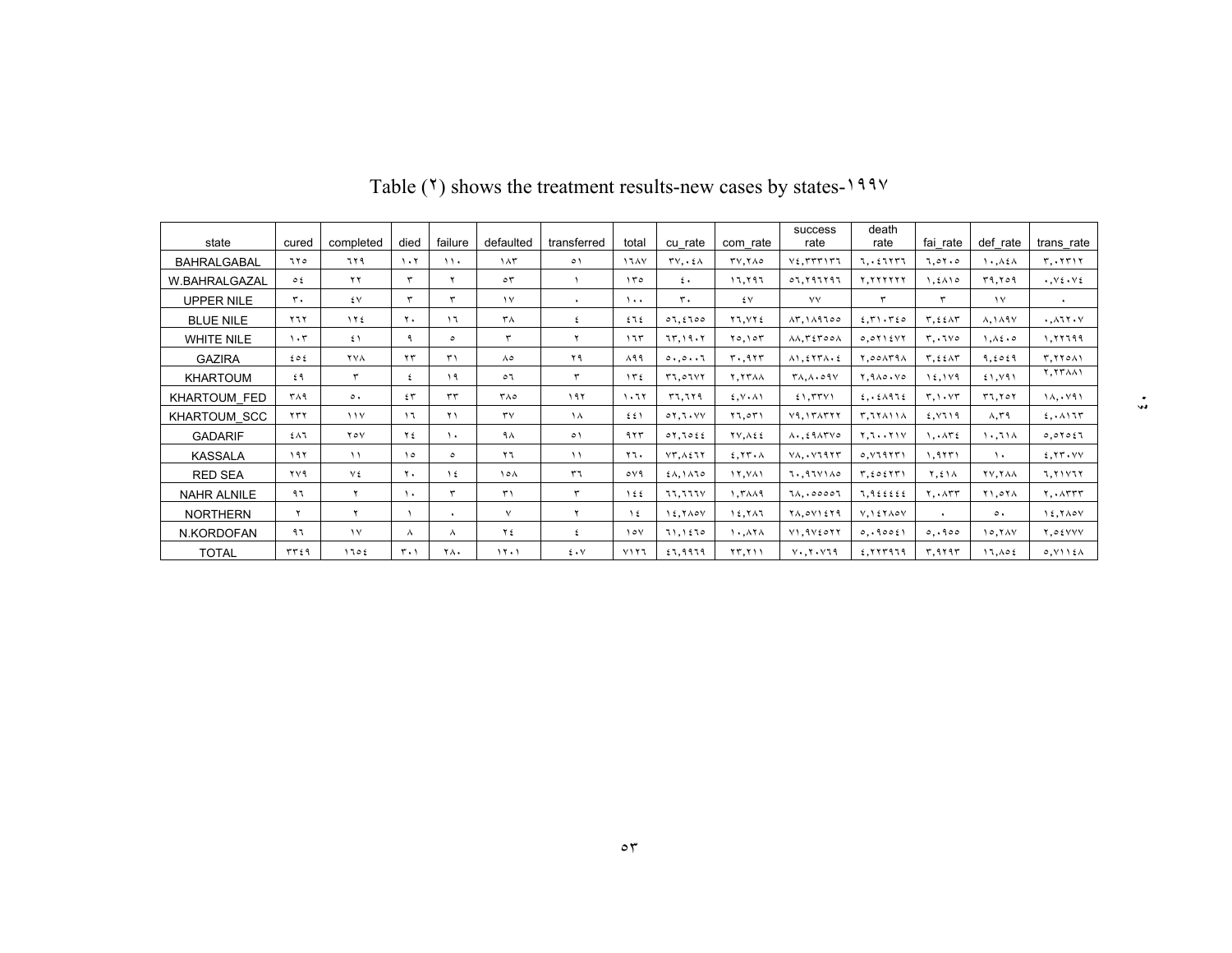| state               | cured                     | completed      | died          | failure              | defaulted      | transferred     | total                  | cu rate                                           | com rate                                                                     | success<br>rate                                                      | death<br>rate                                 | fai rate                         | def rate                                          | trans rate                |
|---------------------|---------------------------|----------------|---------------|----------------------|----------------|-----------------|------------------------|---------------------------------------------------|------------------------------------------------------------------------------|----------------------------------------------------------------------|-----------------------------------------------|----------------------------------|---------------------------------------------------|---------------------------|
| <b>ALWIHDA</b>      | $\vee$                    | $\lambda$      |               | $\vee$               | $\circ$        | $\bullet$       | ۹۲                     | VV, VVT9                                          | $\Lambda$ , $\Lambda$ 90707                                                  | $\Lambda$ o, $\Lambda$ l 9010                                        | 1.1197                                        | $V, I \cdot \Lambda V$           | 0, 256                                            |                           |
| <b>BAHRALGABAL</b>  | <b>YYV</b>                | ع م ۲          | ۲٦            | ۲۹                   | $\tau\tau$     | $\gamma \gamma$ | ٥٧٧                    | 59.52157                                          | $E$ , $\cdot$ $\cdot$ $\wedge$                                               | AT, TITTI                                                            | 2,0.7.4                                       | 0.177                            | 0, V 197                                          | Y. . V9VYY                |
| N.BAHRALGAZAL       | $\mathcal{L}$             | ٦              | $\mathsf{r}$  |                      | $\lambda$      | $\lambda$       | ۲۱                     | 07,71,90                                          | $Y$ $\wedge$ , $\circ$ $Y$ $\wedge$ $\circ$ $Y$                              | $\Lambda$ $\circ$                                                    | 9.01711                                       | E.VI19                           | E.VJ19                                            | E.V119.0                  |
| W.BAHRGAZAL         | $\cdot$                   | ٣٩             | $\mathcal{L}$ | $\bullet$            | ٣٦             | ٤               | ۱۹۸                    | 07.07070                                          | 19,7979V                                                                     | VT, YTYTT                                                            | 7,07077                                       | $\ddot{\phantom{0}}$             | 18.147                                            | $Y_1, Y_2, Y_3, Y_4$      |
| <b>UPPER NILE</b>   | ۸۸٥                       | 100            | $r \circ$     | $\gamma$             | ٣٩             | Λ               | ٤٣٢                    | $EY, \Delta Y E \cdot V$                          | $T0, \Lambda V977$                                                           | $V\Lambda, V\cdot \Upsilon V\cdot \Sigma$                            | $\lambda, \lambda, \lambda$                   | Y.VVVA                           | 9.111                                             | 1.101101                  |
| <b>GONGLY</b>       | $\gamma \gamma$           | $\lambda$      | ٣             | ٠                    | ٣              | $\bullet$       | ۲۹                     | 51,50951                                          | TV, 9TV, 1V                                                                  | V9, 71.720                                                           | 1.5556                                        | ٠                                | 1.5750                                            | ٠                         |
| <b>BLUE NILE</b>    | ۳٥                        | $\epsilon$     | $\vee$        | ٦                    | $\mathbf{r}$ . | Λ               | 15.                    | Y1.9YY.                                           | $TT, \Lambda 5110$                                                           | 7.779771                                                             | $0,7$ $\Lambda$ $2$ $7$                       | 2.7102                           | $\mathbf{Y} \mathbf{Y}$ , $\mathbf{V} \mathbf{V}$ | 7.107127                  |
| <b>WHITE NILE</b>   | 100 <sub>A</sub>          | 591            | ٤٨            | ٦٢                   | ۹۱             | ه ۱             | ۲۱۰۹                   | VT.11T.5                                          | 11.11.72                                                                     | 9.5YYYY0                                                             | Y. Y Y Y Y                                    | Y.AVIV                           | $E, Y \cup E$                                     | .795Y77                   |
| <b>GAZIRA</b>       | ٤٣٢                       | ٤١٤            | ٥١            | $\bullet$            | ۹٤             | $\gamma \gamma$ | $\cdots$               | $57.107\text{A}$                                  | 51,70175                                                                     | $\lambda \xi$ , $\circ$ $\delta$ $\delta$ $\delta$ $\lambda$ $\circ$ | 0.19291                                       | $\bullet$                        | 9.79.7                                            | $1.19AA - 1$              |
| <b>SINNAR</b>       | $\lambda$                 | $\mathsf{r}$ . | Y A           | ٣                    | ٦.             | $\gamma$        | ٣٥٧                    | $TT, \lambda 9T07$                                | $\Lambda, \epsilon$ . $TT$ $T$                                               | 57,797919                                                            | $V, \Lambda \Sigma \Upsilon \setminus \Sigma$ | .15.7                            | 17.1.1                                            | E.V119.0                  |
| <b>KHARTOUM</b>     | $\lambda$ 20 $\lambda$    | 715            | $\lambda$ ٦   | $\lambda$            | ٣٤٦            | $Y \cdot Y$     | ٢٦٦٤                   | 0.5.54947                                         | $\tau\tau$ , $\epsilon\Lambda$ , $\circ$                                     | VV. YVVYYYA                                                          | r. YYAYT                                      | .7404                            | 17.944                                            | $V, VV \cdot YV$          |
| <b>KHARTOUM FED</b> | 011                       | $v\tau$ .      | $\lambda V$   | $\mathsf{r}_\Lambda$ | <b>IVA</b>     | ۲٥١             | 1551                   | Y9.0VAYA                                          | 25, 9.017                                                                    | $VT, \text{if} \text{if} \text{if} \text{if}$                        | 0.111                                         | 1.1907                           | 1.747                                             | $15.0 \cdot .79$          |
| <b>KHARTOUM SCC</b> | ٦٥.                       | ۸٤             | $\lambda$     | $\circ$              | ۳٤             | ۲۲              | ۸۱۰                    | $\Lambda$ $\zeta$ $\zeta$ $\zeta$ $\zeta$ $\zeta$ | 1.74.74                                                                      | 9.711Y7A2                                                            | <b>Y.YYYYY</b>                                | .7115                            | 2.19V <sub>o</sub>                                | $Y, Y \cup Y, \xi \cup Y$ |
| <b>GADARIF</b>      | rr9                       | ٢٢.            | $\tau\tau$    | ٦                    | $\circ \vee$   | ro              | てんそ                    | 29.0712                                           | TT.1TTVt                                                                     | $\Lambda$ 1. $\Upsilon$ Y $\circ$ 12                                 | $£.$ $\wedge$ $Y$ $£$ $\circ$ $\wedge$        | $\cdot$ , $\wedge$ $\vee$ $\vee$ | $\lambda$ , $\tau$ $\tau$ $\tau$ $\tau$           | 0,111101                  |
| <b>KASSALA</b>      | <b>YVA</b>                | ٤٨             | $\mathcal{L}$ |                      | $\circ$ {      | ٩               | ۳۹٤                    | $V_1.00\Lambda T\Lambda$                          | $11.1$ ATVE                                                                  | $\lambda Y, Y \in 111Y$                                              | $Y, OY \wedge V$                              | .707                             | 15.4.7                                            | ٢.٢٨٤٢٦٤                  |
| <b>RED SEA</b>      | ٣٥٦                       | $\sqrt{V}$     | $\epsilon$ .  | ۲٤                   | 155            | $\circ$         | ٧٦٤                    | 1,0971                                            | $\gamma$ $\gamma$ , $\gamma$                                                 | 79.57579A                                                            | 0,1101                                        | T, 1212                          | 17.099                                            | 7.971117                  |
| <b>NAHR ALNILE</b>  | $\epsilon \cdot \epsilon$ | 194            | ۲۲            | ٩                    | ۳۹             | $\lambda$       | ٦٨٣                    | 09.10.11                                          | <b>74.949Vo</b>                                                              | $\Lambda \Lambda$ , $\Lambda$ $\epsilon$ , $\circ \circ \Lambda$     | $T, \Upsilon \Upsilon \Upsilon \cdot \Lambda$ | 1.71YY                           | 0, 11, 1                                          | 1.71.051                  |
| <b>NORTHERN</b>     | $\gamma \gamma$           | $\epsilon$ .   | ٩             | Λ                    | $\lambda$      | ٤               | ۱۹۸                    | 1277777                                           | $Y - Y - Y - Y$                                                              | 17.171717                                                            | 2,02020                                       | $\epsilon, \epsilon, \epsilon$   | $V \cdot V \cdot V$                               | $Y_1, Y_2, Y_3, Y_4$      |
| N.KORDOFAN          | ۳۹۸                       | $\Lambda$      | 19            | $\vee$               | ۲٦             | $\circ$         | $\circ \tau$           | $V_{\epsilon,0}$ $N_{\epsilon}$                   | $15.9$ A $1$ Y $V$                                                           | 19.0171.9                                                            | $r, \circ \circ \wedge \cdot \circ$           | 1.51.9                           | $E, \Lambda$ l $\Lambda$ q                        | .35755                    |
| S.KORDOFAN          | $\mathcal{N}$             | $\sqrt{ }$     |               |                      | $\lambda$      | ۲               | ۱۹                     | $7\lambda, 251.0$                                 | 0,17110A                                                                     | $VT,1\land zY)$                                                      | 0,77517                                       | 0,5777                           | 0,7777                                            | 1.01117                   |
| W.KORDOFAN          | $\circ$ {                 | ۰۱ ه           |               | $\bullet$            | ۲              | $\bullet$       | $\mathsf{Y}\mathsf{Y}$ | ٧٥                                                | $Y_{\cdot}$ , $\wedge$ $\wedge$ $\wedge$ $\wedge$ $\wedge$ $\wedge$ $\wedge$ | $90, \Lambda T T T T T$                                              | 1. ٣٨٨٨٩                                      | $\bullet$                        | Y. Y Y Y A                                        | ٠                         |
| <b>TOTAL</b>        | VT55                      | <b>TOA9</b>    | 0.5.4         | YYV                  | ۱۲٦٦           | ٦٧٦             | 15059                  | 0.5.7.777                                         | Y1, 2A1.2                                                                    | $\Lambda$ $\eta \gamma \gamma$                                       | 5.90007                                       | 1.9297                           | 9.5579                                            | $2,9$ $1979$              |

Table ( $\tilde{r}$ ) shows the treatment results-new cases by states- $\tilde{r} \cdots$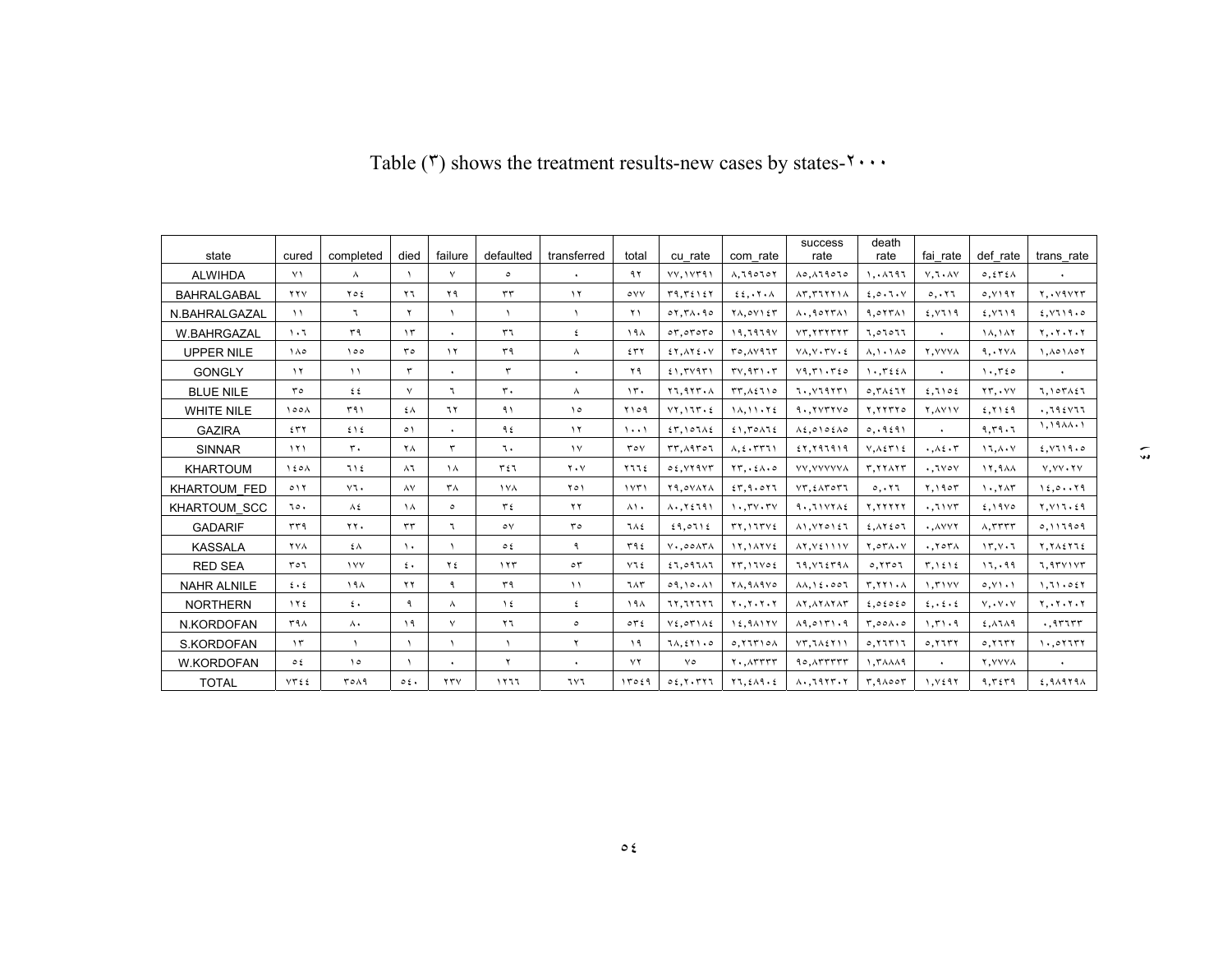| vear                  | cured       | completed   | died                      | failure              | defaulted                     | transferred   | total         | cu rate | rate<br>com  | success<br>rate    | death<br>rate     | fai rate             | def rate         | trans rate     |
|-----------------------|-------------|-------------|---------------------------|----------------------|-------------------------------|---------------|---------------|---------|--------------|--------------------|-------------------|----------------------|------------------|----------------|
| ۱۹۹٦                  | <b>TTVO</b> | 11.0        | $\lambda$                 | ٢٤٦                  | 9Y1                           | ۱۹۲           | $07\AA$       | 2.10    | <b>79.94</b> | V1.5T              | ۳,۲۹              | 5.57                 | 1V, V            | ۳,۳۸           |
| 199V                  | ٣٣٤٩        | ١٦٥٤        | $r \cdot \eta$            | ٢Λ٠                  | ۱۲۰۱                          | $2 \cdot V$   | ۷۱۲٦          | 57,99   | ۲۳.۲۱        | $Y \cdot . Y$      | 5.77              | ۳.۹۳                 | ۱٦.۸٥            | $\circ, \vee$  |
| ۱۹۹۸                  | TV          | ١٨٤٦        | ٤٩٤                       | $E \cdot Y$          | ۱۷۳۵                          | ٣٣٩           | $\lambda$ ٤٩٤ | 55.7A   | Y1.5Y        | 10,٤١              | $0, \lambda 7$    | 2.57                 | $Y \cdot 55$     | ۳,۹۹           |
| ۱۹۹۹                  | 7۰۲۲        | ٤٥٤٤        | ٦٦١                       | ۲۹۸                  | 111.                          | $0\wedge\tau$ | 1515V         | 20,10   | T5.77        | $\Lambda$          | $\circ$ , $\circ$ | ۲.۲۷                 | $\lambda, \xi$ ٦ | 2,22           |
| $Y \cdot \cdot \cdot$ | VT55        | <b>٣٥٨٩</b> | $\circ \cdot \varepsilon$ | YYV                  | ۱۲٦٦                          | ٦٧٦           | 17059         | 0.5.7   | ۲٦,٤٩        | $\lambda \cdot 79$ | ۳,۹۹              | ۷۵.۱                 | 9.52             | 2,99           |
| ۰۰۱ ک                 | ۱ ۱ ۲ ۱     | ۲۰۸۱        | ٤٩٤                       | $\Lambda$ 0          | $\lambda$ $\lambda$ $\lambda$ | ٤٦٢           | 111.0         | 0.5.5   | Y9,0A        | $\lambda \xi, YV$  | ٤,٠٨              | $\cdot \cdot$ $\vee$ | Y, Y             | ٣,٨٢           |
| ۲۰۰۲                  | 71171       | ۲۱۳۵        | 57V                       | ٦٧                   | $\Lambda \cdot \tau$          | 577           | .             | ٦٤.٠٢   | Y1.72        | A0, 17             | ۲,٦٥              | .7v                  | V,99             | ۲,٦۱           |
| ۲۰۰۳                  | ۳۱۳۸        | کا ۱۰       | ۵ ۱                       | $\circ$ $\mathsf{r}$ | ٤٨٥                           | ۲٥۱           | 0105          | ۱۰.۸۸   | ۲۰,٦٤        | $\lambda$ ), or    | ۲.۸۱              | ۰,۰,                 | 9,51             | $E, \Lambda V$ |

Table ( $\mathfrak{t}$ ) shows the treatment results-new from ( $199\%$  to  $\mathfrak{t} \cdot \cdot \mathfrak{r}$ )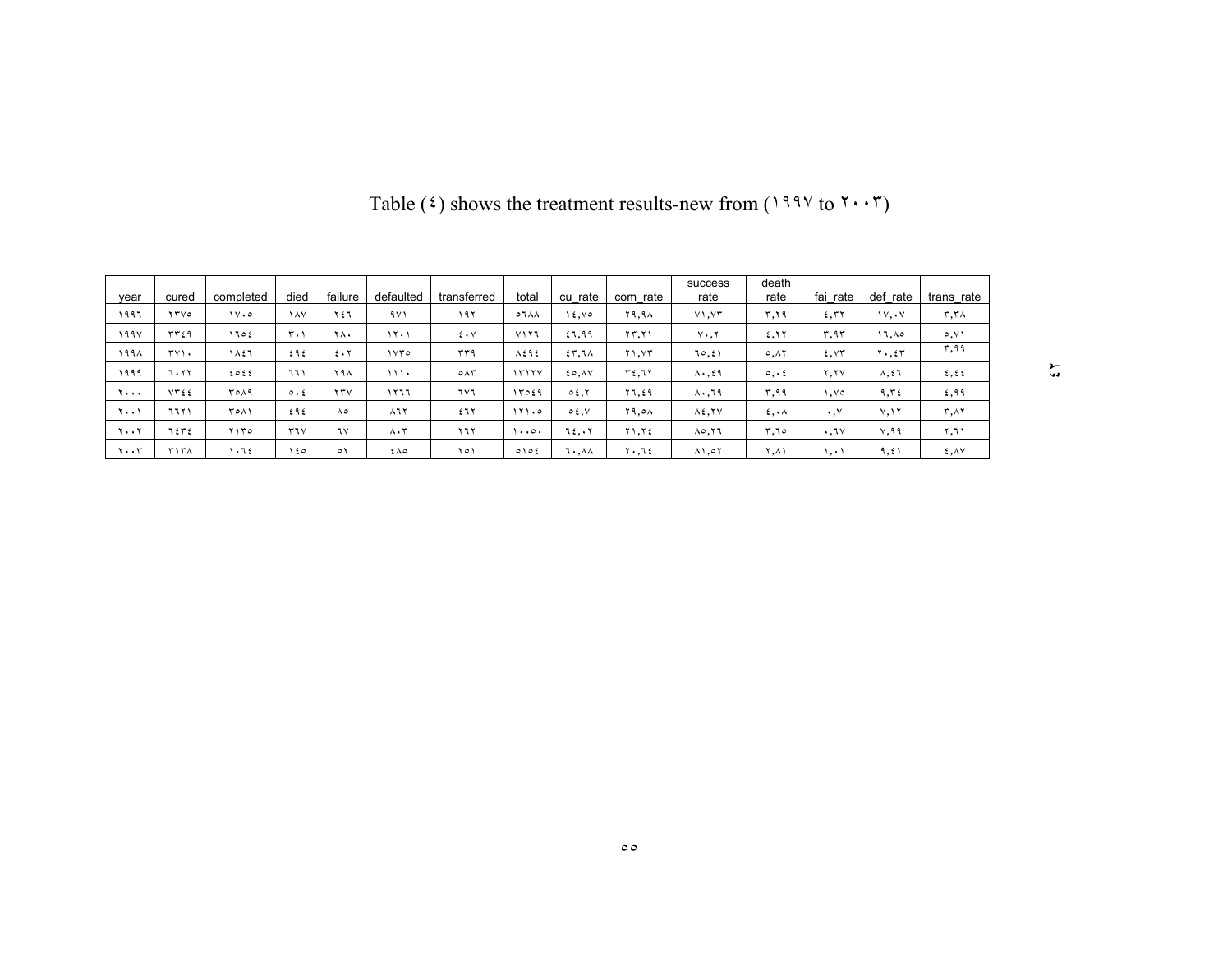| <b>STATE</b>       | <b>POPULATIO</b><br>N                                   | <b>NEW</b><br><b>CASES</b>     | <b>ARI</b>                                 | <b>ESTIMATE</b><br>D    | <b>DET. RATE</b>                                     | <b>TARGET</b><br>% |
|--------------------|---------------------------------------------------------|--------------------------------|--------------------------------------------|-------------------------|------------------------------------------------------|--------------------|
| <b>BAHRALGABA</b>  |                                                         |                                | $\ldots$                                   |                         | 197. VV1. AE                                         |                    |
| L.                 | 29A                                                     | $\lambda$ $\lambda$ $\epsilon$ | ٩                                          | $E E \wedge T$          | ٣                                                    | $V \cdot$          |
|                    |                                                         |                                | $\ldots$                                   |                         | 11,7                                                 |                    |
| <b>UPPER NILE</b>  | 1554                                                    | 15 <sup>2</sup>                | ٩                                          | 1117.5                  | ٣                                                    | $\vee$ .           |
|                    |                                                         |                                | $\ldots$ .                                 |                         | 29.7177007                                           |                    |
| <b>BLUE NILE</b>   | 011                                                     | ۲٥١                            | ٩                                          | 0.9.5                   | л                                                    | $\vee$ .           |
|                    |                                                         |                                | $\ldots$                                   |                         | $90.017777 \text{Å}$                                 |                    |
| <b>WHITE NILE</b>  | 1770                                                    | 1179                           | ٩                                          | 1197.0                  |                                                      | $V \cdot$          |
|                    |                                                         |                                | $\ldots$                                   |                         | 155.54                                               |                    |
| <b>GAZIRA</b>      | $r \ldots$                                              | <b>۳۸۸</b>                     | ٩                                          | $\mathbf{y} \mathbf{v}$ | V                                                    | $V \cdot$          |
|                    |                                                         |                                | $\ldots$                                   |                         | 2.972.1907                                           |                    |
| <b>SINNAR</b>      | 1.07                                                    | ٤٧                             | ٩                                          | 957.1                   | $\circ$                                              | $\vee$ .           |
|                    |                                                         |                                | $\ldots$ .                                 |                         | $TV, Y \circ \Lambda \circ \Sigma \setminus \Lambda$ |                    |
| <b>KHARTOUM</b>    | 215                                                     | $\mathbf{y} \circ \cdot \cdot$ | ٩                                          | TV1V                    | ٣                                                    | $V \cdot$          |
|                    |                                                         |                                | $\ldots$                                   |                         | $11.5$ $500000$                                      |                    |
| <b>GADARIF</b>     | 1197                                                    | 15.7                           | ٩                                          | 1177.5                  |                                                      | $V \cdot$          |
|                    |                                                         |                                | $\ldots$                                   |                         | 0.5.15.5.5.5.                                        |                    |
| <b>KASSALA</b>     | 157                                                     | 7٤٢                            | ٩                                          | 1144                    | ٤                                                    | $V \cdot$          |
|                    |                                                         |                                | $\ldots$                                   |                         | 71.77057.7                                           |                    |
| <b>RED SEA</b>     | $TV$ $\epsilon$ $\cdots$                                | $\tau$ $\vee$ $\tau$           | ٩                                          | ٦٠٦,٦                   | Α                                                    | $\vee$ .           |
|                    |                                                         | 057                            | $\ldots$<br>٩                              |                         | $V\xi, Y\zeta\xi$                                    | $\vee$ .           |
| <b>NAHR ALNILE</b> | $\lambda$ $\lambda$                                     |                                |                                            | $YY$ 1. $Y$             | л<br>T1.711111T                                      |                    |
|                    | 154                                                     | $\mathsf{r}_{\mathsf{AV}}$     | $\ldots$<br>٩                              | 1555                    |                                                      | $\vee$ .           |
| N.KORDOFAN         |                                                         |                                | $\mathbf{v}$ , $\mathbf{v}$ , $\mathbf{v}$ |                         | T,095VV                                              |                    |
| S.KORDOFAN         | $\mathcal{N} \cdot \mathcal{N} \cdot \cdot \cdot \cdot$ | $\tau\tau$                     | ٩                                          | 91 <sub>A</sub>         | ۲                                                    | $\vee$ .           |
|                    |                                                         |                                | $\ldots$ .                                 |                         | 11, 1177777                                          |                    |
| W.KORDOFAN         | $\cdot$ . $\cdot$                                       | 17 <sub>A</sub>                | ٩                                          | 957.5                   | ٣                                                    | $\vee$ .           |
|                    |                                                         |                                | $\ldots$                                   |                         | $0\Lambda,9$ $1$ $V$ $V$ $V \cdot \Lambda$           |                    |
| <b>TOTAL</b>       | 111179                                                  | $\lambda \lambda \nu$          | ٩                                          | 10.70.1                 | ۲                                                    | $V \cdot$          |

## Table ( $\circ$ ) demonstrates the case finding – Detection Rate – 1997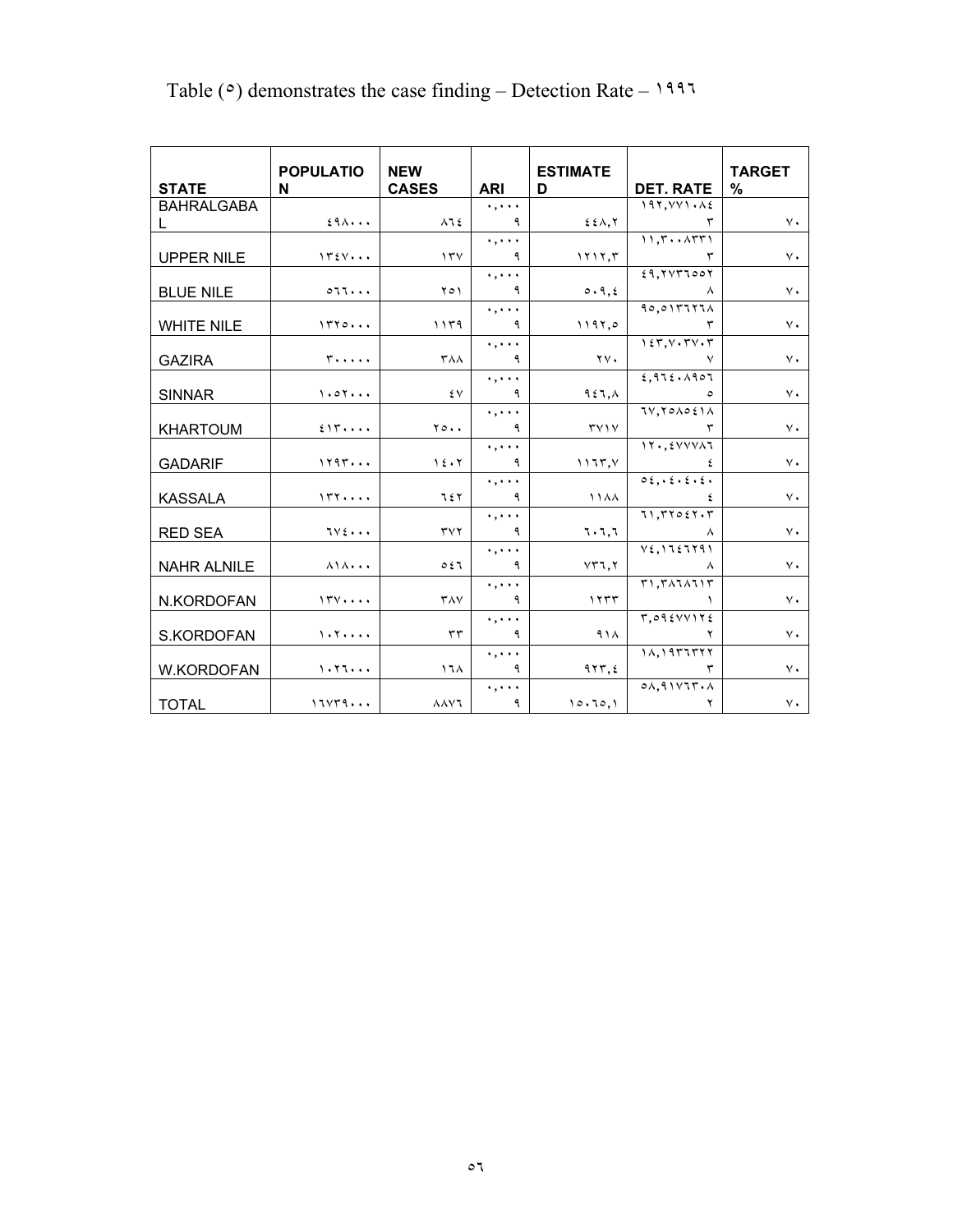|                    |                                               | <b>NEW</b>                    |                             |                                        |                                                      |                |
|--------------------|-----------------------------------------------|-------------------------------|-----------------------------|----------------------------------------|------------------------------------------------------|----------------|
| <b>STATE</b>       | <b>POPULATION</b>                             | <b>CASES</b>                  | ARI                         | <b>ESTIMATED</b>                       | <b>DET.RATE</b>                                      | <b>TARGET%</b> |
| <b>BAHRALGAZAL</b> | Y10                                           | ٥ ٦                           | $\ldots$ .                  | ۱۹۳۰                                   | T.T091VT17V                                          | $\vee$ .       |
| <b>BAHRALGABAL</b> | 015                                           | $\lambda$ 2 2 $\lambda$       | $\ldots$ .                  | 511, V                                 | T17,7170701                                          | $\vee$ .       |
| <b>UPPER NILE</b>  | 1711                                          | ۱٦۰                           | $\cdot$ , $\cdot$ $\cdot$ 9 | $1Y \xi V, \xi$                        | 17, 1777429                                          | ٧٠             |
| <b>BLUE NILE</b>   | $0 \wedge 7 \cdots$                           | ۲٦٦                           | $\ldots$ .                  | $\circ$ $\uparrow \uparrow$ , $\wedge$ | $0.1$ $VAYY510$                                      | $\vee$ .       |
| <b>WHITE NILE</b>  | 1777                                          | ٤٧٢                           | $\ldots$ .                  | 1117, V                                | $T\Lambda, \xi V V Y 10 Y 1$                         | $\vee$ .       |
| <b>GAZIRA</b>      | <b>T.AA</b>                                   | $\vee \circ \xi$              | $\ldots$ .                  | YVY9, Y                                | $YV, YV \cdot Y \cdot 9V$                            | ٧٠             |
| <b>SINNAR</b>      | 1.47                                          | ۹۲                            | $\ldots$ .                  | 4VT.A                                  | 9.224070109                                          | $\vee$ .       |
| <b>KHARTOUM</b>    | 250                                           | ٣٤٤٣                          | $\ldots$ .                  | ۳۸۲٥                                   | 9.017.119                                            | $\vee$ .       |
| <b>GADARIF</b>     | 177                                           | ۱۳۱٦                          | $\ldots$ .                  | 119V                                   | 1.9.92107.0                                          | $\vee$ .       |
| <b>KASSALA</b>     | 177                                           | 001                           | $\cdots$ .                  | 1555                                   | $\{0, \cdot 11779\}$                                 | ٧٠             |
| <b>RED SEA</b>     | 797                                           | ٤٤١                           | $\ldots$ .                  | 777, 1                                 | $V \cdot V \cdot V \cdot V \cdot V$                  | ٧٠             |
| <b>NAHR ALNILE</b> | $\lambda$ { $\lambda$ $\cdot$ $\cdot$ $\cdot$ | 011                           | $\ldots$ .                  | $\vee \circ \vee, \wedge$              | $7\lambda, .91\lambda \xi \xi \lambda$               | $\vee$ .       |
| <b>NORTHERN</b>    | 0.57                                          | $\circ$                       | $\cdots$ .                  | 291, 2                                 | 1.1110.1.11                                          | $\vee$ .       |
| N.KORDOFAN         | 1791                                          | $\mathbf{r} \cdot \mathbf{v}$ | $\ldots$ .                  | 170A,7                                 | $\gamma$ , $\gamma$ , $\gamma$ , $\gamma$ , $\gamma$ | $\vee$ .       |
| S.KORDOFAN         | 1.0.0.0.0                                     | $\mathcal{L}$                 | $\ldots$ .                  | ۹٤٥                                    | 11,                                                  | $\vee$ .       |
| <b>W.KORDOFAN</b>  | 1.07                                          | ٧٥                            | $\cdots$ .                  | 90.6                                   | $V, \Lambda$ 91212121                                | $\vee$ .       |
| <b>TOTAL</b>       | <b>TYIA9</b>                                  | $1 \cdots 9$                  | $\ldots$ .                  | $Y \cdot \xi Y \cdot, Y$               | 29.1025.4V                                           | $\vee$ .       |

## Table (٦) shows the case finding – Detection Rate –  $199$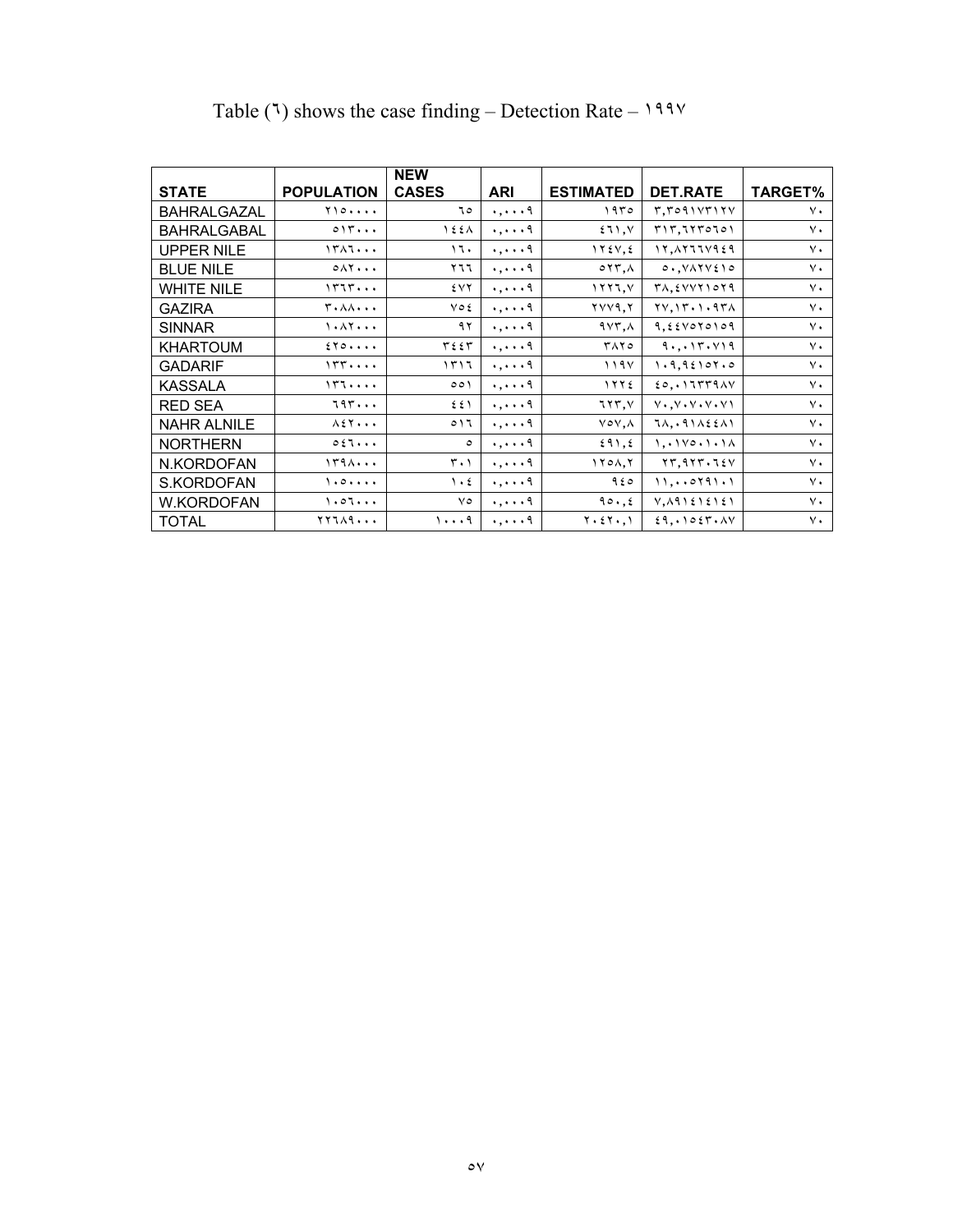|                    |                                               | <b>NEW</b>               |                             |                                        |                                                  |                |
|--------------------|-----------------------------------------------|--------------------------|-----------------------------|----------------------------------------|--------------------------------------------------|----------------|
| <b>STATE</b>       | <b>POPULATION</b>                             | <b>CASES</b>             | <b>ARI</b>                  | <b>ESTIMATED</b>                       | <b>DET.RATE</b>                                  | <b>TARGET%</b> |
| <b>BAHRALGAZAL</b> | Y10                                           | ٦٥                       | $\ldots$ .                  | ۱۹۳۵                                   | T, T091 V T1 VV                                  | $\vee$ .       |
| <b>BAHRALGABAL</b> | 015                                           | $\lambda$ 2 2 $\lambda$  | $\cdots$ .                  | 511, V                                 | T17,7170701                                      | $\vee$ .       |
| <b>UPPER NILE</b>  | 1711                                          | ۱٦۰                      | $\cdots$ .                  | $\gamma$                               | 17, 1777429                                      | $\vee$ .       |
| <b>BLUE NILE</b>   | $0 \wedge 7 \cdots$                           | ۲٦٦                      | $\cdots$ .                  | $\circ$ $\uparrow \uparrow$ , $\wedge$ | $0.1$ $V$ $A$ $V$ $t$ $1$ $0$                    | $\vee$ .       |
| <b>WHITE NILE</b>  | 1777                                          | ٤٧٢                      | $\ldots$ .                  | 1117, 1                                | $T\Lambda, \xi VVT1079$                          | $\vee$ .       |
| <b>GAZIRA</b>      | <b>T.AA</b>                                   | ٧٥٤                      | $\cdots$ .                  | $\mathbf{y}$                           | $YV, YV \cdot Y \cdot 9V$                        | $\vee$ .       |
| <b>SINNAR</b>      | 1.1                                           | ۹۲                       | $\cdots$ .                  | $4Y\tilde{r},\lambda$                  | 9, 224070109                                     | $\vee$ .       |
| <b>KHARTOUM</b>    | 250                                           | ٣٤٤٣                     | $\ldots, \ldots$ q          | ۳۸۲٥                                   | 9.017.119                                        | $\vee$ .       |
| <b>GADARIF</b>     | 155                                           | ۱۳۱٦                     | $\ldots$ .                  | 119V                                   | 1.9, 92107.0                                     | $\vee$ .       |
| <b>KASSALA</b>     | 157                                           | 001                      | $\ldots$ ,                  | 1772                                   | $\{0, \cdot 11779\}$                             | $\vee$ .       |
| <b>RED SEA</b>     | 797                                           | ٤٤١                      | $\ldots$ .                  | 777, 1                                 | $V \cdot V \cdot V \cdot V \cdot V$              | $\vee$ .       |
| <b>NAHR ALNILE</b> | $\lambda$ { $\lambda$ $\cdot$ $\cdot$ $\cdot$ | $\circ$ 17               | $\ldots$ .                  | $\vee \circ \vee, \wedge$              | $7\lambda, .91\lambda \xi \xi \lambda$           | $\vee$ .       |
| <b>NORTHERN</b>    | 057                                           | $\circ$                  | $\ldots$ .                  | 291, 2                                 | 1, .1100.1.1A                                    | $\vee$ .       |
| N.KORDOFAN         | 1791                                          | ۰۱ ۲۰                    | $\ldots$ , $\ldots$ q       | 170A,7                                 | $\gamma\gamma, \gamma\gamma\gamma, \gamma\gamma$ | $\vee$ .       |
| S.KORDOFAN         | 1.0.0.0.0                                     | $\lambda \cdot \epsilon$ | $\cdot$ , $\cdot$ $\cdot$ 9 | ۹٤٥                                    | 11, 0791.1                                       | $\vee$ .       |
| <b>W.KORDOFAN</b>  | $\cdot \circ \cdot \cdot \cdot$               | ٧٥                       | $\ldots$ .                  | 90.6                                   | $V, \Lambda$ 91212121                            | $\vee$ .       |
| <b>TOTAL</b>       | <b>TYIA9</b>                                  | $1 \cdot \cdot \cdot 9$  | $\ldots$ .                  | $Y \cdot \xi Y \cdot, Y$               | 29.1025.4V                                       | $\vee$ .       |

## Table ( $\vee$ ) shows the case finding – Detection Rate –  $\mathbf{v} \cdot \mathbf{v}$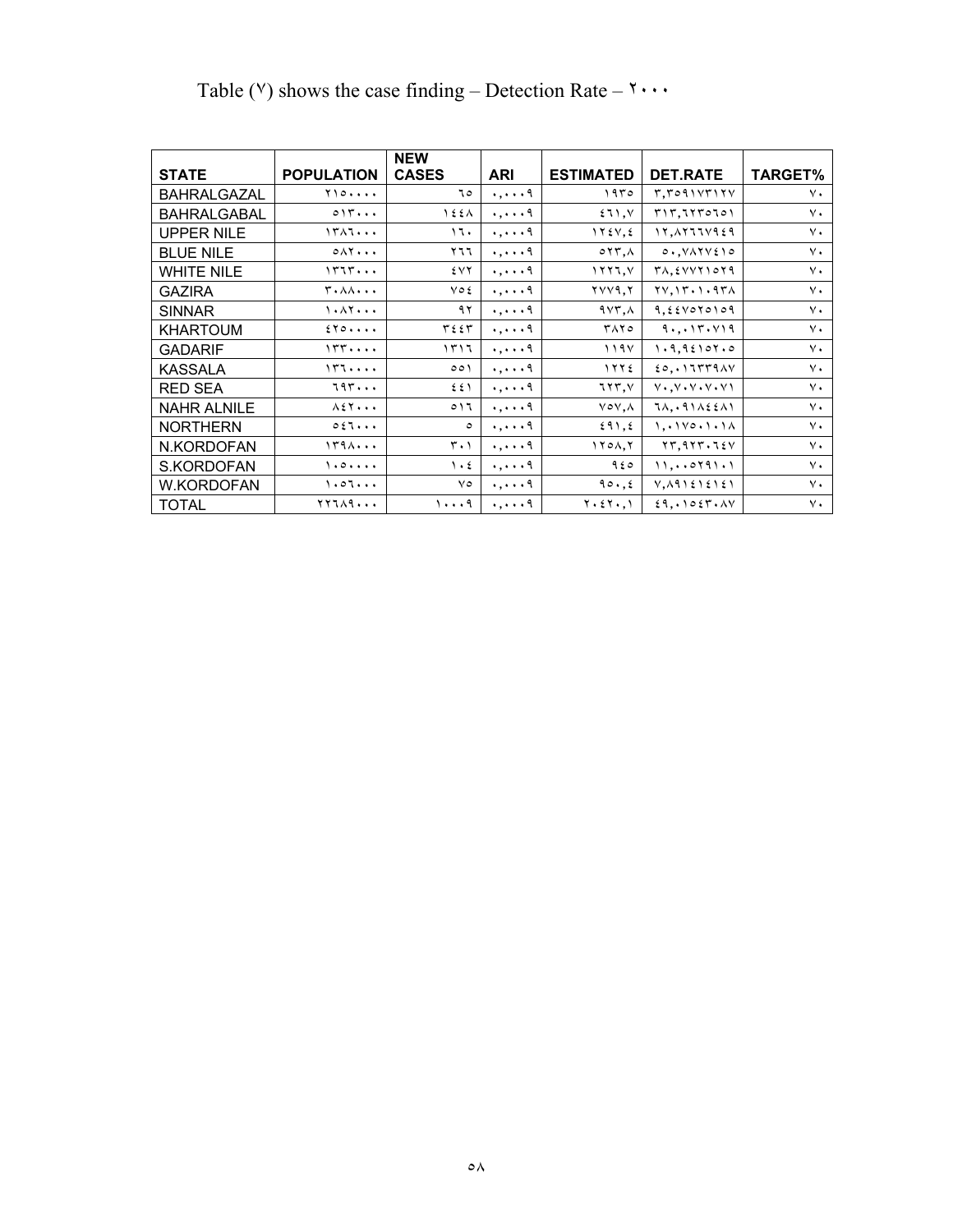|                    | <b>POPULATIO</b>                      | <b>NEW</b>          |            | <b>ESTIMATE</b>                          |                                              | <b>TARGET</b> |
|--------------------|---------------------------------------|---------------------|------------|------------------------------------------|----------------------------------------------|---------------|
| state              | N                                     | <b>CASES</b>        | <b>ARI</b> | D                                        | <b>DET.RATE</b>                              | $\%$          |
| <b>BAHRALGAZA</b>  |                                       |                     | $\ldots$   |                                          | $1.121$ $2.121$                              |               |
| L.                 | $YYY$ )                               | ۲۱۲                 | ٩          | $Y \cdot \lambda \lambda, \mathcal{A}$   | ٩                                            | ٧٠            |
| <b>BAHRALGABA</b>  |                                       |                     | $\ldots$   |                                          | 1.7.11519                                    |               |
| L                  | 0.5                                   | $\circ \cdot \cdot$ | ٩          | ٤٨٦                                      | $\lambda$                                    | $\vee$ .      |
|                    |                                       |                     | $\ldots$   |                                          |                                              |               |
| <b>UPPER NILE</b>  | $1$ $20$ $7$ $\cdot$ $\cdot$          | ۳٦٢                 | ٩          | 15.77                                    | YY, YAYYY.                                   | ٧٠            |
|                    |                                       |                     | $\ldots$   |                                          | YV. EYATVIV                                  |               |
| <b>BLUE NILE</b>   | 757                                   | $\vee$              | ٩          | oVT, E                                   | ٧                                            | ٧٠            |
|                    |                                       |                     | $\ldots$   |                                          | 1.9TT17                                      |               |
| <b>WHITE NILE</b>  | $1$ $\epsilon$ $\vee$ $\tau$ $\ldots$ | 155A                | ٩          | $177\lambda, \epsilon$                   | ٣                                            | ٧٠            |
|                    |                                       |                     | $\ldots$   |                                          | T1.91.7190                                   |               |
| <b>GAZIRA</b>      | $rrv\epsilon \cdots$                  | ۹٦٩                 | ٩          | $r \cdot r$                              | ٩                                            | ٧٠            |
|                    |                                       |                     | $\ldots$   |                                          | T.0.1.197                                    |               |
| <b>SINNAR</b>      | 11YY                                  | ۳۲۲                 | ٩          | 1.00, V                                  |                                              | ٧٠            |
|                    |                                       |                     | $\ldots$   |                                          | 99. V5715V7                                  |               |
| <b>KHARTOUM</b>    | $2V$ $2$ $\cdots$                     | 500                 | ٩          | ٤٢٦٦                                     |                                              | ٧٠            |
|                    |                                       |                     | $\ldots$   |                                          | $0 \Lambda \cdot Y \cdot \Sigma Y V \Lambda$ |               |
| <b>GADARIF</b>     | 1570                                  | ۷٦٥                 | ٩          | 151A,0                                   |                                              | $\vee$ .      |
|                    |                                       |                     | . ,        |                                          | $Y1,0\xi \wedge 1 \vee 10$                   |               |
| <b>KASSALA</b>     | 1579                                  | T O 1               | ٩          | 1577,1                                   |                                              | $\vee$ .      |
|                    |                                       |                     | $\ddotsc$  |                                          | 1.0.07777.                                   |               |
| <b>RED SEA</b>     | $YY$ $\cdots$                         | ٦٨٥                 | ٩          | 7 { A, 9                                 | ٩                                            | $\vee$ .      |
|                    |                                       |                     | $\ldots$   |                                          | $\Lambda$ $\Lambda$                          |               |
| <b>NAHR ALNILE</b> | 9                                     | ٦٥٣                 | ٩          | ۸۱.                                      | ٥                                            | ٧٠            |
|                    |                                       |                     | $\ldots$   |                                          | ET. TATOAAV                                  |               |
| <b>NORTHERN</b>    | $0 \wedge 7 \cdots$                   | <b>YYY</b>          | ٩          | $\circ$ $\uparrow \uparrow$ , $\wedge$   | ٧                                            | $\vee$ .      |
|                    |                                       |                     | $\ldots$   |                                          | T0.1TAA10                                    |               |
| N.KORDOFAN         | 15AT                                  | ٤٦٩                 | ٩          | 1555, 1                                  | ٤                                            | ٧٠            |
|                    |                                       |                     | $\ldots$   |                                          | 10, 1.101.1                                  |               |
| S.KORDOFAN         | 1111                                  | 101                 | ٩          | 999,9                                    | $\circ$                                      | $\vee$ .      |
|                    |                                       |                     | $\ldots$   |                                          |                                              |               |
| W.KORDOFAN         | 1155                                  | 11 <sup>V</sup>     | ٩          | 1.11,7                                   | $11,070$ $\Lambda$ $T$ $T$ $T$               | ٧٠            |
|                    |                                       |                     | $\ldots$   |                                          | $17,175\forall\lambda57$                     |               |
| N.DARFOR           | 1200                                  | $\sqrt{1 + \gamma}$ | ٩          | 15.9.0                                   | ٧                                            | $\vee$ .      |
|                    |                                       |                     | $\ldots$   |                                          | $0.5579V\xi\Lambda$                          |               |
| <b>TOTAL</b>       | Y1.1Y                                 | 11411               | ٩          | $\gamma \gamma \gamma \gamma \gamma$ , y | ٤                                            | ٧٠            |

## Table ( $\land$ ) shows the case finding – Detection Rate –  $\ulcorner \cdot \cdot \cdot \ulcorner$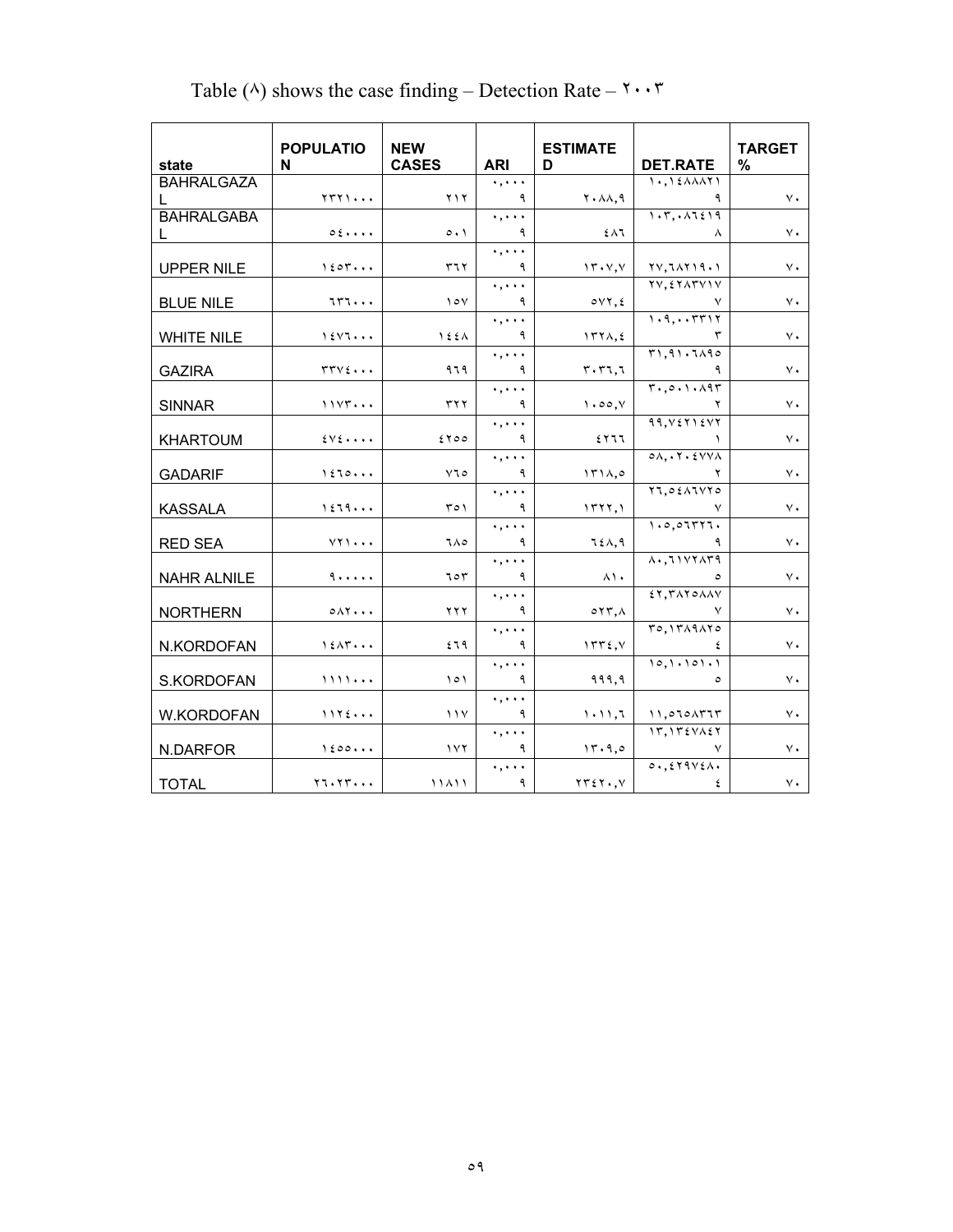|                               |                                               | <b>NEW</b>                   |                       |                              |                            |                |
|-------------------------------|-----------------------------------------------|------------------------------|-----------------------|------------------------------|----------------------------|----------------|
| year                          | <b>POPULATION</b>                             | <b>CASES</b>                 | <b>ARI</b>            | <b>ESTIMATED</b>             | DET.RATE%                  | <b>TARGET%</b> |
| ۱۹۹٦                          | ۱٦۷۳۹۰۰۰                                      | $\lambda \lambda \nu$        | 9                     | 10.70,1                      | 0A,91V                     | ٧٠             |
| ۱۹۹۷                          | <b>TY749</b>                                  | ۱۰۰۰۹                        | $\ldots$ , $\ldots$ 9 | $Y \cdot \xi Y \cdot, Y$     | 29,0027                    | ٧٠             |
| ۱۹۹۸                          | <u> 1717)</u>                                 | $\lambda$ ,00 $\lambda$      | $\ldots$ , $\ldots$ 9 | ۲٤٥٤٣,٩                      | 55,017                     | ٧٠             |
| ۱۹۹۹                          | $Y \wedge \cdot Z \circ \cdot \cdot \cdot$    | <b>ITVAA</b>                 | $\ldots$ , $\ldots$ q | $Y$ $0Y$ $0$ $\Lambda$ , $0$ | 0.600007                   | $\vee$ .       |
| 7.                            | Y1.1Y                                         | ۱۱۸۱۱                        | $\ldots$ , $\ldots$ q | $YY \in Y \cdot Y$           | 0.6519V0                   | $\vee$ .       |
| ۲۰۰۱                          | <b>٣١١٩٠٠٠٠</b>                               | $\eta$ . $\epsilon$ 7 $\eta$ | $\ldots$ , $\ldots$ q | <b>TA.VI</b>                 | TV. TT9VA                  | $\vee$ .       |
| $\mathbf{y} \cdot \mathbf{y}$ | $Y \wedge \neg \circ \cdot \cdot \cdot \cdot$ | 1.57.                        | $\ldots$ , $\ldots$ 9 | 17.00                        | $T\Lambda, \xi$ 90 $\xi$ 9 | ٧.             |
| $\mathbf{y} \cdot \mathbf{y}$ | <b>۳۲۹۱۳</b>                                  | ۱۰۰۸۸                        | $\ldots$ , $\ldots$ q | ۰. ۱ ۱ ۲ ۹ تا                | T0. V55. V                 | ٧.             |

Table (٩) shows the case finding – Detection Rate from ( to  $7 \cdot \cdot 7$ )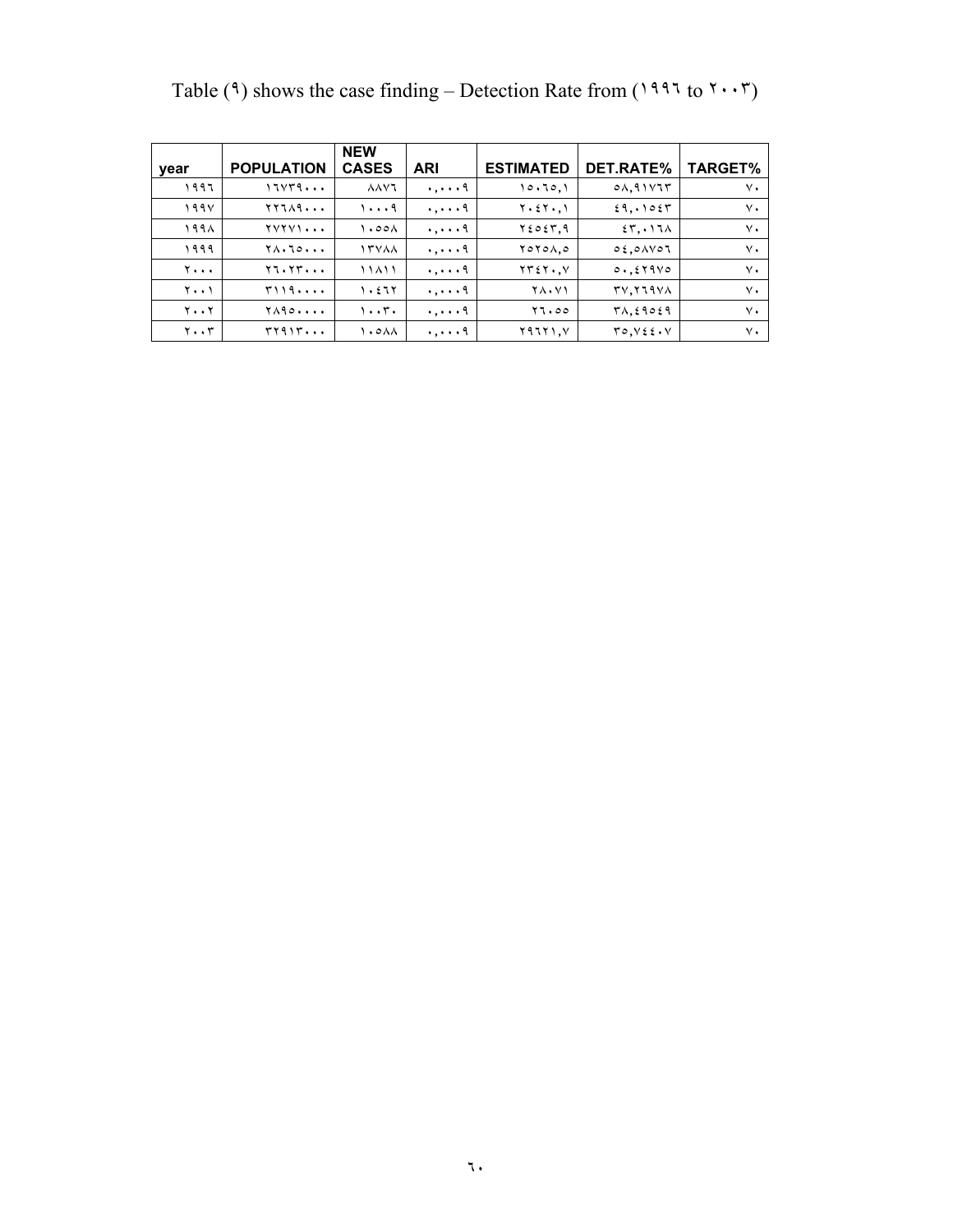

**figure (1 ) show the (succes, death,failure , defaulter & transfer out ) rates -1998**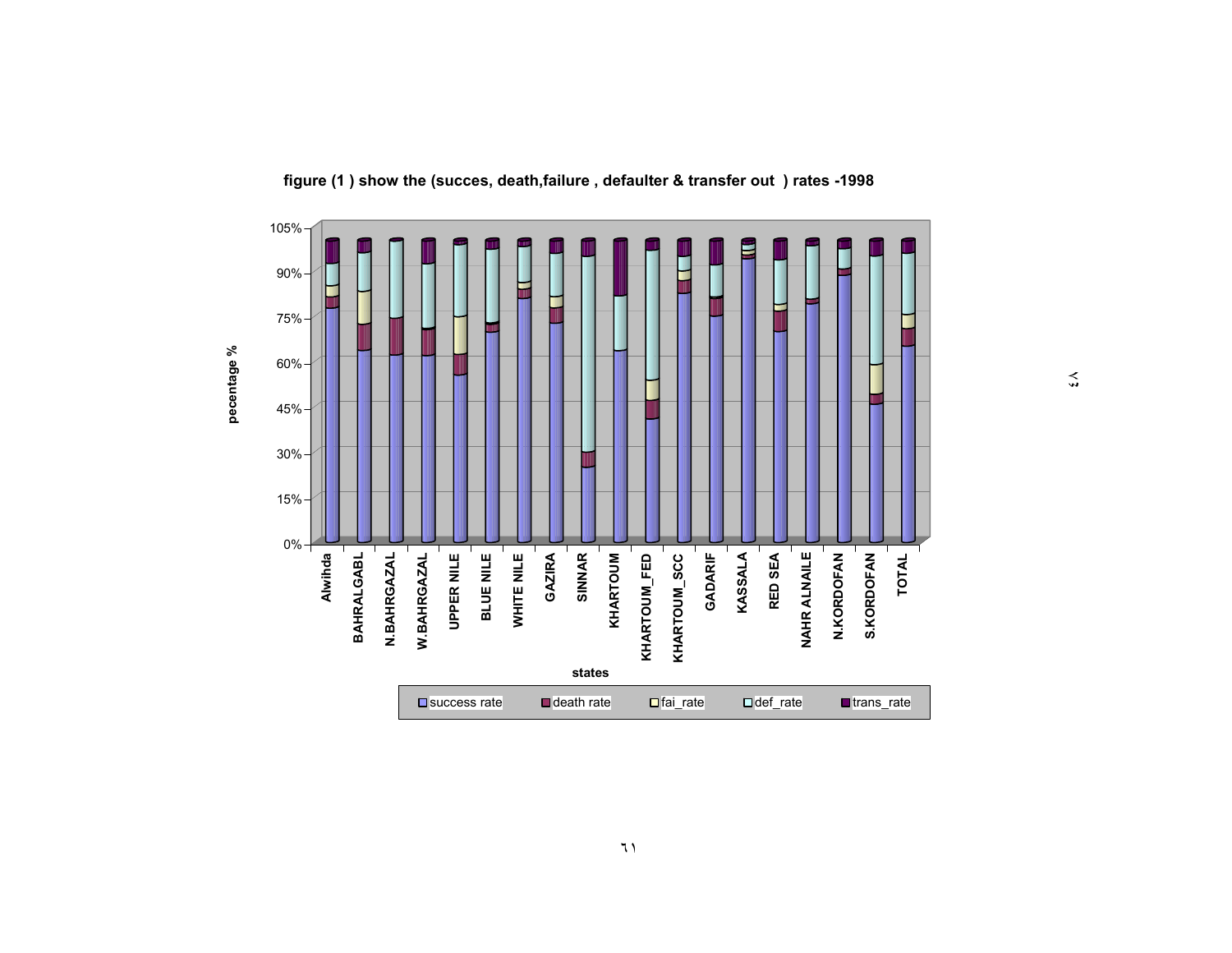

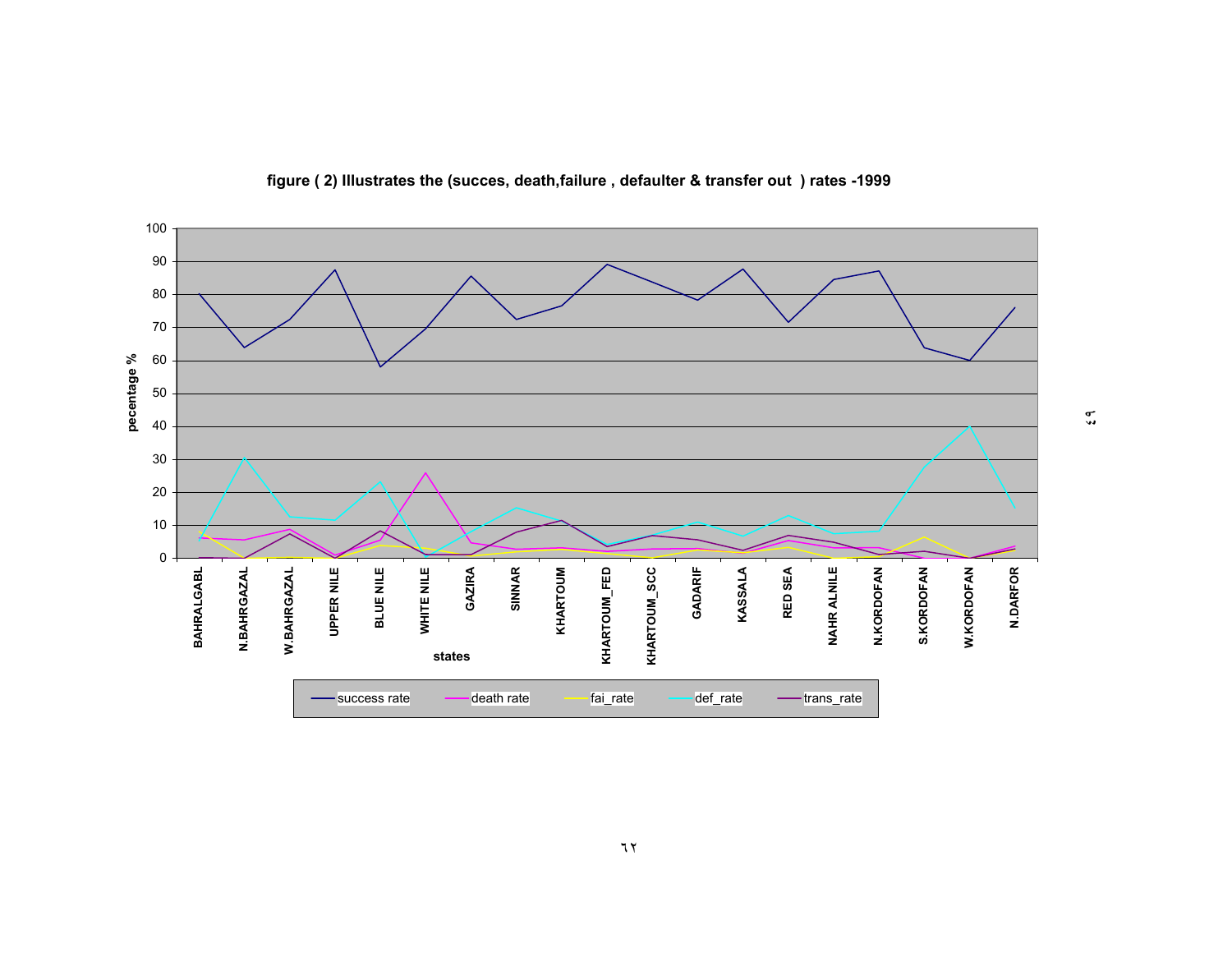

**figure (3 ) demonestrates the (succes rate against defaulter rate) -1999**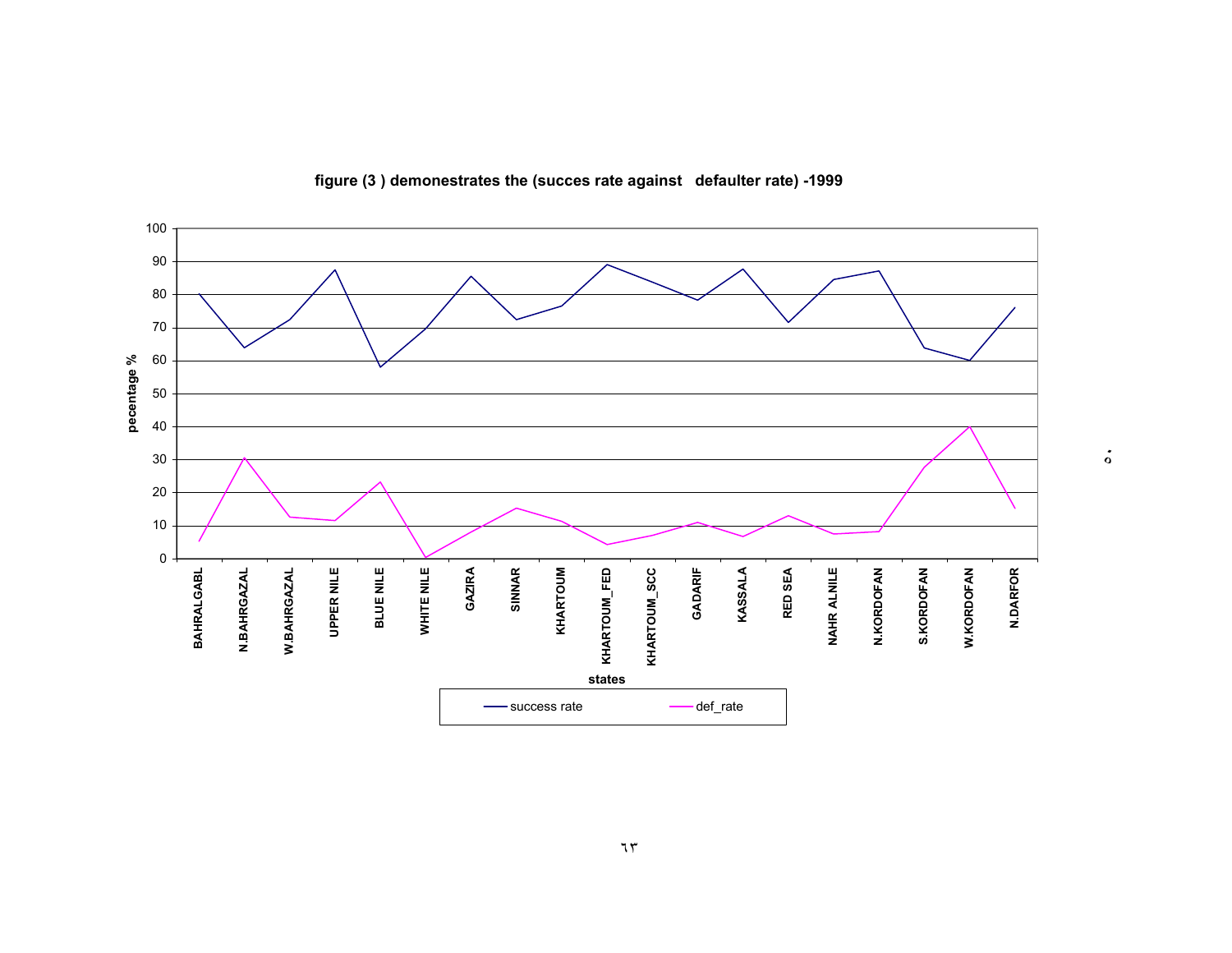

**figure (4 ) shows the (succes, death,failure & defaulter ) rates -2001**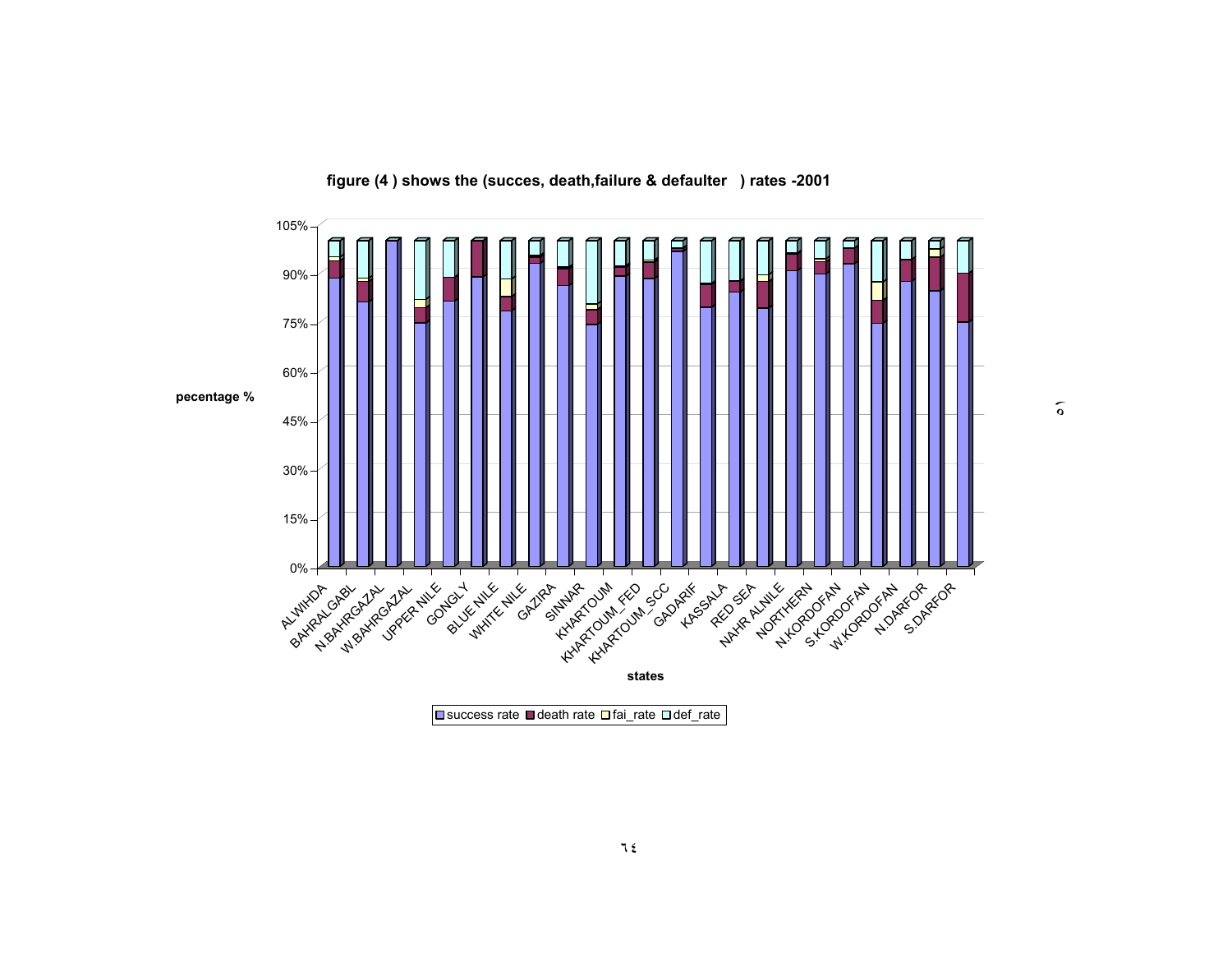

#### **figure (5 ) shows the (succes, death,failure & defaulter ) rates -2002**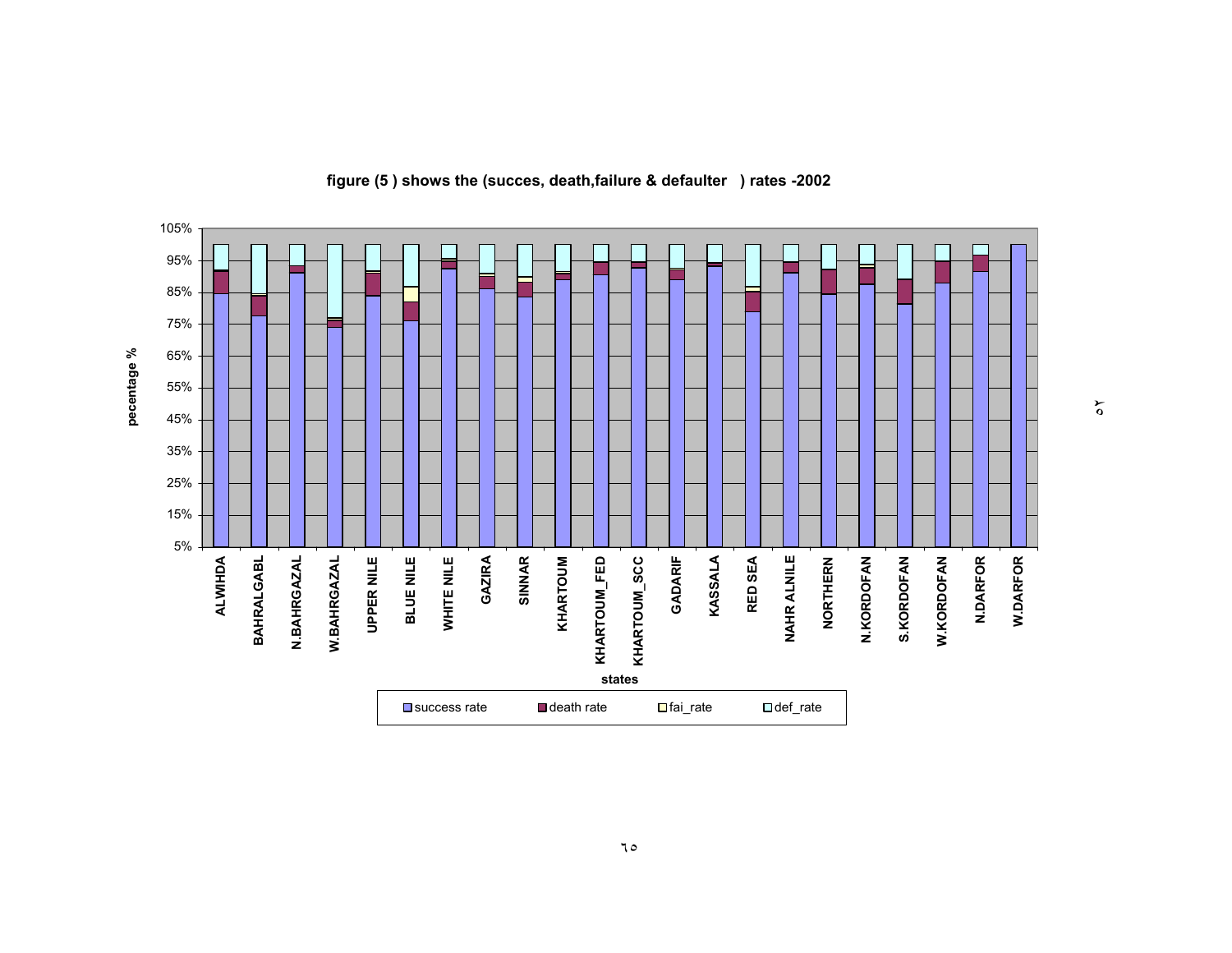

**figure (6 ) shows the (succes rate against defaulter rates) -2002**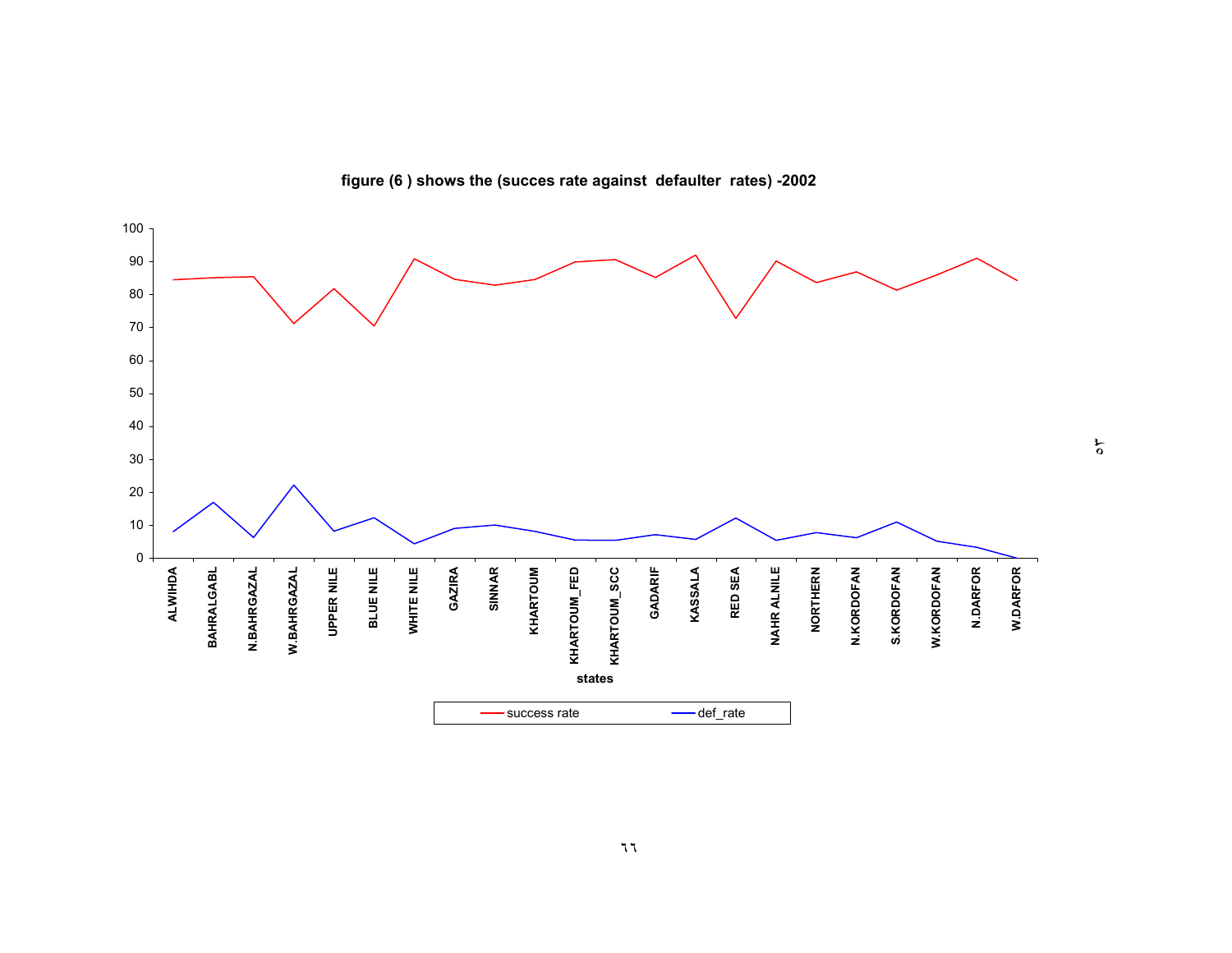

**figure ( 7) shows the (succes, death,failure , defaulter & transfer out ) rates -2003**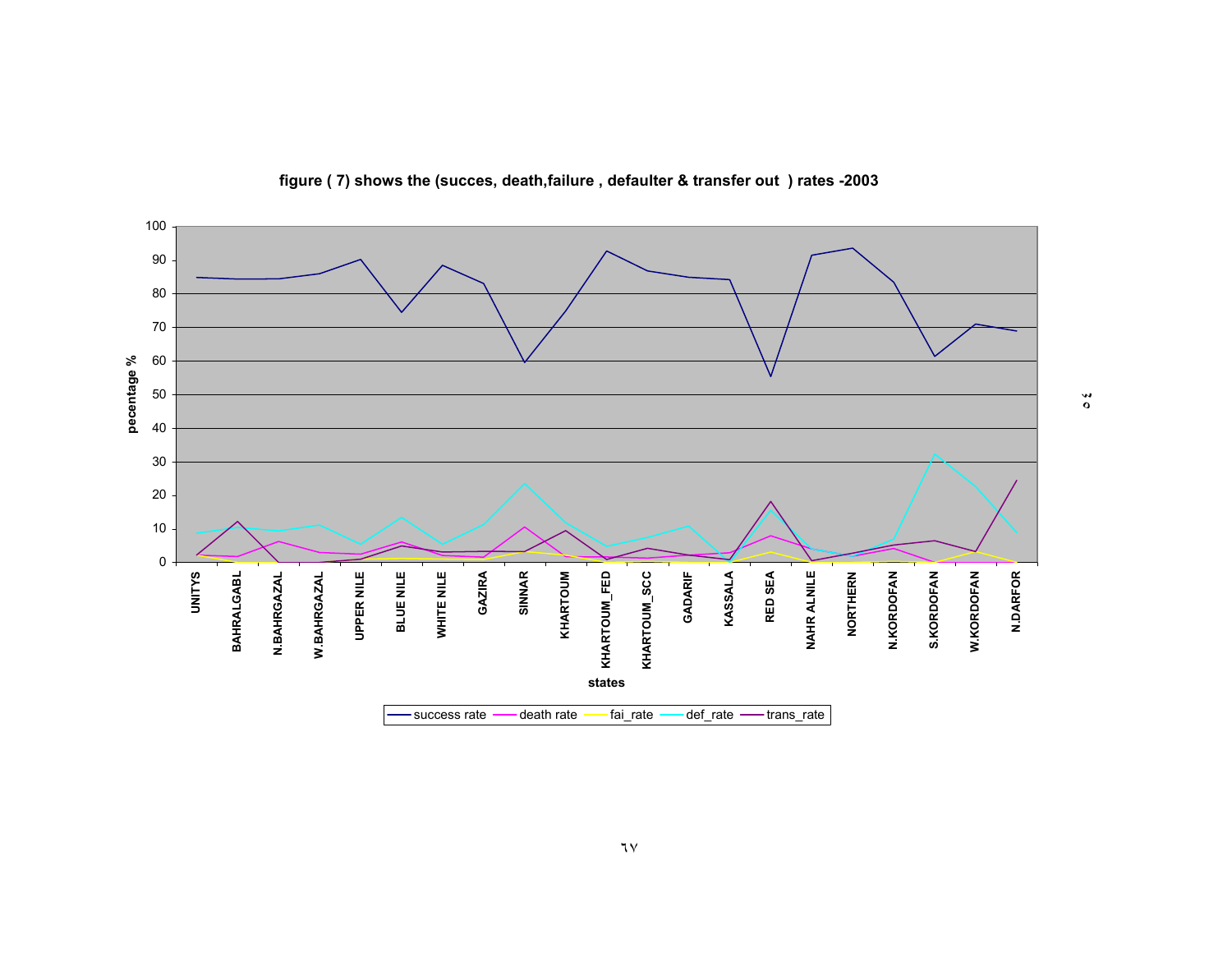

**figure ( 8) compares the detection rate with the target rate -1998**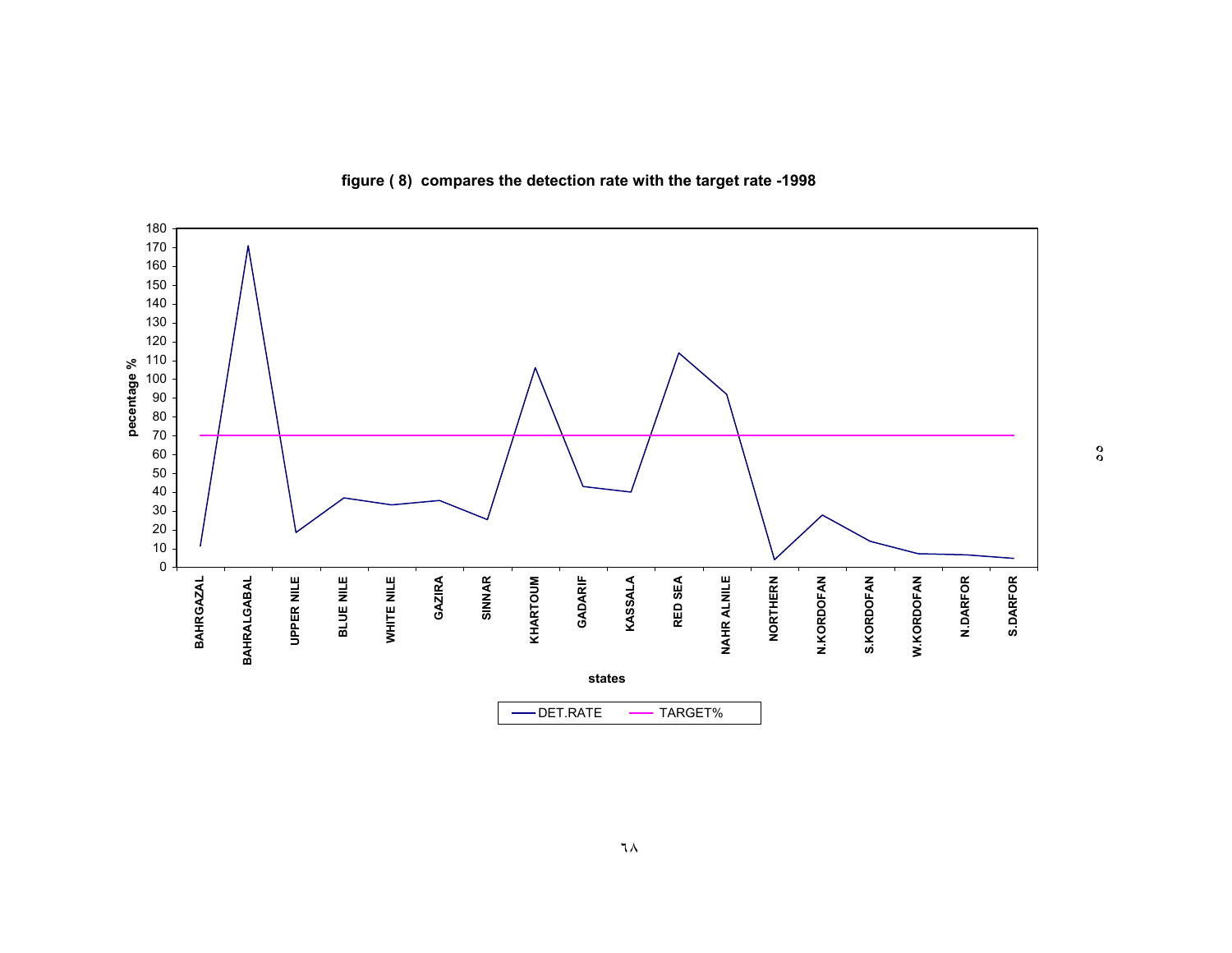

**figure (9 ) shows compare the detection rate with the target rate - 1999**

٥٦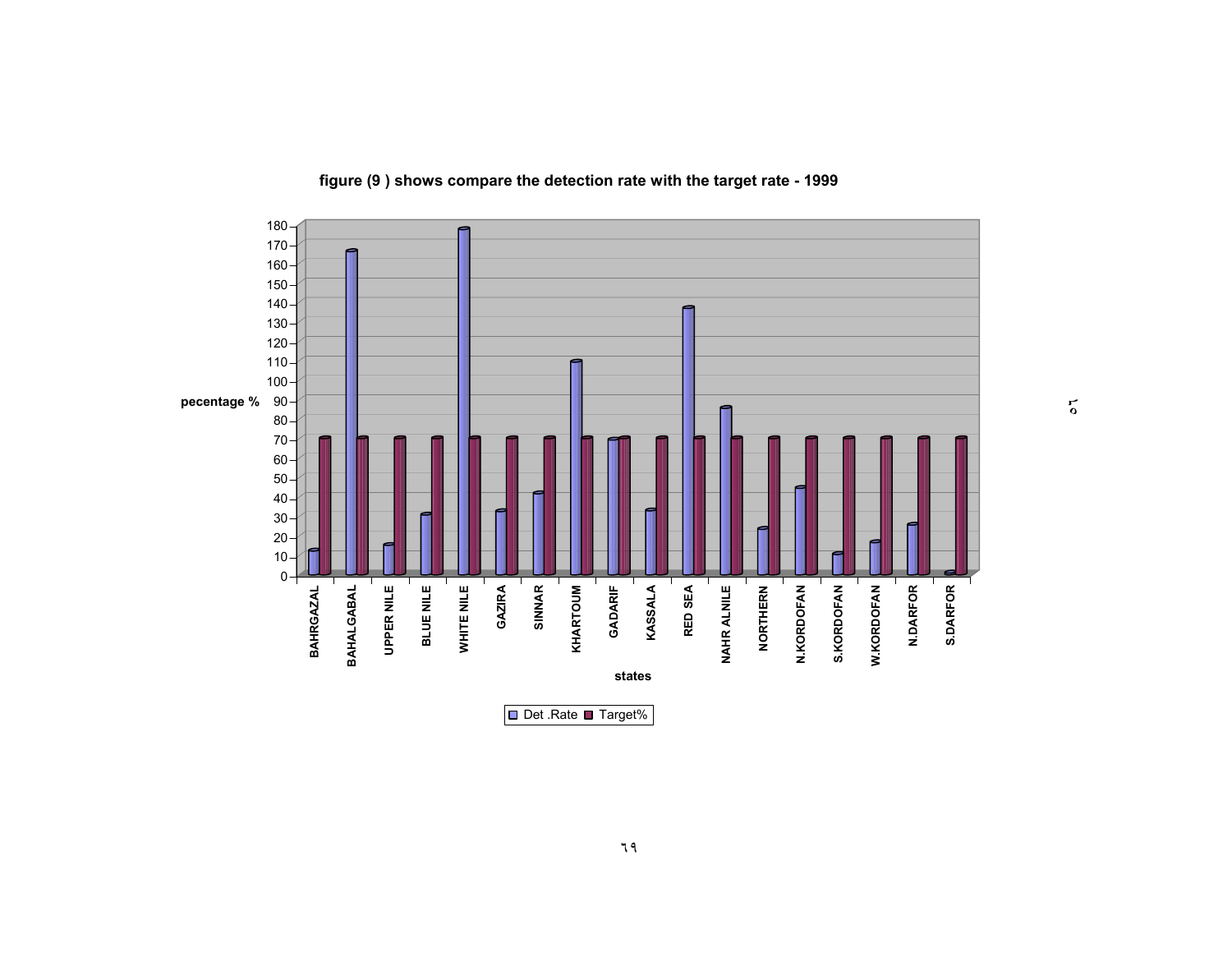

**figure (10 ) compares the detection rate with the target rate-2001**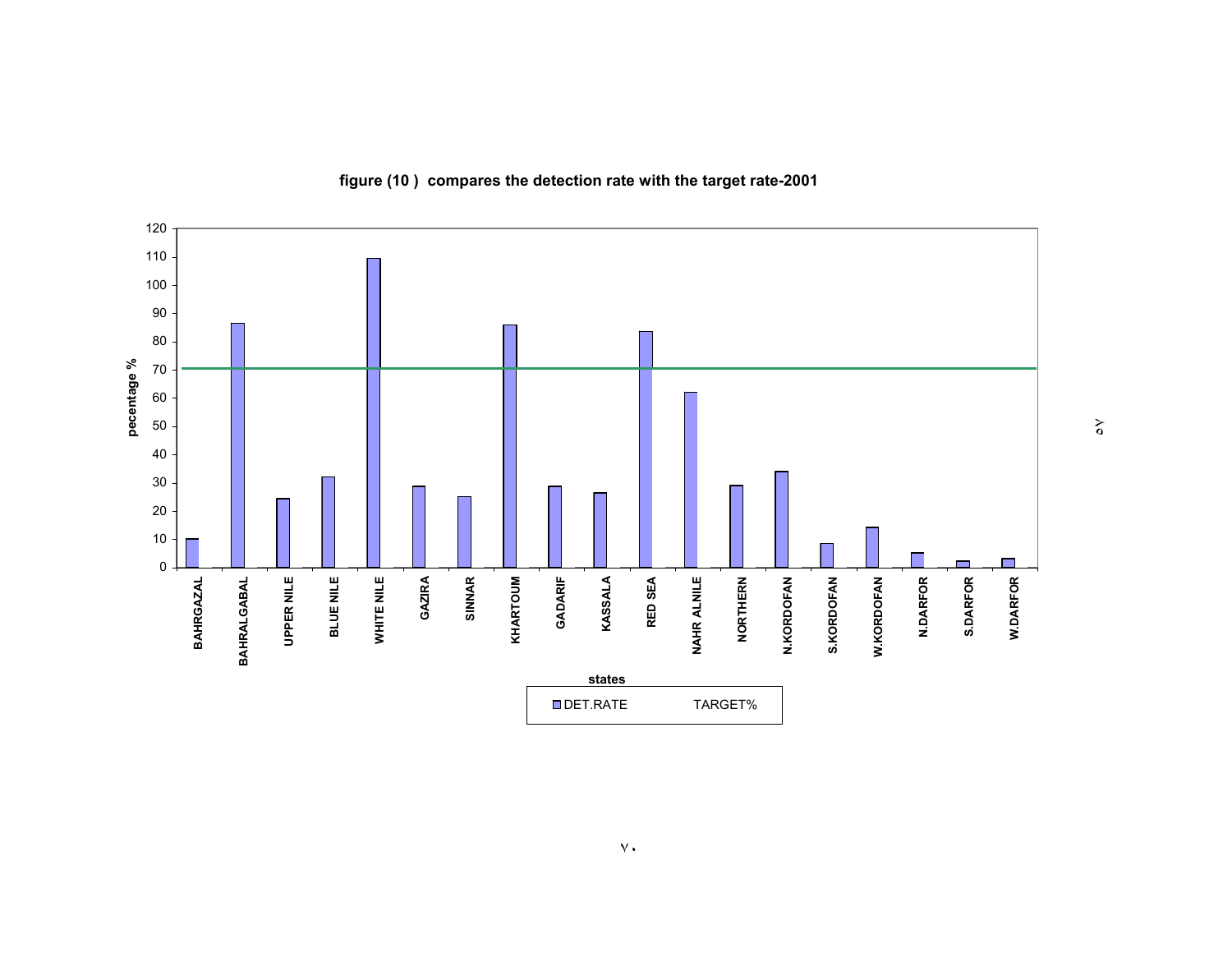

 $\delta$ 

**figure ( 11) compares the detection rate with the target rate-2002**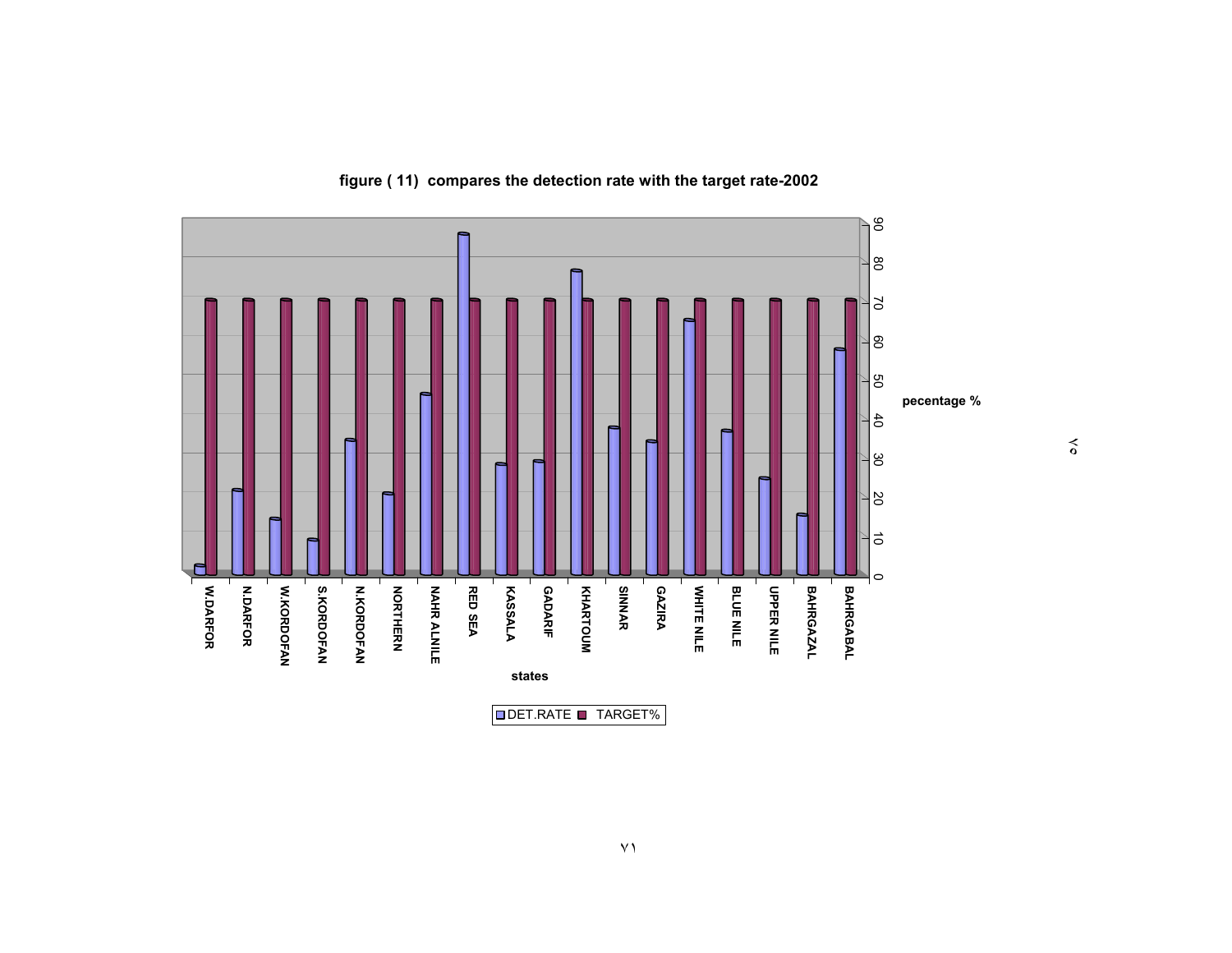

**figure (12 ) compare the success rate with the detection rate (1996 to 2003)**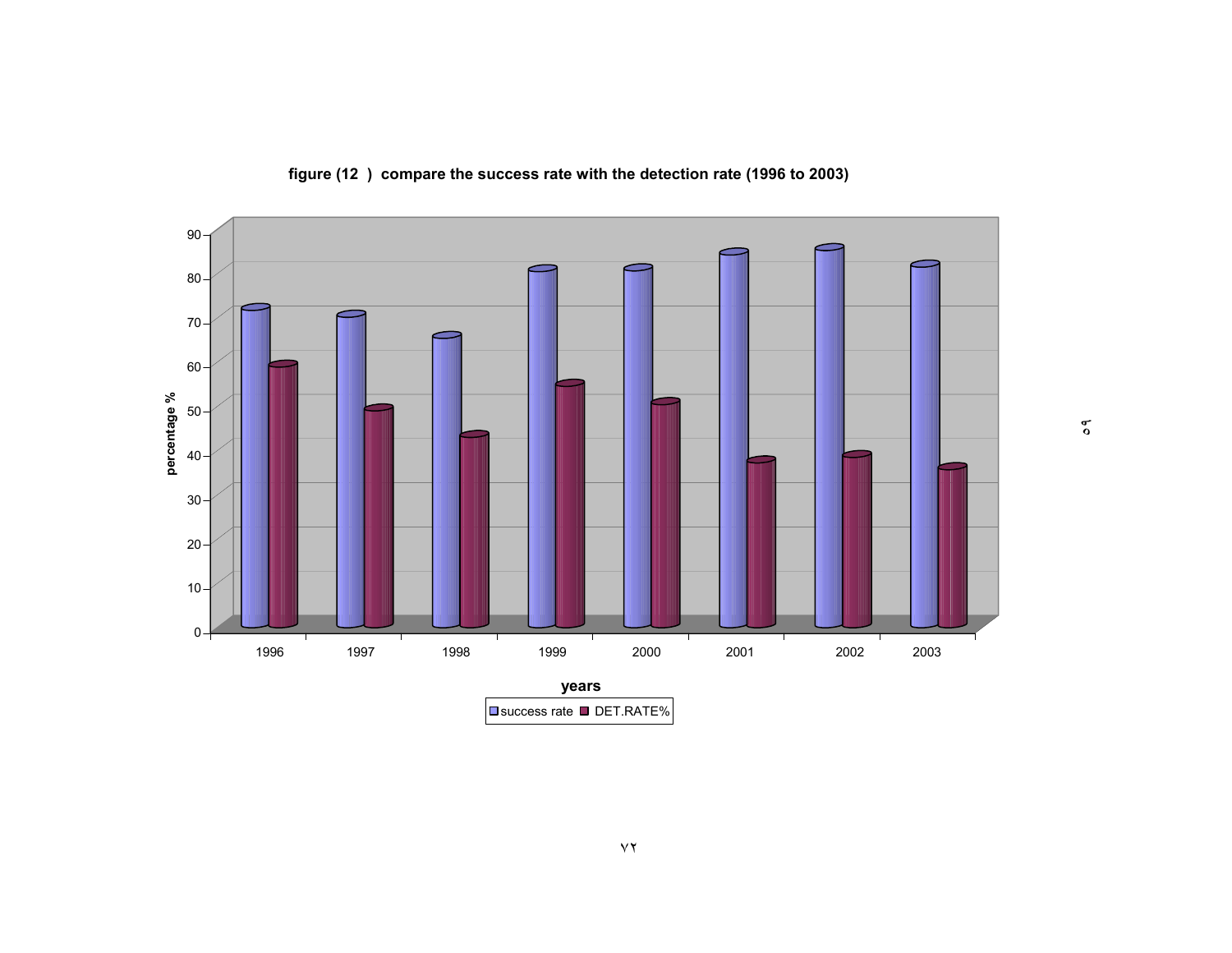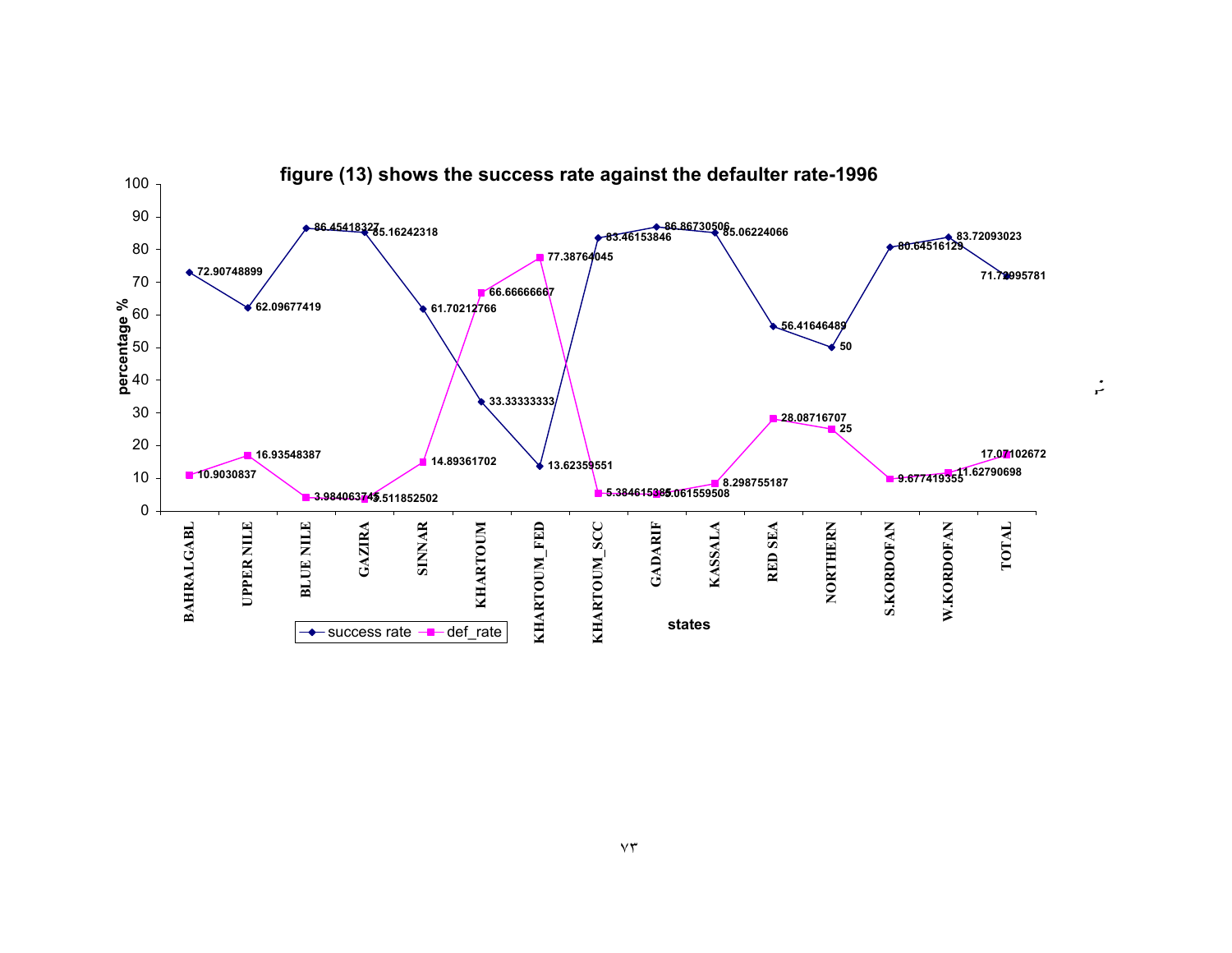## Chapter five

Discussion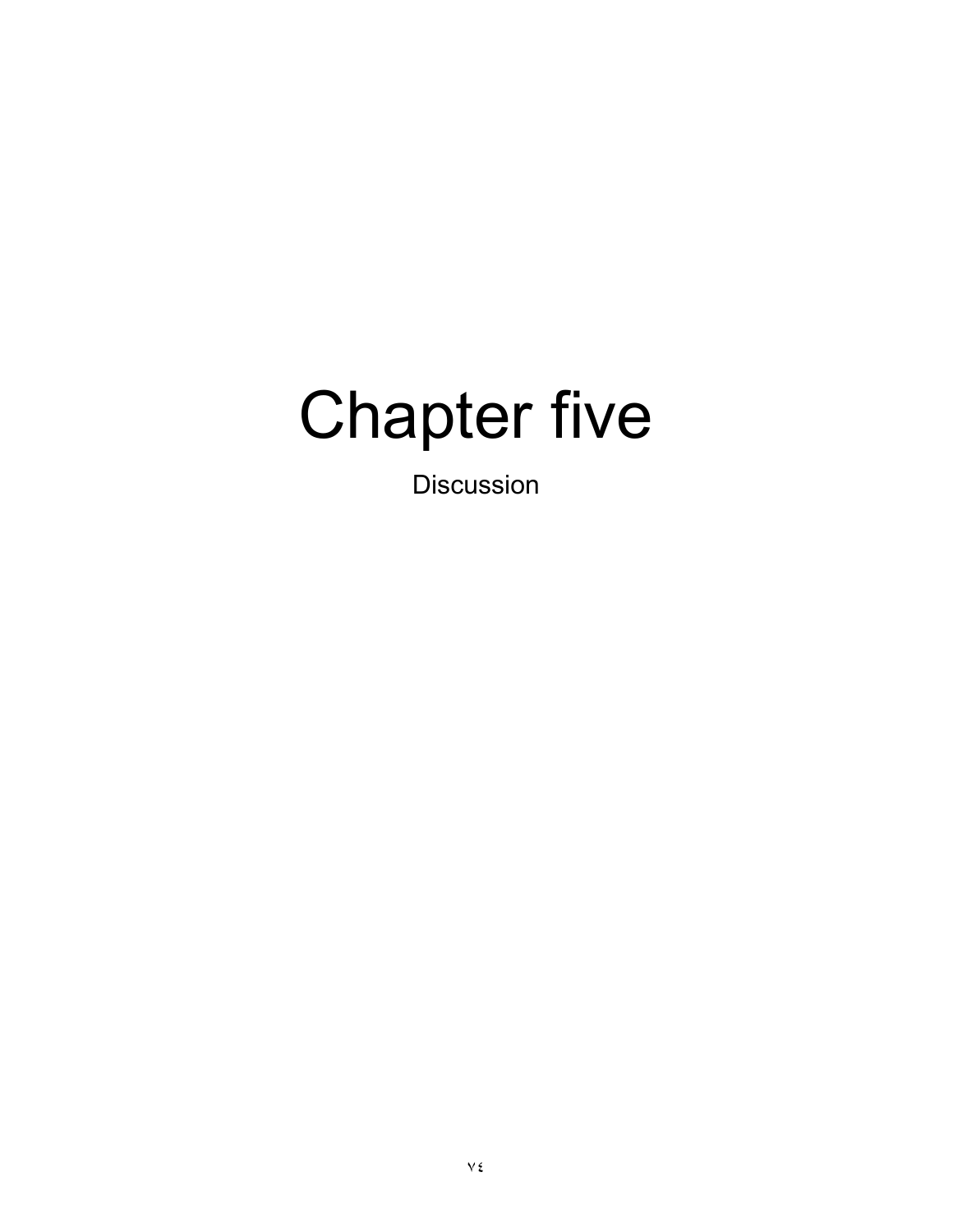#### **Discussion**

 The results collected from reports and records from NTP-Sudan of (١٩٩٦ to ٢٠٠٣). showed that there has been a continuous increase in treatment success rate. Treatment success for new-positive TB patients rose from ٧١٫٧٪ in ١٩٩٦ to  $\wedge$  1% in  $\cdots$ .

 Eight years after introduction of DOTS strategy in Sudan, it has been possible to achieve treatment success rate of  $\lambda \cdot \lambda$  for new smear-positive TB patients except in year  $\cdots$ . This result is below the WHO recommended ٨٥٪. This confirms the study conducted in Ethiopia, the study showed that four years after introduction of DOTS strategy. It has been possible to achieve treatment success rate of  $\forall \vec{r}$  in  $\forall \cdots$  for new smear-positive TB patients, fairly will towards the WHO/ IUATLD recommended  $\lambda \circ \lambda'$ this confirm with findings in other studies that the DOTS strategy works well. In resourcesconstrained setting will, low over all health coverage by DOTS improved access to care through decentralization of services and improved patient of DOTS have most likely played a significant role in improving the treatment outcome (**Estifanos B Shargie et al, ٢٠٠١**). Also, these results comply with a number of studies conducted to assess the effectiveness of DOTS. One of studies was conducted in South Africa, patients were assigned into either DOT or self supervised, DOTS patients were asked to attend the clinic to take medication under supervision of a clinic Nurse in  $\circ$  days a week during the first  $\gamma$  months of treatment. Self supervised patients were required to visit the clinic once a week or to send family members to collect drugs. Treatment success rate among new TB patients were  $0.9\%$  in the DOT and  $0.7\%$  in self supervised. In another study conducted in Pakistan, patients were assigned to DOT either by CHW or to DOT by family member or self-administration. Treatment success rates were <sup>٦٧٪</sup> in DOT by CHW, <sup>٦٢٪</sup> in DOT by family member and <sup>100</sup> in self-administrated. It was conducted that direct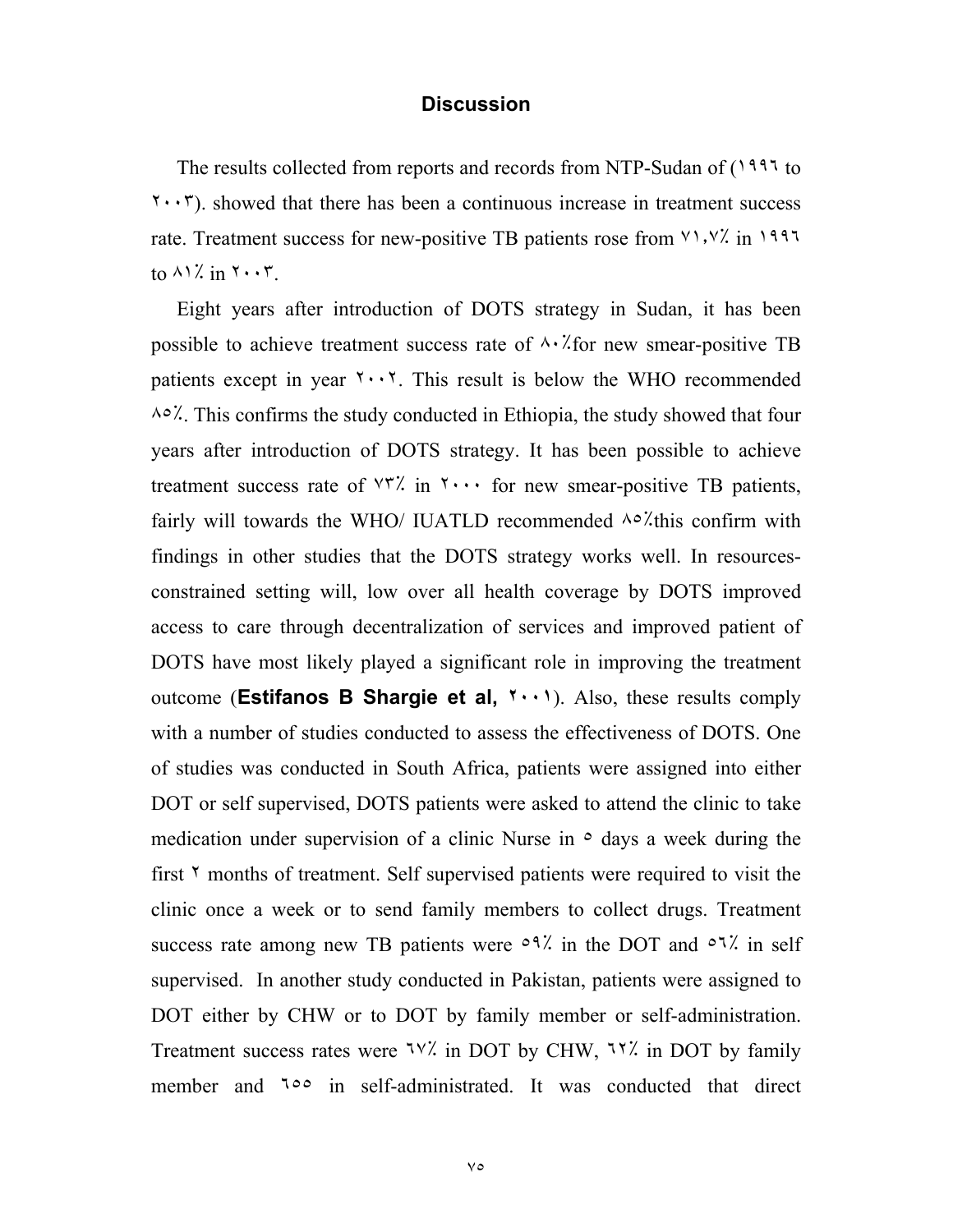observation of treatment did not give any additional improvement in cure rate. The above studies have serious problems, the treatment success rates were low in all, ٥٦-٥٩٪ in South Africa and ٦٢-٦٧٪ in Pakistan. The low rates indicate poor in both studies, essential components of TB control were not implemented appropriately **(A Seita, ٢٠٠٣/٤).**

 The results were also different in the study conducted in China. The study showed that high rate can be achieved and maintained during rapid DOTS expansion. As the program rapidly increased in both geographical coverage and the treatment of patients, there is difficult, to maintain- high quality and management that result in high cure. Low cure rate and increasing drug resistance can develop unless the program maintains the essential training, supervision and quality control activities. The political and financial commitment permitted every one with infectious TB also the use of DOT was improved to ensure a high cure rates other elements of DOTS were equally important **(… Chen, X, et al, ٢٠٠٢**).

 The death rates among new-positive TB patients were high especially in Southern and Western states, (more than  $\circ \frac{\lambda}{\lambda}$ ). The rates were above the WHO recommended of no more than ٥٥ in areas with HIV infection. The reasons behind high rates were co-infection with HIV, poverty, malnutrition and mobile population. This result is confirmed by the study conducted in Ethiopia which showed more deaths among patients of HIV, At DOTS centers, an indication of policy those severely sick patients and those with

Infection with HIV must have priority for treatment by DOTS (**Estifanos B Shargie, et al, ٢٠٠٥)**. Also the results comply with the study conducted in Malawi where it was shown that there was high deaths rate during treatment. The Finding was though to be possibly related to infection with HIV or TB patients were highly mobile (**Paul M. Kelly, ٢٠٠١).** 

 The failure rate among new-positive TB patients was high in the first three years than WHO recommended rate (not more than ٣٪). The failure rate then

٧٦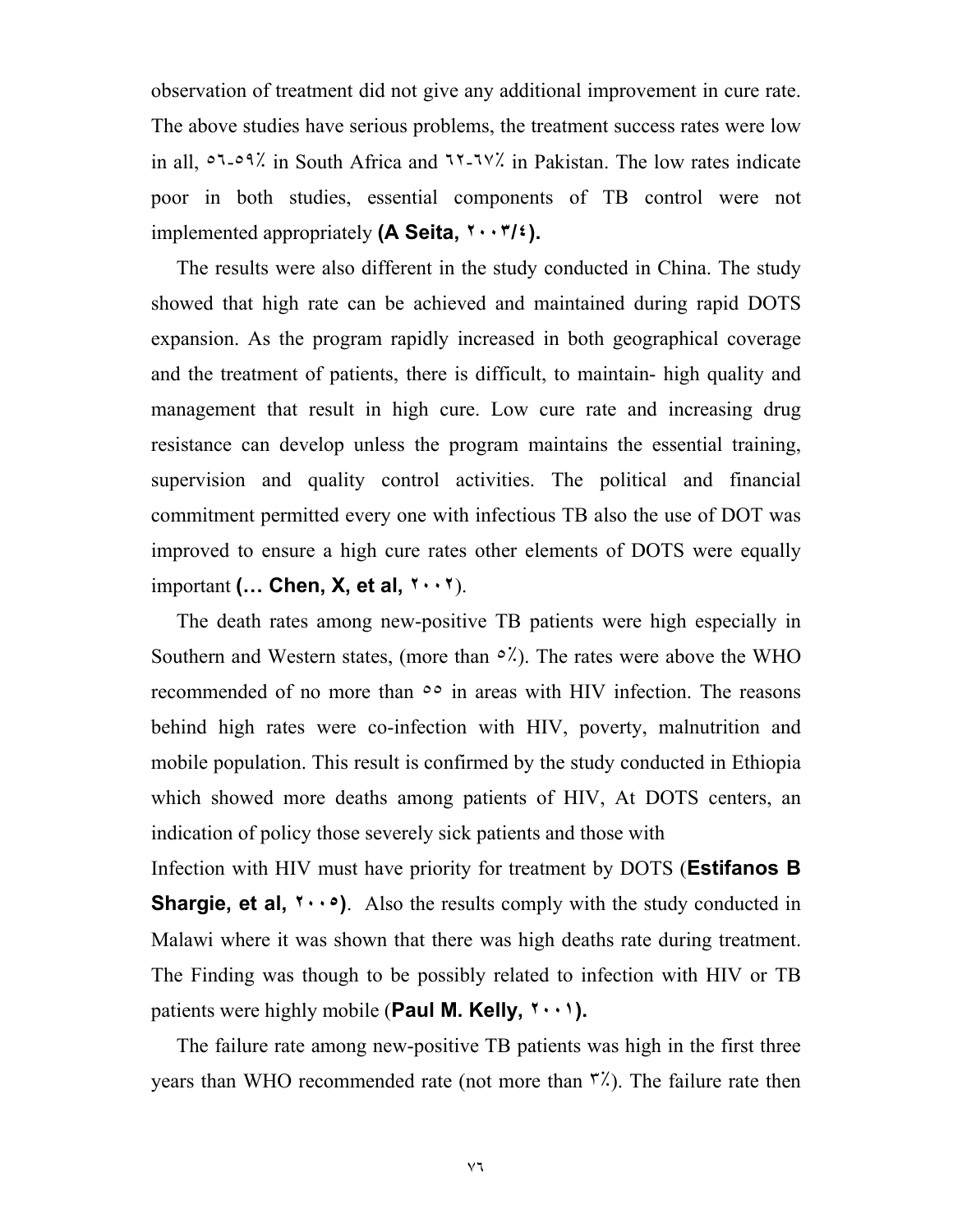decreased from  $\frac{7}{7}$  in  $\frac{1999}{10}$  to  $\frac{1}{10}$  in  $\frac{7}{7}$ . This complies with WHO recommended rate. The causes for high rate in the first year may be due to multi drugs resistance or program interventions which are not warranted (WHO,  $\gamma \cdot \cdot \cdot$ ). The results were confirmed by findings of a study conducted in Ethiopia. That study showed high proportion of failure among TB patients which might be due to the emergence of multi drugs resistant TB (MDR-TB). Earlier studies have shown that MDR has been below ١٪ **(Stifanos B Shargie, et al, ٢٠٠٥)**.

 The defaulter rates among new-positive TB patients were high than WHO recommended rate of ١٥٪. In the first three years of introduction of DOTS strategy in Sudan. Especially in Southern, North and West Kordofan states then the rate declined from  $1°$ , to the range ( $\sqrt{3}$ ,  $\sqrt{6}$ ) in  $\sqrt{7}$ . The reasons behind high defaulter rate may be the culture and occupations of the patients, long-term treatment, mobile population in conflict areas and socio-economic factors. The results coincide with the study conducted in Ethiopia. The study showed this group of defaulters seems. To be refractory to conventional approach of treatment supervision, social and culture factors that might be play a role in such outcome (**Estifanos B Shargie, et al, ٢٠٠٥**).

The case detection rate was very low since the introduction of DOTS strategy in Sudan. The detection rate was in the range of  $\circ \wedge \frac{9}{9}$  in  $1997$  and  $\tau \circ$ ,  $\vee$  in  $\tau \circ \cdot \tau$ . This rate is below the WHO recommended rate of  $\vee \cdot \angle$ . The reasons for low detection rates may be incomplete implementation of DOTS strategy turn over of the staff, lack of the strategy of incentives and training of personnel was not sufficient. These reasons comply with WHO notion that the reasons for low TB detection rate countrywide are limited access or utilization of health facilities, insufficient clinic supervision, incomplete disease reporting (give information system) and incomplete implementation of DOTS strategy (**WHO/THM/TB, ٢٠٠٤**). The results also comply with the study conducted in Bangladesh. The study showed that proper implementation of DOTS and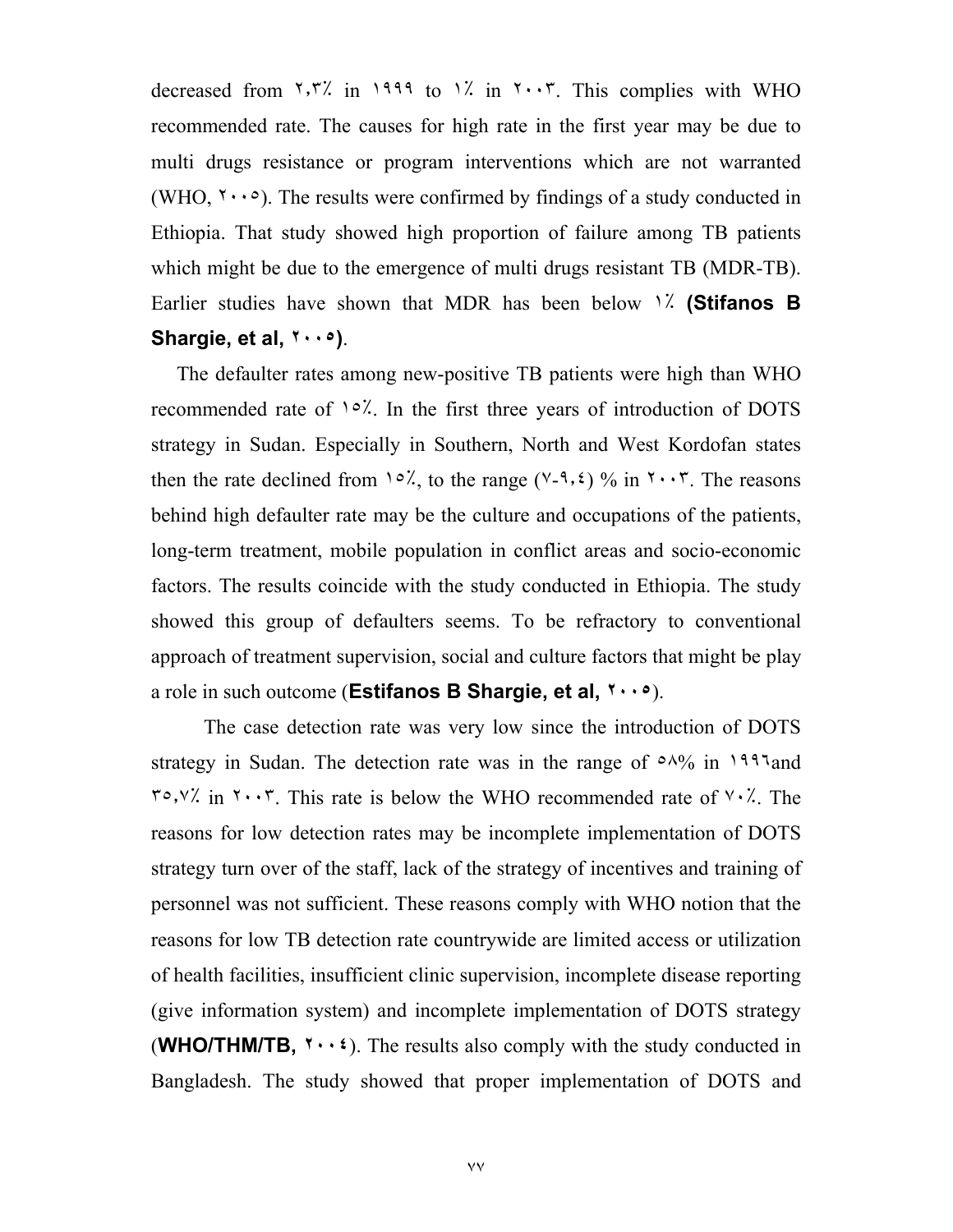regular monitoring of reports on case detection need to be further increased by informing and involving the community in TB control efforts through social mobilization (**Kumaresan J A, et al, ١٩٩٨**).

In comparing the effectiveness of DOTS strategy outcome in different states, States will be grouped for evaluation purposes into four categories depending on the level of DOTS expansion services and establishment of the National Tuberculosis Control Program. The fourth category will include Northern, south and west Kordofan, North, and South and West Darfour states. The third category will include Bahr ALgabal, North and West Bahr gazal and Gongly states as it has peculiar situations in term of lack of security and HIV burden. The first category will include Khartoum, Red Sea, Kassala and Gadarif states. While the second category will include Gazira, Sinnar, White Nile, Blue Nile, Nahr Anile and North Kordofan states. All states shared limited expansion of Tuberculosis control services and weak Government contribution as factors that affected tuberculosis control by DOTS strategy.

Concerning TB detection rate, high detection rates are seen in the  $1<sup>st</sup>$  and  $Y<sup>nd</sup>$  category which goes with the establishment of health services and easy accessibility compared with low detection rate in the  $\zeta^{\text{rd}}$  and  $\zeta^{\text{th}}$  categories. This may reflect centralization of DOTS services. Also, in the treatment success rate, high rates are in first and second categories than the third and fourth categories (as mentioned above). The death rate is high in third <sup>and</sup> fourth categories where there is co-infection with HIV, malnutrition, socio-economic factors and wars.

 Concerning success rate, the success rate was calculated from the evaluated cases. The graphs of success rate against defaulter rate revealed mirror image configuration. This reflects the effectiveness of short course chemotherapy but also reflected the weakness in control strategy.

With the low expansion in TB services, absence of political commitment, turn over of the staff, lack of incentives and motivation, instability of population in

٧٨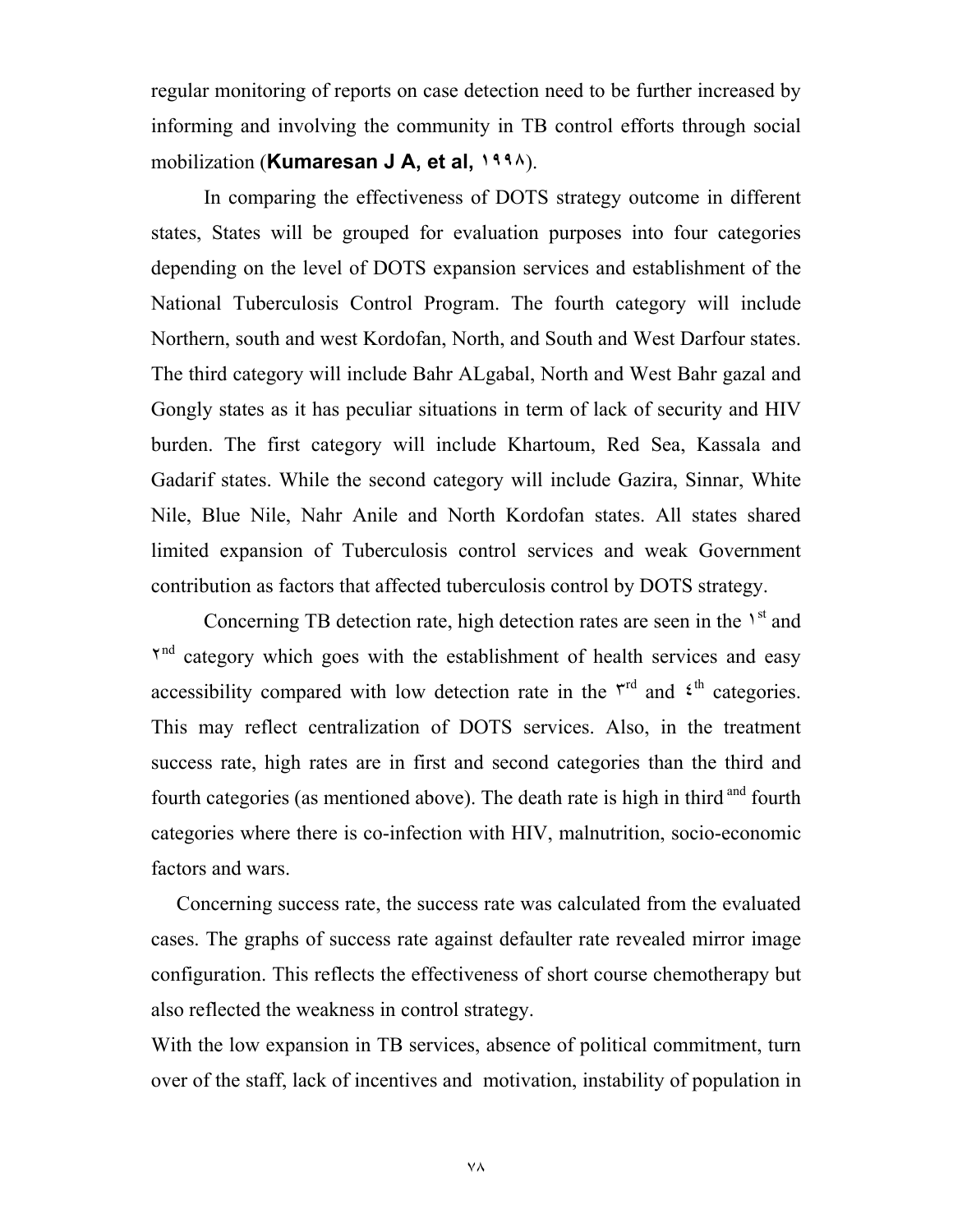some areas, poverty, prevalence of HIV, malnutrition, illiteracy, socioeconomic factors and wars, improvement of treatment results and detection rates may be difficult.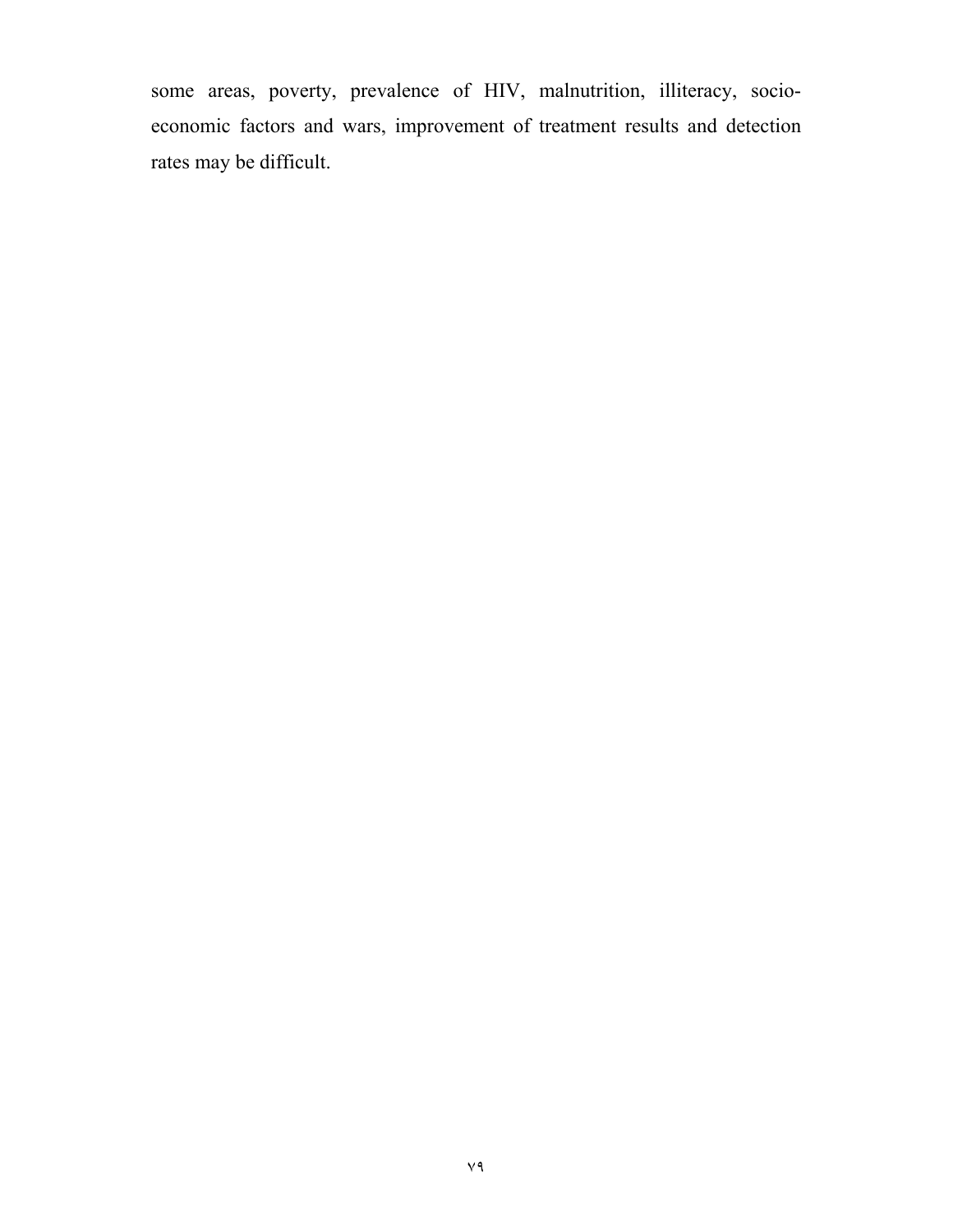### Chapter six

**Conclusion** Recommendations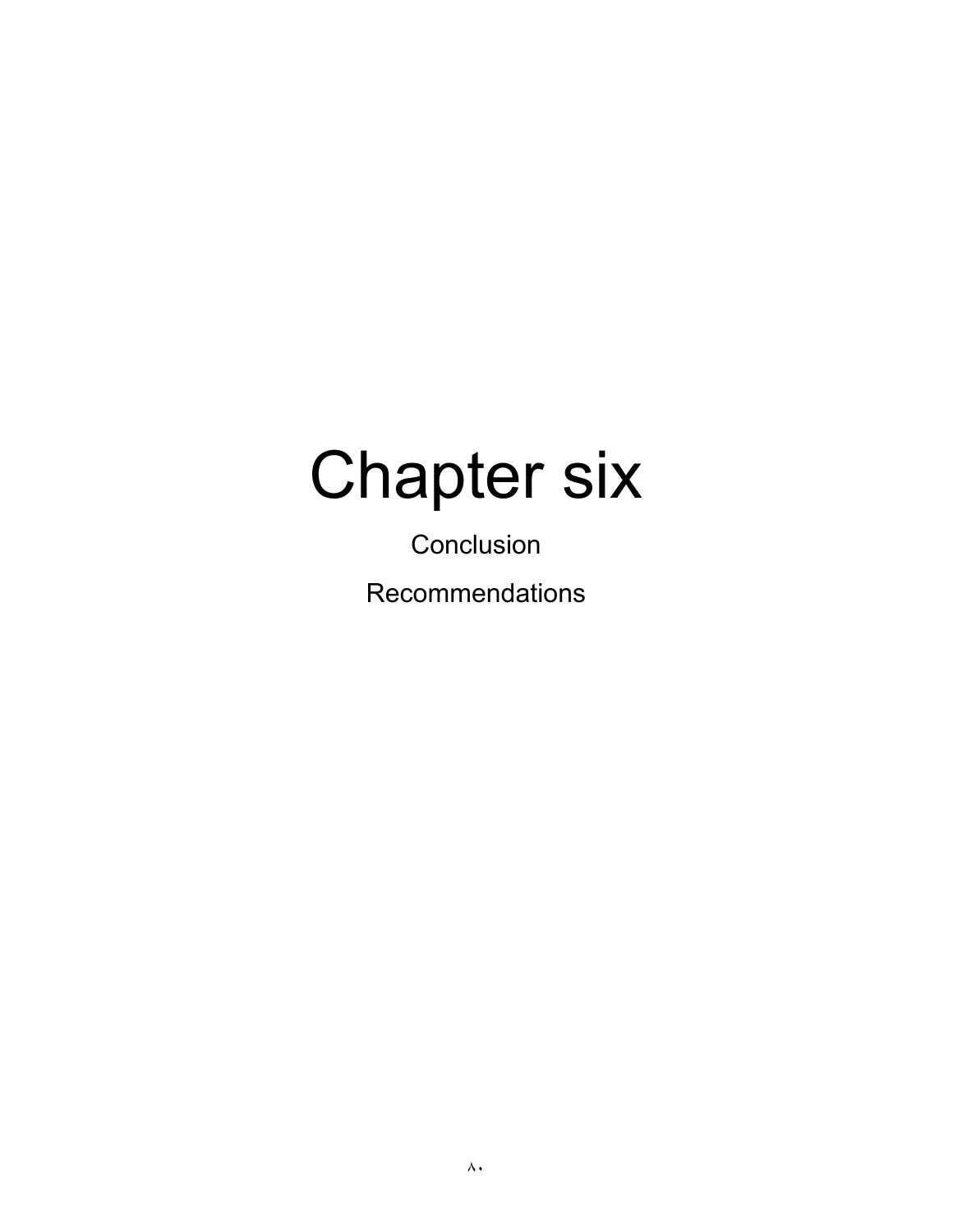#### **Conclusion**

 The study revealed that eight years after introduction of the DOTS strategy in Sudan, it has been possible to achieve the targets in treatment success rate and case detection rate.

 The study showed that there are some adverse factors that faced the DOTS strategy to achieve its objectives such as poverty, HIV prevalence, low expansion of Tuberculosis services, absence or inadequate political commitment, movement of population in some areas and wars. The study showed the DOTS services to be concentrated in some states than others.

 In spite of all problems mentioned above, a considerable high rate of treatment success rate was achievable using the good tuberculosis treatment protocols. More research is needed in this field, political commitment, internal government supervision and training for staff, reason able incentive, and campaigns of health education to give clear picture about tuberculosis control and hence improve the monitoring system.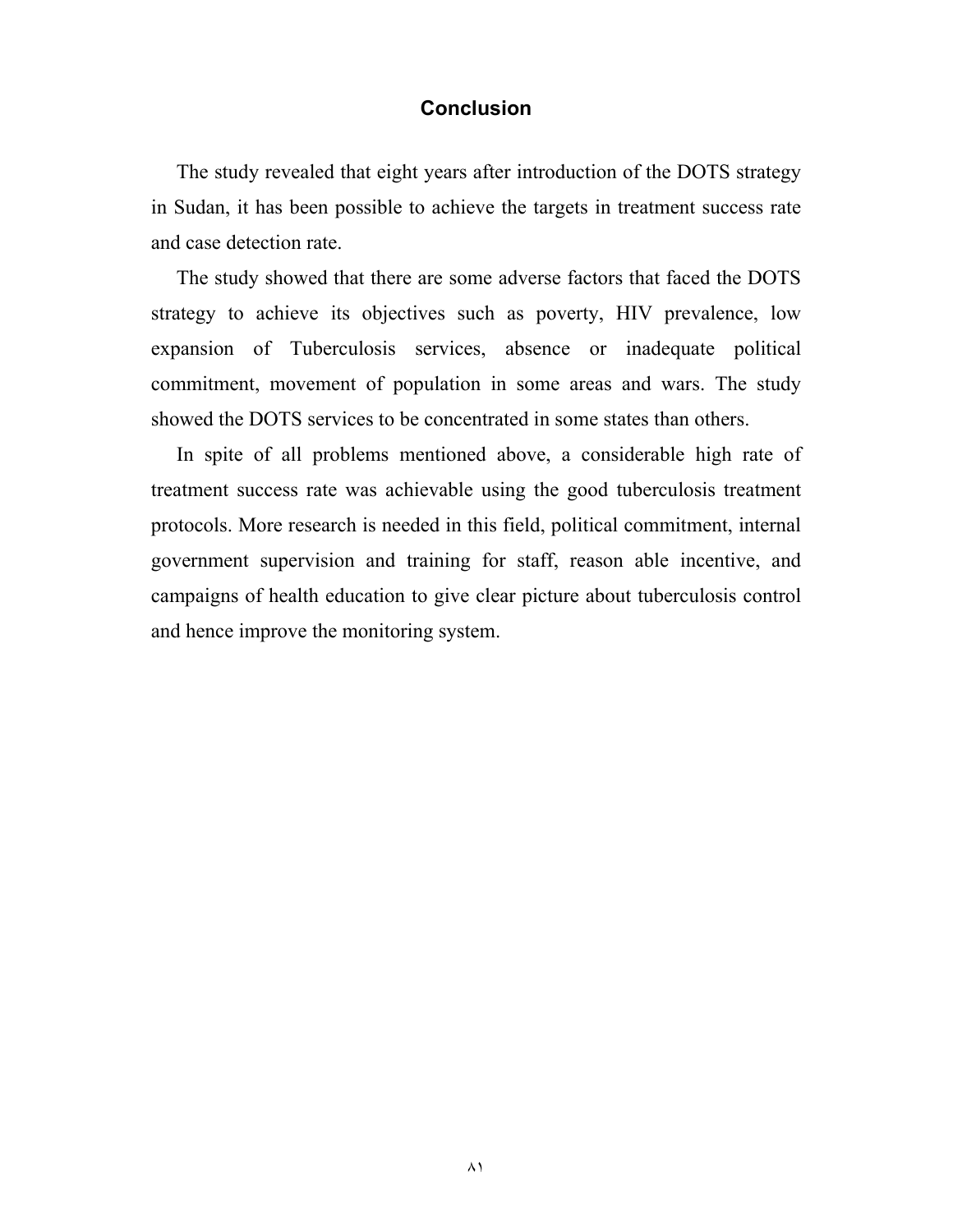#### **Recommendations**

- ١. There should more political commitment that is most important tools for the success of DOTS strategy. Provision of standard regimens to make it accessible and available is also recommended.
- ٢. Reduction of defaulter rates is needed in order to raise the treatment and success rates, and to expand DOTS centers to cover all population.
- ٣. There should be internal Government supervision and training for the health workers staff which is very important to achieve the goals of DOTS strategy
- ٤. There should be intensive campaigns of health education to give clear picture about tuberculosis and.
- ٥. Promotion of monitoring system is recommended.
- ٦. There should be regular international evaluation and supervision of the programme to achieve the targets of the WHO and the DOTS strategy and improve the health services and health status of tuberculosis patients for both new smear-positive and defaulters.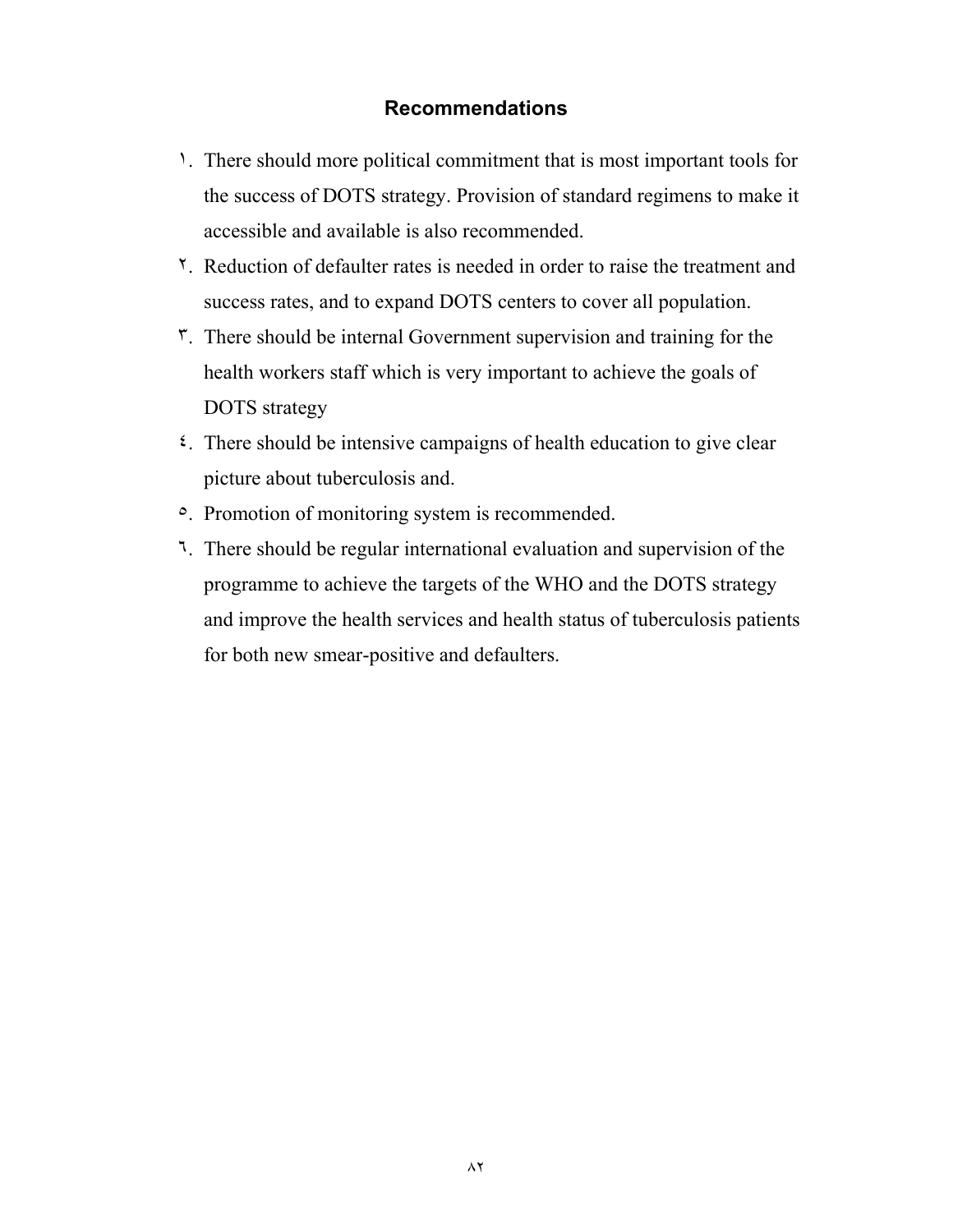## Chapter seven

**References**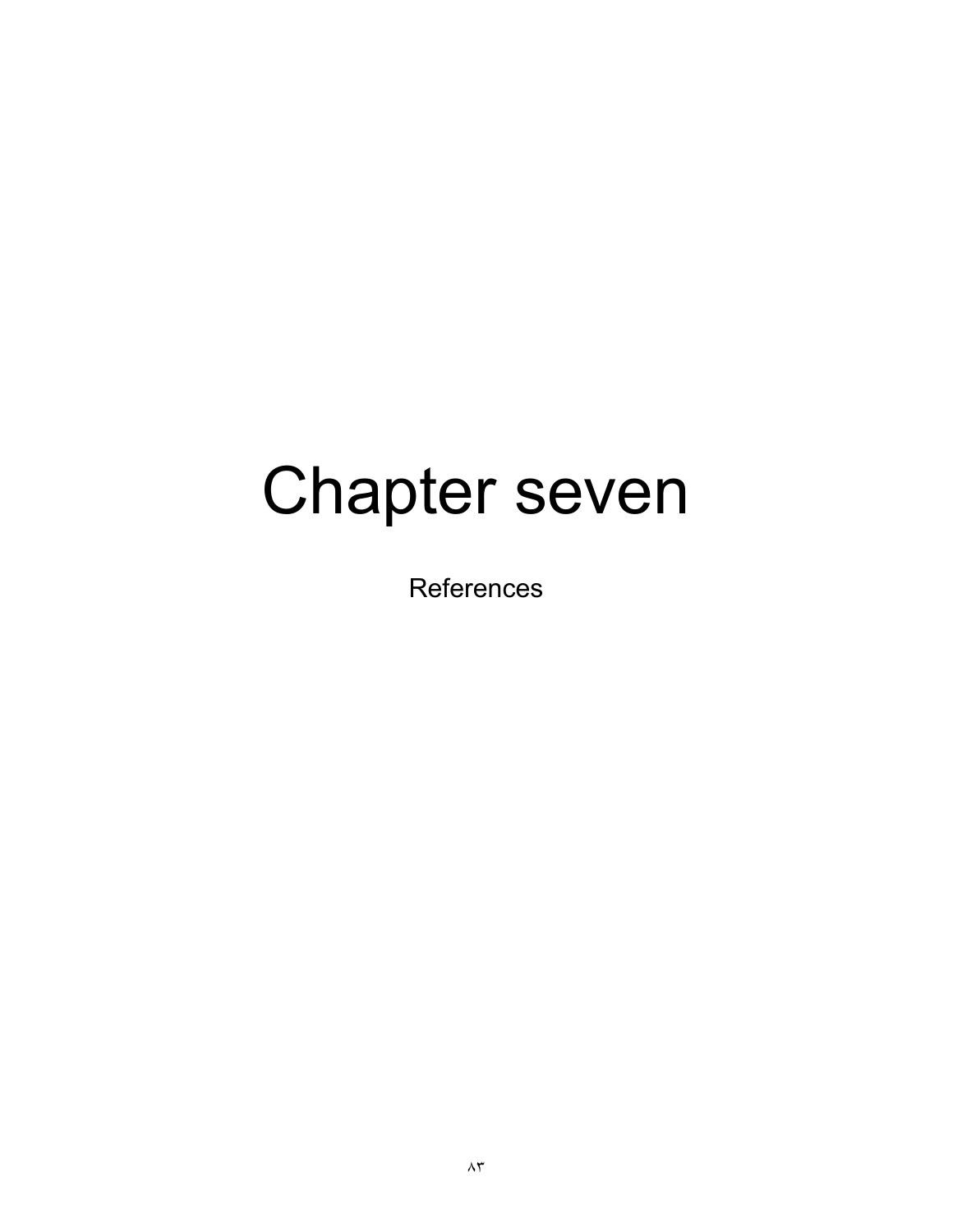### **References**

- 1. Abrams, Benson, 1990, control of communicable diseases manual 17<sup>th</sup> Ed U SA Washington. pp ٤٨٨-٤٩٨.
- ٢. Alison J. Rodger, Mike Tool/ Baby Lalnunthuangi, V.Muana &Peter Deutschmann- $\cdots$  DOTS- b Donald (1999) children and tuberculosis protecting the next generation (Tuberculosis Progress Report, the Lanced Intervention Donald PR (١٩٩٩).
- $\mathcal{F}$ . Akihira seita-hsph-Harvard. Ed-( $\mathcal{F}$  +  $\mathcal{F}$ ) DOTS without DOT is No thing program, viewpoints on the DEBATE over DOT. Takemi Research fellow  $\mathbf{r} \cdot \mathbf{r}/\mathbf{r}$ , http:// www.scholar.google.com/dots .
- ٤. Asma Ismail ELsony, ELngeeb Suleiman, Ahmed ELshinawy,٢٠٠٠, Manual of the National Tuberculosis Programme in Sudan, Y<sup>nd,</sup> deral Ministry of Health, Khartoum-Sudan,  $\cdots$ , pp  $\cdots$
- ٥. WHO, ٢٠٠٢ DOTS-based tuberculosis treatment and control during civil conflict and HIV epidemic, Churachandpur, District/ India – Bulletin of the WHO  $\cdot$  V.  $\cdot \cdot$  n.  $\cdot \cdot$  Gerebra jun-  $\cdot \cdot \cdot \cdot$ .
- 7. David Green Wood D peuthere J,  $\cdot \cdot \cdot \cdot$ , Medical Microbiology  $1\cdot \cdot \cdot$  Ed USA Washington. pp  $\cdots$ - $\cdots$ .
- $V$ . Davidson's,  $Y \cdot Y$ , Principles and Practice of Medicine  $V^{\text{th}}$  Ed. Haslett, Chilvers, Boon, Colledge and Hunter, EDINBRGH, LONDON, NEW YORK, Philadelphia, ST.LOUIS, SYDNEY, TORONTO. Pp ٥٣٢-٥٤٠.
- ٨. Donald (١٩٩٩) Children and Tuberculosis Protecting the Next Generation (Tuberculosis Progress Report, the Lanced Intervention Donald PR (١٩٩٩)
- ٩. Estifanos B Shargie and Bernt Lindtjorn, ٢٠٠٥, DOTS improve treatment outcomes and services coverage for tuberculosis in South Ethiopia: a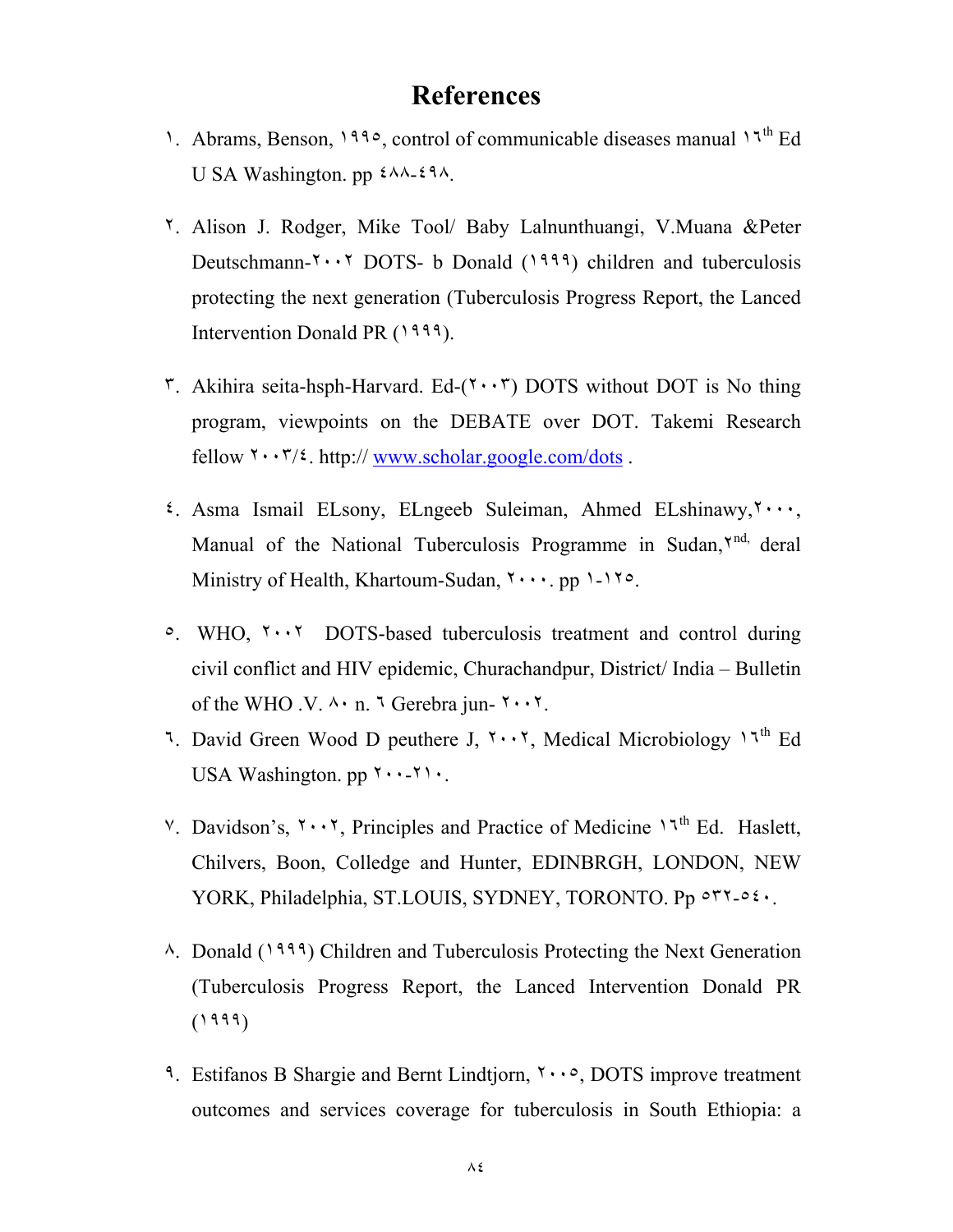retrospective tread analysis, University of Bergen, center for international health, Armaner Hasens Hus, N-٥٠٢١ Bergen. http:// www.scholar.google.com/dots

- ١٠.Enarson D et al, ١٩٩٩, Management of Tuberculosis: A guide for lowincome countries. Paris, International Union against Tuberculosis and Lung Disease, ٢٠٠٠. www.scholar.google.com/dots
- ١١.Enarson Donald A, ٢٠٠٠ Tuberculosis ١٢ Global disease and the role of international collaboration ١٦٢ (١) ٥٧:٦١.
- ١٢. GN parbhaara, ٢٠٠٢, Short Text Book of Preventive and Social Medicine - $1^{stEd}$  Medical Publishers (p) LTP New Delhi. pp  $1^{rd}$ - $10^{rd}$ .
- ١٣.Harries AD et al, ١٩٩٦, Tuberculosis programme changes and treatment outcomes in patients with smear-positive pulmonary tuberculosis in Blantyre, Malawi. Lancet, ١٩٩٦, ٣٤٧: ٨٠٧–٨٠٩.
- ١٤.http:// WWW. WHO. int / tb / dots / frame work /en /index.html
- ١٥.http:// WWW.WHO. Int/medi center /fact sheet /٠٤ / en / ٢٠٠٥.
- ١٦.Kumar and Clerk- Clinical Medicine ٥th ed. pp ٨٩٢-٨٩٦
- ١٧.Man dell G. Bennett J. Dolin R (١٩٩٥) Principles and Practice of Infectious Diseases  $\xi$ <sup>th</sup> ed. Churchill Livingston- New York. pp  $\zeta$ ٢٢٣٦.
- ١٨.NIA (National Institute of Allergy and infectious disease, office of communicable and public lives on Belched. USA ٢٠٠٢
- ١٩.NIH (National Institute of Health). A guide to Microbiology Infections ١٦th Philadelphia.
- $\gamma$ . Park, K,  $\gamma$ ,  $\gamma$ , Textbook of Preventive and Social Medicine  $\gamma$ <sup>th</sup> Ed mls Bancrisdas, Bhanot publishers, India. pp  $\forall \lambda \rightarrow \forall$ .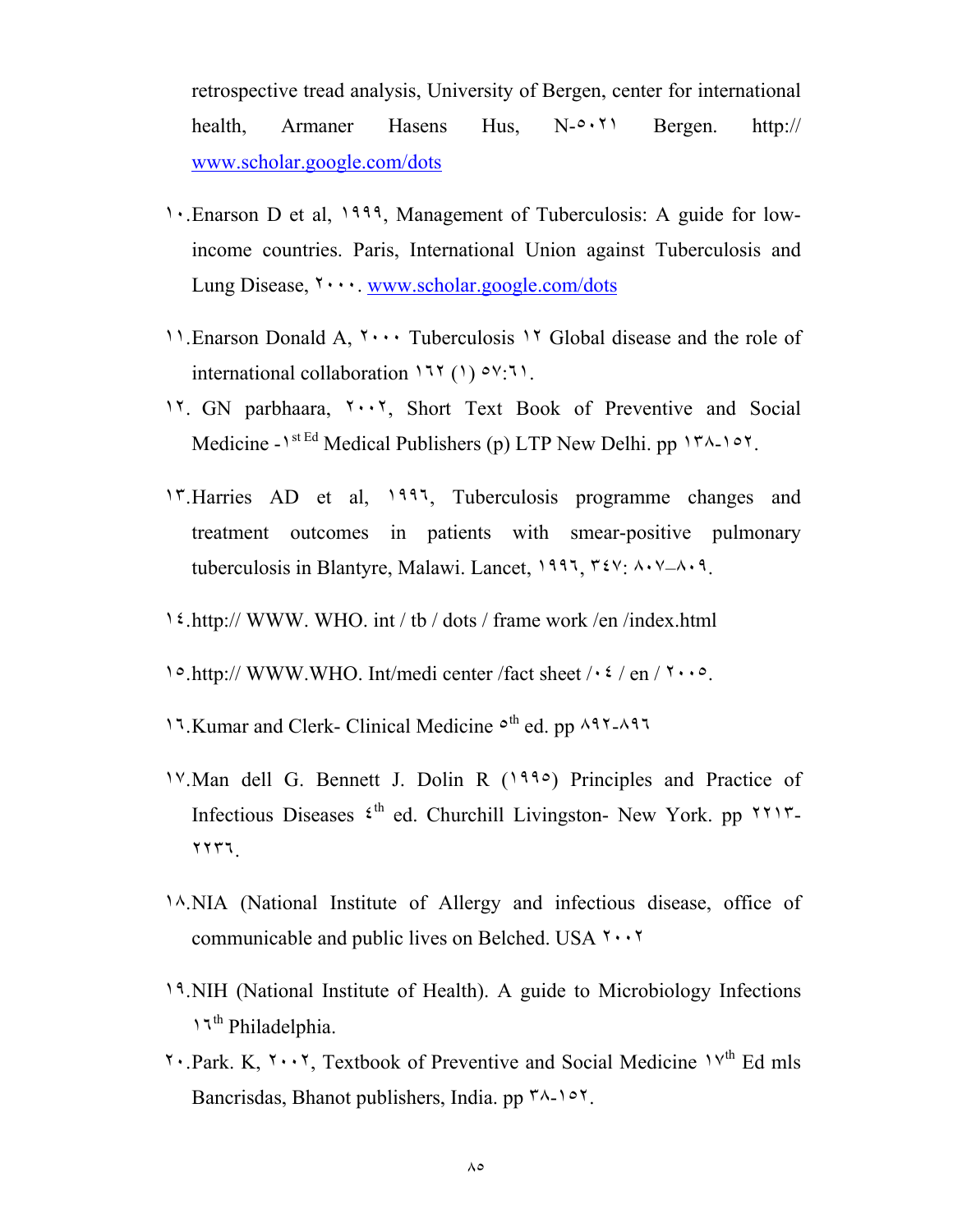- ٢١.Paul M. Kelly, ٢٠٠١, Local Problems, Local Solutions: improving tuberculosis at the district level in Malawi, Bulletin, WHO vo.٧٩n. ٢ Genebra, ٢٠٠١.
- ٢٢.Roger Detel, James McEwen, Robert Beaglchole and Heize Tanaka  $(7 \cdot \cdot \epsilon)$  Oxford Textbook of Public Health  $\xi^{\text{th}}$  Ed Oxford University press. Pp ١٢٤٢-١٢٥٠.
- ٢٣.Robinson D, (١٩٨٥) Epidemiology and the Community Control of Disease in Warm Climate Countries  $Y^{nd}$  Ed Churchill Livingston- New York. pp ٢٢٣-٢٤١.
- 12. Rajesh, Rattan  $(1 \cdot \cdot i)$  Essentials of Medical Microbiology. Rajesh Bhatia, Rattan. Lchhpujani Gopsons papers ltd. Noida  $1^{rth}$  ed  $(7 \cdot \cdot 2)$
- ٢٥.Robert B. Wallace. Bradley N. Doebbeling -١٩٩٨ Maxcy- Roseau-last Public Health and Preventive Medicine  $1 \xi^{th}$  Ed Appleton & Lance.
- ٢٦.Small P Good man, ١٩٩١, Treatment of Tuberculosis with Advanced Human Immune Deficiency Virus Infection 1<sup>st</sup> Ed N. Engle .Med. London.
- ٢٧. S Central Bureau of statistics, statistical book for the year-٢٠٠١. Council of ministers. Khartoum  $-7 \cdot 7$ . pp  $72 - 7 \cdot 77 \cdot 777$ .
- ٢٨.WHO, ١٩٩٧, Treatment of Tuberculosis Guideline for Normal Progrmme  $Y^{nd}$  Ed Pp  $1-20$ .
- ٢٩.WHO, ١٩٩٨ Surveillance of Communicable Disease a Training Manual  $(0)$  Egypt – (WHO-EMRO).
- ٣٠.WHO, ١٩٩٨, Bulletin , the Scientific Journal of the Public Health, WHO Vol : ٧٦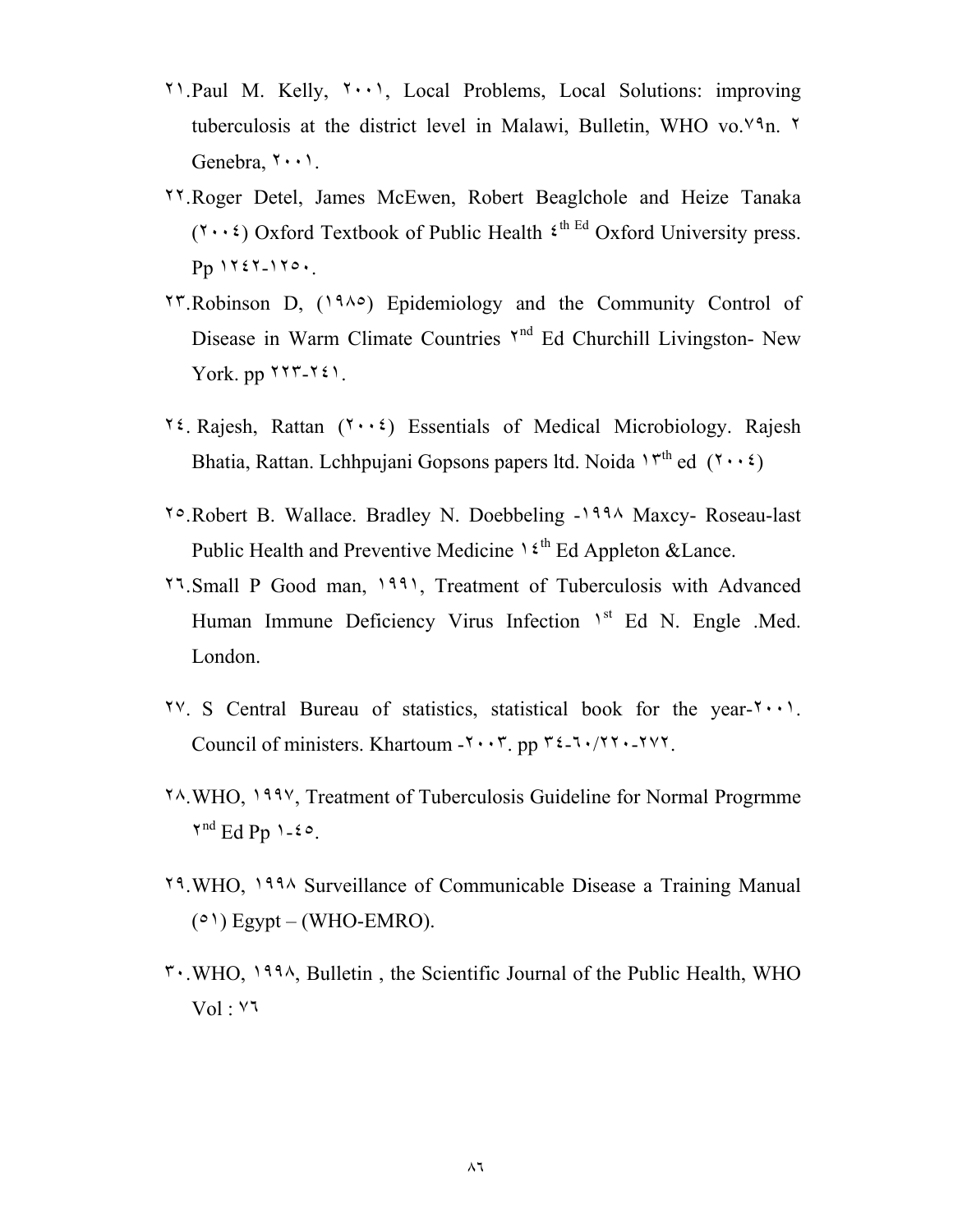- ٣١.WHO, ٢٠٠٢, Intervention to Reduce Tuberculosis Mortality and Transmission in Low-income Countries the International Journal for Public Health Vol: ٨٠ (٣) Geneva. pp ٢١٧-٢٢٩.
- $\mathsf{r} \mathsf{r}$ . WHO,  $\mathsf{r} \cdot \mathsf{r} \mathsf{r}$ , an Expanded DOTS Frame Work for Effective Tuberculosis Control. Issued by WHOM,  $\gamma \cdot \gamma$  pp  $\gamma$ - $\gamma$ °.
- ٣٣.WHO, ٢٠٠٣, Bulletin of the WHO. The International Journal of Public Health vol:  $\Lambda$  $\overline{\mathrm{No}}$  $\Lambda$  $\overline{\mathrm{.7}}$ , pp  $\overline{\mathrm{99}}$ - $\Lambda$  $\cdot$   $\circ$ .
- $\mathbf{r}$   $\mathbf{v}$ . WHO,  $\mathbf{v} \cdot \mathbf{v}$ , Bulletin of the WHO ( $\mathbf{v}$ )  $\mathbf{v}$ ) the International Journal of Public Health  $-1 \cdot \cdot \cdot 7$ ?
- ٣٥.WHO, ٢٠٠٣, Global Tuberculosis Control: surveillance, planning, financing. WHO report,  $\mathbf{r} \cdot \mathbf{r}$ ? Geneva, World Health Organization,  $\mathbf{r} \cdot \mathbf{r}$ (WHO/CDS/TB/٢٠٠٣٫٣١٦).
- ٣٦.WHO, ٢٠٠٣ Treatment of Tuberculosis: Guidelines for National Programs. Geneva, World Health Organization, ٢٠٠٣  $(WHO/CDS/TB/\Upsilon \cdot \cdot \tau, \tau \cdot \tau)$ .
- $\mathcal{V} \cdot \mathcal{W}$ HO,  $\mathcal{V} \cdot \mathcal{V}$ , Global Tuberculosis Control: surveillance, planning, financing. WHO report,  $\mathbf{y} \cdot \mathbf{z}$ . Geneva, World Health Organization,  $\mathbf{y} \cdot \mathbf{z}$  $(WHO/HTM/TB/\Upsilon \cdot \cdot \xi, \Upsilon \Upsilon)$ .
- $\mu$ <sup>x</sup> $\lambda$ .WHO,  $\mu$  $\cdot\cdot\cdot$  Compendium of Indicators for Monitoring and Evaluating National Tuberculosis Programs, WHO/HTM/TB/ $\mathbf{y} \cdot \mathbf{z}$ ,  $\mathbf{y} \cdot \mathbf{z}$ ,  $\mathbf{y} \cdot \mathbf{z}$ ,  $\mathbf{y} \cdot \mathbf{z}$ ,  $\mathbf{y} \cdot \mathbf{z}$ ,  $\mathbf{y} \cdot \mathbf{z}$ ,  $\mathbf{y} \cdot \mathbf{z}$ ,  $\mathbf{y} \cdot \mathbf{z}$ ,  $\mathbf{y} \cdot \mathbf{z}$ ,  $\mathbf{y} \cdot \mathbf{z}$
- ٣٩.Xianyi Chen, Fenzeng, Hongjin, Liya Wan, Lixia Wany, X in Du& Daniel,  $\mathbf{1} \cdot \mathbf{1}$ , The DOTS strategy in China: results and lessons after  $\mathbf{1} \cdot \mathbf{1}$ years. Bulletin of WHO vol: ٨٠ n.٦ Genebra Jun ٢٠٠٢. http:// www.scholar.google.com/dots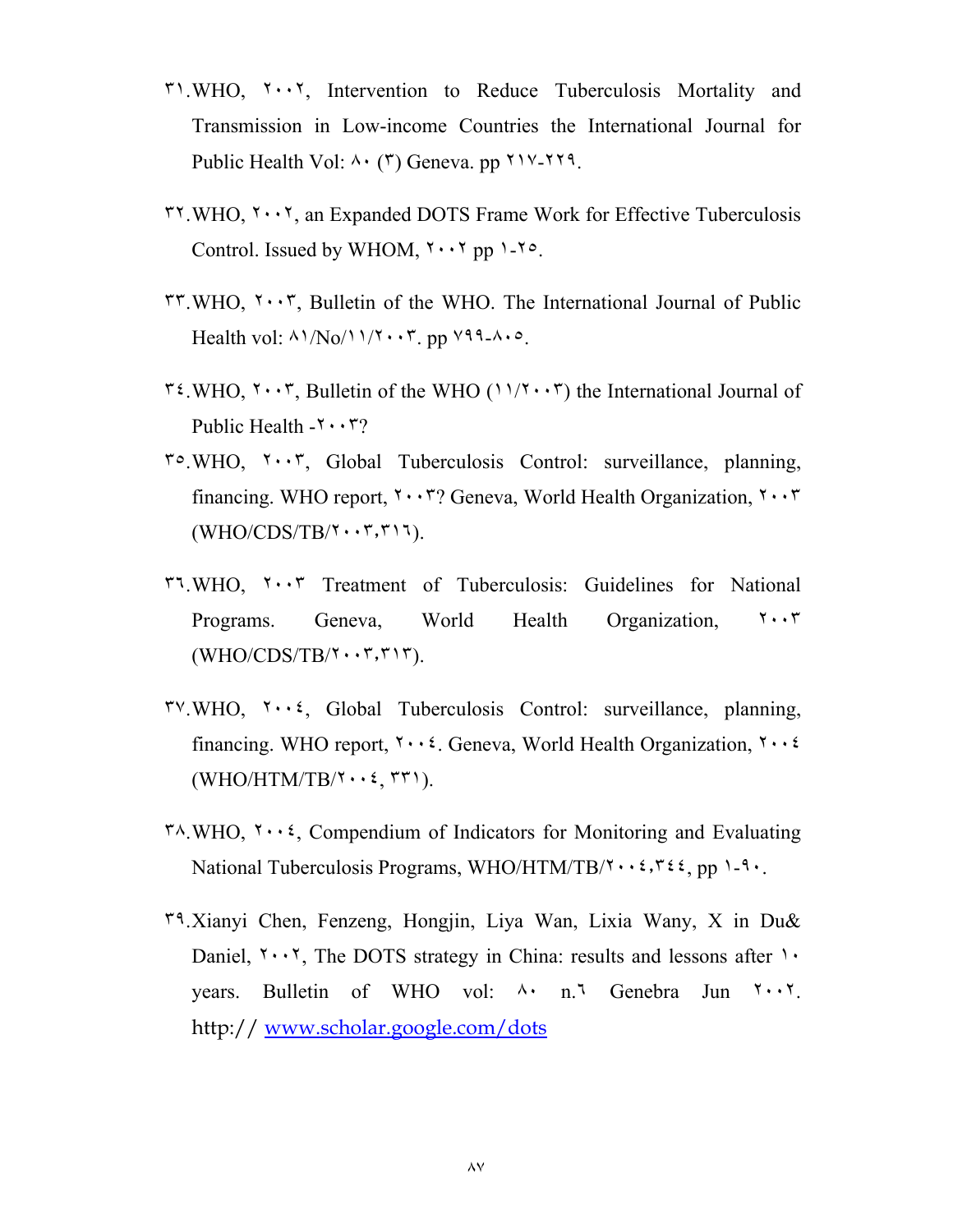- ٤٠. Sudan National Tuberculosis Control Programme. Annual Progress Report, ١٩٩٦, Khartoum, ١٩٩٦.
- ٤١. Sudan National Tuberculosis Control Programme. Annual Progress Report, ١٩٩٧, Khartoum, ١٩٩٧.
- ٤٢.Sudan National Tuberculosis Control Programme. Annual Progress Report, ١٩٩٨, Khartoum, ١٩٩٨.
- ٤٣.Sudan National Tuberculosis Control Programme. Annual Progress Report, ١٩٩٩, Khartoum, ١٩٩٩.
- ٤٤.Sudan National Tuberculosis Control Programme. Annual Progress Report, ٢٠٠٠, Khartoum, ٢٠٠٠.
- ٤٥.Sudan National Tuberculosis Control Programme. Annual Progress Report, ٢٠٠١, Khartoum, ٢٠٠١.
- ٤٦.Sudan National Tuberculosis Control Programme. Annual Progress Report, ٢٠٠٢, Khartoum, ٢٠٠٢.
- ٤٧.Sudan National Tuberculosis Control Programme. Annual Progress Report, ٢٠٠٣, Khartoum, ٢٠٠٣.
- ٤٨.Sudan National Tuberculosis Control Programme. ٣rd quarter Progress Report,  $\mathbf{Y} \cdot \mathbf{X}$ , Khartoum,  $\mathbf{Y} \cdot \mathbf{X}$ .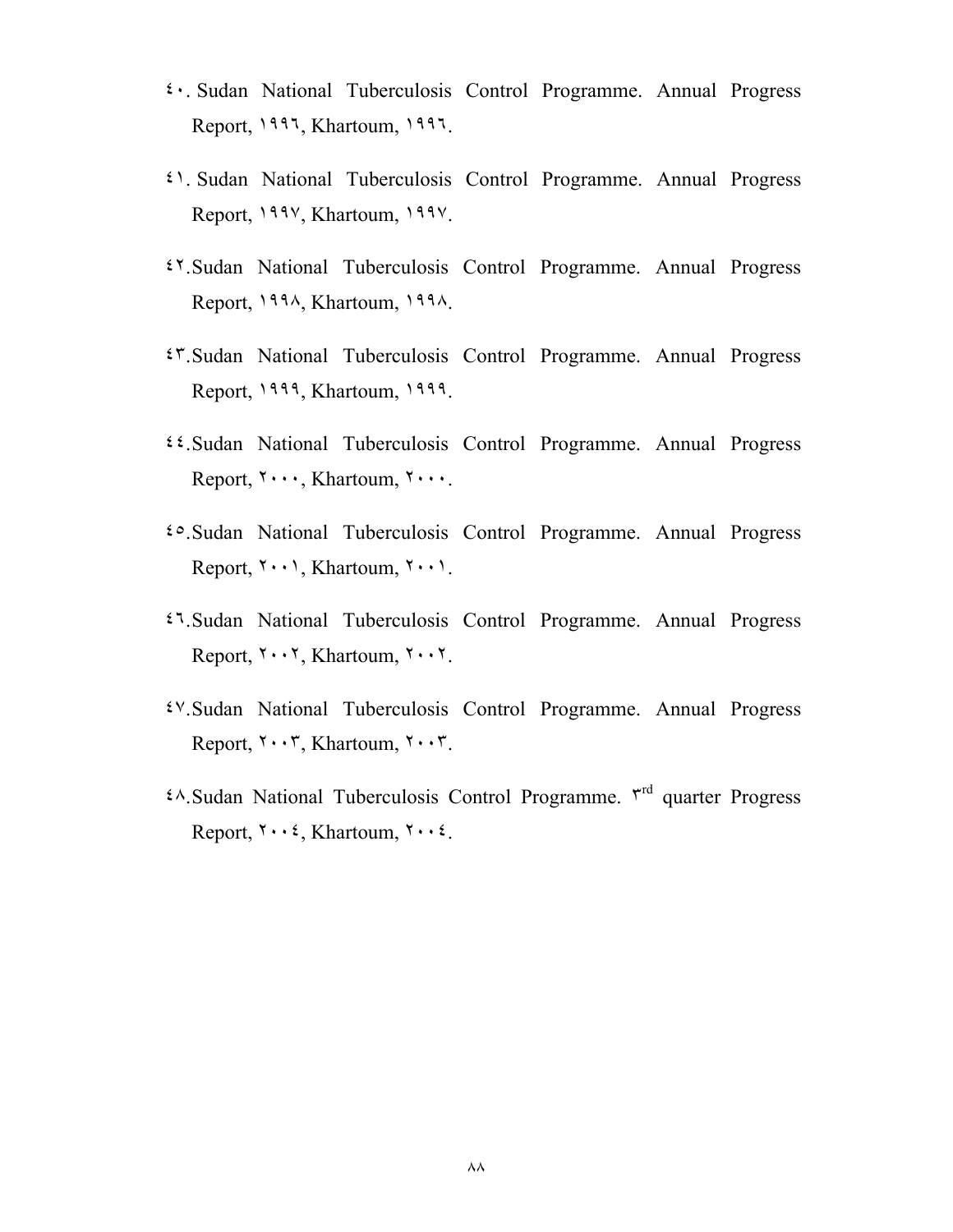# Appendixes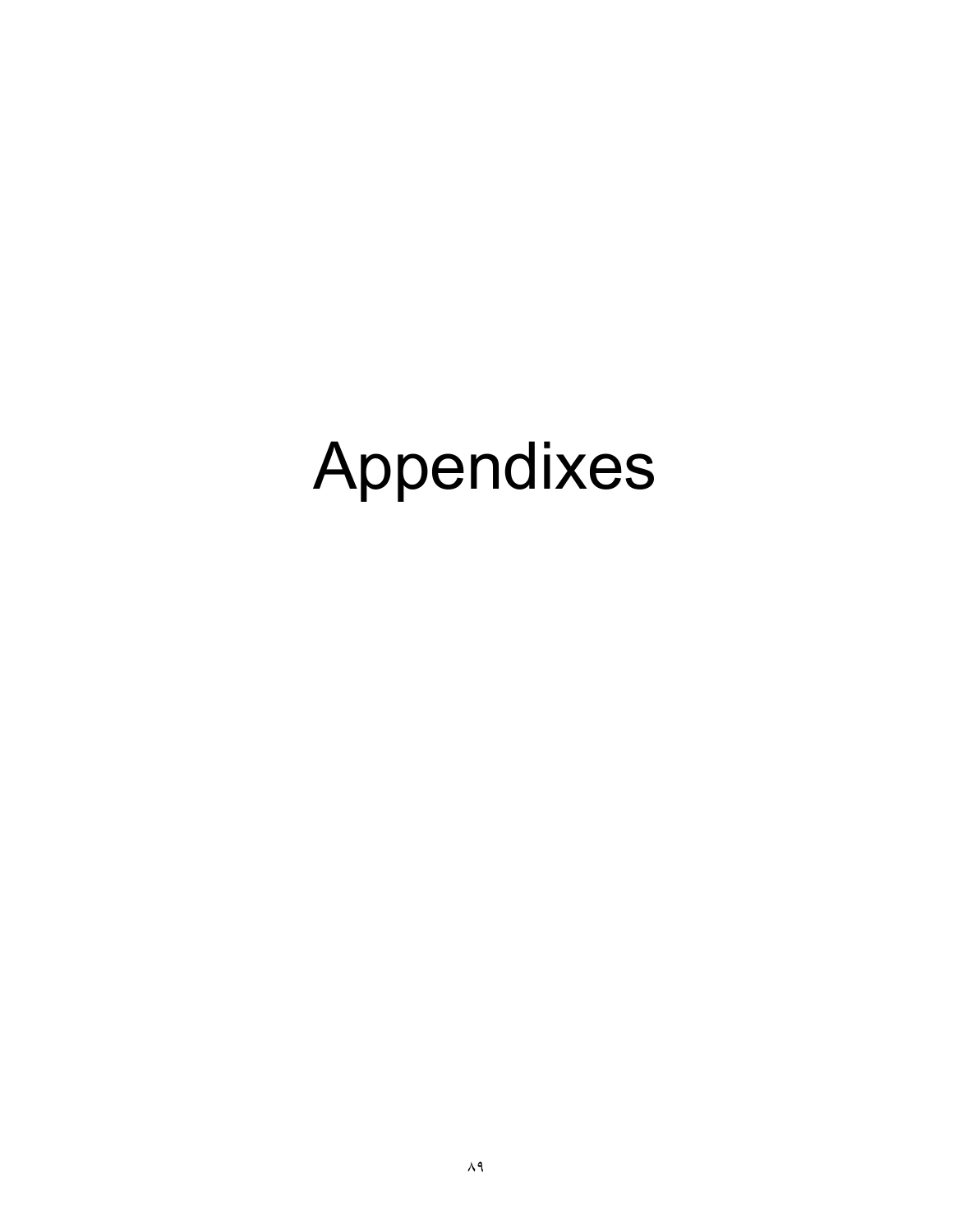### **University of Khartoum**

| Faculty of Public Health and Environmental Health                                                                         |
|---------------------------------------------------------------------------------------------------------------------------|
| <b>Department of Epidemiology</b>                                                                                         |
| Interview-sheet for NTP-Sudan-staff -- ٢٠٠٥                                                                               |
| Number of states covered by DOTS strategy                                                                                 |
| <sup>1</sup> . Is the DOTS coverage in different states (which is covered by Dots)                                        |
| according to WHO recommendation?                                                                                          |
|                                                                                                                           |
| <sup><math>\checkmark</math></sup> . If the answer is No in Qs <sup><math>\checkmark</math></sup> , what are the reasons? |
|                                                                                                                           |
| r. What are the focus training areas (for staff)?                                                                         |
|                                                                                                                           |
|                                                                                                                           |
|                                                                                                                           |
|                                                                                                                           |
| $\mathfrak{c}$ . Is the laboratories facility sufficient in all TBMU?                                                     |
| $\circ$ . Is there any constraints facing recording & reporting system?                                                   |
|                                                                                                                           |
| <sup>1</sup> . If the answer is yes in $Qs^1$ , what are the constraints?                                                 |
|                                                                                                                           |
| Do you conduct survey among patients to know the reasons behind                                                           |
| interruption of treatment (records indicate there are defaulters among                                                    |
| cases?                                                                                                                    |
|                                                                                                                           |
| $\lambda$ . If the answer is yes in Qs $\lambda$ , what are the reasons?                                                  |